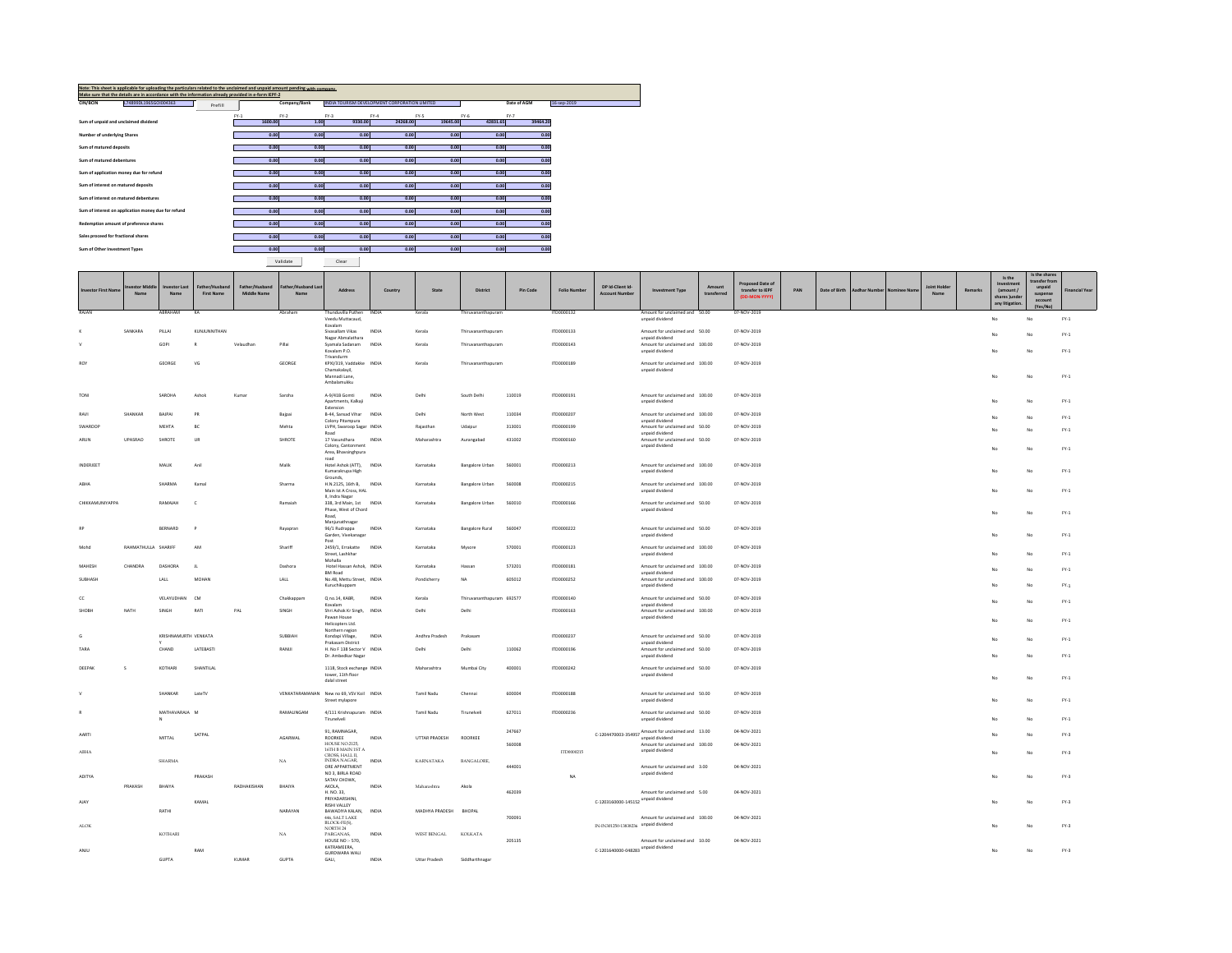| <b>ANVINDER</b>         | KAUR                       | <b>ARORA</b>    |                      |                   | $N_A$                          | $C-4C-14-120$ ,<br>JANAKPURI, NEW<br>DELHI.                | INDIA | <b>DELHI</b>  | NEW DELHI              |        | ITD0000254 |                                                                        | Amount for unclaimed and 100.00<br>unpaid dividend                  | 04-NOV-2021 |  |              | $FY-3$ |
|-------------------------|----------------------------|-----------------|----------------------|-------------------|--------------------------------|------------------------------------------------------------|-------|---------------|------------------------|--------|------------|------------------------------------------------------------------------|---------------------------------------------------------------------|-------------|--|--------------|--------|
| <b>ARUN</b>             |                            |                 |                      |                   |                                | 17 VASUNDHARA<br>COLONY, NEAR<br>NANDANWAN                 |       |               |                        |        | ETD000360  |                                                                        | Amount for unclaimed and 50.00<br>unpaid dividend                   | 04-NOV-2021 |  | $\mathbf{M}$ | $FY-3$ |
|                         |                            |                 |                      |                   |                                | COLONY,<br>CANTONMENT AR,<br>BHAVSINGHPURA                 |       |               |                        |        |            |                                                                        |                                                                     |             |  |              |        |
| ARUNACHALAM             | <b>UPASRAO</b>             | <b>SHROTE</b>   |                      |                   | $_{\rm NA}$<br>ACHAMTHAVIRTHAN | ROAD,<br>C-215, 2ND FLOOR,<br>2ND TOWER,                   | INDIA | Maharashtra   | Aurangabad             | 400705 |            | C-1201060000-593689 unpaid dividend                                    | Amount for unclaimed and 2.00                                       | 04-NOV-2021 |  | No           | $FY-3$ |
|                         | <b>ACHAMTHAVIRTHPILLAI</b> |                 |                      |                   |                                | <b>INTERNATIONAL</b><br>INFOTECH PARK,<br>205/3 MITRA PARA | INDV  | Maharashtra   | Aurangabad             | 743165 |            |                                                                        | Amount for unclaimed and 25.00                                      | 04-NOV-2021 |  |              |        |
| ARUP                    | KUMAR                      | PAUL            | LATESAHAYA           | RAM               | PAUL                           | ROAD,<br>PANCHANANTALA<br>PO NAIHATI,                      | INDV  | WEST BENGAL   | DIST 24 PGS(N),        |        |            | IN-IN301250-IN2833663 unpaid dividend                                  |                                                                     |             |  | No           | $FY-3$ |
| ASHA                    |                            | CHACHRA         | $\mathbf{P}$         | c                 | CHACHRA                        | 3/1, MALVIYA<br>NAGAR.NEW DELHI, INDIA                     |       | DELHI         | NEW DELHI              | 110017 |            | C-1201130000-388452 unpaid dividend                                    | Amount for unclaimed and 1.00                                       | 04-NOV-2021 |  | No           | $FY-3$ |
| ATUL                    |                            |                 | <b>GOKUL</b>         |                   |                                | <b>PARVATI NAGAR</b><br>BALAPUR ROAD OLD<br>cm             |       |               |                        | 444001 |            | IN-IN301774-IN1740121 unpaid dividend                                  | Amount for unclaimed and 13.00                                      | 04-NOV-2021 |  | No           | $FY-3$ |
| AVTAR                   | GOKUL                      | CHANDURKAR      | <b>SHRIGURBACHAN</b> |                   | PCHANDURKAR                    | AKOLA, 444001<br>C 4/103, SECTOR 31,                       | INDIA | Maharashtra   | Akola                  | 201301 |            | $\begin{array}{c} \text{IN-IN}301330 \\ \text{IN}18817247 \end{array}$ | Amount for unclaimed and 750.00                                     | 04-NOV-2021 |  | No           | $FY-3$ |
| BHARAT                  |                            | SINGH           | BHATUKLAL            |                   | $\scriptstyle\rm SINCH$        | NOIDA,<br>ONLIN'S ENO 4                                    | INDU  | Uttar Pradesl | Firozabad              | 390017 |            | IN-IN300513-                                                           | unpaid dividend<br>Amount for unclaimed and 1.00<br>unpaid dividend | 04-NOV-2021 |  | No           | $FY-3$ |
| BHAVANA                 |                            | <b>VYAS</b>     | NITESHL              |                   | $_{\rm VYS}$                   | WADI, VADODARA, INDI<br>ASH KUNJ RAM<br>NAGAR, NEAR LIC    |       | Gujarat       | Vadodari               | 444001 |            | IN14311705<br>IN-IN301774-                                             | Amount for unclaimed and 3.00<br>unpaid dividend                    | 04-NOV-2021 |  | No           | $FY-3$ |
|                         | NITESH                     | BHUTADA         |                      |                   | BHUTADA                        | OFFICE<br>RATANLAL PLOT.                                   | INDIA | Maharashtra   | Akola                  |        |            | IN17330567                                                             |                                                                     |             |  |              |        |
| <b>BILGRAMI</b>         |                            |                 |                      |                   |                                | SAKINA MANZIL,<br>MOHANLAL<br>NAGAR, DAMDI                 |       |               |                        | 431001 | ITD0000161 |                                                                        | Amount for unclaimed and 50.00<br>unpaid dividend                   | 04-NOV-2021 |  | No           | $FY-3$ |
|                         | SYED                       | MAHMOOD         |                      |                   | $_{\rm NA}$                    | MAHEL,<br><b>ENVISION</b>                                  | INDIA | Maharashtra   | Aurangabad             | 600017 |            |                                                                        | Amount for unclaimed and 5.00                                       | 04-NOV-2021 |  |              |        |
| <b>CHANDRAMOHAN</b>     |                            |                 | POONRAJAN            |                   |                                | INFORMATION<br>SYSTEMS 137,<br>VASAN STREET T              |       |               |                        |        |            | IN-IN300214<br>IN12848265                                              | unpaid dividend                                                     |             |  | No           | $FY-3$ |
|                         |                            |                 |                      |                   | K                              | NAGAR.<br>PARVATI NIWAS,                                   | INDIA | Tamil Nadu    | Chennai                | 396521 |            |                                                                        | Amount for unclaimed and 25.00                                      | 04-NOV-2021 |  |              |        |
| CHANDRIKABEN            | CHAMPAKBHAI MISTRY         |                 | СНАМРАКВНАІ          | <b>DAHYARHAI</b>  | MISTRY                         | SAMROLI STREET AT<br>PO CHIKHLI,                           | INDIA | Gujarat       | Navsar                 |        |            | IN-IN301127-IN1559591 unpaid dividend                                  |                                                                     |             |  | No           | $FY-3$ |
| CHETAN                  |                            | CHADHA          | KRISHAN              | LAL               | CHADHA                         | 9/38 A. MOTI NAGAR. INDIA                                  |       | DELHI         | NEW DELHI              | 110015 |            |                                                                        | IN-IN300118-IN1082662 Amount for unclaimed and 1.00                 | 04-NOV-2021 |  | No           | $FY-3$ |
| DAVINDER                |                            |                 | BALBIR               |                   |                                | 1/9157 GALI NO-4,<br><b>WEST ROHTASH</b>                   |       |               |                        | 110032 |            | C-1201910101-967391 unpaid dividend                                    | Amount for unclaimed and 3.00                                       | 04-NOV-2021 |  | No           | $FY-3$ |
|                         |                            | KAUR            |                      |                   | SINGH                          | NAGAR, SHAHDARA,<br>DELHI.                                 | INDIA | DELHI         | NEW DELHI              |        |            |                                                                        |                                                                     |             |  |              |        |
| DEEPAK                  |                            |                 |                      |                   |                                | <b>1118 STOCK</b><br>EXCHANGE TOWER,                       |       |               |                        | 400001 | ITD0000242 |                                                                        | Amount for unclaimed and 50.00<br>unpaid dividend                   | 04-NOV-2021 |  | No           | $FY-3$ |
|                         | s                          | KOTHARI         |                      |                   | $_{\rm NA}$                    | DALAL STREET,<br><b>B7/SSARITA</b>                         | INDIA | Maharashtra   | Mumbai City            | 422005 |            |                                                                        | Amount for unclaimed and 1.00                                       | 04-NOV-2021 |  |              |        |
| <b>DINKAR</b>           |                            |                 | <b>GANPAT</b>        |                   |                                | DARSHAN SOCI,<br>SHRIRANG NAGAR                            |       |               |                        |        |            | C-49200-                                                               | unpaid dividend                                                     |             |  | No           | $FY-3$ |
|                         |                            |                 |                      |                   |                                | OLD GANGAPUR,<br>NAKA GANGAPUR                             |       |               |                        |        |            | 1204920000067753                                                       |                                                                     |             |  |              |        |
| <b>GIRISHRAMNIKBHAI</b> | <b>GANPAT</b>              | DHANWATE        | <b>RAMNIKBHAI</b>    |                   | DHANWATE                       | ROAD.<br>K TAILOR, SARAF                                   | INDIA | Maharashtra   | Nashik                 | 444001 |            | IN-IN301774                                                            | Amount for unclaimed and 150.00                                     | 04-NOV-2021 |  | No           | $FY-3$ |
|                         |                            | MAKAWANA        |                      |                   | <b>MAKAWANA</b>                | BAZAR.<br>H.NO.216, MUKESH<br>NAGAR, GALI NO.4.            | INDIA | Maharashtra   | Akola                  | 110032 |            | IN15724323                                                             | unpaid dividend<br>Amount for unclaimed and 1.00                    | 04-NOV-2021 |  |              |        |
| GIRVAR                  | PARSHAD                    | SHARMA          | RAGHUBIR             | PRASHAD           | SHARMA                         | CIRCULAR ROAD,<br>SHAHDARA.                                | INDIA | DELHI         | NEW DELHI              |        |            | IN-IN302365-IN1042207 unpaid dividend                                  |                                                                     |             |  | No           | $FY-3$ |
| HEMANT                  |                            |                 | <b>ISHWARLAL</b>     |                   |                                | 10, SHYAMPARK<br>SOCIETY,<br>KRISHNANAGAR                  |       |               |                        | 382346 |            | IN-IN301233-IN1025793 unpaid dividend                                  | Amount for unclaimed and 125.00                                     | 04-NOV-2021 |  | No           | $FY-3$ |
|                         |                            | <b>JOSHI</b>    |                      | NANALAL           | JOSHI                          | SAIJPUR,                                                   | INDM  | Gujarat       | Ahmedabad              | 560086 |            |                                                                        | Amount for unclaimed and 100.00                                     | 04-NOV-2021 |  |              |        |
|                         |                            |                 | <b>LATE</b>          |                   |                                | 62 14TH A MAIN, 2ND<br>STAGE 2ND PHASE                     |       |               |                        |        |            | IN-IN302148-IN1057788                                                  | unpaid dividend                                                     |             |  | No           | $FY-3$ |
|                         |                            |                 |                      |                   |                                | WOC ROAD<br>MAHALAKSHMIPURA                                |       |               |                        |        |            |                                                                        |                                                                     |             |  |              |        |
| KESHAV                  |                            | SIDDAPPA        |                      |                   | VEERAPPA                       | 1035.URBAN                                                 | INDM  | Karnataka     | <b>Bangalore Urban</b> | 144022 | ITD0000003 |                                                                        | Amount for unclaimed and 50.00                                      | 04-NOV-2021 |  | No           | $FY-3$ |
|                         |                            | <b>AGGARWAI</b> |                      |                   | $N_A$                          | ESTATE, PHASE-L<br>C/3, H-WING, FLAT<br>NO-81 3RD FLOOR,   | INDIA | Punjab        | lalandha               | 400067 |            |                                                                        | unpaid dividend<br>Amount for unclaimed and 6.00                    | 04-NOV-2021 |  |              |        |
| KIRTI                   |                            |                 | <b>JAYANTILAL</b>    |                   |                                | <b>AHAVIR</b><br>NAGAR.SHANKER                             |       |               |                        |        |            | IN-IN303735<br>IN10001518                                              | unpaid dividend                                                     |             |  | No           | $FY-3$ |
|                         |                            | SHAH            |                      | <b>KAPURCHAND</b> | SHAH                           | LANE, KANDIVALI-<br>WEST,                                  |       | Maharashtra   | Mumbai City            |        |            |                                                                        |                                                                     |             |  |              |        |
| KRISHAM                 |                            |                 | GURDAS               |                   |                                | 9/38A, MOTI NAGAR,                                         |       |               |                        | 110015 |            | C-14100-1201410000010(unpaid dividend                                  | Amount for unclaimed and 1.00                                       | 04-NOV-2021 |  | No           | $FY-3$ |
|                         | LAL                        | CHADHA          |                      | MAL               | CHADHA                         | NEW DELHI.<br>H NO 185 WARD NO<br>2 GURUDWARA              | INDIA | Delhi         | New Delhi              | 125051 |            |                                                                        | Amount for unclaimed and 15.00                                      | 04-NOV-2021 |  |              |        |
| LAXYA                   |                            | GROVER          | SURENDER             |                   | GROVER                         | STREET<br>RATIA,                                           | INDU  | Haryana       | Fatehabad              |        |            | IN-IN300484-IN1713481 unpaid dividend                                  |                                                                     |             |  | No           | $FY-3$ |
| MAHESH                  |                            |                 |                      |                   |                                | <b>ASSTT</b><br>MANAGER(A/CS)                              |       |               |                        | 573201 | ITD0000181 |                                                                        | Amount for unclaimed and 100.00<br>unpaid dividend                  | 04-NOV-2021 |  | No           | $FY-3$ |
|                         | <b>CHANDRA</b>             | DASHORA         |                      |                   | NA                             | HOTEL HASSAN<br>ASH, B M ROAD,                             | INDM  | Kamataka      | Hassar                 | 570001 |            |                                                                        | Amount for unclaimed and 100.00                                     | 04-NOV-2021 |  |              |        |
| MD.                     |                            |                 |                      |                   |                                | 2459/1 FRRAKATTE                                           |       |               |                        |        | ITD0000123 |                                                                        | unpaid dividend                                                     |             |  | No           | $FY-3$ |
|                         |                            |                 |                      |                   | $_{\rm NA}$                    | STREET, LASHKHAR<br>MOHALLA                                |       |               |                        |        |            |                                                                        |                                                                     |             |  |              |        |
|                         | RAHMATHULLASHARIFF         |                 |                      |                   |                                | LAXMI VILAS PALACE                                         | INDV  | Kamataka      | Mysore                 | 313001 |            |                                                                        | Amount for unclaimed and 50.00<br>unpaid dividend                   | 04-NOV-2021 |  |              |        |
| MEHTA                   |                            | SWARDOR         |                      |                   | NA                             | HOTEL, SWAROOP                                             | INDM  | Rajasthar     | Udaipu                 |        | ITD0000199 |                                                                        |                                                                     |             |  | No           | $FY-3$ |
| MERCY                   |                            |                 | BABY                 |                   |                                | SAGAR ROAD,<br>THARAKUNNEL<br>HOUSE,EDAMARUK               |       |               |                        | 686652 |            | IN-IN301895<br>IN10218682                                              | Amount for unclaimed and 5.00<br>unpaid dividend                    | 04-NOV-2021 |  | No           | $FY-3$ |
|                         |                            | <b>BABY</b>     |                      |                   | <b>THOMAS</b>                  | U PO MELUKAVU<br>B/SO2, GREEN ASH,                         | INDIA | Kerala        | Kottavam               | 400080 |            |                                                                        | Amount for unclaimed and 3.00                                       | 04-NOV-2021 |  |              |        |
| MITESH                  | GULABCHAND                 | GUDKA           |                      |                   | <b>GUDKA</b>                   | VASANT GARDEN<br>KHARIWADI, FATEH                          | INDIA | Maharashtra   | Mumbai City            | 388620 |            | C-59100-12059100000671unpaid dividend                                  | Amount for unclaimed and 25.00                                      | 04-NOV-2021 |  | No           | $FY-3$ |
| MITESHKUMAF             |                            |                 | DINESHBHA            |                   |                                | DARWAJA, DIST<br>ANAND                                     |       |               |                        |        |            | C-1202680000-071798 unpaid dividend                                    |                                                                     |             |  | No           | $FY-3$ |
|                         | DINESHBHAI                 | PRAJAPATI       |                      | BHAILALBHAI       | PRAJAPATI                      | KARIYA KUNJ,<br>BEHIND NEW JAIN                            | INDIA | Guiarat       | Bharuch                | 444001 |            |                                                                        | Amount for unclaimed and 1.00                                       | 04-NOV-2021 |  |              |        |
| <b>MITHUN</b>           |                            |                 | <b>RASIKLAL</b>      |                   |                                | MANDIR, DEVRAO<br>BABA CHAL AKOLA                          |       |               |                        |        |            | C-1201090001-686151                                                    | unpaid dividend                                                     |             |  | No           | $FY-3$ |
|                         | RASIKLAL                   | <b>KARIYA</b>   |                      |                   | <b>KARIYA</b>                  | NANIK NIWAS                                                | INDIA | Maharashtra   | Akola                  | 421004 |            |                                                                        | Amount for unclaimed and 1.00                                       | 04-NOV-2021 |  |              |        |
| NARAIN                  |                            |                 | GOPALDAS             |                   |                                | SOCIETY, FLAT NO.8.<br>DT. SECTION,                        |       |               |                        |        |            | C-1202810000-064401 unpaid dividend                                    |                                                                     |             |  | No           | $FY-3$ |
|                         | KHEMANI                    | GOPALDAS        |                      |                   | KHEMANI                        | ULHASNAGAR.                                                | INDIA | Maharashtra   | Thane                  |        |            |                                                                        |                                                                     |             |  |              |        |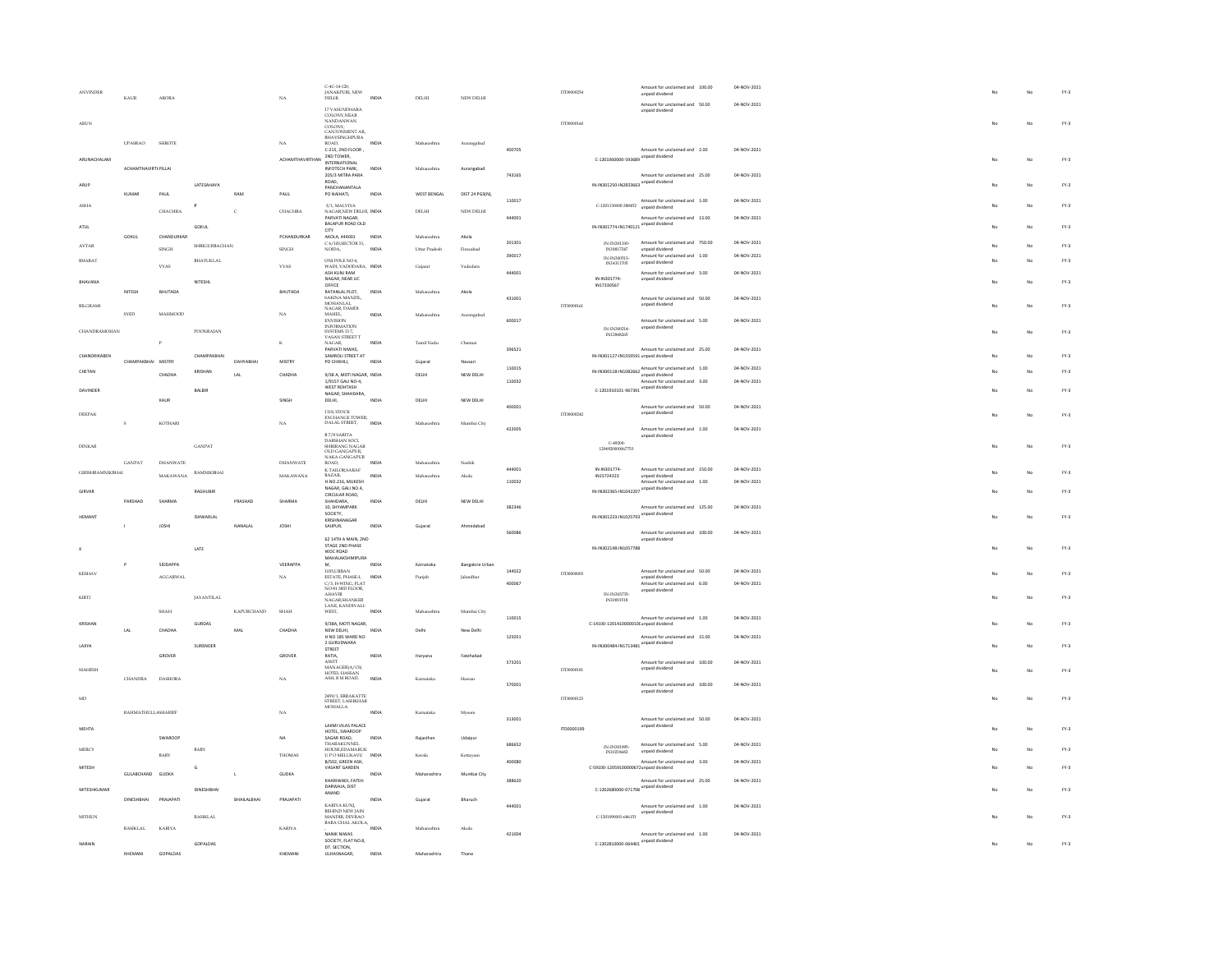|        | NEELISETTY          |                                                                  |                  |                        |                | SRIHARI                | DOOR NO 4-2-127,<br>USMAN SAHEB PET                  |       |                      |                 | 524002 |                   | C-1204770000-016231 unpaid dividend   | Amount for unclaimed and 750.00                       | 04-NOV-2021 |             |    | $FY-3$ |
|--------|---------------------|------------------------------------------------------------------|------------------|------------------------|----------------|------------------------|------------------------------------------------------|-------|----------------------|-----------------|--------|-------------------|---------------------------------------|-------------------------------------------------------|-------------|-------------|----|--------|
|        |                     |                                                                  | <b>RADHA</b>     |                        |                |                        | STONEHOUSEPET,                                       | INDIA | Andhra Pradesh       | Nellon          |        |                   |                                       |                                                       |             |             |    |        |
|        | NEETU               |                                                                  |                  | AMIT                   |                |                        | B-4/D, SHIV MARG,                                    |       |                      |                 | 302006 |                   |                                       | $C-1203140000-035151$ Amount for unclaimed and 125.00 | 04-NOV-2021 |             | No | $FN-3$ |
|        |                     |                                                                  | SONI             |                        |                | SONI                   | BANI PARK.                                           | INDIA | Rajasthan            | Jajour          | 110058 |                   |                                       | Amount for unclaimed and 50.00                        | 04-NOV-2021 |             |    |        |
|        | PARMOD              |                                                                  |                  |                        |                |                        | WZ-182, VIRENDER                                     |       |                      |                 |        | ITD0000158        |                                       | unpaid dividend                                       |             |             | No | $FY-3$ |
|        |                     | <b>KUMAR</b>                                                     | AHLUWALIA        |                        |                | $_{\rm{NA}}$           | NAGAR, POST<br>OFFICE, ANAKPURI, INDIA               |       | DELHI                | NEW DELHI       |        |                   |                                       |                                                       |             |             |    |        |
|        |                     |                                                                  |                  |                        |                |                        | RZ<br>535/24 THGLAKARA                               |       |                      |                 | 110019 |                   | INJIN300206                           | Amount for unclaimed and 1.00                         | 04-NOV-2021 |             |    |        |
|        | PERMANAND           |                                                                  |                  | $_{\rm LATE}$          |                |                        | 2357 24, I OGENNIB.<br>D EXTN. KALKAJI<br>NEW DELHI, |       |                      |                 |        |                   |                                       | unpaid dividend                                       |             |             | No | $FN-3$ |
|        |                     |                                                                  | RAJU             |                        | $_{\rm HARI}$  | <b>SINGH</b>           | GORE APPT NO. 3,                                     | INDIA | DELHI                | NEW DELHI       |        |                   |                                       |                                                       |             |             |    |        |
|        | <b>PRAKASH</b>      |                                                                  |                  |                        |                | <b>RADHAKISAN</b>      | FLAT NO.3.                                           |       |                      |                 | 444005 |                   | C-1302310000-083694                   | Amount for unclaimed and 51.00<br>unpaid dividend     | 04-NOV-2021 |             | No | $FY-3$ |
|        |                     | $\begin{tabular}{ll} \bf{RADHAKISAN} & \bf{BHAYA} \end{tabular}$ |                  |                        |                |                        | JATHARPETH,                                          | INDIA | Mahamahh             | Akola           |        |                   |                                       |                                                       |             |             |    |        |
|        |                     |                                                                  |                  |                        |                |                        | C/113, GIRDHAR                                       |       |                      |                 | 390010 |                   |                                       | Amount for unclaimed and 50.00<br>unpaid dividend     | 04-NOV-2021 |             |    |        |
|        | PRITESH             |                                                                  |                  |                        |                | <b>YOCESHBHAI</b>      | PARK SOCIETY, OPP.<br>NEW ERA SCHOOL,                |       |                      |                 |        |                   | C-1301670000-349445                   |                                                       |             | No          | No | $FY-3$ |
|        |                     |                                                                  |                  |                        |                |                        | B/H,MAKARPURA                                        |       |                      |                 |        |                   |                                       |                                                       |             |             |    |        |
|        |                     | YOGESHBHAI PATEL                                                 |                  |                        |                |                        | ,DEPOT,<br>MAKARPURA,                                | INDIA | Gujarat              | Vadodara        |        |                   |                                       |                                                       |             |             |    |        |
|        |                     |                                                                  |                  |                        |                |                        | H NO 216, KANPUR                                     |       |                      |                 | 284001 |                   |                                       |                                                       | 04-NOV-2021 |             |    |        |
|        | PURSOTTAM           | DAS                                                              | SHARMA           | RAM                    | SWAROOF        | SHARMA                 | ROAD, TALPURA,                                       | INDIA | Uttar Pradesh        | Jhansi          |        |                   |                                       | IN-IN301696-IN1049253 Amount for unclaimed and 50.00  |             |             | No | $FY-3$ |
|        |                     |                                                                  |                  |                        |                |                        | 4/111,<br>KRISHNAPURAM,                              |       |                      |                 | 627011 | ITD0000236        |                                       | Amount for unclaimed and 50.00<br>unpaid dividend     | 04-NOV-2021 |             | No | $FN-3$ |
|        |                     |                                                                  | MATHAVARAJAN     |                        |                | $_{\rm NA}$            | TIRUNELVELL                                          | INDM  | Tamil Nadu           | Tirunelve       |        |                   |                                       |                                                       |             |             |    |        |
|        |                     |                                                                  |                  |                        |                |                        | THUNDUVILA<br>PUTHEN VEEDU,                          |       |                      |                 |        |                   |                                       | Amount for unclaimed and 50.00<br>unpaid dividend     | 04-NOV-2021 |             |    |        |
|        | RAIAN               |                                                                  |                  |                        |                |                        | MUTTACAUD.                                           |       |                      |                 |        | 1700000132        |                                       |                                                       |             | $M_{\rm P}$ | No | $FY-3$ |
|        |                     |                                                                  |                  |                        |                |                        | KOVALAM P.O.<br>TRIVANDRUM                           |       |                      |                 |        |                   |                                       |                                                       |             |             |    |        |
|        |                     |                                                                  | <b>AMRAHAM</b>   |                        |                | NA                     |                                                      | INDIA | Kerala               | Kannu           |        |                   |                                       |                                                       |             |             |    |        |
|        |                     |                                                                  |                  |                        |                |                        | 603 PARIVAR<br>APARTMENTS, IP                        |       |                      |                 | 110092 |                   |                                       | Amount for unclaimed and 125.00                       | 04-NOV-2021 |             |    |        |
|        | <b>RAIEEV</b>       |                                                                  |                  | OM                     |                |                        | <b>EXTENSION</b>                                     |       |                      |                 |        |                   | IN-IN301055<br>IN10530130             | unpaid dividend                                       |             | Mo          | No | $FY-3$ |
|        |                     | $\textsc{KUMAR}$                                                 | <b>BADHWAR</b>   |                        |                | PRAKASH                | PATPAR GANL<br>DELHI,                                | INDIA | DELHI                | NEW DELHI       |        |                   |                                       |                                                       |             |             |    |        |
|        | RAJEEV              |                                                                  |                  | HARVIR                 |                |                        | C-2/24, YAMUNA                                       |       |                      |                 | 110053 |                   | IN-IN300966                           | Amount for unclaimed and 1.00                         | 04-NOV-2021 |             | No | $FY-3$ |
|        |                     |                                                                  | PUNIJ            |                        | SINGH          | PUNIA                  | VIHAR, DELHI,                                        | INDIA | DELH                 | NEW DELHI       |        |                   | IN10484305                            | unpaid dividend                                       |             |             |    |        |
|        |                     |                                                                  |                  |                        |                |                        | 5/2226, KATRA<br>KHUSHHAL ROY,                       |       |                      |                 | 110006 |                   |                                       | Amount for unclaimed and 3.00                         | 04-NOV-2021 |             |    |        |
|        | RAJESHWAR           |                                                                  |                  | LAXM                   |                |                        | CHANDNI CHOWK.                                       |       |                      |                 |        |                   | IN-IN301143-IN1101609 unpaid dividend |                                                       |             |             | No | $FN-3$ |
|        |                     | PRASAD                                                           | <b>BHARGAVA</b>  |                        | VNARAIN        | BHARGAVA               | DELHI,                                               | INDIA | DELHI                | NEW DELHI       |        |                   |                                       |                                                       |             |             |    |        |
|        |                     |                                                                  |                  |                        |                |                        | 1/46, SADAR BAZAR,                                   |       |                      |                 | 110010 |                   |                                       | Amount for unclaimed and 100.00<br>unpaid dividend    | 04-NOV-2021 |             |    |        |
|        | <b>RAINEESH</b>     |                                                                  |                  |                        |                |                        | DELHI CANTT, NEW<br>$_{\rm DELHI}$                   |       |                      |                 |        | 1TD0000203        |                                       |                                                       |             | No          | No | $FY-3$ |
|        |                     | KUMAR                                                            | <b>UPMANYU</b>   |                        |                | $_{\rm NA}$            |                                                      | INDIA | DELHI                | NEW DELHI       |        |                   |                                       |                                                       |             |             |    |        |
|        |                     |                                                                  |                  |                        |                |                        | CHIMPA MARG.                                         |       |                      |                 | 331403 |                   | IN-IN301127-                          | Amount for unclaimed and 13.00<br>unpaid dividend     | 04-NOV-2021 |             |    |        |
|        | RAMESH              |                                                                  |                  | LATEGANGADHAR          |                |                        | SARDARSHAHR, DIST<br>CHURU                           |       |                      |                 |        |                   | IN16617867                            |                                                       |             |             | No | $FY-3$ |
|        |                     | CHANDRA                                                          | <b>MUNDHRA</b>   |                        |                | MUNDHRA                |                                                      | INDIA | Rajastha             | Churu           |        |                   |                                       |                                                       |             |             |    |        |
|        |                     |                                                                  |                  |                        |                |                        | SUYOG NAGAR,<br>BEHIND MALKAPUR                      |       |                      |                 | 444001 |                   | C-1203840001-                         | Amount for unclaimed and 98.00<br>unpaid dividend     | 04-NOV-2021 |             |    |        |
|        | RAMKRISHNA          |                                                                  |                  |                        |                |                        |                                                      |       |                      |                 |        |                   | 597113                                |                                                       |             |             | No | $FY-3$ |
|        |                     | SADASHIV                                                         | $\text{INGLE}$   |                        |                | <b>SADASHIV</b>        | GRAM<br>PANCHAYAT,<br>AKOLA MS,                      | INDIA | Maharashtra          | Akola           |        |                   |                                       |                                                       |             |             |    |        |
|        |                     |                                                                  |                  |                        |                |                        | H/SSOOKULDHAM                                        |       |                      |                 | 380051 |                   |                                       | Amount for unclaimed and 4.00                         | 04-NOV-2021 |             |    |        |
|        | RANJANBEN           |                                                                  |                  | SOMABHAI               |                |                        | NR VEJALPUR<br>NR VEJALPUR<br>POLICE                 |       |                      |                 |        |                   | IN-IN300513<br>IN13368495             | unpaid dividend                                       |             |             | No | $FN-3$ |
|        |                     | s                                                                | MODI             |                        |                | <b>MODI</b>            | CHOWKI, VEJALPUR INDIA                               |       | Guiara               | Ahmedabad       |        |                   |                                       |                                                       |             |             |    |        |
|        |                     |                                                                  |                  |                        |                |                        |                                                      |       |                      |                 | 444005 |                   |                                       | Amount for unclaimed and 5.00                         | 04-NOV-2021 |             |    |        |
|        |                     |                                                                  |                  |                        |                |                        | FLAT NO.3                                            |       |                      |                 |        |                   |                                       | unpaid dividend                                       |             |             |    |        |
|        | <b>RAVIRATANLAI</b> |                                                                  |                  |                        |                | RATANLAL               | JALARAM<br>JALARAM<br>HOUSOCIETY, NO.2               |       |                      |                 |        | ITD0000331        |                                       |                                                       |             |             | No | $FY-3$ |
|        |                     |                                                                  |                  |                        |                |                        | MARATHA NAGAR<br>, NEAR JALARAM<br>SCHOOL,           |       |                      |                 |        |                   |                                       |                                                       |             |             |    |        |
|        |                     |                                                                  | AGRAWAL          |                        |                |                        |                                                      | INDM  | Maharashtra          | Akola           |        |                   |                                       |                                                       |             |             |    |        |
|        |                     |                                                                  |                  |                        |                |                        |                                                      |       |                      |                 | 110063 |                   |                                       | Amount for unclaimed and 100.00                       | 04-NOV-2021 |             |    |        |
|        | <b>RENI</b>         |                                                                  |                  |                        |                |                        | 1-175, R B I                                         |       |                      |                 |        | ITD0000193        |                                       | unpaid dividend                                       |             |             | No | $FN-3$ |
|        |                     |                                                                  |                  |                        |                |                        | ENCLAVE, PASHIM<br>VIHAR, NEW DELHI                  |       |                      |                 |        |                   |                                       |                                                       |             |             |    |        |
|        |                     |                                                                  | <b>TANDON</b>    |                        |                | $_{\rm NA}$            |                                                      | INDIA | DELHI                | NEW DELHI       |        |                   |                                       | Amount for unclaimed and 100.00                       | 04-NOV-2021 |             |    |        |
|        |                     |                                                                  |                  |                        |                |                        | KPXI/319 VADDAKKE                                    |       |                      |                 |        |                   |                                       | unpaid dividend                                       |             |             |    |        |
| ROV    |                     |                                                                  |                  |                        |                |                        | CHAMAKALAYIL                                         |       |                      |                 |        | ITD0000189        |                                       |                                                       |             |             | No | $FY-3$ |
|        |                     |                                                                  |                  |                        |                |                        | MANNADI LANE,<br>AMBALAMUKKU                         |       |                      |                 |        |                   |                                       |                                                       |             |             |    |        |
|        |                     |                                                                  | GEORGI           |                        |                | NA                     |                                                      |       | DELH                 | NEW DELHI       |        |                   |                                       |                                                       |             |             |    |        |
|        |                     |                                                                  |                  |                        |                |                        | D NO 7/451-A,N G O<br>COLONY                         |       |                      |                 | 516001 |                   | IN-IN300669                           | Amount for unclaimed and 15.00<br>unpaid dividend     | 04-NOV-2021 |             |    |        |
|        |                     |                                                                  | <b>DASTAGIRI</b> |                        |                | $_{\rm NA}$            | CUDDAPAH                                             | INDIA | Andhra Pradesh       | Kadapa          |        |                   | IN10092917                            |                                                       |             |             | No | $FY-3$ |
|        |                     |                                                                  |                  |                        |                |                        |                                                      |       |                      |                 | 400059 |                   |                                       | Amount for unclaimed and 1.00                         | 04-NOV-2021 |             |    |        |
|        |                     |                                                                  |                  |                        |                |                        | FLAT NO. 410.                                        |       |                      |                 |        |                   |                                       | unpaid dividend                                       |             |             |    |        |
|        | SANJAY              |                                                                  |                  | $\mathbb{R}\mathbb{N}$ |                |                        | SARITA LOK,<br>DARSHAN CHSLTD,                       |       |                      |                 |        |                   | C-1202890000-320475                   |                                                       |             |             | No | $FY-3$ |
|        |                     | SINGH                                                            | TIWARI           |                        | $\mbox{SINCH}$ | TIWARI                 | MILITARY ROAD,<br>MAROL(EAST),                       | INDIA | Maharashtra          | Mumbai City     |        |                   |                                       |                                                       |             |             |    |        |
|        |                     |                                                                  |                  |                        |                |                        | EX DY GM (E&M),<br>ENGAN NIVAS,                      |       |                      |                 | 560032 |                   |                                       | Amount for unclaimed and 50.00                        | 04-NOV-2021 |             |    |        |
|        |                     |                                                                  |                  |                        |                |                        |                                                      |       |                      |                 |        |                   |                                       | unpaid dividend                                       |             |             |    |        |
|        | SANTHANAGOPALAN     |                                                                  |                  |                        |                |                        | 38/5,<br>,MANORAYANA                                 |       |                      |                 |        | ITD0000214        |                                       |                                                       |             |             | No | $FY-3$ |
|        |                     |                                                                  |                  |                        |                |                        | PALYA.                                               |       |                      |                 |        |                   |                                       |                                                       |             |             |    |        |
|        |                     |                                                                  | $_{\rm G}$       |                        |                | NA                     | SULTANPALYA<br>MAIN ROAD, R T<br>NAGAR,              | INDIA |                      |                 |        |                   |                                       |                                                       |             |             |    |        |
|        |                     |                                                                  |                  |                        |                |                        | NEW NO 69, VS V                                      |       | Kamataka             | Bangalore Urban | 600004 |                   |                                       | Amount for unclaimed and 50.00                        | 04-NOV-2021 |             |    |        |
| SUV    |                     |                                                                  |                  |                        |                |                        | KOU STREET<br>MYLAPORE,                              |       |                      |                 |        | <b>EThiopiass</b> |                                       | unpaid dividend                                       |             |             | No | $FY-3$ |
|        |                     |                                                                  | SHANKAR          |                        |                | NA                     |                                                      | INDIA | <b>Tamil Nadu</b>    | Chenna          |        |                   |                                       |                                                       |             |             |    |        |
|        | <b>SHIBDAS</b>      |                                                                  | GHOSAL           |                        |                | $_{\rm NA}$            | B-759, PALAM<br>VIHAR,                               | INDIA |                      |                 | 122017 | ITD0000200        |                                       | Amount for unclaimed and 100.00<br>unpaid dividend    | 04-NOV-2021 |             | No | $FY-3$ |
|        |                     |                                                                  |                  |                        |                |                        |                                                      |       | $\rm Haryana$        | Gurgaor         | 211019 |                   |                                       | Amount for unclaimed and 3.00                         | 04-NOV-2021 |             |    |        |
|        | <b>SUBHASE</b>      |                                                                  |                  |                        |                |                        | 9/103 AVC YOJNA 3,                                   |       |                      |                 |        |                   | IN-IN300450-IN1399853 unpaid dividend |                                                       |             |             | No | $FN-3$ |
|        |                     |                                                                  | AGARWAL          |                        | LAL            | AGARWAI                | JHUNSI, ALLAHABAD                                    | INDIA | <b>Uttar Pradesh</b> | Allahabad       |        |                   |                                       |                                                       |             |             |    |        |
|        |                     |                                                                  |                  |                        |                |                        | 7A, FIRST FLOOR,                                     |       |                      |                 | 110064 |                   |                                       | Amount for unclaimed and 1.00                         | 04-NOV-2021 |             |    |        |
|        | <b>SURIIT</b>       |                                                                  |                  |                        |                |                        | BLOCK-EL, HARI<br>NAGARN, NEW                        |       |                      |                 |        |                   | IN-IN300708                           | unpaid dividend                                       |             |             | No | $FY-3$ |
|        |                     |                                                                  |                  |                        |                |                        | DELHI                                                |       |                      |                 |        |                   | IN1099952                             |                                                       |             |             |    |        |
|        |                     | $_{\rm PAL}$                                                     | SINGH            |                        | $GURBUX$       | $\operatorname{SINGH}$ |                                                      | INDIA | DELHI                | NEW DELHI       | 110062 |                   |                                       | Amount for unclaimed and 50.00                        | 04-NOV-2021 |             |    |        |
|        |                     |                                                                  |                  |                        |                |                        | HOUSE NO. F-138.                                     |       |                      |                 |        |                   |                                       | unpaid dividend                                       |             |             |    |        |
|        | TARA                |                                                                  |                  |                        |                |                        | SECTOR V, DR<br>AMBEDKAR NAGAR<br>NEW DELHI,         |       |                      |                 |        | ITD0000196        |                                       |                                                       |             |             | No | $FY-3$ |
|        |                     |                                                                  | $\text{CHAND}{}$ |                        |                | NA                     | 223 SURABHI 9TH                                      | INDIA | $_{\rm DELHI}$       | NEW DELHI       | 570008 |                   |                                       | Amount for unclaimed and 100.00                       | 04-NOV-2021 |             |    |        |
|        |                     |                                                                  |                  |                        |                |                        | CROSS, C BLOCK J P                                   |       |                      |                 |        |                   |                                       | unpaid dividend                                       |             |             |    |        |
| $\cup$ |                     |                                                                  |                  |                        |                |                        | NAGAR                                                |       |                      |                 |        | ITD0000125        |                                       |                                                       |             |             | No | $FY-3$ |
|        |                     | SOMASHEKARA RAO                                                  |                  |                        |                |                        | VILLAGE & PO                                         | INDIA | Karnataka            | MYSORE          |        |                   |                                       | Amount for unclaimed and 50.00                        | 04-NOV-2021 |             |    |        |
| UDA    |                     |                                                                  |                  |                        |                |                        | DADRA, MUSAFIRA                                      |       |                      |                 |        | ITD0000159        |                                       | unpaid dividend                                       |             |             | No | $FY-3$ |
|        |                     | BHAN                                                             | TIWAR            |                        |                |                        | KHANA<br>DISTT                                       | INDIA | <b>Uttar Pradesh</b> | Saharanpur      |        |                   |                                       |                                                       |             |             |    |        |
|        |                     |                                                                  |                  |                        |                |                        |                                                      |       |                      |                 |        |                   |                                       |                                                       |             |             |    |        |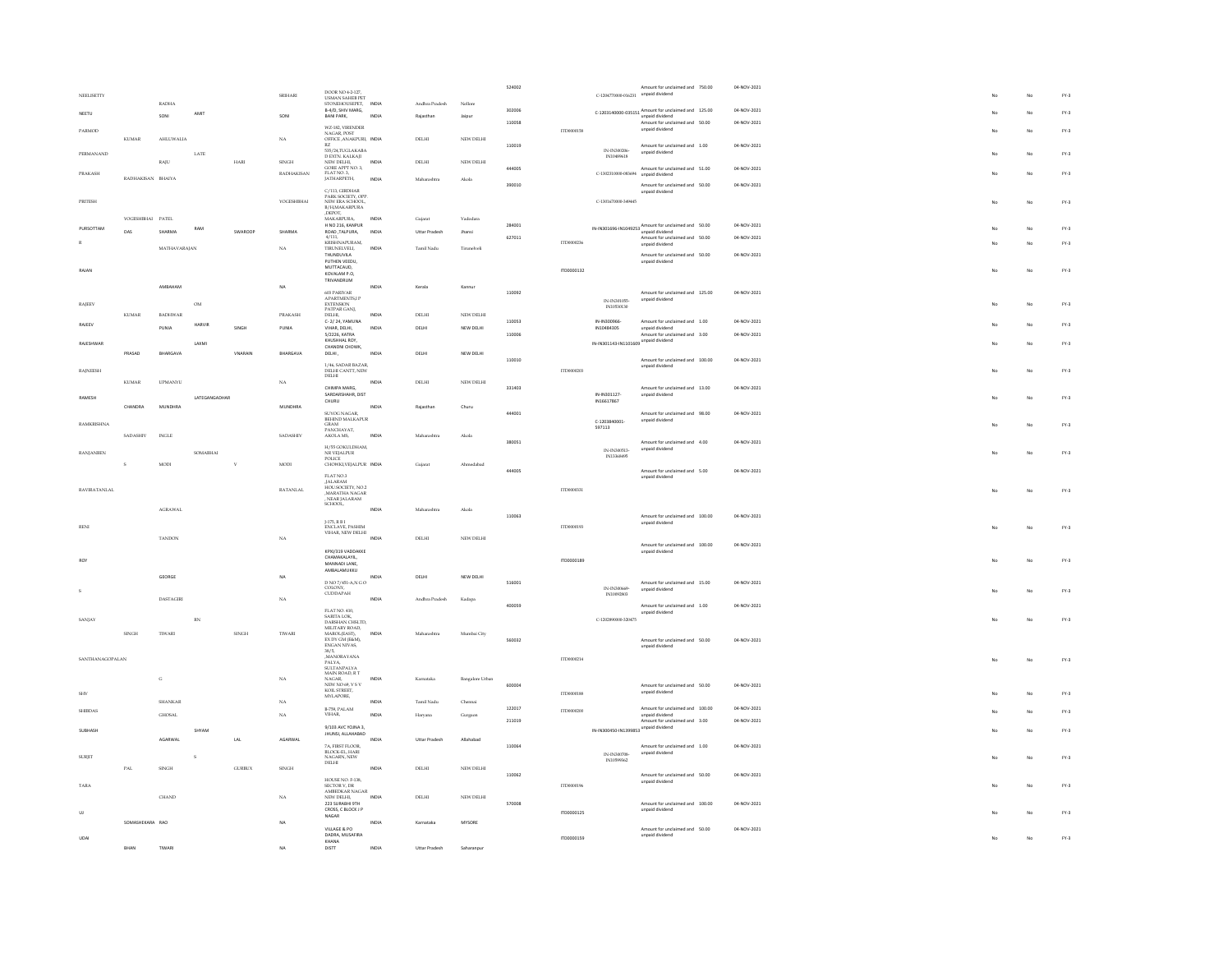|                   |                     |                             |                   |              |               | 401-VASUNDHARA<br>FLAT, 12- JAIN<br>SOCIETY, NEAR  |              |                      |                 | 380006 |        |                                                                       | Amount for unclaimed and 2.00<br>unpaid dividend     | 04-NOV-2021                 |             |    |        |
|-------------------|---------------------|-----------------------------|-------------------|--------------|---------------|----------------------------------------------------|--------------|----------------------|-----------------|--------|--------|-----------------------------------------------------------------------|------------------------------------------------------|-----------------------------|-------------|----|--------|
| VAGHAJIBHAI       |                     |                             | MALUKCHAND        |              |               | PRITAM NAGAR, ELLIS<br>BRIDGE,                     |              |                      |                 |        |        | IN-IN302461-IN1007368                                                 |                                                      |                             |             | No | $FY-3$ |
|                   |                     | VORA                        |                   |              | VORA          | 186 11, ARYA PURI,                                 | INDIA        | Guiarat              | Ahmedahad       | 251001 |        | $C-1304140000$                                                        | Amount for unclaimed and 1.00                        | 04-NOV-2021                 |             |    |        |
| VASANT            |                     | GARG.                       | A                 | R            | <b>GARG</b>   | MUZAFFARNAGAR<br>1/57A GALI NO 3.                  | INDIA        | <b>Uttar Pradesh</b> | Muzaffarnaga    | 110032 |        | 689772                                                                | unpaid dividend<br>Amount for unclaimed and 2000.00  | 04-NOV-2021                 |             | No | $FY-3$ |
| VIDHYA            |                     | DUGAR                       | ASHOK             | <b>KUMAR</b> | DUGAR         | VISWAS NAGAR<br>SAHADARA,                          | INDIA        | Delhi                | New Delhi       |        |        | IN-IN301549-<br>IN17475072                                            | unpaid dividend                                      |                             |             | No | $FY-3$ |
|                   |                     |                             |                   |              |               | HOTEL IAIPUR                                       |              |                      |                 | 302016 |        |                                                                       | Amount for unclaimed and 113.00<br>unpaid dividend   | 04-NOV-2021                 |             |    |        |
| VISHAL            |                     |                             | $\rm SURAJ$       |              |               | ASHOK,RESIDENTIA<br>L COMPLEX JAI<br>SINGH CIRCLE, |              |                      |                 |        |        | $\begin{array}{c} \text{IN-IN}300214\\ \text{IN}12438990 \end{array}$ |                                                      |                             |             | No | $FY-3$ |
|                   |                     | <b>MATHUR</b>               |                   | PRAKASH      | <b>MATHUR</b> | BANI PARK                                          | <b>INDIA</b> | Rajasthan            | Jaipur          |        |        |                                                                       |                                                      |                             |             |    |        |
| VISHWESHWAR       | R                   | BHAT                        | RAMACHANDRA       | MAHADEV      | BHAT          | MADGUNI, HALKAR,<br>KUMTA.                         | INDIA        | Rajasthan            | Jaipur          | 302016 |        |                                                                       | IN-IN301774-IN1060349 Amount for unclaimed and 18.00 | 04-NOV-2021                 |             | No | $FY-3$ |
|                   |                     | KAVITA                      | <b>GIRDHARI</b>   | LAL          | SHARMA        | 31, Ratnapuri Colony,<br>Sodala.                   | INDIA        | Rajasthan            | Jajour          | 302006 |        |                                                                       | IN-IN302236-IN1194005 Amount for unclaimed and 10.00 | 04-NOV-2021                 |             | No | $FN-3$ |
|                   |                     | ABHILASH                    | SATPAL            |              |               | H.NO. 439, WARD                                    |              |                      |                 | 126102 |        |                                                                       | C-1203840001-531693 Amount for unclaimed and 150.00  | 04-NOV-2021                 |             | No | $FY-3$ |
|                   |                     |                             |                   |              | SINGH         | NO. 5.<br>S/O OM PRAKASH                           | INDIA        | Haryana              | Hissan          | 753002 |        |                                                                       | Amount for unclaimed and 100.00                      | 04-NOV-2021                 |             |    |        |
| PUNAM             |                     |                             | OMPRAKADH         |              |               | AGARWAL, R K<br><b>JEWELLERS</b>                   |              |                      |                 |        |        | IN-IN301774<br>IN13252266                                             | unpaid dividend                                      |                             |             | No | $FY-3$ |
|                   | CHANDRA             | AGARWALLA                   |                   |              | AGARWALLA     | NAYA SARAK,<br>ROHOKALE MALA,                      | INDIA        | ORISSA               | CUTTACK         |        |        |                                                                       | Amount for unclaimed and                             | 04-NOV-2021                 |             |    |        |
|                   |                     |                             |                   |              |               | NEAR VARULA<br>MARUTI MANDIR                       |              |                      |                 |        |        |                                                                       | unpaid dividend                                      |                             |             |    |        |
|                   |                     |                             |                   |              |               | NALEGAON.<br>AHMEDNGAR                             |              |                      |                 |        |        |                                                                       |                                                      |                             |             | No | $FY-3$ |
| ANIL              | <b>DNYANDEO</b>     | ROHOKALE                    | NA                |              | NA            | Maharashtra                                        | INDIA        | Maharashtra          | AHMEDNAGAR      |        | 414001 | C-1302190000-135528                                                   | Amount for unclaimed and                             | 50<br>04-NOV-2021           |             |    |        |
|                   |                     |                             |                   |              |               | 7645 GRAIN MARKET                                  |              |                      |                 |        |        |                                                                       | unpaid dividend                                      |                             |             | No | $FY-3$ |
| <b>ANITA</b>      | RANI                | <b>NA</b>                   | RRII              | BHUSHAN      | $1$           | ROAD RATHINDA<br>176/4892 PANT                     | INDIA        | PUNJAR               | <b>BHATINDA</b> |        | 151001 | IN-IN301330-IN204339                                                  | Amount for unclaimed and                             | sn<br>04-NOV-2021           |             |    |        |
|                   |                     |                             |                   |              |               | NAGAR GHATKOPAR<br>(E) MUMBAI                      |              |                      |                 |        |        |                                                                       | unpaid dividend                                      |                             |             | No | $FN-3$ |
| <b>ARVINDAREN</b> | <b>BHOGILAL</b>     | N <sub>0</sub>              | <b>NA</b>         |              | NA            | MUMBAI                                             | INDIA        | Maharashtra          | Mumbai City     |        | 400075 | IN-IN300888-IN131733                                                  | Amount for unclaimed and                             | 25<br>04-NOV-2021           |             |    |        |
|                   |                     |                             |                   |              |               | ROOM NO A/16 YOGI<br>NAGAR, NR BADHIR              |              |                      |                 |        |        |                                                                       | unpaid dividend                                      |                             |             | No | $FY-3$ |
| DHANSUKHBHA       |                     | <b>NA</b>                   | VIRJI             | BHAI         | GPATEL        | VIDYALAYA OP<br>DABHAN NADIAD                      | INDIA        | GUJARAT              | NADIAD          |        | 387320 | IN-IN300394-IN126838                                                  |                                                      |                             |             |    |        |
|                   |                     |                             |                   |              |               | 30 TRIVENI GANJ                                    |              |                      |                 |        |        |                                                                       | Amount for unclaimed and                             | 04-NOV-2021                 |             | No | $FY-3$ |
|                   | KUMAR               | <b>NA</b>                   | <b>BHARON</b>     | PRASAD       | RATHI         | HAPUR GHAZIABAD INDIA                              |              | UTTAR PRADESH        | HAPUR           |        | 245101 | IN-IN300118-IN107049 unpaid dividend                                  | Amount for unclaimed and                             | 04-NOV-2021                 |             |    |        |
|                   |                     |                             |                   |              |               | NEW RADHA KISAN<br>PLOT NEAR AGRASEN               |              |                      |                 |        |        |                                                                       | unpaid dividend                                      |                             |             | No | $FY-3$ |
|                   | PRAFUL              | NA                          | <b>NA</b>         |              | NA            | BHAVAN AKOLA<br>110/3 B D EASTATE                  | INDIA        | MAHARASHTRA          | AKOLA           |        | 444001 | IN-IN301774-IN174978                                                  | Amount for unclaimed and                             | 13<br>04-NOV-2021           |             |    |        |
| KAILASH           | CHANDRA             | <b>NA</b>                   | RAMJIWAN          |              | NA            | TIMARPUR NEW<br>DELHI                              | INDIA        | DELHI                | NEW DELHI       |        | 110054 | IN-IN301774-IN166955                                                  | unpaid dividend                                      | 125                         |             | No | $FY-3$ |
|                   |                     |                             |                   |              |               | 15, BRAHMANAND<br>SOCIETY, B/H, ASHISH             |              |                      |                 |        |        |                                                                       | Amount for unclaimed and<br>unpaid dividend          | 04-NOV-2021                 |             |    |        |
|                   |                     |                             |                   |              |               | $NAGAR$ ,                                          |              |                      |                 |        |        |                                                                       |                                                      |                             |             | No | $FY-3$ |
| <b>MADHLIREN</b>  | MAHENDRARHAI NA     |                             | <b>MAHESHRHAI</b> | SHAH         | NA            | MEGHANINAGAR,<br>AHMEDARAD                         | INDIA        | GUIARAT              | AHMEDARAD       |        | 380016 | IN-IN300343-IN101054                                                  |                                                      | 25                          |             |    |        |
|                   |                     |                             |                   |              |               | B-15/1 BLOCK B<br>STREET NO 20 JITAR               |              |                      |                 |        |        |                                                                       | Amount for unclaimed and<br>unpaid dividend          | 04-NOV-2021                 | No          | No | $FN-3$ |
| MUKESH            | <b>MISHRA</b>       | <b>NA</b>                   | RAJ               | KUMAR        | MISHRA        | NAGAR PARWANA<br>ROAD DELHI                        | INDIA        | DELHI                | NEW DELHI       |        | 110051 | IN-IN300214-IN121334                                                  |                                                      | 50                          |             |    |        |
|                   |                     |                             |                   |              |               | S/O M SANGAIAH H                                   |              |                      |                 |        |        |                                                                       | Amount for unclaimed and<br>unpaid dividend          | 04-NOV-2021                 |             |    |        |
|                   |                     |                             |                   |              |               | NO 1243 L B EXLION<br>KOTTUR KUDUGUTO              |              |                      |                 |        |        |                                                                       |                                                      |                             |             | No | $FY-3$ |
|                   | M                   | $_{\sf NA}$                 | $_{\sf NA}$       |              | NA            | HOSPET KARNATAKA INDIA<br>RAIANI NIVAS ALSI        |              | Karnataka            | Hassan          |        | 583134 | IN-IN300214-IN162242                                                  | Amount for unclaimed and                             | 04-NOV-2021                 |             |    |        |
| NEENA             | RAJESH              | SUREKA                      | RAJESH            | s            | SUREKA        | PLOT AKOLA<br>H NO 8 3 168/E/2/26                  | INDIA        | Maharashtr           | Akola           |        | 444001 | IN-IN301744-IN165255 unpaid dividend                                  |                                                      | 04-NOV-2021                 |             | No | $FY-3$ |
|                   |                     |                             |                   |              |               | SREE RAMA NAGAR                                    |              |                      |                 |        |        |                                                                       | Amount for unclaimed and<br>unpaid dividend          |                             |             | No | $FY-3$ |
| NERAVATI          | SUMALATHA           | <b>NA</b>                   | PRAHLADA          | GUPTA        | SHIMHADRI     | YOUSUE GUDA ROAD<br>HYDERABAD                      | INDIA        | Telangana            | Hyderabad       |        | 500040 | IN-IN301696-IN114379                                                  |                                                      |                             |             |    |        |
|                   |                     |                             |                   |              |               | <b>R 289 GALLNO 7</b><br>AMRIT VIHAR,              |              |                      |                 |        |        |                                                                       | Amount for unclaimed and<br>unpaid dividend          | 04-NOV-2021                 |             | No | $FY-3$ |
| PADAM             | <b>KUMAR</b>        | NA                          | NA                |              | NA            | BURARI DELHI<br>H NO. 217                          | INDIA        | Delhi                | New Delhi       |        | 110084 | IN-IN300708-IN106188                                                  | Amount for unclaimed and                             | $\mathbf{1}$<br>04-NOV-2021 |             |    |        |
|                   |                     |                             |                   |              |               | MAYYANNA GALLI<br>KADOLI BELGAUM                   |              |                      |                 |        |        |                                                                       | unpaid dividend                                      |                             | $M_{\odot}$ | No | $FY-3$ |
| PARASHARAM        | BHAVAKU             | MARIHALKAR                  | NA                |              | NA            | KARNATAKA                                          | INDIA        | Karnataka            | Bangalore Urban |        | 591143 | C-1204760000-177257                                                   | Amount for unclaimed and                             | 04-NOV-2021                 |             |    |        |
|                   |                     |                             |                   |              |               | FLAT NO 2, APURVA<br>COMPLEX, JAMKHED              |              |                      |                 |        |        |                                                                       | unpaid dividend                                      |                             |             |    |        |
|                   |                     |                             |                   |              |               | ROAD, NR DAMANIA<br><b>BUNGLOW</b>                 |              |                      |                 |        |        |                                                                       |                                                      |                             | No.         | No | $FY-3$ |
|                   |                     |                             |                   |              |               | DAREWADI,                                          |              |                      |                 |        |        |                                                                       |                                                      |                             |             |    |        |
| PAWAN             | SUHNURAM SHARMA     |                             | NA                |              | NA            | AHMEDNAGAR<br>Maharashtra                          | INDIA        | Maharashtra          | Ahmednagar      |        | 414002 | C-1302190000-135513                                                   |                                                      | $10^{-1}$                   |             |    |        |
|                   |                     |                             |                   |              |               | C/302 MEGH MAYUR                                   |              |                      |                 |        |        |                                                                       | Amount for unclaimed and<br>unpaid dividend          | 04-NOV-2021                 |             |    |        |
|                   |                     |                             |                   |              |               | MALHAR APT B/H<br>SNEH SANKUL                      |              |                      |                 |        |        |                                                                       |                                                      |                             | No          | No | $FY-3$ |
|                   |                     |                             |                   |              |               | ANAND MAHAL RD<br>ADAJAN ROAD SURAT                |              |                      |                 |        |        |                                                                       |                                                      |                             |             |    |        |
| PRAKASHKLIMAR     |                     | GUPTESHWAR PRASADSHRIVASTNA |                   |              | <b>NA</b>     | GUIARAT<br>6, AMITEJ                               | INDIA        | Guiarat              | Surat           |        | 395009 | C-1203320001-IN3278                                                   | Amount for unclaimed and                             | S4<br>04-NOV-2021           |             |    |        |
|                   |                     |                             |                   |              |               | RAISTHAMRH<br>SOCIETY OPP. POLO                    |              |                      |                 |        |        |                                                                       | unpaid dividend                                      |                             |             | No | $FY-3$ |
|                   | PATEL               | <b>NA</b>                   | TEJAS             | PATEL        | $1$           | GROUND BARODA<br>NEELIKON FOOD                     | INDIA        | Gujarat              | Vadodarz        |        | 390001 | IN-IN301991-IN102021                                                  |                                                      | 04-NOV-2021                 |             |    |        |
|                   |                     |                             |                   |              |               | DYES CHEM. LTD                                     |              |                      |                 |        |        |                                                                       | Amount for unclaimed and<br>unpaid dividend          |                             |             |    |        |
|                   |                     |                             |                   |              |               | UNIT -2 PLOT NO -17<br>M.I.D.C DH ROHA             |              |                      |                 |        |        |                                                                       |                                                      |                             | No          | No | $FY-3$ |
| RAKESH            | RAMPRATAP           | SINGH                       | <b>NA</b>         |              | NA            | RAIGAD<br><b>MAHARASHTRA</b>                       | INDIA        | Maharashtra          | Bhandara        |        | 402116 | C-1201320000-984035                                                   |                                                      | 50                          |             |    |        |
|                   |                     |                             |                   |              |               | SHIVOM 24                                          |              |                      |                 |        |        |                                                                       | Amount for unclaimed and<br>unpaid dividend          | 04-NOV-2021                 |             |    |        |
|                   |                     |                             |                   |              |               | KRISHNARPAN<br>COLONY AMRAVATI                     |              |                      |                 |        |        |                                                                       |                                                      |                             |             | No | $FN-3$ |
| RAMESHWAR         | SHANKARLALJI LADDHA |                             | NA                |              | NA            | MAHARASHTRA<br>OPP-RAKESH TRADER.                  | INDIA        | Maharashtra          |                 |        | 444605 | C-1203320007-074758                                                   | Amount for unclaimed and                             | 04-NOV-2021                 |             |    |        |
|                   |                     |                             |                   |              |               | KND ROAD,                                          |              |                      |                 |        |        |                                                                       | unpaid dividend                                      |                             |             |    | $FY-3$ |
|                   |                     |                             |                   |              |               | BHUSAWAL.<br>BHUSAWAL                              |              |                      |                 |        |        |                                                                       |                                                      |                             |             | No |        |
| <b>RIZWANA</b>    | RIYAZUDDIN          | SHAIKH                      | NA                |              | NA            | <b>MAHARASHTRA</b><br>KIRTI NAGAR NEAR             | INDIA        | Maharashtra          | Bhandara        |        | 425201 | C-1202000000-388063                                                   | Amount for unclaimed and                             | 04-NOV-2021                 |             |    |        |
| ROSHAN            | <b>GHASRAM</b>      | AGRAWAL                     | GHASIRAM          | AGRAWAL      | NA            | TAMNE HOSPITAL<br>AKOLA                            | INDIA        | Maharashtra          | Akola           |        | 444001 | IN-IN300214-IN173737                                                  | unpaid dividend                                      | $\mathbf{1}$                |             | No | $FY-3$ |
|                   |                     |                             |                   |              | NA            | 434/5 MAIN BAZAAR                                  | INDIA        | Tamil Nadu           | Vellon          |        | 632004 | IN-IN300214-IN138445 unpaid dividend                                  | Amount for unclaimed and                             | 04-NOV-2021<br>13           |             | No | $FY-3$ |
|                   | <b>DURAIRAIAN</b>   | NA                          | NΔ                |              |               | VELLORE                                            |              |                      |                 |        |        |                                                                       |                                                      |                             |             |    |        |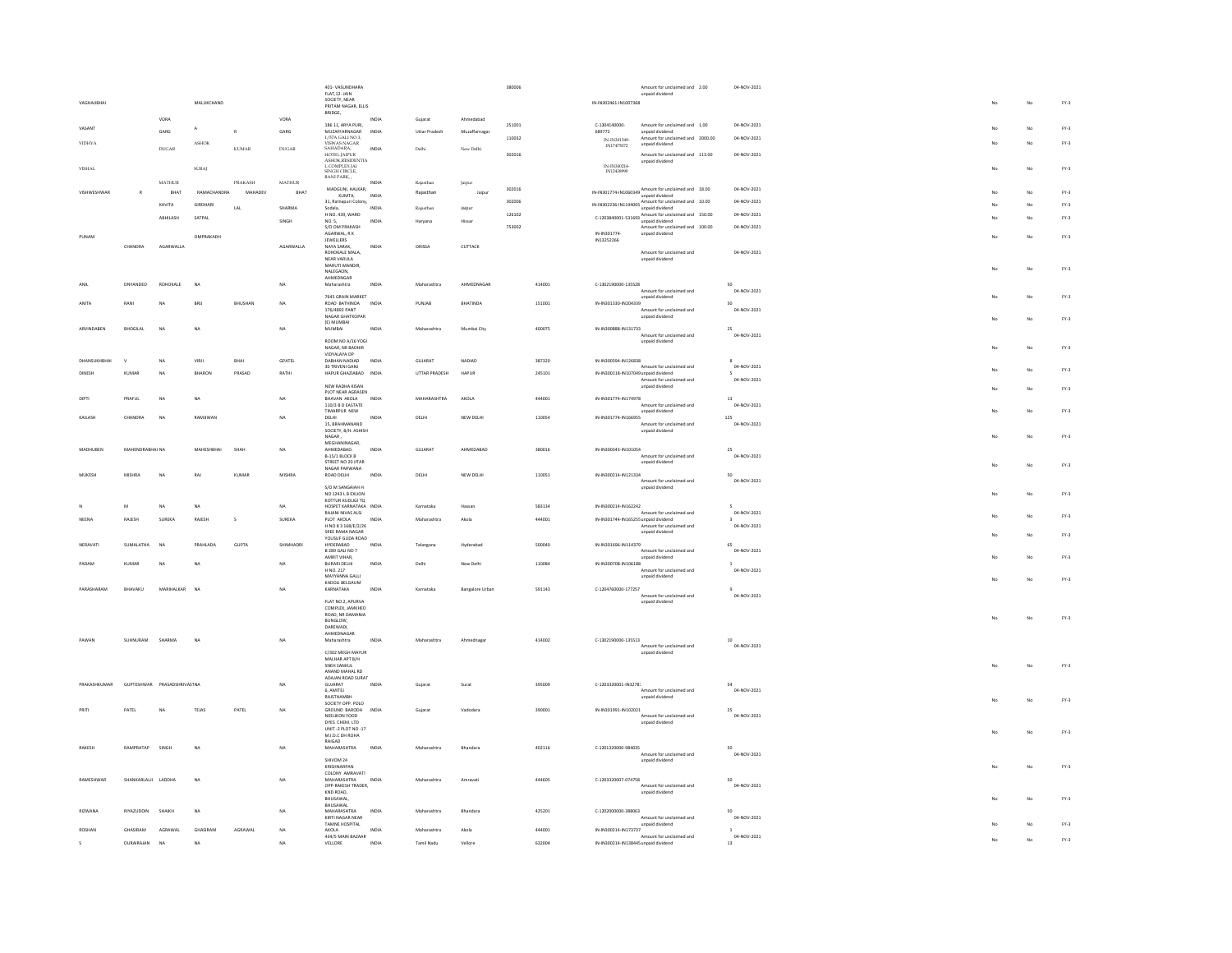|                    |                    |                        |              |                         |                | <b>RAMLATA BUSNESS</b>                   |              |                |                    |        |                           |                                      | Amount for unclaimed and                    | 04-NOV-2021                  |    |    |              |
|--------------------|--------------------|------------------------|--------------|-------------------------|----------------|------------------------------------------|--------------|----------------|--------------------|--------|---------------------------|--------------------------------------|---------------------------------------------|------------------------------|----|----|--------------|
|                    |                    |                        |              |                         |                | CENTRE,                                  |              |                |                    |        |                           |                                      | unpaid dividend                             |                              |    | No | $FY-3$       |
| SANTOSH            | BADRINARAYAN RATHI |                        | <b>NA</b>    |                         |                | MURTIZAPUR ROAD.                         | INDM         | Maharashtra    | AKOLA              |        | 444004                    | C-1302310000-074871                  |                                             | $\overline{25}$              |    |    |              |
|                    |                    |                        |              |                         |                | AKOLA. M.S.<br>133 ADITYA AWAS,          |              |                |                    |        |                           |                                      | Amount for unclaimed and                    | 04-NOV-2021                  |    |    |              |
|                    |                    |                        |              |                         |                | NEW GOPAL BINAR                          |              |                |                    |        |                           |                                      | unpaid dividend                             |                              |    | No | $FY-3$       |
|                    | KUMAR              | <b>NA</b>              |              |                         |                | BARAN ROAD, KOTA,                        | <b>INDIA</b> |                |                    |        |                           |                                      |                                             |                              |    |    |              |
|                    |                    |                        | <b>NA</b>    |                         | NA             | RAJASTHAN                                |              | Rajasthar      | KOTA               |        | 324001                    | IN-IN302269-IN114496                 | Amount for unclaimed and                    | 04-NOV-2021                  |    |    |              |
|                    |                    |                        |              |                         |                | FLAT NO 7 KAMALA                         |              |                |                    |        |                           |                                      | unpaid dividend                             |                              |    |    |              |
|                    |                    |                        |              |                         |                | <b>RESIDENCY BARDE</b>                   |              |                |                    |        |                           |                                      |                                             |                              |    | No | $FY-3$       |
|                    |                    |                        |              |                         |                | <b>GALLI NAVIPETH</b><br>AHMEDNAGAR      |              |                |                    |        |                           |                                      |                                             |                              |    |    |              |
| <b>TUSHAR</b>      | CHANDRAKANT KAPALE |                        | <b>NA</b>    |                         | NA             | <b>MAHARASHTRA</b>                       | INDIA        | Maharashtra    | AHMEDNAGAR         |        | 414001                    | C-1302190000-089778                  |                                             | 800                          |    |    |              |
|                    |                    |                        |              |                         |                | 39 POCKET C 12                           |              |                |                    |        |                           |                                      | Amount for unclaimed and                    | 04-NOV-2021                  |    | No | $FY-3$       |
| MADHURA            | <b>DUMRA</b>       | NA                     | <b>NA</b>    | NA                      | NA             | SECTOR 3 ROHINI                          | INDIA        | DELHI          | NEW DELHI          |        | 110085                    | IN-IN302269-IN139067 unpaid dividend |                                             | 18                           |    |    |              |
|                    |                    |                        |              |                         |                | NO 96 SINDHI                             |              |                |                    |        |                           |                                      | Amount for unclaimed and                    | 04-NOV-2021                  |    |    |              |
|                    |                    |                        |              |                         |                | COLONY, NEAR<br><b>MEDICAL</b>           |              |                |                    |        |                           |                                      | unpaid dividend                             |                              |    |    |              |
|                    |                    |                        |              |                         |                | COLLEGE, JODHPUR                         |              |                |                    |        |                           |                                      |                                             |                              |    |    | $FY-3$       |
|                    |                    |                        |              |                         |                | SHASTRI                                  |              |                |                    |        |                           |                                      |                                             |                              |    |    |              |
| KARAN              | <b>MAPARA</b>      | N <sub>A</sub>         | <b>NA</b>    | NA                      | NA             | NAGAR, JODHPUR<br>RAJASTHAN.342003 INDIA |              | Rajasthan      | <b>JODHPUR</b>     |        | 342003                    | C-1203600001-847491                  |                                             | 13                           |    |    |              |
|                    |                    |                        |              |                         |                | A/203, MANGAL DEEP                       |              |                |                    |        |                           |                                      | Amount for unclaimed and                    | 04-NOV-2021                  |    |    |              |
|                    |                    |                        |              |                         |                | APT, OPP.RAJIV                           |              |                |                    |        |                           |                                      | unpaid dividend                             |                              |    |    |              |
|                    |                    |                        |              |                         |                | NAGAR,<br>JIVRAJPARK,VEJALPU             |              |                |                    |        |                           |                                      |                                             |                              |    |    | $FY-3$       |
|                    |                    |                        |              |                         |                | R. AHMEDABAD.                            |              |                |                    |        |                           |                                      |                                             |                              |    |    |              |
| BRIJESI            | ROHITKUMAR         | SHAH                   | <b>NA</b>    | NA                      | NA             | 380051                                   | INDIA        | GUJARAT        | AHMEDABAD          |        | 380051                    | IN-IN300343-IN108682                 |                                             | 50                           |    |    |              |
|                    |                    |                        |              |                         |                | NO 1036/7                                |              |                |                    |        |                           |                                      | Amount for unclaimed and                    | 04-NOV-2021                  |    |    |              |
|                    |                    |                        |              |                         |                | SARVAJANIKA<br>HOSTEL, ROAD 2ND          |              |                |                    |        |                           |                                      | unpaid dividend                             |                              |    |    |              |
|                    |                    |                        |              |                         |                | MAIN 2ND CROSS,                          |              |                |                    |        |                           |                                      |                                             |                              |    |    |              |
|                    |                    |                        |              |                         |                | VIDYARANYA PURAM                         |              |                |                    |        |                           |                                      |                                             |                              | No | No | $FY-3$       |
|                    |                    |                        |              |                         |                | NEAR ANDHANI                             |              |                |                    |        |                           |                                      |                                             |                              |    |    |              |
| RAGHAVENDRA        | $\theta$           |                        | NA           | NA                      | NA             | MYSORE KARNATAKA<br>570008               | <b>INDIA</b> | Karnataka      | MYSORE             |        | 570008                    | C-1203600001-719211                  |                                             | 15                           |    |    |              |
|                    |                    |                        |              |                         |                | 3-156 TRAVADIPADI                        |              |                |                    |        |                           |                                      | Amount for unclaimed and                    | 04-NOV-2021                  |    |    |              |
|                    |                    |                        |              |                         |                | PETLAD PETLAD                            |              |                |                    |        |                           |                                      | unpaid dividend                             |                              |    | No | $FY-3$       |
| <b>DIPAWALIBEN</b> | MUKESHKUMAR SHAH   |                        | <b>NA</b>    |                         |                | GUJARAT                                  | INDM         | GUJARAT        | ANAND              |        | 388450                    | C-1201750000-115735                  |                                             |                              |    |    |              |
|                    |                    |                        |              |                         |                | CHOKSHI NI POLE                          |              |                |                    |        |                           |                                      | Amount for unclaimed and                    | 04-NOV-2021                  |    | No | $FY-3$       |
| <b>JAMBUBHAI</b>   | VADILAL            | CHOKSHI                | <b>NA</b>    |                         | NA             | KHAMBHAT GUJARAT INDIA                   |              | GUJARAT        | ANAND              |        | 388620                    | C-1201130000-050991                  | unpaid dividend                             | 50                           |    |    |              |
|                    |                    |                        |              |                         |                | WARD NO. 16 NEAR                         |              |                |                    |        |                           |                                      | Amount for unclaimed and                    | 04-NOV-2021                  |    |    |              |
|                    |                    |                        |              |                         |                | LATA BHAWAN                              |              |                |                    |        |                           |                                      | unpaid dividend                             |                              |    |    |              |
|                    |                    |                        |              |                         |                | HANIIMANGARH                             |              |                |                    |        |                           |                                      |                                             |                              |    | No | $FY-3$       |
|                    |                    |                        |              |                         |                | TOWN<br>HANUMANGARH                      |              |                |                    |        |                           |                                      |                                             |                              |    |    |              |
|                    | CHAND              | VERMA                  | $_{\sf NA}$  |                         |                | TOWN RAJASTHAN                           | INDIA        | Rajasthar      | HANUMANGARH        |        | 335513                    | C-1201210100-465525                  |                                             |                              |    |    |              |
|                    |                    |                        |              |                         | NA             |                                          | <b>INDIA</b> | DELHI          | NEW DELHI          | 110092 |                           |                                      | Amount for unclaimed and                    | 04-NOV-2021                  |    | No | $FY-3$       |
|                    |                    |                        |              |                         |                |                                          |              |                |                    |        |                           |                                      | unpaid dividend                             | so                           |    |    |              |
|                    |                    |                        | $\mathbf{x}$ | $\mathbf x$             | NA             | $\mathbf{x}$                             | INDIA        | DELHI          | NEW DELHI          | 110092 | $\mathbf{x}$              |                                      | Amount for unclaimed and<br>unpaid dividend | 04-NOV-2021                  |    | No | $FY-3$       |
|                    |                    |                        |              |                         | NA             |                                          | INDIA        | DELHI          | NEW DELHI          | 110092 | x                         |                                      | Amount for unclaimed and                    | 04-NOV-2021                  |    | No | $FY-3$       |
|                    |                    |                        |              |                         |                |                                          |              |                |                    |        |                           |                                      | unpaid dividend                             |                              |    |    |              |
|                    |                    |                        |              |                         | NA             |                                          | INDM         | DELHI          | NEW DELHI          | 110092 |                           |                                      | Amount for unclaimed and<br>unpaid dividend | 04-NOV-2021<br>$\rightarrow$ |    | No | $FY-3$       |
|                    |                    |                        |              |                         | NA             |                                          | INDIA        | DELHI          | NEW DELHI          | 110092 | $\mathsf X$               |                                      | Amount for unclaimed and                    | 04-NOV-2021                  |    |    |              |
|                    |                    |                        |              |                         |                |                                          |              |                |                    |        |                           |                                      | unpaid dividend                             | 625                          |    | No | $FY-3$       |
|                    |                    |                        |              |                         | NA             |                                          | INDM         | DELHI          | NEW DELHI          | 110092 |                           |                                      | Amount for unclaimed and                    | 04-NOV-2021                  |    | No | $FY-3$       |
|                    |                    |                        |              |                         | $_{\text{NA}}$ |                                          | INDIA        | DELHI          | NEW DELHI          | 110092 | ×                         |                                      | unpaid dividend<br>Amount for unclaimed and | 04-NOV-2021                  |    |    |              |
|                    |                    |                        |              |                         |                |                                          |              |                |                    |        |                           |                                      | unpaid dividend                             |                              |    | No | $FY-3$       |
|                    |                    |                        |              |                         | $_{\text{NA}}$ |                                          | INDIA        | DELHI          | NEW DELHI          | 110092 | x                         |                                      | Amount for unclaimed and                    | 04-NOV-2021                  |    | No | $FY-3$       |
|                    |                    |                        |              |                         |                |                                          |              |                |                    |        |                           |                                      | unpaid dividend                             | 18                           |    |    |              |
|                    |                    |                        |              |                         | NA             |                                          | INDIA        | DELHI          | NEW DELHI          | 110092 | $\mathbf x$               |                                      | Amount for unclaimed and<br>unpaid dividend | 04-NOV-2021<br>50            |    | No | $FY-3$       |
|                    |                    |                        |              |                         | NA             |                                          | INDIA        | DELHI          | NEW DELHI          | 110092 | $\mathbf{x}$              |                                      | Amount for unclaimed and                    | 04-NOV-2021                  |    | No | $FY-3$       |
|                    |                    |                        |              |                         |                |                                          |              |                |                    |        |                           |                                      | unpaid dividend                             | 278                          |    |    |              |
|                    |                    |                        |              |                         | NA             |                                          | INDIA        | DELHI          | NEW DELHI          | 110092 | $\mathbf x$               |                                      | Amount for unclaimed and                    | 04-NOV-2021<br>12            |    | No | $FY-2$       |
|                    |                    |                        |              |                         | NA             |                                          | INDIA        | DELHI          | NEW DELHI          | 110092 | $\mathbf x$               |                                      | unpaid dividend<br>Amount for unclaimed and | 04-NOV-2021                  |    |    |              |
|                    |                    |                        |              |                         |                |                                          |              |                |                    |        |                           |                                      | unpaid dividend                             | 15                           |    | No | $FY-3$       |
|                    |                    |                        | x            |                         | NA             |                                          | INDIA        | DELHI          | NEW DELHI          | 110092 | $\mathbf x$               |                                      | Amount for unclaimed and                    | 04-NOV-2021                  |    | No | $FY-3$       |
|                    |                    |                        |              |                         | NA             |                                          |              |                |                    |        | $\boldsymbol{\mathsf{x}}$ |                                      | unpaid dividend                             | 25                           |    |    |              |
|                    |                    |                        |              |                         |                | $\boldsymbol{\chi}$                      | INDIA        | DELHI          | NEW DELHI          | 110092 |                           |                                      | Amount for unclaimed and<br>unpaid dividend | 04-NOV-2021                  |    | No | $FY-3$       |
|                    |                    |                        |              |                         |                | THUNDUVILA                               |              |                |                    |        |                           |                                      | Amount for unclaimed and                    | 03-NOV-2022                  |    |    |              |
|                    |                    |                        |              |                         |                | PUTHEN VEEDU                             |              |                |                    |        |                           |                                      | unpaid dividend                             |                              |    |    |              |
|                    |                    |                        |              |                         |                | MUTTACAUD.<br>KOVALAM P.O                |              | Kerala         | Thiruyananthapuran |        |                           |                                      |                                             |                              |    | No | $FY-4$       |
| RAIAN              |                    | <b>AMRAHAM</b>         | NA           | NA                      | NA             | TRIVANDRUM                               | INDIA        |                |                    | 695527 | 1700000132                |                                      |                                             | 200                          |    |    |              |
|                    |                    |                        |              |                         |                |                                          |              |                |                    |        |                           |                                      | Amount for unclaimed and                    | 03-NOV-2022                  |    |    |              |
|                    |                    |                        |              |                         |                | SYAMALA SADANAM                          |              |                |                    |        |                           |                                      | unpaid dividend                             |                              |    |    |              |
|                    |                    |                        |              |                         |                | KOVALAM P O<br>TRIVANDRUM,               |              | Kerala         | Thiruvananthapuram |        |                           |                                      |                                             |                              | No | No | ${\sf FY-4}$ |
|                    |                    | copi                   | <b>MA</b>    | NA                      | NA             | KERALA                                   | <b>INDIA</b> |                |                    | 695527 | ITD0000143                |                                      |                                             | 400                          |    |    |              |
|                    |                    |                        |              |                         |                |                                          |              |                |                    |        |                           |                                      | Amount for unclaimed and                    | 03-NOV-2022                  |    |    |              |
|                    |                    |                        |              |                         |                | C/O SHRI ASHOK KR                        |              |                |                    |        |                           |                                      | unpaid dividend                             |                              |    |    |              |
|                    |                    |                        |              |                         |                | SINGH, PANVAN<br>HANS                    |              |                |                    |        |                           |                                      |                                             |                              |    |    |              |
|                    |                    |                        |              |                         |                | HELICOPERS LTD,                          |              | Delhi          | New Delhi          |        |                           |                                      |                                             |                              |    | No | $FY-4$       |
|                    |                    |                        |              |                         |                | NORTHERN REGION                          |              |                |                    |        |                           |                                      |                                             |                              |    |    |              |
| cunou              | NATH               | SINGH                  | NA           | <b>NA</b>               | NA             | SAFDARJUNG<br>AIRPORT NEW DELHI INDIA    |              |                |                    | 110003 | 1700000163                |                                      |                                             | ann                          |    |    |              |
|                    |                    |                        |              |                         |                |                                          |              |                |                    |        |                           |                                      | Amount for unclaimed and                    | 03-NOV-2022                  |    |    |              |
|                    |                    |                        |              |                         |                | KPXI/319 VADDAKKE                        |              |                |                    |        |                           |                                      | unpaid dividend                             |                              |    |    |              |
|                    |                    |                        |              |                         |                | CHAMAKALAYIL                             |              | Kerala         | Thiruvananthapuran |        |                           |                                      |                                             |                              |    | No | ${\sf FY-4}$ |
|                    |                    |                        |              |                         |                | MANNADI LANE,<br>AMBALAMUKKU             |              |                |                    |        |                           |                                      |                                             |                              |    |    |              |
|                    |                    | GEORGE                 | <b>NA</b>    | NA                      | NA             | TRIVANDRUM                               | INDIA        |                |                    | 695005 | ITD0000189                |                                      |                                             | 400                          |    |    |              |
|                    |                    |                        |              |                         |                |                                          |              |                |                    |        |                           |                                      | Amount for unclaimed and                    | 03-NOV-2022                  |    |    |              |
|                    |                    |                        |              |                         |                | KONDAPI VILLAGE<br>PRAKASAM DISTRICT     |              | Andhra Pradesh | Prakasan           |        |                           |                                      | unpaid dividend                             |                              |    | No | $FY-4$       |
|                    |                    | <b>KRISHNAMURTHYNA</b> |              | $\overline{\mathbf{M}}$ | NA             | ANDHRA PRADESH                           | INDIA        |                |                    | 523270 | ITD0000237                |                                      |                                             | 200                          |    |    |              |
|                    |                    |                        |              |                         |                | B-371, SUDERSHAN                         |              |                |                    |        |                           |                                      | Amount for unclaimed and                    | 03-NOV-2022                  |    |    |              |
|                    |                    |                        |              |                         |                | PARK                                     |              | Delhi          | New Delhi          |        |                           |                                      | unpaid dividend                             |                              |    | No | ${\sf FY-4}$ |
| SHASH              |                    | BATRA                  | <b>NA</b>    | NA                      | NA             | NEAR DR POPLI<br>NEW DELHI               | INDIA        |                |                    | 110015 | ITD0000192                |                                      |                                             | 200                          |    |    |              |
|                    |                    |                        |              |                         |                | C 4/14B,                                 |              |                |                    |        |                           |                                      | Amount for unclaimed and                    | 03-NOV-2022                  |    |    |              |
|                    |                    |                        |              |                         |                | Keshav Puram,<br>New Delhi               |              | <b>Delb</b>    | New Delhi          |        |                           |                                      | unpaid dividend                             |                              |    | No | $FY-4$       |
| MAN                |                    | <b>JINDAL</b>          | ROSHAN       |                         | LAL            |                                          | INDIA        |                |                    | 110035 |                           | IN-IN302349-IN100105                 |                                             | 400                          |    |    |              |
|                    | <b>MOHAN</b>       |                        |              |                         |                | A-10, SRI AGRSEN<br>APARTMENTS           |              |                |                    |        |                           |                                      | Amount for unclaimed and<br>unpaid dividend | 03-NOV-2022                  |    |    |              |
|                    |                    |                        |              |                         |                | PLOT NO.10                               |              | Delhi          | New Delhi          |        |                           |                                      |                                             |                              |    | No | $FY-4$       |
|                    |                    |                        |              |                         |                |                                          |              |                |                    |        |                           |                                      |                                             |                              |    |    |              |
|                    |                    |                        |              |                         |                | SECTOR 7, DWARKA                         |              |                |                    |        |                           |                                      |                                             |                              |    |    |              |
| SNEHLATA           |                    | GUPTA                  | NA           | NA                      | NA             | NEW DELHI                                | INDIA        |                |                    | 110045 | ITD0000194                |                                      |                                             | 200                          |    |    |              |
|                    |                    |                        |              |                         |                | R-Z-290 M                                |              |                |                    |        |                           |                                      | Amount for unclaimed and                    | 03-NOV-2022                  |    |    |              |
|                    |                    |                        |              |                         |                | RAJ NAGAR<br>PART II                     |              | Delhi          | New Delhi          |        |                           |                                      | unpaid dividend                             |                              |    | No |              |
| NIRMALA            |                    | DEVI                   | <b>NA</b>    | NA                      |                | PALAM COLONY,<br>NEW DELHI               | <b>INDIA</b> |                |                    | 110045 | ITD0000253                |                                      |                                             | 200                          |    |    | $FY-4$       |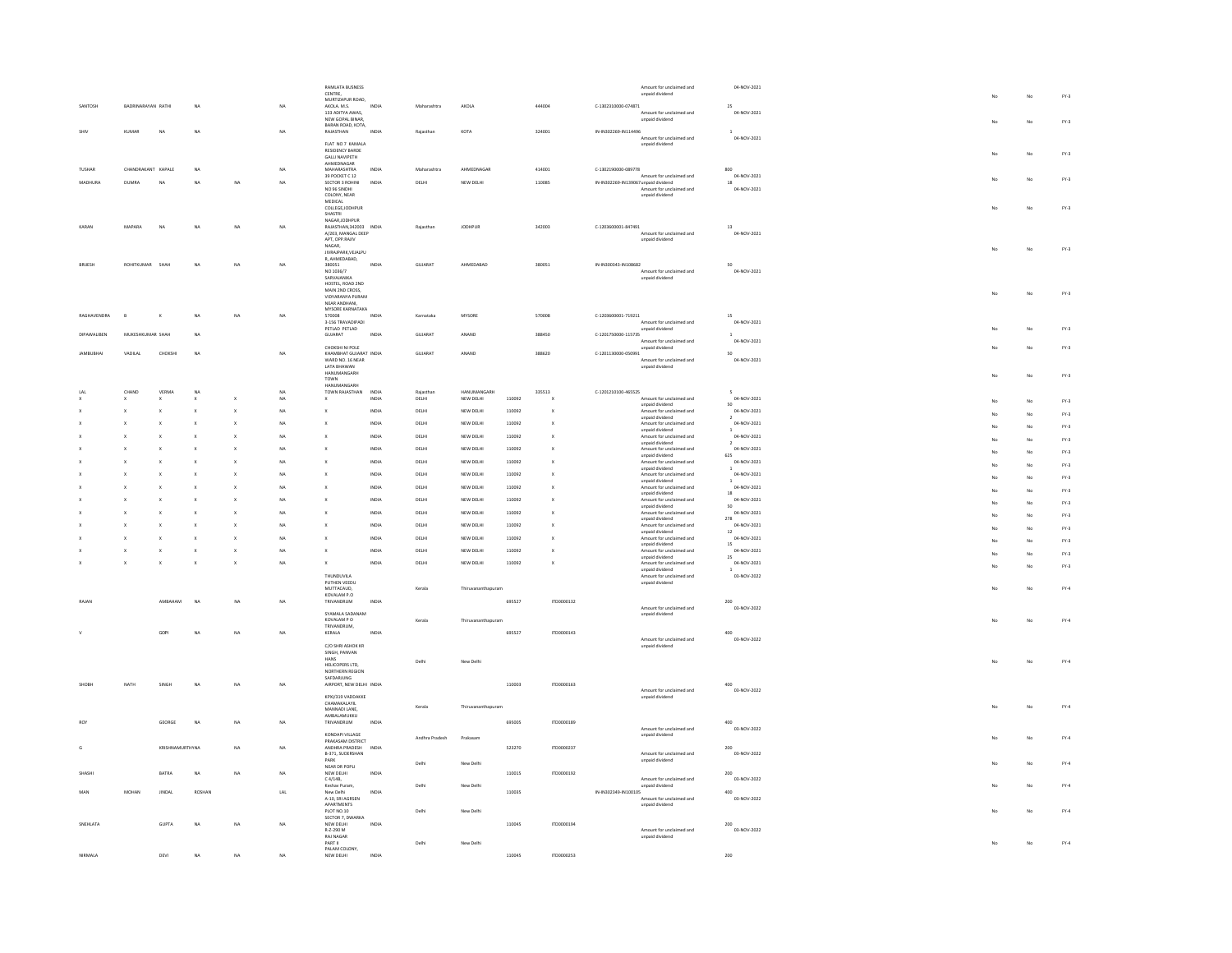|                |                       |           |           |               |                | WZ-182, VIRENDER                                                    |              |                      |                        |        |            | Amount for unclaimed and                         |                | 03-NOV-2022 |     |             |        |
|----------------|-----------------------|-----------|-----------|---------------|----------------|---------------------------------------------------------------------|--------------|----------------------|------------------------|--------|------------|--------------------------------------------------|----------------|-------------|-----|-------------|--------|
|                |                       |           |           |               |                | NAGAR<br>POST OFFICE                                                |              | Delh                 | New Delhi              |        |            | unpaid dividend                                  |                |             |     | $_{\rm No}$ | $FY-4$ |
|                |                       |           |           |               |                | <b>IANAKPURI</b>                                                    |              |                      |                        |        |            |                                                  |                |             |     |             |        |
| PARMOD         | KUMAR                 | AHLUWALIA | NA        | NA            | NA             | NEW DELHI                                                           | INDIA        |                      |                        | 110058 | ITD0000158 |                                                  | 200            |             |     |             |        |
|                |                       |           |           |               |                | $C-4C-14-120$<br>JANAKPURI                                          |              | Delhi                | New Delhi              |        |            | Amount for unclaimed and<br>unpaid dividend      |                | 03-NOV-2022 |     | No          | FY.4   |
| AMMMDEE        | KAUR                  | ARORA     | NA        | $N\Delta$     | $_{\text{NA}}$ | NEW DELHI                                                           | INDIA        |                      |                        | 110058 | ITD0000254 |                                                  | ann            |             |     |             |        |
|                |                       |           |           |               |                | HOUSE NO. F-138                                                     |              |                      |                        |        |            | Amount for unclaimed and                         |                | 03-NOV-2022 |     |             |        |
|                |                       |           |           |               |                | SECTOR V                                                            |              |                      |                        |        |            | unpaid dividend                                  |                |             |     |             |        |
|                |                       |           |           |               |                | DR AMBEDKAR<br>NAGAR                                                |              | Delhi                | New Delhi              |        |            |                                                  |                |             |     | No          | FY.4   |
| TARA           |                       | CHAND     | NA        | NA            | NA             | NEW DELHI                                                           | INDIA        |                      |                        | 110062 | ITD0000196 |                                                  | 200            |             |     |             |        |
|                |                       |           |           |               |                |                                                                     |              |                      |                        |        |            | Amount for unclaimed and                         |                | 03-NOV-2022 |     |             |        |
|                |                       |           |           |               |                | J-175, R B I ENCLAVE<br>PASHIM VIHAR                                |              | Delhi                | New Delhi              |        |            | unpaid dividend                                  |                |             |     | No          | $FY-4$ |
| RENI           |                       | TANDON    | <b>NA</b> | NA            | NA             | NEW DELHI                                                           | INDIA        |                      |                        | 110063 | ITD0000193 |                                                  | 400            |             |     |             |        |
|                |                       |           |           |               |                | 7A, FIRST FLOOR                                                     |              |                      |                        |        |            | Amount for unclaimed and                         |                | 03-NOV-2022 |     |             |        |
|                |                       |           |           |               |                | <b>BLOCK-EL</b><br>HARI NAGARN                                      |              | Delhi                | New Delhi              |        |            | unpaid dividend                                  |                |             |     | No          | $FY-4$ |
| SURJIT         | PAL                   | SINGH     |           | <b>GURBUX</b> | SINGH          | NEW DELHI                                                           | INDIA        |                      |                        | 110064 |            | IN-IN300708-IN105993                             |                |             |     |             |        |
|                |                       |           |           |               |                | 201, PARYATAN                                                       |              |                      |                        |        |            | Amount for unclaimed and                         |                | 03-NOV-2022 |     |             |        |
|                |                       |           |           |               |                | VIHAR                                                               |              |                      |                        |        |            | unpaid dividend                                  |                |             |     |             |        |
|                |                       |           |           |               |                | B-4, VASUNDHRA<br>ENCLAVE                                           |              | Delh                 | New Delhi              |        |            |                                                  |                |             |     | No          | $FY-4$ |
| VIMAL          |                       | GUPTA     | NA        | NA            | NA             | DELHI                                                               | INDIA        |                      |                        | 110096 | ITD0000208 |                                                  | 400            |             |     |             |        |
|                |                       |           |           |               |                | 9/103 AVC YOJNA 3                                                   |              |                      |                        |        |            | Amount for unclaimed and                         |                | 03-NOV-2022 |     |             |        |
|                |                       |           |           |               |                | <b>JHUNSI</b>                                                       |              | <b>Uttar Pradesh</b> | Allahabad              |        |            | unpaid dividend                                  |                |             |     | No          | $FY-4$ |
| <b>SUBHASE</b> |                       | AGARWAL   | SHYAM     | LAL           | AGARWAL        | ALLAHABAD<br>UTTAR PRADESH                                          | INDIA        |                      |                        | 211019 |            | IN-IN300450-IN139985                             | 10             |             |     |             |        |
|                |                       |           |           |               |                | VILLAGE & PO                                                        |              |                      |                        |        |            | Amount for unclaimed and                         |                | 03-NOV-2022 |     |             |        |
|                |                       |           |           |               |                | DADRA, MUSAFIRA                                                     |              |                      |                        |        |            | unpaid dividend                                  |                |             |     |             |        |
|                |                       |           |           |               |                | KHANA                                                               |              | Uttar Pradesh        | Sultanpur              |        |            |                                                  |                |             |     | $_{\rm No}$ | $FY-4$ |
|                | BHAN                  | TIWARI    | NA        | NA            | NA             | DISTT SILTAN PUR                                                    | INDIA        |                      |                        |        |            |                                                  | 200            |             |     |             |        |
|                |                       |           |           |               |                | $\mathsf{U}.\mathsf{P}$<br>H.NO.-186-11                             |              |                      |                        | 227813 | ITD0000159 | Amount for unclaimed and                         |                | 03-NOV-2022 |     |             |        |
|                |                       |           |           |               |                | ARYA PURI                                                           |              |                      |                        |        |            | unpaid dividend                                  |                |             |     |             | $FY-4$ |
|                |                       |           |           |               |                | MUZAFFAR NAGAR                                                      |              | Uttar Pradesh        | Muzaffarnagar          |        |            |                                                  |                |             |     | No          |        |
|                |                       | GARG      | ATMA      | RAM           | GARG           | UTTAR PRADESH                                                       | INDIA        |                      |                        | 251001 |            | IN-IN302365-IN107218                             | 62             |             |     |             |        |
|                |                       |           |           |               |                | H.NO-186/11,<br>ARYA PURI,                                          |              |                      |                        |        |            | Amount for unclaimed and                         |                | 03-NOV-2022 |     |             |        |
|                |                       |           |           |               |                | MUZAFFAR NAGAR.                                                     |              | <b>Uttar Pradesh</b> | Muzaffarnagar          |        |            | unpaid dividend                                  |                |             |     | No          | $FY-4$ |
| MADHU          |                       | GARG      | VASANT    |               | GARG           | <b>UTTAR PRADESH</b>                                                | INDIA        |                      |                        | 251001 |            | IN-IN302365-IN107223                             |                |             |     |             |        |
|                |                       |           |           |               |                | H NO 216                                                            |              |                      |                        |        |            | Amount for unclaimed and                         |                | 03-NOV-2022 |     |             |        |
|                |                       |           |           |               |                | KANPUR ROAD<br>TAI PLIRA                                            |              | <b>Uttar Pradesh</b> | thans                  |        |            | unpaid dividend                                  |                |             |     | No          | $FY-4$ |
| PURSOTTAM      | DAS                   | SHARMA    | RAM       | SWAROOP       | SHARMA         | <b>JHANSI</b>                                                       | INDIA        |                      |                        | 284001 |            | IN-IN301696-IN104925                             | 200            |             |     |             |        |
|                |                       |           |           |               |                |                                                                     |              |                      |                        |        |            | Amount for unclaimed and                         |                | 03-NOV-2022 |     |             |        |
|                |                       |           |           |               |                | 2/34, NEW                                                           |              |                      |                        |        |            | unpaid dividend                                  |                |             |     |             |        |
|                |                       |           |           |               |                | VIDHADHAR NAGAR                                                     |              | Rajasthan            | Jaipur                 |        |            |                                                  |                |             |     | No          | $FY-4$ |
| GIRIRAL        | KISHORE               | SHARMA    |           |               |                | JAIPUR<br>RAJASTHAN                                                 |              |                      |                        |        | ITD0000209 |                                                  |                |             |     |             |        |
|                |                       |           | NA        | NA            | NA             | LAXMI VILAS PALACE                                                  | INDIA        |                      |                        | 302012 |            | Amount for unclaimed and                         | $400\,$        | 03-NOV-2022 |     |             |        |
|                |                       |           |           |               |                | HOTEL                                                               |              |                      |                        |        |            | unpaid dividend                                  |                |             |     |             |        |
|                |                       |           |           |               |                | SWAROOP SAGAR                                                       |              | Rajasthar            | Udaipu                 |        |            |                                                  |                |             |     | No          | $FY-4$ |
|                |                       |           |           |               |                | $\begin{tabular}{ c c } \hline \text{ROAD} \\ \hline \end{tabular}$ |              |                      |                        |        |            |                                                  |                |             |     |             |        |
| <b>MEHTA</b>   |                       | SWAROOP   | NA        | NA            | NA             | <b>UDAIPUR</b><br>RAJASTHAN                                         | INDIA        |                      |                        | 313001 | ITD0000199 |                                                  | 200            |             |     |             |        |
|                |                       |           |           |               |                | 544. LILA CHOWK.                                                    |              |                      |                        |        |            | Amount for unclaimed and                         |                | 03-NOV-2022 |     |             |        |
|                |                       |           |           |               |                | PURANI ABADI,                                                       |              | Raiasthan            |                        |        |            | unpaid dividend                                  |                |             |     | No          | $FY-4$ |
|                |                       |           |           |               |                | SRIGANGA NAGAR.                                                     |              |                      | Sri Ganganagar         |        |            |                                                  |                |             |     |             |        |
|                | KUMAR                 | GUPTA     | NA        | NA            | NA             | RAJASTHAN<br>H/55 GOKULDHAM                                         | INDIA        |                      |                        | 335001 | ITD0000108 |                                                  | 200            |             |     |             |        |
|                |                       |           |           |               |                | NR VEJALPUR POLICE                                                  |              |                      |                        |        |            | Amount for unclaimed and<br>unpaid dividend      |                | 03-NOV-2022 |     |             |        |
|                |                       |           |           |               |                | CHOWKI                                                              |              |                      |                        |        |            |                                                  |                |             |     |             |        |
|                |                       |           |           |               |                | VEJALPUR                                                            |              | Gujarat              | Ahmedabad              |        |            |                                                  |                |             | No  | No          | $FY-4$ |
|                |                       |           |           |               |                | AHMEDABAD                                                           |              |                      |                        |        |            |                                                  |                |             |     |             |        |
| RANJANBEN      | s                     | MODI      | SOMABHAI  | $\mathsf{v}$  | MODI           | GUJARAT<br>SONI POLE NO 4                                           | INDIA        |                      |                        | 380051 |            | IN-IN300513-IN133684<br>Amount for unclaimed and | 16             | 03-NOV-2022 |     |             |        |
|                |                       |           |           |               |                | WADI                                                                |              |                      |                        |        |            | unpaid dividend                                  |                |             |     |             |        |
|                |                       |           |           |               |                | VADODARA                                                            |              | Gujarat              | Vadodara               |        |            |                                                  |                |             |     | $_{\rm No}$ | $FY-4$ |
| BHARAT         |                       | VYAS      | BHATUKLAL |               | VYAS           | GUJARA                                                              | <b>INDIA</b> |                      |                        | 390017 |            | IN-IN300513-IN143117                             | $\overline{2}$ |             |     |             |        |
|                |                       |           |           |               |                | NYAIKARAN                                                           |              |                      |                        |        |            | Amount for unclaimed and                         |                | 03-NOV-2022 |     |             |        |
|                |                       |           |           |               |                | BHAVAN'                                                             |              |                      |                        |        |            | unpaid dividend                                  |                |             |     |             |        |
|                |                       |           |           |               |                | NANDANVAN                                                           |              | Gujarat              | Navsari                |        |            |                                                  |                |             |     | No          | $FY-4$ |
|                |                       |           |           |               |                | SOCIETY                                                             |              |                      |                        |        |            |                                                  |                |             |     |             |        |
|                |                       |           |           |               |                | ERU ROAD VUALPORE                                                   |              |                      |                        |        |            |                                                  |                |             |     |             |        |
| TANK           | GORDHANBHAI KANJIBHAI |           | KANJIBHAI | M             | TANK           | DIST NAVSARI<br>1118, STOCK                                         | INDIA        |                      |                        | 396450 |            | IN-IN300888-IN140613<br>Amount for unclaimed and | sn             | 03-NOV-2022 |     |             |        |
|                |                       |           |           |               |                | <b>EXCHANGE TOWER</b>                                               |              |                      |                        |        |            | unpaid dividend                                  |                |             |     |             |        |
|                |                       |           |           |               |                | DALAL STREET                                                        |              | Maharashtra          | Mumbai City            |        |            |                                                  |                |             |     | No          | $FY-4$ |
| DEEPAK         | $\mathsf{s}$          | KOTHARI   | NA        | NA            | NA             | MUMBAI                                                              | <b>INDIA</b> |                      |                        | 400001 | ITD0000242 |                                                  | 200            | 03-NOV-2022 |     |             |        |
|                |                       |           |           |               |                |                                                                     |              |                      |                        |        |            | Amount for unclaimed and<br>unpaid dividend      |                |             |     |             |        |
|                |                       |           |           |               |                | 17 VASUNDHARA                                                       |              |                      |                        |        |            |                                                  |                |             |     |             |        |
|                |                       |           |           |               |                | COLONY                                                              |              |                      |                        |        |            |                                                  |                |             |     |             |        |
|                |                       |           |           |               |                | NEAR NANDANWAN                                                      |              | Maharashtra          | Aurangabad             |        |            |                                                  |                |             |     | No          | $FY-4$ |
|                |                       |           |           |               |                | COLONY.<br>CANTONMENT AR                                            |              |                      |                        |        |            |                                                  |                |             |     |             |        |
|                |                       |           |           |               |                | BHAVSINGHPURA                                                       |              |                      |                        |        |            |                                                  |                |             |     |             |        |
| ARUM           | UPASRAO               | SHROTE    | <b>NA</b> |               | NA             | ROAD, AURANGABAD INDIA                                              |              |                      |                        | 431002 | ITD0000160 |                                                  | 200            |             |     |             |        |
|                |                       |           |           |               |                | S P ASSOCIATES C/O                                                  |              |                      |                        |        |            | Amount for unclaimed and                         |                | 03-NOV-2022 |     |             |        |
|                |                       |           |           |               |                | JANKI<br>MARKETING OPP                                              |              |                      |                        |        |            | unpaid dividend                                  |                |             |     |             |        |
|                |                       |           |           |               |                | MANEK TALKIES                                                       |              | Maharashtra          | Akola                  |        |            |                                                  |                |             | No. | No          | $FY-4$ |
|                |                       |           |           |               |                | TILAK ROAD                                                          |              |                      |                        |        |            |                                                  |                |             |     |             |        |
|                |                       |           |           |               |                | AKOLA                                                               |              |                      |                        |        |            |                                                  |                |             |     |             |        |
| <b>SLIDHA</b>  | PRAKASH               | BHAIYA    | PRAKASH   |               | BHAIYA         | <b>MAHARASHTRA</b>                                                  | INDIA        |                      |                        | 444001 |            | C-1203320000-275930                              | 200            |             |     |             |        |
|                |                       |           |           |               |                | RK TAILOR<br>SARAF BAZAR                                            |              |                      |                        |        |            | Amount for unclaimed and<br>unpaid dividend      |                | 03-NOV-2022 |     |             |        |
|                |                       |           |           |               |                |                                                                     |              | Maharashtra          | Akola                  |        |            |                                                  |                |             |     | No          | FY.4   |
|                | RAMNIKBHAI            | MAKAWANA  | RAMNIKBHA |               | MAKAWANA       | AKOLA                                                               | INDIA        |                      |                        | 444001 |            | IN-IN301774-IN157243                             |                |             |     |             |        |
|                |                       |           |           |               |                | GORE APPT, NO. 3                                                    |              |                      |                        |        |            | Amount for unclaimed and                         |                | 03-NOV-2022 |     |             |        |
|                |                       |           |           |               |                | JATHARPETH                                                          |              | Maharashtra          | Akola                  |        |            | unpaid dividend                                  |                |             |     | No          | $FY-4$ |
| PRAKASH        | RADHAKISAN            | BHAIYA    | <b>NA</b> | NA            | NA             | AKOLA MS                                                            | INDIA        |                      |                        | 444005 |            | C-1302310000-083700                              | $712\,$        |             |     |             |        |
|                |                       |           |           |               |                | 12/155                                                              |              |                      |                        |        |            | Amount for unclaimed and                         |                | 03-NOV-2022 |     |             |        |
|                |                       |           |           |               |                | KOTHAPETA                                                           |              |                      |                        |        |            | unpaid dividend                                  |                |             |     |             |        |
|                |                       |           |           |               |                | VETAPALEM MANDAL                                                    |              | Andhra Pradesh       | Prakasan               |        |            |                                                  |                |             |     | No          | $FY-4$ |
| SANKA          |                       | RADHARANI | SANKA     |               | VENKATARAMANA  | CHIRALA<br>PRAKASAM                                                 |              |                      |                        | 523157 |            |                                                  |                |             |     |             |        |
|                |                       |           |           |               |                | <b>HOUSE NO.2125</b>                                                | INDIA        |                      |                        |        |            | IN-IN301696-IN122242<br>Amount for unclaimed and | 200            | 03-NOV-2022 |     |             |        |
|                |                       |           |           |               |                | 16TH B MAIN 1ST A                                                   |              |                      |                        |        |            | unpaid dividend                                  |                |             |     |             |        |
|                |                       |           |           |               |                | CROSS                                                               |              | Karnataka            | <b>Bangalore Urban</b> |        |            |                                                  |                |             |     | No          | $FY-4$ |
|                |                       |           |           |               |                | HALL II                                                             |              |                      |                        |        |            |                                                  |                |             |     |             |        |
|                |                       |           |           |               |                | INDRA NAGAR,                                                        |              |                      |                        |        |            |                                                  |                |             |     |             |        |
| ABHA           |                       | SHARMA    | <b>NA</b> | NA.           | NA             | BANGALORE                                                           | <b>INDIA</b> |                      |                        | 560008 | ITD0000215 |                                                  | 400            |             |     |             |        |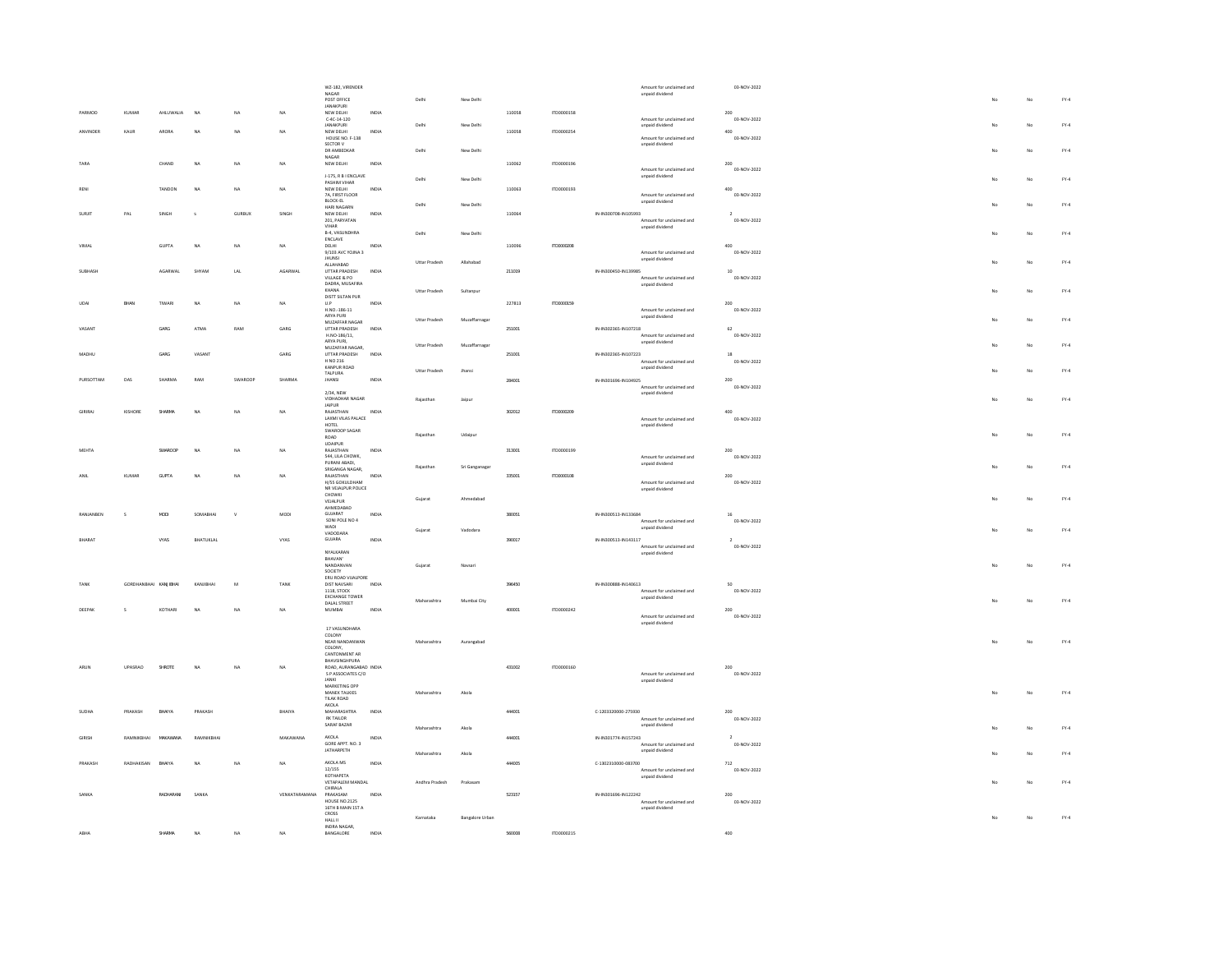|              |                  |                                   |                 |                                     |                |                         | 96/1 RUDRAPPA                                                                                                                                                                                                                                                |              |                   |                        |        |            |                                      | Amount for unclaimed and<br>unpaid dividend | 03-NOV-2022         |    |    |        |
|--------------|------------------|-----------------------------------|-----------------|-------------------------------------|----------------|-------------------------|--------------------------------------------------------------------------------------------------------------------------------------------------------------------------------------------------------------------------------------------------------------|--------------|-------------------|------------------------|--------|------------|--------------------------------------|---------------------------------------------|---------------------|----|----|--------|
|              |                  |                                   |                 |                                     |                |                         | GARDEN                                                                                                                                                                                                                                                       |              | Karnataka         | <b>Bangalore Urban</b> |        |            |                                      |                                             |                     |    | No | $FY-4$ |
|              |                  |                                   |                 |                                     |                |                         | <b>VIVEKA NAGAR POST</b><br>BANGALORE                                                                                                                                                                                                                        |              |                   |                        |        |            |                                      |                                             |                     |    |    |        |
|              |                  | $\overline{P}$                    | BERNARD         | $_{\sf NA}$                         | $_{\rm NA}$    | NA.                     | KARNATRAKA                                                                                                                                                                                                                                                   | INDIA        |                   |                        | 560047 | ITD0000222 |                                      | Amount for unclaimed and                    | 200<br>03-NOV-2022  |    |    |        |
|              |                  |                                   |                 |                                     |                |                         | 2459/1, ERRAKATTE                                                                                                                                                                                                                                            |              |                   |                        |        |            |                                      | unpaid dividend                             |                     |    |    |        |
|              |                  |                                   |                 |                                     |                |                         | STREET<br>LASHKHAR MOHALLA                                                                                                                                                                                                                                   |              | Karnataka         | <b>Bangalore Urban</b> |        |            |                                      |                                             |                     |    | No | $FY-4$ |
| RAHMATH      |                  | ULLA                              | SHARIFF         | NA                                  | NA             | <b>NA</b>               | MYSORE<br>KARNATAKA                                                                                                                                                                                                                                          | INDIA        |                   |                        | 570001 | 1700000123 |                                      |                                             | ann                 |    |    |        |
|              |                  |                                   |                 |                                     |                |                         | 223 SURABHI 9TH                                                                                                                                                                                                                                              |              |                   |                        |        |            |                                      | Amount for unclaimed and                    | 03-NOV-2022         |    |    |        |
|              |                  |                                   |                 |                                     |                |                         | CROSS<br>C BLOCK J P NAGAR                                                                                                                                                                                                                                   |              | Karnataka         | Mysore                 |        |            |                                      | unpaid dividend                             |                     |    | No | $FY-4$ |
|              |                  |                                   |                 |                                     |                |                         | MYSORE<br>KARNATAKA                                                                                                                                                                                                                                          |              |                   |                        |        |            |                                      |                                             |                     |    |    |        |
|              |                  | OMASHEKARA                        | RAO             |                                     | NA             | NA                      | MAATHRU                                                                                                                                                                                                                                                      | INDM         |                   |                        | 570008 | ITD0000125 |                                      | Amount for unclaimed and                    | 03-NOV-2022         |    |    |        |
|              |                  |                                   |                 |                                     |                |                         | <b>KRUPA,1138,</b><br>MOKSHA MARGA,                                                                                                                                                                                                                          |              |                   |                        |        |            |                                      | unpaid dividend                             |                     |    |    |        |
|              |                  |                                   |                 |                                     |                |                         | 2ND STAGE.                                                                                                                                                                                                                                                   |              | Karnataka         | Myson                  |        |            |                                      |                                             |                     |    | No | $FY-4$ |
|              |                  | SREEPATHI                         | RAO             | NA                                  | NA             | NA                      | SIDDARTHA LAYOUT<br>MYSORE                                                                                                                                                                                                                                   | <b>INDIA</b> |                   |                        | 570011 | ITD0000122 |                                      |                                             | 400                 |    |    |        |
|              |                  |                                   |                 |                                     |                |                         | ASSTT<br>MANAGER(A/CS)                                                                                                                                                                                                                                       |              |                   |                        |        |            |                                      | Amount for unclaimed and                    | 03-NOV-2022         |    |    |        |
|              |                  |                                   |                 |                                     |                |                         | HOTEL HASSAN ASH                                                                                                                                                                                                                                             |              | Karnataka         | Hassan                 |        |            |                                      | unpaid dividend                             |                     |    | No | $FY-4$ |
|              |                  | CHANDRA                           | DASHORA         | <b>NA</b>                           | NA             | NA                      | B M ROAD, HASSAN<br>KARNATAKA                                                                                                                                                                                                                                | INDM         |                   |                        | 573201 | ITD0000181 |                                      |                                             | 400                 |    |    |        |
|              |                  |                                   |                 |                                     |                |                         | MADGUNI                                                                                                                                                                                                                                                      |              |                   |                        |        |            |                                      | Amount for unclaimed and                    | 03-NOV-2022         |    |    |        |
|              |                  |                                   |                 |                                     |                |                         | HALKAR                                                                                                                                                                                                                                                       |              | Karnataka         | Uttara Kannada         |        |            |                                      | unpaid dividend                             |                     |    | No | $FY-4$ |
|              |                  |                                   | <b>DUA</b>      | RAMACHANDRA                         | MAHADEV        | <b>BHAT</b>             | KUMTA<br>NEW NO 69, V S V                                                                                                                                                                                                                                    |              |                   |                        |        | 581343     | IN-IN301774-IN106034                 |                                             |                     |    |    |        |
|              |                  |                                   |                 |                                     |                |                         | KOIL STREET                                                                                                                                                                                                                                                  |              | Tamil Nadu        | Chenna                 |        |            |                                      | Amount for unclaimed and<br>unpaid dividend | 03-NOV-2022         |    | No | $FY-4$ |
|              |                  | $\mathbf{v}$                      | SHANKAR         | NA                                  | NA             | <b>NA</b>               | MYLAPORE,<br>CHENNAL                                                                                                                                                                                                                                         | INDIA        |                   |                        | 600004 | ITD0000188 |                                      |                                             | 200                 |    |    |        |
|              |                  |                                   |                 |                                     |                |                         | ENVISION                                                                                                                                                                                                                                                     |              |                   |                        |        |            |                                      | Amount for unclaimed and                    | 03-NOV-2022         |    |    |        |
|              |                  |                                   |                 |                                     |                |                         | INFORMATION<br>SYSTEMS 13 7                                                                                                                                                                                                                                  |              |                   |                        |        |            |                                      | unpaid dividend                             |                     |    |    |        |
|              |                  |                                   |                 |                                     |                |                         | VASAN STREET T<br>NAGAR                                                                                                                                                                                                                                      |              | Tamil Nadu        | Chenna                 |        |            |                                      |                                             |                     |    | No | $FY-4$ |
|              |                  |                                   |                 |                                     |                |                         |                                                                                                                                                                                                                                                              |              |                   |                        |        |            |                                      |                                             |                     |    |    |        |
|              | CHANDRAMOHAN     |                                   | $\mathsf{P}$    | POONRAJAM                           |                | $\kappa$                | CHENNAL<br>TAMILNADU                                                                                                                                                                                                                                         | INDIA        |                   |                        | 600017 |            | IN-IN300214-IN128482                 |                                             |                     |    |    |        |
|              |                  |                                   |                 |                                     |                |                         | 48 METTU STREET                                                                                                                                                                                                                                              |              |                   |                        |        |            |                                      | Amount for unclaimed and                    | 03-NOV-2022         |    |    |        |
|              |                  |                                   |                 |                                     |                |                         | KURUCHIKUPPAM                                                                                                                                                                                                                                                |              | Pondicherry       | NA                     |        |            |                                      | unpaid dividend                             |                     |    | No | $FY-4$ |
|              |                  |                                   | LALL            |                                     | NA             | NA                      | PONDICHERRY<br>53 KALAIMAGAL IIND                                                                                                                                                                                                                            | INDIA        |                   |                        | 605012 | ITD0000252 |                                      | Amount for unclaimed and                    | 03-NOV-2022         |    |    |        |
|              |                  |                                   |                 |                                     |                |                         | STREET                                                                                                                                                                                                                                                       |              |                   |                        |        |            |                                      | unpaid dividend                             |                     |    |    |        |
|              |                  |                                   |                 |                                     |                |                         | NEHRU NAGAR<br><b>RYF PASS ROAD</b>                                                                                                                                                                                                                          |              | Tamil Nadu        | Madurai                |        |            |                                      |                                             |                     |    | No | EY-4   |
|              |                  |                                   | PAVITHRA        | $\sqrt{2}$                          |                | DHANABALAKRISHNAMMADURA |                                                                                                                                                                                                                                                              | INDIA        |                   |                        | 625010 |            | IN-IN301080-IN228089                 | Amount for unclaimed and                    | 03-NOV-2022         |    |    |        |
|              |                  |                                   |                 |                                     |                |                         | 4/111,<br>KRISHNAPURAM                                                                                                                                                                                                                                       |              | Tamil Nadu        | Tinunelwell            |        |            |                                      | unpaid dividend                             |                     |    | No | $FY-4$ |
|              |                  |                                   | MATHAVARAJAN NA |                                     | NA             | NA                      | TIRUNELVELI<br>TAMIL NADU                                                                                                                                                                                                                                    | INDIA        |                   |                        | 627011 | ITD0000236 |                                      |                                             | 200                 |    |    |        |
|              |                  |                                   |                 |                                     |                |                         | PLOT NO 345 IST                                                                                                                                                                                                                                              |              |                   |                        |        |            |                                      | Amount for unclaimed and                    | 03-NOV-2022         |    |    |        |
|              |                  |                                   |                 |                                     |                |                         | MAIN ROAD<br>KARPAGAVINAYAGAR                                                                                                                                                                                                                                |              |                   |                        |        |            |                                      | unpaid dividend                             |                     |    |    |        |
|              |                  |                                   |                 |                                     |                |                         | NAGAR<br>SEKKALAI KOTTAI                                                                                                                                                                                                                                     |              | Tamil Nadu        | Sivaganga              |        |            |                                      |                                             |                     |    | No | $FY-4$ |
|              |                  |                                   | THENAMMAL       | $\overline{N}$                      |                | NACHIAPPAN              | KARAIKUDI                                                                                                                                                                                                                                                    | INDM         |                   |                        | 630002 |            | IN-IN301080-IN224847                 |                                             | 200                 |    |    |        |
|              |                  |                                   |                 |                                     |                |                         | OLD NO 37 NEW NO                                                                                                                                                                                                                                             |              |                   |                        |        |            |                                      | Amount for unclaimed and<br>unpaid dividend | 03-NOV-2022         |    |    |        |
|              |                  |                                   |                 |                                     |                |                         | NORTH SILAMBANY                                                                                                                                                                                                                                              |              | <b>Tamil Nadu</b> | Sivaganga              |        |            |                                      |                                             |                     | No | No | $FY-4$ |
|              |                  |                                   |                 |                                     |                |                         | STREET<br><b>DEVAKOTTAL</b>                                                                                                                                                                                                                                  |              |                   |                        |        |            |                                      |                                             |                     |    |    |        |
|              |                  |                                   | PAI ANIAPPAN    | THINNAPPAN                          |                |                         | SIVAGANGAI                                                                                                                                                                                                                                                   | INDIA        |                   |                        | 630302 |            | IN-IN301604-IN115199                 | Amount for unclaimed and                    | 180<br>03-NOV-2022  |    |    |        |
|              |                  |                                   |                 |                                     |                |                         | H. NO. 17                                                                                                                                                                                                                                                    |              |                   |                        |        |            |                                      | unpaid dividend                             |                     |    |    |        |
|              |                  |                                   |                 |                                     |                |                         | VILL - ROHARBANDH<br>PO - MOTINAGAR                                                                                                                                                                                                                          |              | Jharkhand         | Dhanbad                |        |            |                                      |                                             |                     |    | No | $FY-4$ |
|              |                  | ATUL                              | THACKER         | MAGAM                               | LAL            | THACKER                 | DHANBAD                                                                                                                                                                                                                                                      | INDM         |                   |                        | 828120 |            | IN-IN302201-IN109751                 |                                             |                     |    |    |        |
|              |                  |                                   |                 |                                     |                |                         | <b>NEAR</b><br>VRIDHASHRAM,KUP INDIA                                                                                                                                                                                                                         |              | Maharashtra       | Sangli                 |        |            |                                      | Amount for unclaimed and<br>unpaid dividend | 03-NOV-2022         |    | No | $FY-4$ |
| SHEETAL      |                  | MAHAVEER                          | DHAVATE         | MAHAVEER                            |                |                         | WAD ROAD, SANGLI<br>SECTOR-                                                                                                                                                                                                                                  |              |                   |                        | 416416 |            | C-1202000000-158070                  | Amount for unclaimed and                    | 2616<br>03-NOV-2022 |    |    |        |
|              |                  | ${\mathsf R}$                     | CHHABRA         | KHUSHI                              | RAM            | CHHABRA                 | 31, FARIDABAD                                                                                                                                                                                                                                                | INDV         | Haryana           | Faridabad              | 121003 |            | IN-IN302092-IN100392 unpaid dividend |                                             |                     |    | No | $FY-4$ |
|              |                  |                                   |                 |                                     |                |                         | COMPOUND.<br>COLONEL, GANJ, KANP INDIA                                                                                                                                                                                                                       |              | Uttar Pradesh     | Kanpur Nagar           |        |            |                                      | Amount for unclaimed and<br>unpaid dividend | 03-NOV-2022         |    | No | $FY-4$ |
|              | MANZOORALI       |                                   | KASIMALI        | KASIM                               |                | ALI                     |                                                                                                                                                                                                                                                              |              |                   |                        | 208001 |            | IN-IN300239-IN106445                 |                                             | 600                 |    |    |        |
| <b>SUPTI</b> |                  |                                   | SHOME           | BIMAL                               | <b>KUMAR</b>   | SHOME                   | J K COLONY, JAJMAU<br>KANPUR                                                                                                                                                                                                                                 | INDIA        | Uttar Pradesh     | Kanpur Nagar           | 208010 |            | C-1201090002-755811 unpaid dividend  | Amount for unclaimed and                    | 03-NOV-2022<br>100  |    | No | $FY-4$ |
| SHIVAM       |                  |                                   | AGARWAL         | VIRENDRA                            | KUMAR          | AGARWAL                 | BEHARIPUR KAROLAN INDIA                                                                                                                                                                                                                                      |              | Uttar Pradesh     | Bareilly               | 243001 |            | C-1206120000-368266 unpaid dividend  | Amount for unclaimed and                    | 03-NOV-2022<br>200  |    | No | $FY-4$ |
|              |                  |                                   |                 |                                     |                |                         | REHARIPUR                                                                                                                                                                                                                                                    |              | Uttar Pradesh     | Bareilly               |        |            |                                      | Amount for unclaimed and                    | 03-NOV-2022         |    | No | $FY-4$ |
| VIRENDRA     |                  | KUMAR                             | AGARWAI         | RAM                                 | <b>SWAROOR</b> | AGARWAL                 | $\begin{tabular}{ll} $\begin{array}{lcl} \multicolumn{3}{l}{{\small\textrm{A}}\hspace{-0.2cm}}\end{array}$ & & & & & & \\ \multicolumn{3}{l}{\small\textbf{KAROLAN, BAREILLY}} & & & & \multicolumn{3}{l}{\small\textbf{INDIA}} \end{tabular} \end{tabular}$ |              |                   |                        | 243001 |            | C-1206140000-092493 unpaid dividend  | Amount for unclaimed and                    | 200<br>03-NOV-2022  |    | No | $FY-4$ |
|              |                  |                                   | AGARWA          | VIRENDRA                            | KUMA           | AGARWAL                 | KAROLAN, BAREILLY INDIA<br>AVANTIKA NAGAR                                                                                                                                                                                                                    |              | Uttar Pradesh     | <b>Bareilly</b>        | 24300  |            | C-1206120000-300437 unpaid dividend  | Amount for unclaimed and                    | 03-NOV-2022         |    |    |        |
|              |                  |                                   |                 |                                     |                |                         | GAJRAULA, DIST J P INDIA                                                                                                                                                                                                                                     |              | Uttar Pradesh     | Jyotiba Phule Nagar    |        |            |                                      | unpaid dividend                             |                     |    | No | $FY-4$ |
| VIVEK        |                  |                                   | AGARWAL         | MUNESH                              | <b>KUMAR</b>   | AGARWAL                 | NAGAR<br>JAMUN                                                                                                                                                                                                                                               |              |                   |                        | 244235 |            | IN-IN303116-IN103279                 | Amount for unclaimed and                    | 200<br>03-NOV-2022  |    |    |        |
|              | HARVINDER        | SINGH                             | ARORA           | $\epsilon$                          | $\sim$         | ARORA                   | MOHALLA,LALKURTI, INDIA<br>MEERUT CANTT                                                                                                                                                                                                                      |              | Uttar Pradesh     | Meerut                 | 250001 |            | IN-IN300724-IN100974                 | unpaid dividend                             | 400                 |    | No | $FY-4$ |
|              |                  |                                   |                 |                                     |                |                         | KUDI BHAGTASNI                                                                                                                                                                                                                                               |              |                   |                        |        |            |                                      | Amount for unclaimed and                    | 03-NOV-2022         |    |    |        |
| VEERENDRA    |                  |                                   | CHOUDHARY       | HANUMANRAN                          |                | CHOUDHARY               | HOUSING, BOARD. INDIA<br>JODHPUR RAJ.                                                                                                                                                                                                                        |              | Rajasthan         | Jodhpur                | 342003 |            | C-1201210100-250050                  | unpaid dividend                             | 90                  |    | No | $FY-4$ |
|              |                  |                                   |                 |                                     |                |                         | RAI COLONY ROAD.                                                                                                                                                                                                                                             |              |                   |                        |        |            |                                      | Amount for unclaimed and                    | 03-NOV-2022         |    |    |        |
|              |                  |                                   |                 |                                     |                |                         | BARMER TOWN<br>WARD NO-2/2,                                                                                                                                                                                                                                  | INDIA        | Rajasthan         | Barmer                 |        |            |                                      | unpaid dividend                             |                     |    | No | $FY-4$ |
|              |                  | KUMAR                             | KIRI            | RIJHU                               | $\text{MAL}$   | KIRI                    | BARMER<br>KOTHARIYA ROAD,                                                                                                                                                                                                                                    |              |                   |                        | 344001 |            | IN-IN303116-IN106077                 | Amount for unclaimed and                    | 200<br>03-NOV-2022  |    |    |        |
|              |                  | ANII RHAI                         | PAMRHAR         |                                     | MEGHAGIRHAL    | PAMRHAR                 | RAJKOT GUJARAT                                                                                                                                                                                                                                               | INDIA        | Guiarat           | Raikot                 | 360001 |            | C-1207020000-211472 unpaid dividend  |                                             | 200                 |    | No | $FY-4$ |
|              |                  |                                   |                 |                                     |                |                         | OPP. PRATAP VILLAS                                                                                                                                                                                                                                           |              |                   |                        |        |            |                                      | Amount for unclaimed and<br>unpaid dividend | 03-NOV-2022         |    |    |        |
|              |                  |                                   |                 |                                     |                |                         | PALACE, JAMNAGAR                                                                                                                                                                                                                                             | INDIA        | Gujarat           | Jamnaga                |        |            |                                      |                                             |                     |    | No | $FY-4$ |
|              | VASANTBEN        | MAHESHBHAI MEHTA                  |                 | MAHESHBHAI                          | NA             | NA                      | GUJARAT<br>DEESA, DEESA                                                                                                                                                                                                                                      | INDIA        | Gujarat           | <b>Banas Kantha</b>    | 361008 |            | C-1201090000-562594                  | Amount for unclaimed and                    | 100<br>03-NOV-2022  |    | No | $FY-4$ |
|              |                  | SIDHDHARTHKUMAR PRAVINCHANDRASHAH |                 | PRAVINCHANDRA M                     |                | SHAH                    | GUJARAT<br>GUJANA I<br>SUBHANPURA,BAROD INDIA                                                                                                                                                                                                                |              |                   |                        | 385535 |            | C-1202200000-030494 unpaid dividend  | Amount for unclaimed and                    | 70<br>03-NOV-2022   |    |    |        |
|              | RAJENDRASINH     | G                                 | PARMAR          | GIRDHARSINH                         | M              | PARMAR                  |                                                                                                                                                                                                                                                              |              | Gujarat           | Vadodar                | 390023 |            | IN-IN301991-IN102776 unpaid dividend |                                             | 500                 |    | No | $FY-4$ |
|              | <b>HASHIKANT</b> | MANEK                             | DHUMA           | MANER                               |                | DHUMAL                  | VIJALPORE, NAVSARI. INDIA                                                                                                                                                                                                                                    |              | Gujarat           |                        | 396445 |            | IN-IN302582-IN101113 unpaid dividend | Amount for unclaimed and                    | 03-NOV-2022<br>100  |    | No | $FY-4$ |
|              |                  |                                   |                 |                                     |                |                         | SAMROLI STREET, AT<br>PO CHIKHLI, DIST-                                                                                                                                                                                                                      | INDM         |                   |                        |        |            |                                      | Amount for unclaimed and                    | 03-NOV-2022         |    | No | $FY-4$ |
|              | CHANDRIKABEN     | CHAMPAKBHAI MISTRY                |                 | CHAMPAKBHAI DAHYABHAI               |                | MISTRY                  | NAVSARI                                                                                                                                                                                                                                                      |              | Gujarat           | Navsar                 | 396521 |            | IN-IN301127-IN155959                 | unpaid dividend                             | 100                 |    |    |        |
|              |                  |                                   |                 |                                     |                |                         | 45 GARODIA NAGAR, INDIA                                                                                                                                                                                                                                      |              |                   |                        |        |            |                                      | Amount for unclaimed and<br>unpaid dividend | 03-NOV-2022         |    |    |        |
|              |                  |                                   |                 |                                     |                |                         | <b>GHATKOPAR EAST,</b>                                                                                                                                                                                                                                       |              | Maharashtra       | Mumbai City            |        |            |                                      |                                             |                     | No | No | $FY-4$ |
| PRAVINA      |                  |                                   |                 | PRAVINKUMAR GOKULGANDHI PRAVINKUMAR |                | GOKULGANDHI             | MUMBAI                                                                                                                                                                                                                                                       |              |                   |                        | 400077 |            | IN-IN303116-10479875                 |                                             | 200                 |    |    |        |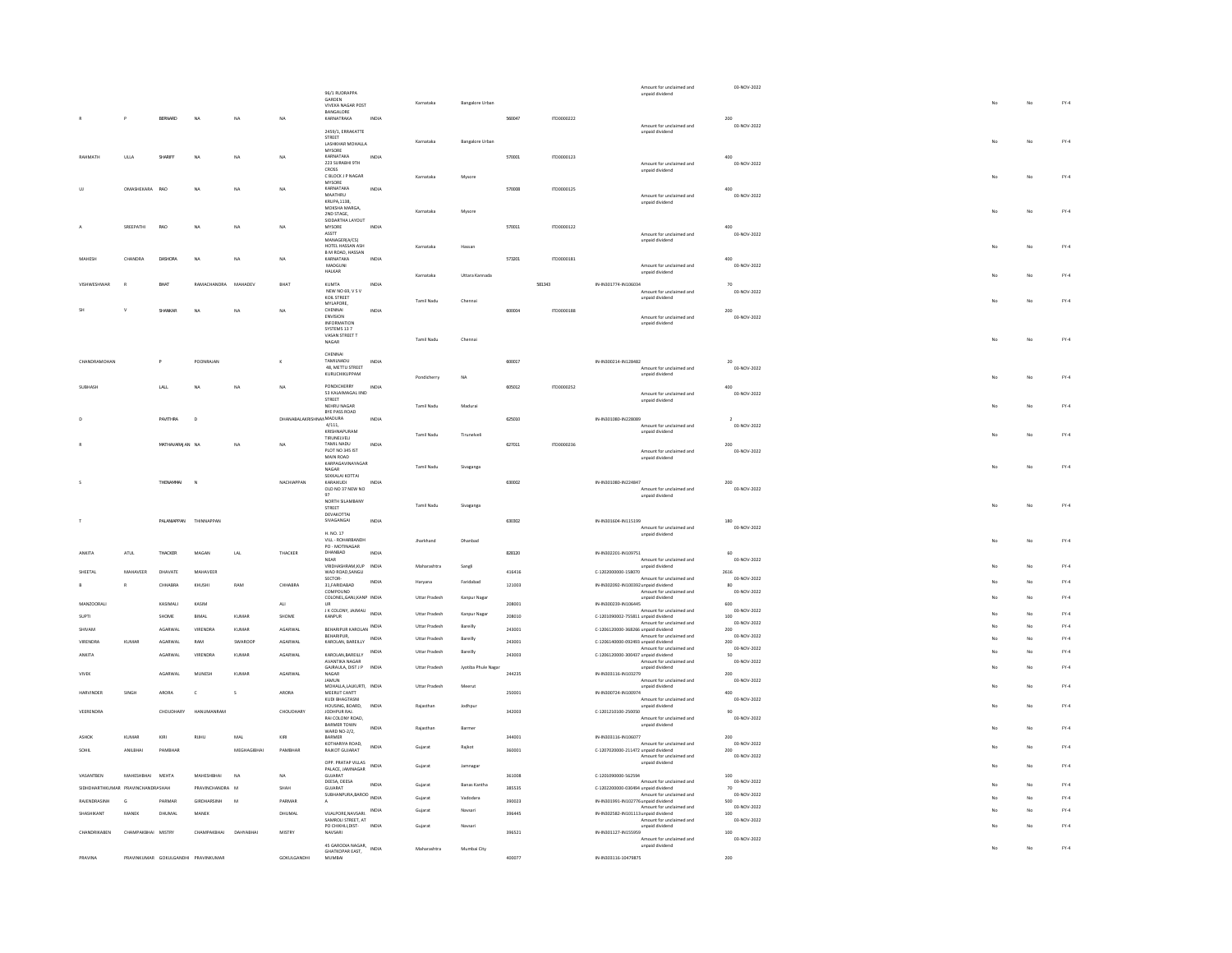|              |                  |                             |                 |                |              |         | P N ROAD, BHANDUP INDIA                                                     |       | Maharashtra           | Mumbai City       |        |                                      | Amount for unclaimed and                    | 03-NOV-2022           |    | No | $FY-4$ |
|--------------|------------------|-----------------------------|-----------------|----------------|--------------|---------|-----------------------------------------------------------------------------|-------|-----------------------|-------------------|--------|--------------------------------------|---------------------------------------------|-----------------------|----|----|--------|
|              | PURUSHOTTAM      | RANSHRAL                    | YADAV           | BANSHRAJ       | NA           | NA      | (W), MUMBAI                                                                 |       |                       |                   | 400078 | $C-1203320001-520133$                | unpaid dividend                             | 40                    |    |    |        |
|              |                  |                             |                 |                |              |         | OPPOSITE AZAD<br>TWAKIES,                                                   | INDIA | Maharashtra           | Kolhapu           |        |                                      | Amount for unclaimed and<br>unpaid dividend | 03-NOV-2022           |    | No | $FY-4$ |
| NANDKISHOR   |                  | PRABHAKAR                   | <b>JOSHI</b>    | PRABHAKAR      | <b>NA</b>    | NA      | ICHALKARANJI                                                                |       |                       |                   | 416115 | C-1202000000-345673                  |                                             | $\mathbf{8}$          |    |    |        |
|              |                  |                             |                 |                |              |         | BEHIND MALKAPUR<br>GRAM PANCHAYAT. INDIA                                    |       | Maharashtra           | Akola             |        |                                      | Amount for unclaimed and<br>unpaid dividend | 03-NOV-2022           |    | No | $FY-4$ |
|              | <b>AMKRISHNA</b> | SADASHIV                    | INGLE           | SADASHIV       | NA           | NA      | AKOLA MS                                                                    |       |                       |                   | 444001 | C-1302310000-083943                  |                                             | 398                   |    |    |        |
|              |                  |                             | RAMANAGARWA NA  |                | $N\Delta$    | NA      | DAL BAZAR, LASHKAR, INDIA<br><b>GWALIOR</b>                                 |       | Madhya Pradesh        | Gwalion           | 474001 | C-1201770100-746466 unpaid dividend  | Amount for unclaimed and                    | 03-NOV-2022<br>sn     |    | No | $FY-4$ |
|              |                  |                             |                 |                |              |         | TADITHOTA, INDIRA<br>NAGAR.                                                 | INDIA | Andhra Pradesh        | East Godayari     |        |                                      | Amount for unclaimed and                    | 03-NOV-2022           |    | No | $FY-4$ |
| SRINIVASU    |                  |                             | ERRA            | KRISHNA        |              | ERRA    | RAJAHMUNDRY                                                                 |       |                       |                   | 533103 | IN-IN302863-IN102364                 | unpaid dividend                             | $\mathbf{z}$          |    |    |        |
|              |                  |                             |                 |                |              |         | CHIDAMRARANAR<br>STREET, THENI                                              |       |                       |                   |        |                                      | Amount for unclaimed and                    | 03-NOV-2022           |    |    |        |
|              |                  |                             |                 |                |              |         | ALLINAGARAM.                                                                | INDIA | Tamil Nadu            | Theni             |        |                                      | unpaid dividend                             |                       | No | No | $FY-4$ |
|              | SANKARANARAYANAN |                             | $\mathsf{B}$    | BALAGURUNATHAN |              |         | THENI DIST<br>KUMAR STREET.                                                 |       |                       |                   | 625531 | IN-IN301774-IN103436                 | Amount for unclaimed and                    | 50<br>03-NOV-2022     |    |    |        |
|              |                  |                             |                 |                |              |         | VADAKARAI THENI                                                             | INDIA | Tamil Nadu            | Theni             |        |                                      | unpaid dividend                             |                       |    | No | $FY-4$ |
|              | SENTHILKUMAR     |                             | SEENIVASAN      | SEENIVASAN     |              |         | DT. PERIYAKULAM<br>DURGAPUR, DIST-                                          |       |                       |                   | 625601 | IN-IN301774-IN113312                 | Amount for unclaimed and                    | 104<br>03-NOV-2022    |    |    |        |
| AMIYA        |                  | <b>KUMAR</b>                | MAITY           | BIMAL          | KUMAR        | MAITY   | BURDWAN                                                                     | INDIA | West Bengal           | Bardhamar         | 713205 | IN-IN300773-10153568 unpaid dividend |                                             | 30                    |    | No | $FY-4$ |
|              |                  |                             |                 |                |              |         | MAYA<br>BAZAR.DURGAPUR.B INDIA                                              |       | West Bengal           | Bardhaman         |        |                                      | Amount for unclaimed and<br>unpaid dividend | 03-NOV-2022           |    | No | $FY-4$ |
|              |                  | PADA                        | DAS             | DEBENDRA       | CHANDRA      | DAS     | URDWAN<br>P 109, MAURYA                                                     |       |                       |                   | 713207 | IN-IN302105-IN102278                 | Amount for unclaimed and                    | $50\,$<br>03-NOV-2022 |    |    |        |
|              |                  |                             |                 |                |              |         | ENCLAVE.PITAM                                                               | INDIA | Delhi                 | New Delhi         | 110034 |                                      | unpaid dividend                             |                       | No | No | $FY-4$ |
| YASH         |                  | $\ensuremath{\mathsf{PAL}}$ | CHOPRA          | ANANT          | RAM          | CHOPRA  | PURA, NEW DELHI<br>110034                                                   |       |                       |                   |        | C-1205920000-000281                  |                                             | 2.00                  |    |    |        |
|              |                  |                             |                 |                |              |         | H.NO. 439, WARD NO.                                                         |       |                       |                   |        |                                      | Amount for unclaimed and                    | 03-NOV-2022           |    |    |        |
|              |                  |                             |                 |                |              |         | <b>S.HAKIKAT</b><br>NAGAR, JIND                                             | INDIA | Haryana               | <b>Jind</b>       | 126102 |                                      | unpaid dividend                             |                       | No | No | $FY-4$ |
| ABHILASH     |                  |                             |                 | SATPAL         |              | SINGH   | HARYANA,126102                                                              |       |                       |                   |        | C-1203840001-531693                  |                                             | 600.00                |    |    |        |
| RANI         |                  | DEVI                        | AGARWAL         | GHAN           | SHYAMDASS    | AGARWA  | 221, BARA BAZAR, SHII INDIA                                                 |       | Uttar Pradesh         | Firozabad         | 205135 | C-1201640000-059464 unpaid dividend  | Amount for unclaimed and                    | 03-NOV-2022<br>740.00 |    | No | $FY-4$ |
|              |                  |                             |                 |                |              |         | 186/11 ARYA PURI,                                                           | INDIA | Uttar Pradesh         |                   | 251001 |                                      | Amount for unclaimed and                    | 03-NOV-2022           |    |    | $FY-4$ |
| ALPANA       |                  |                             | $\mathsf{GARS}$ | ATMA           | RAM          | GARG    | MUZAFFARNAGAR<br>U.P. 251001                                                |       |                       | Muzaffarnaga      |        | C-1201060400-027677                  | unpaid dividend                             | 2.00                  |    | No |        |
|              |                  |                             |                 |                |              |         | 186/11, ARYA PURI.<br>MUZAFFARNAGAR,                                        | INDIA | Uttar Pradesh         | Muzaffarnagar     | 251001 |                                      | Amount for unclaimed and<br>unpaid dividend | 03-NOV-2022           |    | No | $FY-4$ |
| PREM         |                  |                             | <b>BALA</b>     | <b>ATMA</b>    |              | RAM     | 251001                                                                      |       |                       |                   |        | C-1304140000-689772                  |                                             | 2.00                  |    |    |        |
|              |                  |                             |                 |                |              |         | 186/11, ARYA PURI,<br>MUZAFFARNAGAR                                         | INDIA | <b>Littar Pradesh</b> | Muzaffarnagar     | 251001 |                                      | Amount for unclaimed and<br>unpaid dividend | 03-NOV-2022           |    | No | EY-4   |
| VASANT       |                  |                             | GARG            | A              |              | GARG    | 251001                                                                      |       |                       |                   |        | C-1304140000-689772                  |                                             | 2.00                  |    |    |        |
|              |                  |                             |                 |                |              |         | A-8, DHANANJAY                                                              |       |                       |                   |        |                                      | Amount for unclaimed and<br>unpaid dividend | 03-NOV-2022           |    |    |        |
|              |                  |                             |                 |                |              |         | APARTMENT, NEAR                                                             |       |                       |                   |        |                                      |                                             |                       |    |    |        |
|              |                  |                             |                 |                |              |         | BANK OF<br>.MAHARASHTRA                                                     | INDIA | Maharashtra           | Pune              | 411035 |                                      |                                             |                       | No | No | $FY-4$ |
|              |                  |                             |                 |                |              |         | AKURDI, PUNE, PUNE                                                          |       |                       |                   |        |                                      |                                             |                       |    |    |        |
|              |                  |                             |                 |                |              |         | MAHARASHTRA.<br>411035                                                      |       |                       |                   |        |                                      |                                             |                       |    |    |        |
| MONAL        |                  | VIRENDRA                    | MUNOT           | VIRENDRA       | VINOD        | MUNOT   | 1335. LAKSHTEERT                                                            |       |                       |                   |        | C-1202350000-266208                  | Amount for unclaimed and                    | 2.00<br>03-NOV-2022   |    |    |        |
|              |                  |                             |                 |                |              |         | VASAHAT,                                                                    |       |                       |                   |        |                                      | unpaid dividend                             |                       |    |    |        |
|              |                  |                             |                 |                |              |         | VASAMA1,<br>PHULEWADI,KOLHAP INDIA<br>UR.                                   |       | Maharashtra           | Kolhapur          | 416010 |                                      |                                             |                       |    | No | $FY-4$ |
|              |                  |                             |                 |                |              |         | AHARASHTRA,41601                                                            |       |                       |                   |        |                                      |                                             |                       |    |    |        |
| SANGITA      |                  | SACHIN                      | JADHAV          | SACHIN         |              |         |                                                                             |       |                       |                   |        | C-1202000000-093518                  | Amount for unclaimed and                    | 300.00<br>03-NOV-2022 |    |    |        |
|              |                  |                             |                 |                |              |         | C/O ASSOCIATED                                                              |       |                       |                   |        |                                      | unpaid dividend                             |                       |    |    |        |
|              |                  |                             |                 |                |              |         | <b>ILIRRICANT NEAR</b><br>AKOT STAND, TILAK                                 | INDV  | Maharashtr            |                   | 444001 |                                      |                                             |                       |    | No | $FY-4$ |
|              |                  |                             |                 |                |              |         | ROAD                                                                        |       |                       |                   |        |                                      |                                             |                       |    |    |        |
|              | NITESHKUMAR      | LAXMINARAYAN BHUTADA        |                 | LAXMINARAYAN   |              |         | AKOLA<br>Maharashtra,444001                                                 |       |                       |                   |        | C-1303580000-034475                  |                                             | 10.00                 |    |    |        |
|              |                  |                             |                 |                |              |         | PREM KALAS, MAYUR                                                           |       |                       |                   |        |                                      | Amount for unclaimed and<br>unpaid dividend | 03-NOV-2022           |    |    |        |
|              |                  |                             |                 |                |              |         | COLONY, MALKAPUR INDIA                                                      |       |                       | Akola             | 444004 |                                      |                                             |                       |    | No | $FY-4$ |
| SURENDRA     |                  | KAILASHCHAND TIWARI         |                 |                |              |         |                                                                             |       | Maharashtra           |                   |        |                                      |                                             |                       |    |    |        |
|              |                  |                             |                 |                |              |         | ROAD, AKOLA MS                                                              |       |                       |                   |        |                                      |                                             |                       |    |    |        |
|              |                  |                             |                 | NA             | NA           | NA      | 444004<br>GORE APPT NO. 3,                                                  |       |                       |                   |        | C-1302310000-091971                  | Amount for unclaimed and                    | 450.00<br>03-NOV-2022 |    |    |        |
| PRAKASH      |                  |                             |                 |                |              |         |                                                                             | INDIA | Maharashtra           | Akola             | 444005 |                                      | unpaid dividend                             |                       |    | No | $FY-4$ |
|              |                  | RADHAKISAN                  | BHAIYA          | RADHAKISAN     |              |         | FLAT NO.<br>3,JATHARPETH<br>AKOLA MS, 444005                                |       |                       |                   |        | C-1302310000-083694                  |                                             | 202.00                |    |    |        |
|              |                  |                             |                 |                |              |         | 7-7-87/1, ASHOK                                                             |       |                       |                   |        |                                      | Amount for unclaimed and                    | 03-NOV-2022           |    |    |        |
|              |                  |                             |                 |                |              |         | NAGAR, JAGTAL,<br>JAGTAL ANDHRA                                             | INDIA | Andhra Pradesh        | Kurnool           | 505327 |                                      | unpaid dividend                             |                       |    | No | $FY-4$ |
|              |                  |                             |                 |                |              |         | PRADESH                                                                     |       |                       |                   |        |                                      |                                             |                       |    |    |        |
| PRAKASH      |                  | KUMAR                       | INDRAN          | LAXMAN         | RAO          | INDRAM  | 505327<br>MITHAKHALL                                                        |       |                       |                   |        | $C-1202770000-109771$                | Amount for unclaimed and                    | 590.00<br>03-NOV-2022 |    |    |        |
|              |                  |                             |                 |                |              |         | PASCHIMPARA, PO-<br><b>CANNING</b>                                          |       |                       |                   |        |                                      | unpaid dividend                             |                       |    |    |        |
|              |                  |                             |                 |                |              |         | TOWN, SOUTH 24                                                              | INDIA | West Bengal           | South 24 Parganas | 743329 |                                      |                                             |                       | No | No | $FY-4$ |
|              |                  |                             |                 |                |              |         | PARGANAS 24<br>PARGANAS WEST                                                |       |                       |                   |        |                                      |                                             |                       |    |    |        |
| SURHANKAR    |                  |                             | NASKAR          | SUKUMAR        |              | NASKAR  | <b>RENGAL 743329</b>                                                        |       |                       |                   |        | C-1201910300-540305                  |                                             | 200.00                |    |    |        |
|              |                  |                             |                 |                |              |         | G 3/1, MALVIYA<br>NAGAR, NEW                                                | INDIA | Delhi                 | New Delhi         | 110017 |                                      | Amount for unclaimed and<br>unpaid dividend | 03-NOV-2022           | No | No | $FY-4$ |
|              |                  |                             | CHACHRA         |                | $\mathsf{c}$ | CHACHRA | <b>DELHI110017</b>                                                          |       |                       |                   |        | C-1201130000-388452                  | Amount for unclaimed and                    | 2.00<br>03-NOV-2022   |    |    |        |
|              |                  |                             |                 |                |              |         | A-2, KONARK ESTATE,                                                         |       |                       |                   |        |                                      | unpaid dividend                             |                       |    |    |        |
|              |                  |                             |                 |                |              |         | OPP. POONA CLUB.                                                            |       |                       |                   |        |                                      |                                             |                       |    |    |        |
| <b>TRUP</b>  |                  | LAJPATRAI                   | ARYA            | <b>NA</b>      | NA           | NA      | ABOVE LAL PATH LAB, INDIA<br>BUNDGARDEN ROAD.                               |       | Maharashtra           | Pune              | 411002 |                                      |                                             |                       |    | No | $FY-4$ |
|              |                  |                             |                 |                |              |         | $\ensuremath{\mathsf{PUNE}}$                                                |       |                       |                   |        |                                      |                                             |                       |    |    |        |
|              |                  |                             |                 |                |              |         |                                                                             |       |                       |                   |        | IN-IN300974-IN116372                 |                                             | 20.00                 |    |    |        |
| SAROJIN      |                  |                             | SAJWAN          | <b>NA</b>      |              | NA      | D - 2 SHASTRI NAGAR                                                         | INDIA |                       |                   |        |                                      | Amount for unclaimed and<br>unpaid dividend | 03-NOV-2022           |    |    | $FY-4$ |
|              |                  |                             |                 |                | NA           |         | STREET NO - 1<br>DEHRADUN(U.K)                                              |       | Uttarakhand           | Dehradur          | 248001 | IN-IN301653-IN102148                 |                                             | 100.00                |    | No |        |
|              |                  |                             |                 |                |              |         | 550(377)                                                                    |       |                       |                   |        |                                      | Amount for unclaimed and                    | 03-NOV-2022           |    |    |        |
| <b>JOM</b>   |                  | $\mathsf{c}$                | JOHN            | NA             | NA.          | NA      | CHIRIYANKANDATYH<br>HOUSE                                                   | INDV  | Kerala                |                   | 680642 |                                      | unpaid dividend                             |                       |    | No | $FY-4$ |
|              |                  |                             |                 |                |              |         | PUTHENPEEDIKA                                                               |       |                       |                   |        |                                      |                                             |                       |    |    |        |
|              |                  |                             |                 |                |              |         | THRISSUR<br>$1-1/11$                                                        |       |                       |                   |        | IN-IN301637-IN414695                 | Amount for unclaimed and                    | 40.00<br>03-NOV-2022  |    |    |        |
| SANDHYA      |                  |                             | JAIN            |                | NA           | NA      | <b>BUDH VIHAR</b><br>PHASE-1                                                | INDIA | Delhi                 | West Delhi        | 110041 |                                      | unpaid dividend                             |                       |    | No | $FY-4$ |
|              |                  |                             |                 |                |              |         | DELHI                                                                       |       |                       |                   |        | IN-IN303108-IN100068                 |                                             | 800.00                |    |    |        |
|              |                  |                             |                 |                |              |         | 24. KALEWADI                                                                |       |                       |                   |        |                                      | Amount for unclaimed and                    | 03-NOV-2022           |    |    |        |
| COSTANCIO    |                  | ANTHONY                     | FERNANDES       | NA             | NA           | NA      | RAHEVASHI SANGH<br>MUMBAI                                                   | INDIA | Maharashtra           | Mumbai City       | 400033 |                                      | unpaid dividend                             |                       |    | No | $FY-4$ |
|              |                  |                             |                 |                |              |         | MAHARASHTRA                                                                 |       |                       |                   |        | C-1203440000-035252                  | Amount for unclaimed and                    | 4.00<br>03-NOV-2022   |    |    |        |
|              |                  |                             |                 |                |              |         | D- 879, PHASE- 2                                                            |       |                       |                   |        |                                      | unpaid dividend                             |                       |    |    |        |
| <b>JYOTI</b> |                  |                             | GAUR            | NA             | NA           | NA      | D' 6/3, 110 LEMA<br>OPP LOKESH CINEMA<br>NDIA<br>NANGLOI NO- 2<br>NEW DELHI |       | Delhi                 | West Delhi        | 110041 | IN-IN200590-IN101524                 |                                             | 200                   | No | No | $FY-4$ |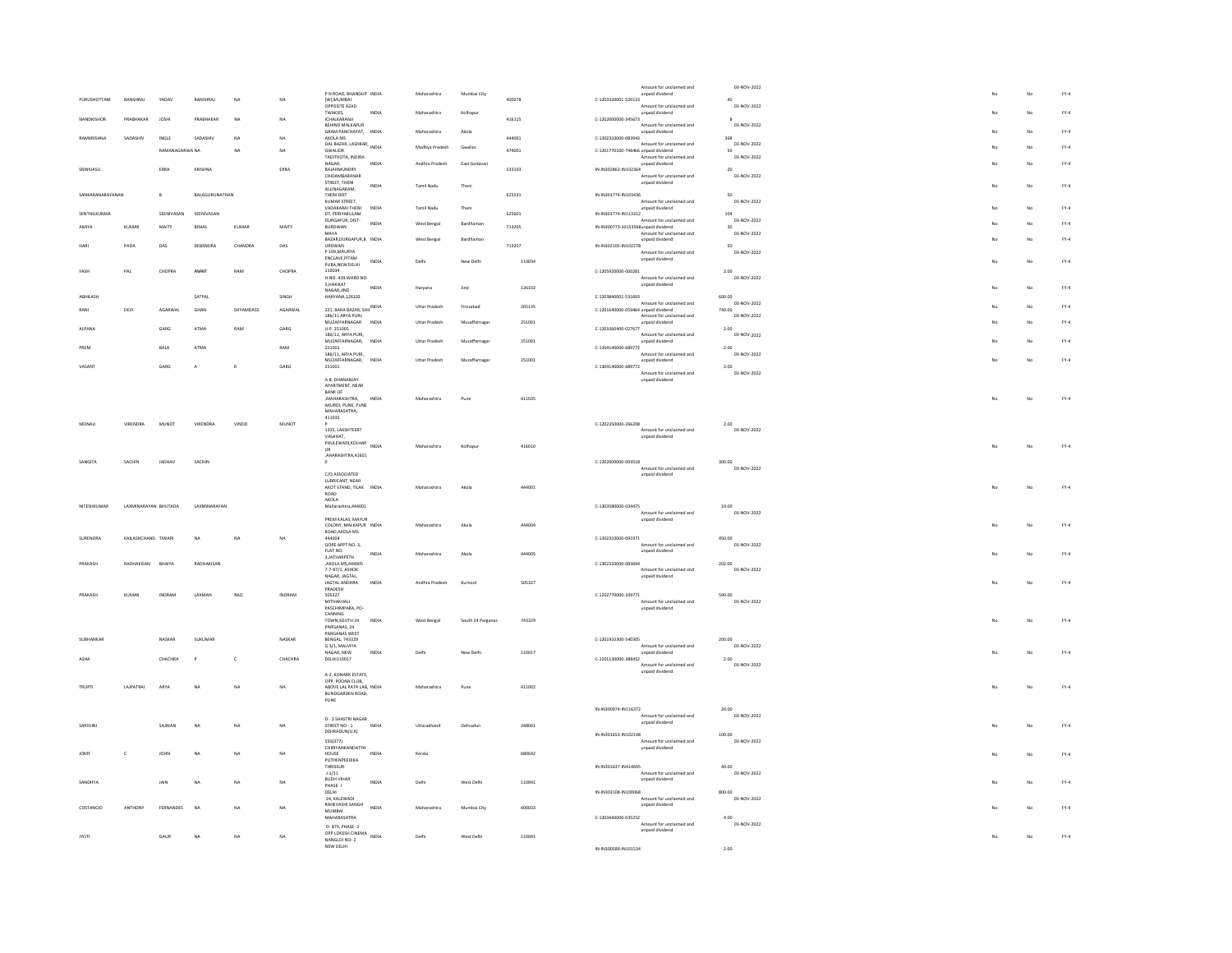|                     |                     |                 |                |    |             | 401- VASUNDHARA                              |              |                |                    |        |                           |                      | Amount for unclaimed and                           | 03-NOV-2022           |             |             |        |
|---------------------|---------------------|-----------------|----------------|----|-------------|----------------------------------------------|--------------|----------------|--------------------|--------|---------------------------|----------------------|----------------------------------------------------|-----------------------|-------------|-------------|--------|
|                     |                     |                 |                |    |             | FLAT,<br>12- JAIN SOCIETY,                   |              |                |                    | 380006 |                           |                      | unpaid dividend                                    |                       |             |             |        |
| VAGHAJIBHA          |                     | VORA            | <b>NA</b>      | NA | NA          | NEAR PRITAM<br>NAGAR,                        | INDIA        | Gujarat        | Ahmedabad          |        |                           |                      |                                                    |                       | No          | No          | $FY-4$ |
|                     |                     |                 |                |    |             | ELLIS BRIDGE.<br>AHMEDABAD                   |              |                |                    |        |                           | IN-IN302461-IN100736 |                                                    | 8.00                  |             |             |        |
|                     |                     |                 |                |    |             | H NO:49,<br>FINE AVENUE PHASE                |              |                |                    |        |                           |                      | Amount for unclaimed and<br>unpaid dividend        | 03-NOV-2022           |             |             |        |
| DHARAMRA            |                     | SAHU            | NA             | NA | NA          | NAYAPURA KOLAR                               | INDIA        | Madhya Pradesh | Bhopa              | 462042 |                           |                      |                                                    |                       |             | No          | $FY-4$ |
|                     |                     |                 |                |    |             | ROAD<br>BHOPAL M.P.                          |              |                |                    |        |                           | C-1205950000-011780  |                                                    | 20.00                 |             |             |        |
|                     |                     |                 |                |    |             | $B-4/D$<br>SHIV MARG                         |              |                |                    |        |                           |                      | Amount for unclaimed and<br>unpaid dividend        | 03-NOV-2022           |             |             |        |
| NEETU               |                     | SONI            | <b>NA</b>      | NA | $_{\rm NA}$ | <b>BANI PARK</b><br>JAIPUR RAJASTHAN         | INDIA        | Rajasthar      | Jaipur             | 302006 |                           | C-1203140000-035151  |                                                    | 500.00                |             | No          | $FY-4$ |
|                     |                     |                 |                |    |             | 5/60<br>NIRMAL PURI BLOCK                    |              |                |                    |        |                           |                      | Amount for unclaimed and<br>unpaid dividend        | 03-NOV-2022           |             |             |        |
| <b>RACHNA</b>       |                     | SETHI           | <b>NA</b>      | NA | NA          | 5<br>LAJPAT NAGAR -IV                        | INDIA        | Delhi          | South Delhi        | 110024 |                           |                      |                                                    |                       |             | No          | $FY-4$ |
|                     |                     |                 |                |    |             | NEW DELHI                                    |              |                |                    |        |                           | C-1206930000-004278  |                                                    | 440.00                |             |             |        |
|                     |                     |                 |                |    |             | H NO-08, THIRD<br><b>FLOOR</b>               |              |                |                    |        |                           |                      | Amount for unclaimed and<br>unpaid dividend        | 03-NOV-2022           |             |             |        |
| POOJA               |                     | RAJPUT          | NA             | NA | NA          | ANMOL VATIKA,<br>CHAUKHANDI ROAD             | INDIA        | Delhi          | West Delhi         | 110018 |                           |                      |                                                    |                       | No          | No          | $FY-4$ |
|                     |                     |                 |                |    |             | TILAK NAGAR<br>NEW DELHI                     |              |                |                    |        |                           |                      |                                                    |                       |             |             |        |
|                     |                     |                 |                |    |             | CO LANCO                                     |              |                |                    |        |                           | C-1201880000-003416  | Amount for unclaimed and                           | 8.00<br>03-NOV-2022   |             |             |        |
| VEMPARALA           | -S                  | SANTOSH         | N <sub>A</sub> | NA | $_{\rm NA}$ | INFRATECH LTD<br>VILL KURUNTI PO             | INDIA        | ORISSA         |                    | 759121 |                           |                      | unpaid dividend                                    |                       |             | No          | $FY-4$ |
|                     |                     |                 |                |    |             | KHARGAPRASAD<br>VIA MERAMANDALI              |              |                | Dhenkana           |        |                           |                      |                                                    |                       |             |             |        |
|                     |                     |                 |                |    |             | DHENKANAL<br>7 A FF                          |              |                |                    |        |                           | IN-IN300484-IN153071 | Amount for unclaimed and                           | 216.00<br>03-NOV-2022 |             |             |        |
| <b>SURID</b>        | PAI                 | SINGH           | NA             | NA | NA          | <b>BLOCK EL</b><br>HARI NAGAR                | INDIA        | Delhi          | West Delhi         | 110064 |                           |                      | unpaid dividend                                    |                       | $M_{\odot}$ | No          | EY-4   |
|                     |                     |                 |                |    |             | NEW DELHI<br>NANIK NIWAS                     |              |                |                    |        |                           | IN-IN300644-IN100736 | Amount for unclaimed and                           | 2.00<br>03-NOV-2022   |             |             |        |
|                     |                     |                 |                |    |             | SOCIETY,<br>FLAT NO.8, DT.                   |              |                |                    |        |                           |                      | unpaid dividend                                    |                       |             |             |        |
| NARAIN              | GOPALDAS            | KHEMANI         | NA             | NA | NA          | SECTION,<br>ULHASNAGAR.                      | INDIA        | Maharashtra    | Thane              | 421004 |                           |                      |                                                    |                       | No          | No          | $FY-4$ |
|                     |                     |                 |                |    |             | THANE                                        |              |                |                    |        |                           |                      |                                                    |                       |             |             |        |
|                     |                     |                 |                |    |             | MAHARASHTRA<br>$7$ A FF                      |              |                |                    |        |                           | C-1202810000-064401  | Amount for unclaimed and                           | 2.00<br>03-NOV-2022   |             |             |        |
| <b>SURID</b>        | PAL                 | SINGH           | NA             | NA | NA          | <b>BLOCK EL</b><br>HARI NAGAR                | INDIA        | Delhi          | West Delhi         | 110064 |                           |                      | unpaid dividend                                    |                       |             | No          | $FY-4$ |
|                     |                     |                 |                |    |             | DELHI<br>TANTIGERIA                          |              |                |                    |        |                           | IN-IN300644-IN100995 | Amount for unclaimed and                           | 2.00<br>03-NOV-2022   |             |             |        |
|                     | PRAKASH             | RAIORIA         | NA             | NA | <b>NA</b>   | P O MIDNAPORE<br>MIDNAPORE                   | INDIA        | West Bengal    |                    | 721101 |                           |                      | unpaid dividend                                    |                       |             | No          | EY-4   |
|                     |                     |                 |                |    |             | WEST BENGAL<br>B/502, GREEN ASH              |              |                |                    |        |                           | IN-IN300214-IN143046 | Amount for unclaimed and                           | 6.00<br>03-NOV-2022   |             |             |        |
| MITESH              | GULABCHAND GUDKA    |                 | NA             | NA | NA          | VASANT GARDEN<br><b>MULUND</b>               | INDIA        | Maharashtra    | Mumbai City        | 400080 |                           |                      | unpaid dividend                                    |                       |             | No          | $FY-4$ |
|                     |                     |                 |                |    |             | MAHARASTRA                                   |              |                |                    |        |                           | C-1205910000-067240  | Amount for unclaimed and                           | 12.00<br>03-NOV-2022  |             |             |        |
|                     |                     |                 |                |    |             | 353/6 CHANKYAPURI,<br>GHATLODIA,             |              |                |                    |        |                           |                      | unpaid dividend                                    |                       |             |             |        |
| <b>NAVIMCUANDRA</b> | RUSHIKUMAR          | TRIVEDI         | <b>NA</b>      | NA | NA          | AHMEDABAD.<br>AHMEDABAD                      | INDIA        | Gujarat        | Ahmedabad          | 380061 |                           |                      |                                                    |                       |             | No          | $FY-4$ |
|                     |                     |                 |                |    |             | GUJARAT                                      |              |                |                    |        |                           | C-1204310000-126075  |                                                    | 200.00                |             |             |        |
|                     |                     |                 |                |    |             | HARSH APARTMENT<br>311 SARAT                 |              |                |                    |        |                           |                      | Amount for unclaimed and<br>unpaid dividend        | 03-NOV-2022           |             |             |        |
| ARUP                | <b>KUMAR</b>        | BARUA           | N <sub>A</sub> | NA | NA          | CHATTERIEE ROAD INDIA<br>GROUND FLOOR        |              | West Bengal    | Howrah             | 711102 |                           |                      |                                                    |                       | No          | No          | $FY-4$ |
|                     |                     |                 |                |    |             | HOWRAH                                       |              |                |                    |        |                           | IN-IN301250-IN288251 |                                                    | 200.00                |             |             |        |
|                     |                     |                 |                |    |             | C-215, 2ND FLOOR<br>2ND TOWER                |              |                |                    |        |                           |                      | Amount for unclaimed and<br>unpaid dividend        | 03-NOV-2022           |             |             |        |
| ARUNACHALAM         | ACHAMTHAVIRT<br>HAN | PILLAI          | NA             | NA | NA          | <b>INTERNATIONAL</b><br><b>INFOTECH PARK</b> | INDIA        | Maharashtra    | Thane              | 400705 |                           |                      |                                                    |                       |             | No          | $FY-4$ |
|                     |                     |                 |                |    |             | VASHI<br>MAHARASHTRA                         |              |                |                    |        |                           | C-1201060000-593689  |                                                    | 8.00                  |             |             |        |
|                     |                     |                 |                |    |             | H NO-08, THIRD                               |              |                |                    |        |                           |                      | Amount for unclaimed and<br>unpaid dividend        | 03-NOV-2022           |             |             |        |
|                     |                     | RAJPUT          | N <sub>A</sub> | NA | NA          | FLOOR<br>ANMOL VATIKA                        | <b>INDIA</b> | Delhi          | West Delhi         | 110018 |                           |                      |                                                    |                       | No          | No          | $FY-4$ |
|                     |                     |                 |                |    |             | CHAUKHANDI ROAD<br><b>TILAK NAGAR</b>        |              |                |                    |        |                           |                      |                                                    |                       |             |             |        |
|                     |                     |                 |                |    |             | NEW DELHI<br>31AB                            |              |                |                    |        |                           | C-1201880000-002621  | Amount for unclaimed and                           | 12.00<br>03-NOV-2022  |             |             |        |
|                     |                     |                 |                |    |             | PARSHWANATH<br>NAGAR                         |              |                |                    |        |                           |                      | unpaid dividend                                    |                       |             |             |        |
| RACHANA             |                     | SANGHVI         | N <sub>A</sub> | NA | NA          | KESHARRAGH ROAD                              | INDIA        | Madhya Pradesh | Indore             | 452001 |                           |                      |                                                    |                       |             | No          | $FY-4$ |
|                     |                     |                 |                |    |             | INDORE MATHA<br>PRADESH                      |              |                |                    |        |                           | C-1203790000-093464  |                                                    | 800.00                |             |             |        |
| PURUSHOTTAM         |                     | CHANDWANI       | NA             | NA | NA          | 40 RAJ MAHAL<br>COLONY                       | INDIA        | Madhya Pradesh | Indore             | 452001 |                           |                      | Amount for unclaimed and<br>unpaid dividend        | 03-NOV-2022           |             | No          | $FY-4$ |
|                     |                     |                 |                |    |             | INDORE MADHYA<br>PRADESH                     |              |                |                    |        |                           | C-1203320002-070737  |                                                    | 100.00                |             |             |        |
| VIVEKANAND          | GANGARAMANI         |                 | NA             | NA | NA          |                                              | INDIA        | DELHI          | NEW DELHI          | 110092 | $\boldsymbol{\mathsf{x}}$ |                      | Amount for unclaimed and<br>unpaid dividend        | 03-NOV-2022<br>300.00 |             | No          | $FY-4$ |
|                     |                     | ABRAHAM         | KA             |    | Abraham     | Thunduvilla Puthen<br>Veedu Muttacaud.       | INDIA        | Kerala         | hapurar            |        |                           |                      | Amount for unclaimed and 150.00<br>unpaid dividend | 05-NOV-2023           |             | No          | FY-5   |
| RAJAN               |                     |                 |                |    |             | Kovalam                                      |              |                |                    |        | ITD0000132                |                      | Amount for unclaimed and                           | 05-NOV-2023           |             |             |        |
|                     |                     |                 |                |    |             | SYAMALA SADANAM<br>KOVALAM P O               |              | Kerala         | Thiruyananthapuram |        |                           |                      | unpaid dividend                                    |                       |             | No          | FY-5   |
|                     |                     | GOPI            | NA             | NA | NA          | TRIVANDRUM,<br>KERALA                        | INDIA        |                |                    | 695527 | ITD0000143                |                      |                                                    | 300                   |             |             |        |
|                     |                     |                 |                |    |             | C/O SHRI ASHOK KR                            |              |                |                    |        |                           |                      | Amount for unclaimed and                           | 05-NOV-2023           |             |             |        |
|                     |                     |                 |                |    |             | SINGH, PANVAN<br>HANS                        |              |                |                    |        |                           |                      | unpaid dividend                                    |                       |             |             |        |
|                     |                     |                 |                |    |             | HELICOPERS LTD.                              |              | Delhi          | New Delhi          |        |                           |                      |                                                    |                       | No          | No          | FY-5   |
|                     |                     |                 |                |    |             | NORTHERN REGION<br><b>SAFDARILING</b>        |              |                |                    |        |                           |                      |                                                    |                       |             |             |        |
| SHOBI               | NATH                | SINGH           | NA             | NA | $_{\rm NA}$ | AIRPORT, NEW DELHI INDIA                     |              |                |                    | 110003 | ITD0000163                |                      | Amount for unclaimed and                           | 300<br>05-NOV-2023    |             |             |        |
|                     |                     |                 |                |    |             | KPXI/319 VADDAKKE<br>CHAMAKALAYIL            |              | Kerala         | Thiruvanantha      |        |                           |                      | unpaid dividend                                    |                       | No          | No          | $FY-5$ |
|                     |                     |                 |                |    |             | MANNADI LANE,<br>AMBALAMUKKU                 |              |                |                    |        |                           |                      |                                                    |                       |             |             |        |
|                     |                     | GEORGE          | NA             | NA |             | TRIVANDRUM                                   | INDIA        |                |                    | 695005 | ITD0000189                |                      | Amount for unclaimed and                           | 300<br>05-NOV-2023    |             |             |        |
|                     |                     |                 |                |    |             | KONDAPI VILLAGE<br>PRAKASAM DISTRICT         |              | Andhra Pradesh | Prakasam           |        |                           |                      | unpaid dividend                                    |                       |             | $_{\rm No}$ | $FN-S$ |
|                     |                     | KRISHNAMURTHYNA |                | NA |             | ANDHRA PRADESH                               | INDIA        |                |                    | 523270 | ITD0000237                |                      |                                                    | 150                   |             |             |        |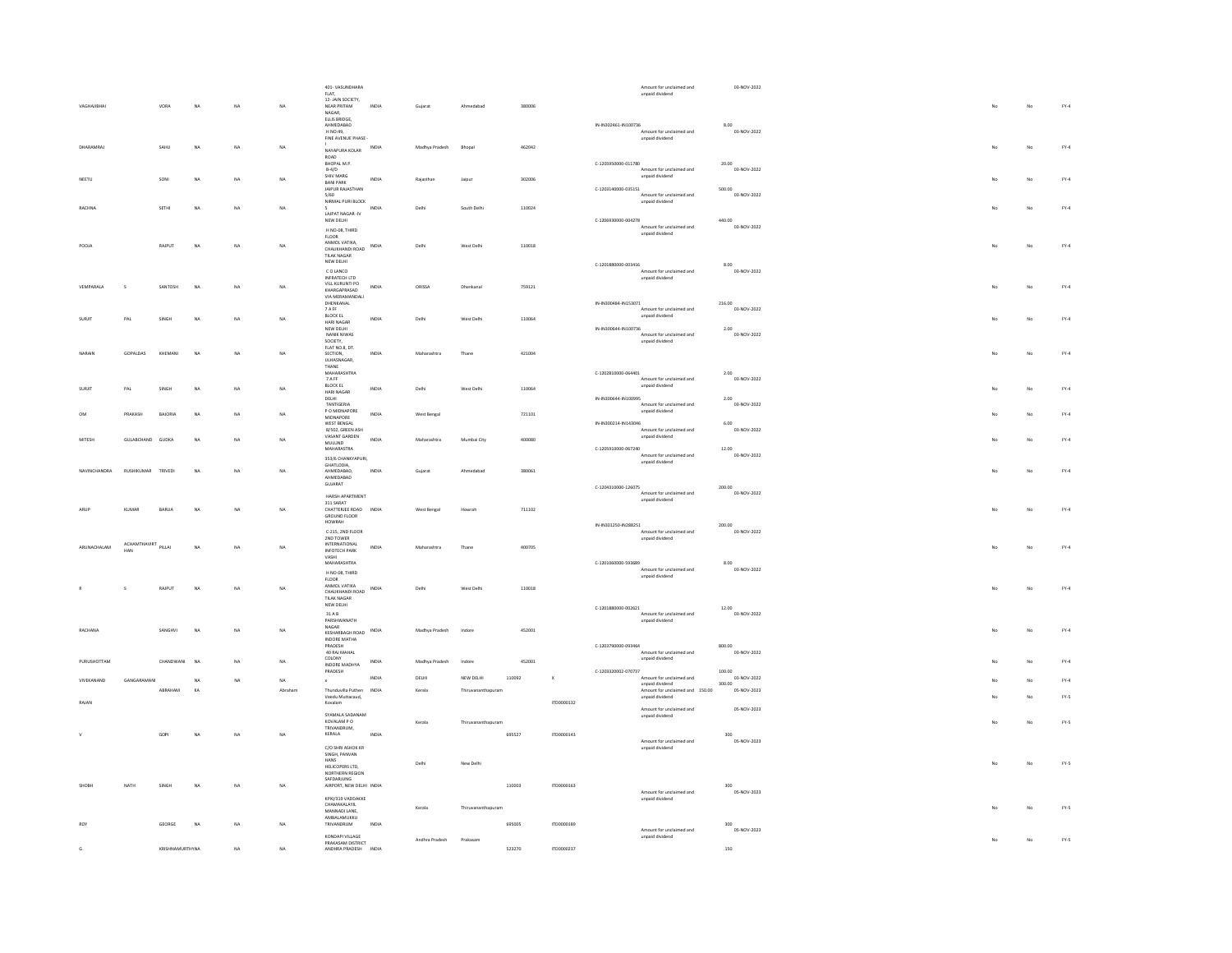|               |                    |                               |                     |               |                 | B-371, SUDERSHAN                         |              |                      |                        |        |                   | Amount for unclaimed and                    | 05-NOV-2023        |             |    |        |
|---------------|--------------------|-------------------------------|---------------------|---------------|-----------------|------------------------------------------|--------------|----------------------|------------------------|--------|-------------------|---------------------------------------------|--------------------|-------------|----|--------|
|               |                    |                               |                     |               |                 | PARK                                     |              | Delhi                | New Delhi              |        |                   | unpaid dividend                             |                    |             | No | $FN-5$ |
|               |                    |                               |                     |               |                 | NEAR DR POPUL                            |              |                      |                        |        |                   |                                             |                    |             |    |        |
| SHASH         |                    | $\mathtt{BATRA}$              | $\mathsf{NA}$       | NA            | NA              | NEW DELHI<br>$C$ 4/14B.                  | INDIA        |                      |                        | 110015 | ITD0000192        | Amount for unclaimed and                    | 150<br>05-NOV-2023 |             |    |        |
|               |                    |                               |                     |               |                 | Keshav Puram,                            |              | Delhi                | New Delhi              |        |                   | unpaid dividend                             |                    |             | No | $FY-5$ |
|               | MOHAN              | <b>IINDAI</b>                 | ROSHAN              |               | LAL             | New Delhi                                | INDIA        |                      |                        | 110035 |                   | IN-IN302349-IN100105                        | 300                |             |    |        |
|               |                    |                               |                     |               |                 | A-10, SRI AGRSEN<br>APARTMENTS           |              |                      |                        |        |                   | Amount for unclaimed and<br>unpaid dividend | 05-NOV-2023        |             |    |        |
|               |                    |                               |                     |               |                 | PLOT NO.10                               |              | Delhi                | New Delhi              |        |                   |                                             |                    |             | No | FY.5   |
|               |                    |                               |                     |               |                 | SECTOR 7, DWARKA                         |              |                      |                        |        |                   |                                             |                    |             |    |        |
| SNEHLATA      |                    | GUPTA                         | $_{\sf NA}$         | NA            | NA              | NEW DELHI<br>R-7-290 M                   | INDIA        |                      |                        | 110045 | ITD0000194        | Amount for unclaimed and                    | 150<br>05-NOV-2023 |             |    |        |
|               |                    |                               |                     |               |                 | RAJ NAGAR                                |              |                      |                        |        |                   | unpaid dividend                             |                    |             |    |        |
|               |                    |                               |                     |               |                 | PARTIL                                   |              | Delhi                | New Delhi              |        |                   |                                             |                    | No          | No | $FY-S$ |
|               |                    |                               |                     |               |                 | PALAM COLONY,                            |              |                      |                        |        |                   |                                             |                    |             |    |        |
| NIRMALA       |                    | DEVI                          | <b>NA</b>           | NA            | $_{\text{NA}}$  | NEW DELHI<br>WZ-182, VIRENDER            | INDIA        |                      |                        | 110045 | ITD0000253        | Amount for unclaimed and                    | 150<br>05-NOV-2023 |             |    |        |
|               |                    |                               |                     |               |                 | NAGAR                                    |              |                      |                        |        |                   | unpaid dividend                             |                    |             |    |        |
|               |                    |                               |                     |               |                 | POST OFFICE                              |              | Delhi                | New Delhi              |        |                   |                                             |                    |             | No | FY.5   |
| PARMOD        | KUMAR              | AHLUWALIA                     | NA                  | NA            | NA              | <b>JANAKPURI</b><br>NEW DELHI            | INDIA        |                      |                        | 110058 | ITD0000158        |                                             | 150                |             |    |        |
|               |                    |                               |                     |               |                 | HOUSE NO. F-138                          |              |                      |                        |        |                   | Amount for unclaimed and                    | 05-NOV-2023        |             |    |        |
|               |                    |                               |                     |               |                 | SECTOR V                                 |              |                      |                        |        |                   | unpaid dividend                             |                    |             |    |        |
|               |                    |                               |                     |               |                 | DR AMREDKAR<br>NAGAR                     |              | Delhi                | New Delhi              |        |                   |                                             |                    |             | No | FY-5   |
| TARA          |                    | CHAND                         | <b>NA</b>           | NA            | NA              |                                          | INDIA        |                      |                        | 110062 | <b>ITD0000196</b> |                                             | 150                |             |    |        |
|               |                    |                               |                     |               |                 | NEW DELHI<br>7A, FIRST FLOOR<br>BLOCK-EL |              |                      |                        |        |                   | Amount for unclaimed and                    | 05-NOV-2023        |             |    |        |
|               |                    |                               |                     |               |                 | HARI NAGARN                              |              | Delhi                | New Delhi              |        |                   | unpaid dividend                             |                    |             | No | $FN-5$ |
| SURJIT        | PAL                | SINGH                         |                     | <b>GURBUX</b> | SINGH           | NEW DELHI                                | <b>INDIA</b> |                      |                        | 110064 |                   | IN-IN300708-IN105993                        |                    |             |    |        |
|               |                    |                               |                     |               |                 | VILLAGE & PO                             |              |                      |                        |        |                   | Amount for unclaimed and                    | 05-NOV-2023        |             |    |        |
|               |                    |                               |                     |               |                 | DADRA, MUSAFIRA                          |              |                      |                        |        |                   | unpaid dividend                             |                    |             |    |        |
|               |                    |                               |                     |               |                 | KHANA<br>DISTT SILTAN PUR                |              | Uttar Pradesh        | Sultanpur              |        |                   |                                             |                    |             | No | $FN-S$ |
| UDA           | BHAN               | TIWARI                        | NA                  | NA            | NA              | $\mathsf{U}.\mathsf{P}$                  | INDIA        |                      |                        | 227813 | ITD0000159        |                                             | 150                |             |    |        |
|               |                    |                               |                     |               |                 | H.NO.-186-11                             |              |                      |                        |        |                   | Amount for unclaimed and                    | 05-NOV-2023        |             |    |        |
|               |                    |                               |                     |               |                 | ARYA PURI<br>MUZAFFAR NAGAR              |              | <b>Uttar Pradesh</b> | Muzaffarnagar          |        |                   | unpaid dividend                             |                    |             | No | $FY-5$ |
|               |                    | GARG                          | ATMA                | RAM           | GARG            | UTTAR PRADESH                            | INDIA        |                      |                        | 251001 |                   | IN-IN302365-IN107218                        | $47\,$             |             |    |        |
|               |                    |                               |                     |               |                 | H.NO-186/11,                             |              |                      |                        |        |                   | Amount for unclaimed and                    | 05-NOV-2023        |             |    |        |
|               |                    |                               |                     |               |                 | ARYA PURI,                               |              | <b>Uttar Pradesh</b> | Muzaffarnagar          |        |                   | unpaid dividend                             |                    |             | No | $FY-S$ |
| MADHU         |                    | $_{\mbox{\scriptsize{GARG}}}$ | VASANT              |               | $\mathtt{GARG}$ | MUZAFFAR NAGAR,<br>UTTAR PRADESH         | INDIA        |                      |                        | 251001 |                   | IN-IN302365-IN107223                        | $11\,$             |             |    |        |
|               |                    |                               |                     |               |                 | LAXMI VILAS PALACE                       |              |                      |                        |        |                   | Amount for unclaimed and                    | 05-NOV-2023        |             |    |        |
|               |                    |                               |                     |               |                 | HOTEL                                    |              |                      |                        |        |                   | unpaid dividend                             |                    |             |    |        |
|               |                    |                               |                     |               |                 | SWAROOP SAGAR<br>ROAD                    |              | Rajasthan            | Udaipur                |        |                   |                                             |                    |             | No | $FN-5$ |
|               |                    |                               |                     |               |                 | UDAIPUR                                  |              |                      |                        |        |                   |                                             |                    |             |    |        |
| MEHTA         |                    | SWARDOP                       | <b>NA</b>           | NA            | NA              | RAJASTHAN                                | INDIA        |                      |                        | 313001 | ITD0000199        |                                             | 150                |             |    |        |
|               |                    |                               |                     |               |                 | 544. LILA CHOWK.                         |              |                      |                        |        |                   | Amount for unclaimed and                    | 05-NOV-2023        |             |    |        |
|               |                    |                               |                     |               |                 | PURANI ABADI,<br>SRIGANGA NAGAR          |              | Rajasthan            | Sri Ganganagar         |        |                   | unpaid dividend                             |                    |             | No | $FY-5$ |
|               | KUMAR              | GUPTA                         | NA                  | NA            | NA              | RAJASTHAN                                | INDIA        |                      |                        | 335001 | ITD0000108        |                                             | 150                |             |    |        |
|               |                    |                               |                     |               |                 | H/55 GOKULDHAM                           |              |                      |                        |        |                   | Amount for unclaimed and                    | 05-NOV-2023        |             |    |        |
|               |                    |                               |                     |               |                 | NR VEJALPUR POLICE<br>CHOWKI             |              |                      |                        |        |                   | unpaid dividend                             |                    |             |    |        |
|               |                    |                               |                     |               |                 | VEJALPUR                                 |              | Gujarat              | Ahmedabac              |        |                   |                                             |                    |             | No | FY.5   |
|               |                    |                               |                     |               |                 | AHMEDABAD                                |              |                      |                        |        |                   |                                             |                    |             |    |        |
| RANJANBEI     | $\mathsf{s}$       | MODI                          | SOMABHAI            |               | MODI            | GUJARAT                                  | INDIA        |                      |                        | 380051 |                   | IN-IN300513-IN133684                        | $12\,$             |             |    |        |
|               |                    |                               |                     |               |                 | SONI POLE NO 4<br>WADI                   |              |                      |                        |        |                   | Amount for unclaimed and<br>unpaid dividend | 05-NOV-2023        |             |    |        |
|               |                    |                               |                     |               |                 | VADODARA                                 |              | Gujarat              | Vadodara               |        |                   |                                             |                    | $M_{\rm P}$ | No | $FY-S$ |
| BHARAT        |                    | VYAS                          | BHATUKLAL           |               | VYAS            | GUJARA                                   | INDIA        |                      |                        | 390017 |                   | IN-IN300513-IN143117                        | $\overline{2}$     |             |    |        |
|               |                    |                               |                     |               |                 | NYALKARAN                                |              |                      |                        |        |                   | Amount for unclaimed and<br>unpaid dividend | 05-NOV-2023        |             |    |        |
|               |                    |                               |                     |               |                 | BHAVAN'                                  |              |                      |                        |        |                   |                                             |                    |             |    |        |
|               |                    |                               |                     |               |                 | NANDANVAN                                |              | Guiarat              | Navsari                |        |                   |                                             |                    | No          | No | FY-5   |
|               |                    |                               |                     |               |                 | SOCIETY<br>ERU ROAD VUALPORE             |              |                      |                        |        |                   |                                             |                    |             |    |        |
|               | <b>GORDHAMBHAL</b> | KANJIBHAI                     | KANJIBHA            | M             | TANK            | DIST NAVSARI                             | INDIA        |                      |                        | 396450 |                   | IN-IN300888-IN140613                        | 38                 |             |    |        |
|               |                    |                               |                     |               |                 | 1118, STOCK                              |              |                      |                        |        |                   | Amount for unclaimed and                    | 05-NOV-2023        |             |    |        |
|               |                    |                               |                     |               |                 | <b>EXCHANGE TOWER</b><br>DALAL STREET    |              | Maharashtra          | Mumbai City            |        |                   | unpaid dividend                             |                    |             | No | FY.5   |
| DEEPAK        | s                  | KOTHARI                       | <b>NA</b>           | NA            | NA              | MUMBAI                                   | INDIA        |                      |                        | 400001 | ITD0000242        |                                             | 150                |             |    |        |
|               |                    |                               |                     |               |                 |                                          |              |                      |                        |        |                   | Amount for unclaimed and                    | 05-NOV-2023        |             |    |        |
|               |                    |                               |                     |               |                 |                                          |              |                      |                        |        |                   | unpaid dividend                             |                    |             |    |        |
|               |                    |                               |                     |               |                 | 17 VASUNDHARA                            |              |                      |                        |        |                   |                                             |                    |             |    |        |
|               |                    |                               |                     |               |                 | COLONY<br>NEAR NANDANWAN                 |              | Maharashtra          | Aurangabad             |        |                   |                                             |                    |             | No | FY-5   |
|               |                    |                               |                     |               |                 | COLONY,                                  |              |                      |                        |        |                   |                                             |                    |             |    |        |
|               |                    |                               |                     |               |                 | CANTONMENT AR                            |              |                      |                        |        |                   |                                             |                    |             |    |        |
| ARUN          | <b>UPASRAO</b>     | SHROTE                        | <b>NA</b>           | NA            | NA              | BHAVSINGHPURA<br>ROAD, AURANGABAD INDIA  |              |                      |                        | 431002 | ITD0000160        |                                             | 150                |             |    |        |
|               |                    |                               |                     |               |                 | <b>HOUSE NO.2125</b>                     |              |                      |                        |        |                   | Amount for unclaimed and                    | 05-NOV-2023        |             |    |        |
|               |                    |                               |                     |               |                 | 16TH B MAIN 1ST A                        |              |                      |                        |        |                   | unpaid dividend                             |                    |             |    |        |
|               |                    |                               |                     |               |                 | CROSS<br>HALL II                         |              | Karnataka            | <b>Bangalore Urban</b> |        |                   |                                             |                    | No          | No | FY.5   |
|               |                    |                               |                     |               |                 | INDRA NAGAR,                             |              |                      |                        |        |                   |                                             |                    |             |    |        |
|               |                    | SHARMA                        | <b>NA</b>           | NA            | NA              | BANGALORE                                | <b>INDIA</b> |                      |                        | 560008 | ITD0000215        |                                             | 300                |             |    |        |
|               |                    |                               |                     |               |                 | 96/1 RUDRAPPA                            |              |                      |                        |        |                   | Amount for unclaimed and                    | 05-NOV-2023        |             |    |        |
|               |                    |                               |                     |               |                 | GARDEN                                   |              |                      |                        |        |                   | unpaid dividend                             |                    |             |    |        |
|               |                    |                               |                     |               |                 | VIVEKA NAGAR POST                        |              | Karnataka            | <b>Bangalore Urban</b> |        |                   |                                             |                    | No          | No | $FN-5$ |
|               |                    | <b>RERNARD</b>                | NA                  | <b>NA</b>     | NA              | BANGALORE<br>KARNATRAKA                  | INDIA        |                      |                        | 560047 | 1TD0000222        |                                             | 150                |             |    |        |
|               | P                  |                               |                     |               |                 |                                          |              |                      |                        |        |                   | Amount for unclaimed and                    | 05-NOV-2023        |             |    |        |
|               |                    |                               |                     |               |                 | 2459/1, ERRAKATTE                        |              |                      |                        |        |                   | unpaid dividend                             |                    |             |    |        |
|               |                    |                               |                     |               |                 | STREET                                   |              | Karnataka            | <b>Bangalore Urban</b> |        |                   |                                             |                    |             | No | FY.5   |
|               |                    |                               |                     |               |                 | LASHKHAR MOHALLA<br>MYSORE               |              |                      |                        |        |                   |                                             |                    |             |    |        |
| RAHMATH       | ULLA               | SHARIFF                       | <b>NA</b>           | NA            | NA              | KARNATAKA                                | INDIA        |                      |                        | 570001 | ITD0000123        |                                             | 300                |             |    |        |
|               |                    |                               |                     |               |                 | RK TAILOR                                |              |                      |                        |        |                   | Amount for unclaimed and                    | 05-NOV-2023        |             |    |        |
|               |                    |                               |                     |               |                 | SARAF BAZAR                              |              | Maharashtra          | Akola                  |        |                   | unpaid dividend                             |                    |             | No | FY.5   |
| <b>GIRISH</b> | RAMNIKRHAL         | MAKAWANA                      | RAMNIKRHAI          |               | MAKAWANA        | AKOLA                                    | INDIA        |                      |                        | 444003 |                   | IN-IN301774-IN157243                        |                    |             |    |        |
|               |                    |                               |                     |               |                 | ASSTT                                    |              |                      |                        |        |                   | Amount for unclaimed and                    | 05-NOV-2023        |             |    |        |
|               |                    |                               |                     |               |                 | MANAGERIA (CS)                           |              |                      |                        |        |                   | unpaid dividend                             |                    |             |    |        |
|               |                    |                               |                     |               |                 | HOTEL HASSAN ASH<br>B M ROAD, HASSAN     |              | Karnataka            | Hassan                 |        |                   |                                             |                    |             | No | FY.5   |
| MAHESH        | CHANDRA            | DASHORA                       | <b>NA</b>           | NA            | NA              | KARNATAKA                                | INDIA        |                      |                        | 573201 | ITD0000181        |                                             | 300                |             |    |        |
|               |                    |                               |                     |               |                 | MADGUNI                                  |              |                      |                        |        |                   | Amount for unclaimed and                    | 05-NOV-2023        |             |    |        |
|               |                    |                               |                     |               |                 | HALKAR                                   |              | Karnataka            | Uttara Kannada         |        |                   | unpaid dividend                             |                    |             | No | FY-5   |
| VISHWESHWAR   | $\mathbb{R}$       | BHAT                          | RAMACHANDRA MAHADEV |               | BHAT            | KUMTA                                    | INDIA        |                      |                        |        | 581343            | IN-IN301774-IN106034                        | 53                 |             |    |        |
|               |                    |                               |                     |               |                 | NFW NO 69 V S V                          |              |                      |                        |        |                   | Amount for unclaimed and                    | 05-NOV-2023        |             |    |        |
|               |                    |                               |                     |               |                 | KOIL STREET                              |              |                      |                        |        |                   | unpaid dividend                             |                    |             |    |        |
|               |                    |                               |                     |               |                 |                                          |              |                      |                        |        |                   |                                             |                    |             |    |        |
| <b>SH</b>     | $\mathbb {V}$      | SHANKAR                       | <b>NA</b>           | NA            | NA              | MYLAPORE.<br>CHENNAL                     | INDIA        | Tamil Nadu           | Chennai                | 600004 | ITD0000188        |                                             | 150                |             | No | $FY-5$ |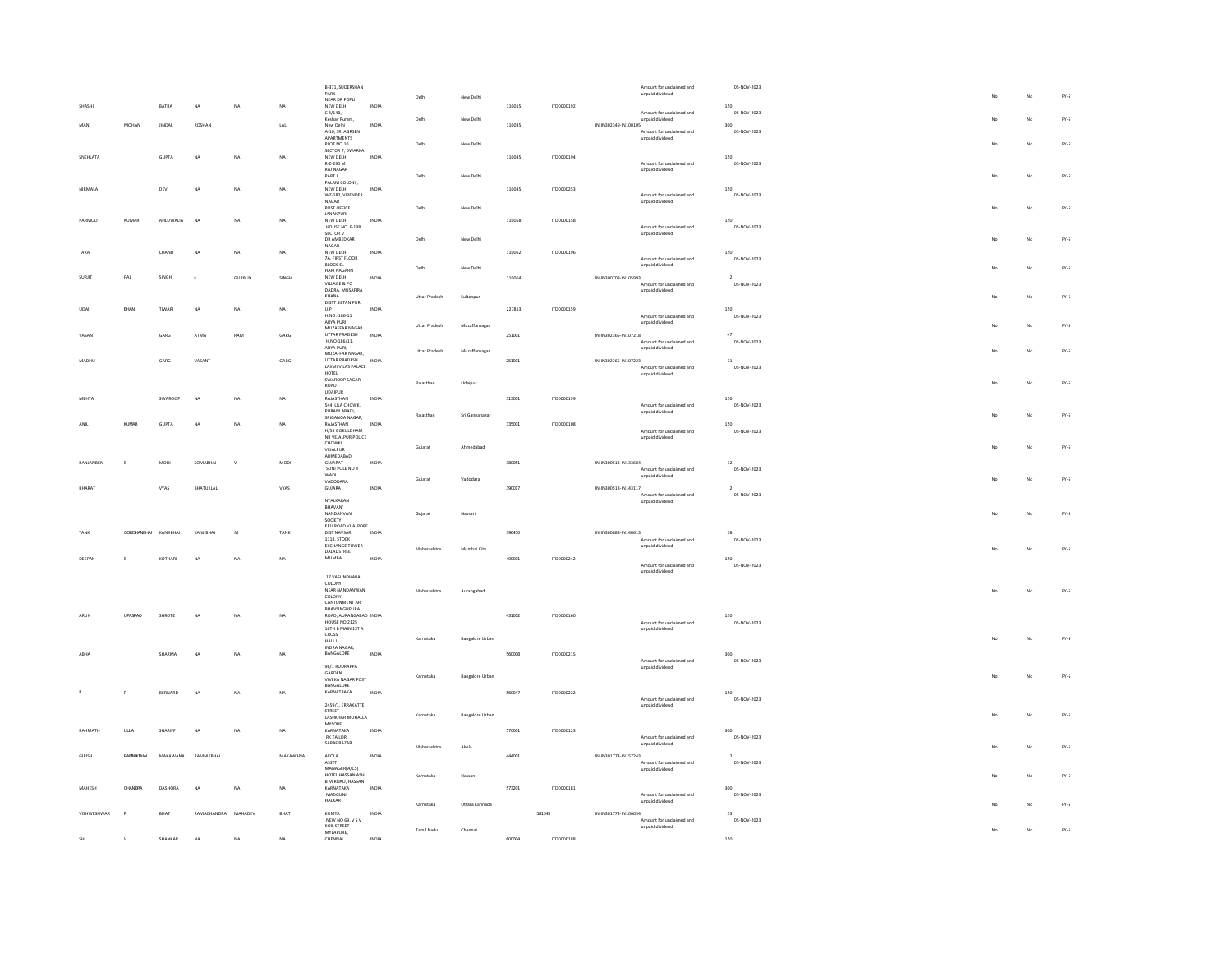|                                     |              |                 |                |             |                         | ENVISION<br>INFORMATION<br>SYSTEMS 13 7                                    |              |                      |                        |        |            |                                                           | Amount for unclaimed and<br>unpaid dividend        |                | 05-NOV-2023 |                         |    |        |
|-------------------------------------|--------------|-----------------|----------------|-------------|-------------------------|----------------------------------------------------------------------------|--------------|----------------------|------------------------|--------|------------|-----------------------------------------------------------|----------------------------------------------------|----------------|-------------|-------------------------|----|--------|
|                                     |              |                 |                |             |                         | VASAN STREET T<br><b>NAGAR</b>                                             |              | Tamil Nadu           | Chennai                |        |            |                                                           |                                                    |                |             | No                      | No | $FY-S$ |
| CHANDRAMOHAN                        |              |                 | POONRAJAN      |             | $\kappa$                | CHENNAI<br>TAMILNADU<br>48, METTU STREET                                   | INDM         |                      |                        | 600017 |            | IN-IN300214-IN128482                                      | Amount for unclaimed and                           | 15             | 05-NOV-2023 |                         |    |        |
| SURHASH                             |              | LALL            | NA             | NA          | NA                      | KURUCHIKUPPAM<br>PONDICHERRY                                               | INDIA        | Pondicherry          | NA                     | 605012 | ITD0000252 |                                                           | unpaid dividend                                    | 300            |             |                         | No | $FN-5$ |
|                                     |              |                 |                |             |                         | 53 KALAIMAGAL IIND<br>STREET<br>NEHRU NAGAR                                |              | Tamil Nadu           | Madurai                |        |            |                                                           | Amount for unclaimed and<br>unpaid dividend        |                | 05-NOV-2023 |                         | No | $FY-S$ |
|                                     |              | PAVITHRA        | $\overline{D}$ |             | DHANABALAKRISHNANMADURA | BYE PASS ROAD<br>4/111<br>KRISHNAPURAM                                     | INDIA        |                      |                        | 625010 |            | IN-IN301080-IN228089                                      | Amount for unclaimed and                           | $\overline{2}$ | 05-NOV-2023 |                         |    |        |
|                                     |              | MATHAVARAJAN NA |                | $_{\sf NA}$ | NA                      | TIRUNELVELI<br>TAMIL NADU                                                  | INDIA        | Tamil Nadu           | Tirunelveli            | 627011 | ITD0000236 |                                                           | unpaid dividend                                    | 150            |             |                         | No | FY-5   |
| ANKITA                              |              |                 |                |             |                         | H. NO. 17<br>VILL - ROHARBANDH                                             |              | Jharkhand            | Dhanbad                |        |            |                                                           | Amount for unclaimed and<br>unpaid dividend        |                | 05-NOV-2023 |                         | No | $FY-S$ |
|                                     | ATUL         | THACKER         | MAGAN          | LAL         | THACKER                 | PO - MOTINAGAR<br>DHANBAD<br>TADITHOTA, INDIRA                             | <b>INDIA</b> |                      |                        | 828120 |            | IN-IN302201-IN109751                                      | Amount for unclaimed and                           | 45             | 05-NOV-2023 |                         |    |        |
| SRINIVASU                           |              | ERRA            | KRISHNA        |             | ERRA                    | $\texttt{NAGAR}_\star$<br>RAIAHMUNDRY<br>H.NO. 439, WARD NO.               | INDIA        | Andhra Pradesh       | East Godayari          | 533103 |            | IN-IN302863-IN102364                                      | unpaid dividend<br>Amount for unclaimed and        | 15             | 05-NOV-2023 |                         | No | $FY-S$ |
| ABHILASH                            |              |                 | SATPAL         |             | SINGH                   | S HAKIKAT<br>NAGAR, JIND<br>HARYANA,126102 INDIA                           |              | Haryana              | Jind                   | 126102 |            | C-1203840001-531693                                       | unpaid dividend                                    | 450.00         |             |                         | No | FY.5   |
|                                     |              |                 |                |             |                         | A-8, DHANANJAY<br>APARTMENT, NEAR                                          |              |                      |                        |        |            |                                                           | Amount for unclaimed and<br>unpaid dividend        |                | 05-NOV-2023 |                         |    |        |
| MONALI                              |              |                 |                |             |                         | <b>BANK OF</b><br><b>MAHARASHTRA</b><br>AKURDI, PUNE, PUNE<br>MAHARASHTRA. |              | Maharashtra          | Pune                   | 411035 |            |                                                           |                                                    |                |             |                         | No | $FY-5$ |
|                                     | VIRENDRA     | <b>MUNOT</b>    | VIRENDRA       | VINOD       | MUNOT                   | 411035<br>Samatha - Vellar,                                                | INDM         |                      |                        |        |            | C-1202350000-266208                                       | Amount for unclaimed and 150.00                    | 2.00           |             |                         |    |        |
|                                     | AJITH        | KUMAR           | s              |             | Vasudevar               | Kovalam PO<br>Trivandrum                                                   | INDIA        | Kerala               | Thiruvananthapuram     |        | ITD0000141 |                                                           | unpaid dividend                                    |                | 05-NOV-2023 |                         | No | $FY-S$ |
| <b>IRAIS/</b>                       | SIVA         | KUMAR           |                | Siva        | Kumar                   | Hotel Ashok (ATT).<br>Kumarakrupa High<br>Grounds.                         | INDIA        | Karnataka            | <b>Bangalore Urban</b> | 560001 | 1TD0000221 |                                                           | Amount for unclaimed and 150.00<br>unpaid dividend |                | 05-NOV-2023 |                         | No | $FY-5$ |
|                                     |              |                 |                |             |                         | 241/1/3 (Anji<br>Building) Maunaguru<br>Nutt Cross, Cox                    |              | Karnataka            | Bangalore Urban        | 560005 |            |                                                           | Amount for unclaimed and 300.00<br>unpaid dividend |                | 05-NOV-2023 |                         | No | $FN-S$ |
|                                     |              | NANDAN          | $\mathbf{v}$   |             | DORAISWAMY              | Town, Thimmaiah<br>Garden<br>Engan Nivas, 38/5,<br>Manorayanapalya,        | INDIA        |                      | Bangalore Urban        | 560032 | ITD0000217 |                                                           | Amount for unclaimed and 150.00<br>unpaid dividend |                | 05-NOV-2023 |                         |    |        |
|                                     |              | SANTHANAGOPA K  |                |             | GOVINDASWAMY            | Sultanpalaya, Main<br>Road, RT Nagar<br>TC No. 48/1063,                    | INDIA        | Karnataka            |                        |        | ITD0000214 |                                                           |                                                    |                |             |                         | No | $FY-5$ |
|                                     | SIVAN        | ACHARY          | $\mathbf{x}$   |             | ACHARY                  | AASA, Vikas Nagar,<br>Ambalathara<br>C/O T C MAIR &                        | INDIA        | Kerala               | Thiruvananthapuram     |        | ITD0000148 |                                                           | Amount for unclaimed and 150.00<br>unpaid dividend |                | 05-NOV-2023 |                         | No | FY.5   |
| TARUN                               | CHANDER      | MALIK           | NA             | $_{\rm NA}$ | NA                      | CO. 68/2, JANPATH<br>NEW DELHI.                                            | INDIA        | DELHI                | DELHI                  | 110001 |            | IN-IN300159-IN100480                                      | Amount for unclaimed and<br>unpaid dividend        | 300.00         | 05-NOV-2023 |                         | No | FY-5   |
|                                     |              |                 |                |             |                         | 2226, MASJID<br>KHAZOOR<br>DHARMPURA                                       |              |                      |                        |        |            |                                                           | Amount for unclaimed and<br>unpaid dividend        |                | 05-NOV-2023 |                         |    |        |
| MANJU                               | BHARGAVA     |                 | NA             | NA          | NA                      | $DELHI$                                                                    | INDM         | DELHI                | DELHI                  | 110006 | ITD0000281 |                                                           |                                                    | 3.00           |             |                         | No | $FN-S$ |
| NEERAJ                              |              |                 |                |             |                         | 2225-26 MASJID<br>KHAZOOR<br>DHARAMPURA                                    |              | DELHI                | DELHI                  | 110006 |            |                                                           | Amount for unclaimed and<br>unpaid dividend        | 2.00           | 05-NOV-2023 | No                      | No | $FY-S$ |
|                                     | BHARGAVA     |                 | <b>NA</b>      | NA          | NA                      | DELHI<br>2225-26 MASIID                                                    | INDIA        |                      |                        |        | ITD0000282 |                                                           | Amount for unclaimed and                           |                | 05-NOV-2023 |                         |    |        |
| SAKSHI                              |              |                 |                |             |                         | KHAZOOR<br>DHARAMPURA<br>DELHI                                             |              | DELHI                | DELHI                  | 110006 |            |                                                           | unpaid dividend                                    | 2.00           |             |                         | No | $FY-S$ |
|                                     | BHARGAVA     |                 | <b>NA</b>      | NA          | NA                      | C-63, 2nd FLOOR,                                                           | <b>INDIA</b> |                      |                        |        | ITD0000284 |                                                           | Amount for unclaimed and                           |                | 05-NOV-2023 |                         |    |        |
| DEVOTEDLEASINGAN<br>DFINANCELIMITED |              |                 | <b>NA</b>      | <b>NA</b>   | NA                      | PANCHSHEEL<br>ENCLAVE, NEW DELHI INDIA                                     |              | DELHI                | DELHI                  | 110017 |            | IN-IN302316-IN100630                                      | unpaid dividend                                    | 300.00         |             |                         | No | $FY-S$ |
| ASHA                                | CHACHRA      |                 | NA             | NA          | <b>NA</b>               | G3/1,<br>MALVIYA NAGAR,<br>NEW DELHI                                       | INDIA        | DELHI                | South Delhi            | 110017 |            | $C-1201130000-388452$                                     | Amount for unclaimed and<br>unpaid dividend        | $\overline{2}$ | 05-NOV-2023 |                         | No | $FY-S$ |
| RAVI                                |              |                 |                |             |                         | HOUSE NO.B-44<br>SANSAD VIHAR<br>COLONY, NORTH                             |              | DELHI                | North West             | 110034 |            |                                                           | Amount for unclaimed and<br>unpaid dividend        |                | 05-NOV-2023 |                         | No | $FY-S$ |
|                                     | SHANKAR      | BAJPAI          | <b>NA</b>      | NA          | NA                      | PRITAM PURA, NEW<br>DELHI<br>BATRA TAILORS.                                | INDIA        |                      |                        |        | ITD0000207 |                                                           | Amount for unclaimed and                           | 300            | 05-NOV-2023 |                         |    |        |
| <b>HARISH</b>                       | KUMAR        | BATRA           | NA             | <b>NA</b>   | NA                      | CHAMELI MARKET,<br>ROHTAK HARYANA INDIA<br>STREET NO - 1                   |              | Haryana              | Rohtak                 | 124001 |            | C-1201910101-052741                                       | unpaid dividend<br>Amount for unclaimed and        | $\mathbf{s}$   | 05-NOV-2023 |                         | No | $FY-5$ |
| RAMGOPAL                            | <b>GUPTA</b> |                 | <b>NA</b>      | NA          | NA                      | H NO 302 W NO 5<br>NANDI COLONY<br>KHANNA                                  | INDIA        | Punjab               |                        | 141401 |            | IN-IN301774-IN103433                                      | unpaid dividend                                    | 75             |             |                         | No | $FY-S$ |
| AVTAR                               | SINGH        |                 | NA             | NA          | NA                      | $C$ 4/103<br>SECTOR 31                                                     | INDIA        | <b>Uttar Pradesh</b> |                        | 201301 |            | IN-IN301330-IN188172                                      | Amount for unclaimed and<br>unpaid dividend        | 1,254          | 05-NOV-2023 |                         | No | $FY-S$ |
| ANOOP                               | KUMAR        | DONERIYA        | <b>NA</b>      | NA          | NA                      | NOIDA<br>MAIN ROAD<br>SIRSAGANJ<br>SHIKOHABAD                              | INDIA        | Uttar Pradesh        |                        | 205151 |            | oouns for unck<br>unpaid dividend<br>IN-IN301653-IN103464 | Amount for unclaimed and                           | $\mathbf{2}$   | 05-NOV-2023 |                         | No | FY.5   |
| PRAVEEN                             |              |                 |                |             |                         | C/O ARIHANT<br><b>ENTERPRISES</b>                                          |              | Uttar Pradesh        | Kanpur Nagar           | 208001 |            |                                                           | Amount for unclaimed and<br>unpaid dividend        |                | 05-NOV-2023 | $\overline{\mathbf{M}}$ | No | $FY-S$ |
|                                     | 10.132       |                 | <b>NA</b>      | NA          | NA                      | 80/71 COOPER GANJ<br>KANPUR<br>ROOP RANJAN                                 | INDIA        |                      |                        |        |            | IN-IN301557-IN102690                                      |                                                    | 15             |             |                         |    |        |
| ANJU                                |              |                 |                |             |                         | <b>STUDIO</b><br>AUSHAN GANJ                                               |              | Uttar Pradesh        | Varanasi               | 221001 |            |                                                           | Amount for unclaimed and<br>unnaid dividend        |                | 05-NOV-2023 |                         | No | FY.5   |
| RAMESH                              | AGRAWAL      |                 | <b>NA</b>      | <b>NA</b>   | NA                      | VARANASI<br>CHIMPA MARG<br>SARDARSHAHR<br>DIST CHURU                       | INDIA        | Rajasthar            | Churu                  | 331403 |            | IN-IN300888-IN141808                                      | Amount for unclaimed and<br>unpaid dividend        | 23             | 05-NOV-2023 |                         | No | $FY-S$ |
|                                     | CHANDRA      | MUNDHRA         | <b>NA</b>      | NA          | NA                      | RAJASTHAN<br>186/11 ARYA PURI                                              | <b>INDIA</b> |                      |                        |        |            | IN-IN301127-IN166178                                      | Amount for unclaimed and                           | 38             | 05-NOV-2023 |                         |    |        |
| ALPANA                              | GARG         |                 |                |             |                         | MUZAFFARNAGAR<br>U.P.                                                      |              | Uttar Pradesh        | Muzaffarnagar          | 251001 |            | C-1201060400-027677                                       | unpaid dividend                                    |                |             |                         | No | $FY-S$ |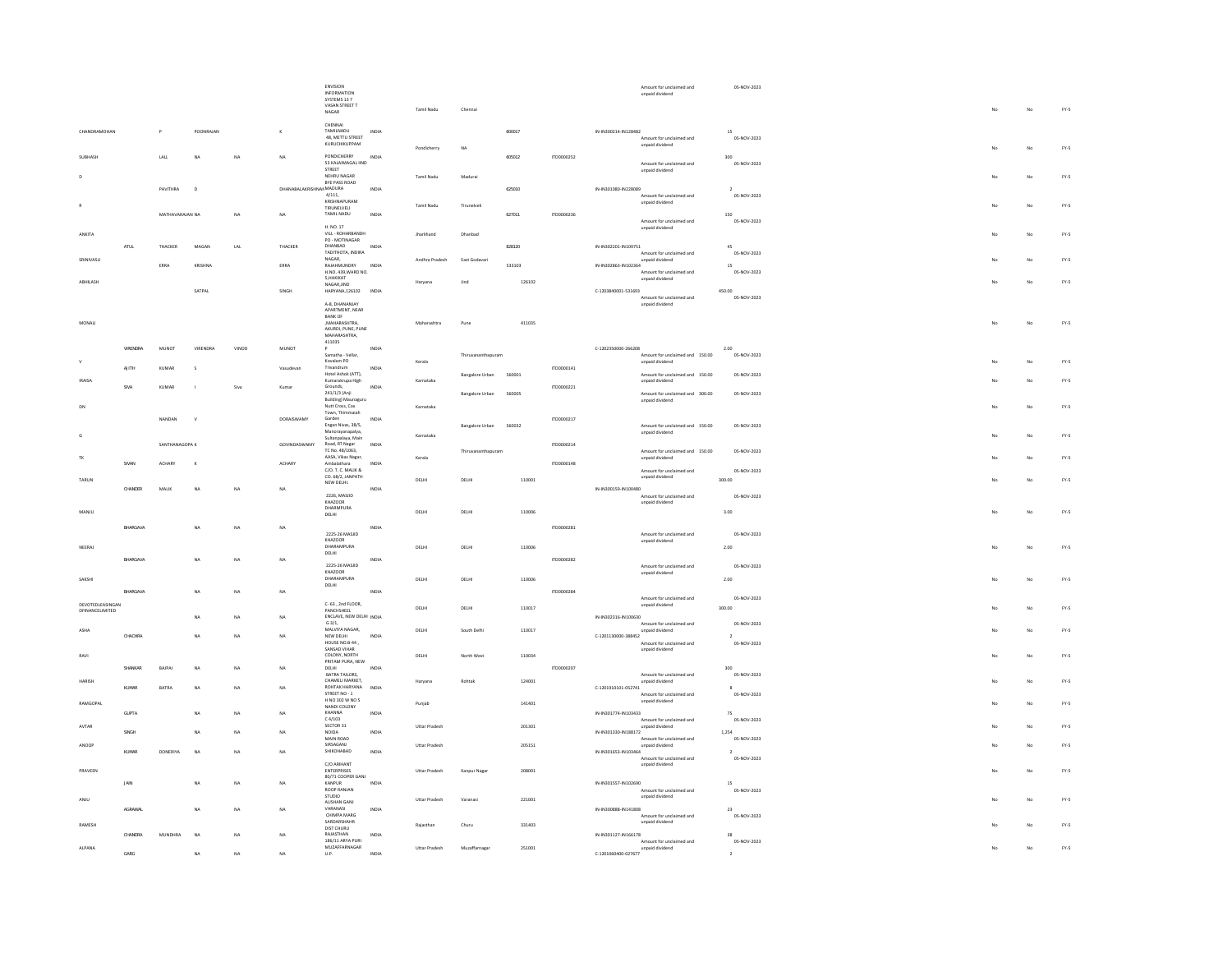|      | PREM         |                     |                |           |    |    | 186/11 ARYA PURI<br>MUZAFFARNAGAR                        |               | Uttar Pradesh        | Muzaffarnagar  | 251001 |            |                                      | Amount for unclaimed and<br>unpaid dividend          | 05-NOV-2023                            |  |    | $FY-5$        |
|------|--------------|---------------------|----------------|-----------|----|----|----------------------------------------------------------|---------------|----------------------|----------------|--------|------------|--------------------------------------|------------------------------------------------------|----------------------------------------|--|----|---------------|
|      | VASANT       | RAI A               |                |           | NA | NA | U.P.<br>186/11 ARYA PURI<br>MUZAFFARNAGAR                | INDIA         | <b>Uttar Pradesh</b> | Muzaffarnaga   | 251001 |            | C-1201060400-027702                  | Amount for unclaimed and                             | $\rightarrow$<br>05-NOV-2023           |  | No | $FY-5$        |
|      |              | GARG                |                | NA        | NA | NA | $\mathsf{U}.\mathsf{P}.$<br>186/11 ARYA PURI             | INDIA         |                      |                |        |            | C-1201060400-027721                  | unpaid dividend<br>Amount for unclaimed and          | $\overline{\mathbf{3}}$<br>05-NOV-2023 |  |    |               |
|      | VASANT       | GARG                |                | NA        | NA | NA | MUZAFFARNAGAR<br>U.P.                                    | INDIA         | Uttar Pradesh        | Muzaffarnagar  | 251001 |            | C-1304140000-689772                  | unpaid dividend                                      | $\overline{9}$                         |  | No | FY.5          |
|      | MADHU        | GARG                |                | <b>NA</b> | NA | NA | 186/11 ARYA PURI<br>MUZAFFARNAGAR<br>U.P.                | INDIA         | Uttar Pradesh        | Muzaffarnagar  | 251001 |            | IN-IN301557-IN207957                 | Amount for unclaimed and<br>unpaid dividend          | 05-NOV-2023<br>$\overline{2}$          |  | No | $FY\text{-}S$ |
|      | SANDEEP      |                     |                |           |    |    | 93<br>KHATRI TOLA                                        |               | <b>Uttar Pradesh</b> | Azamgarh       | 276001 |            |                                      | Amount for unclaimed and<br>unpaid dividend          | 05-NOV-2023                            |  | No | FY-5          |
|      |              | AGRAWA              |                | NA        | NA | NA | AZAMGARH UP<br>42/40/2                                   | INDIA         |                      |                |        |            | $C-1206140000-070488$                | Amount for unclaimed and                             | $120\,$<br>05-NOV-2023                 |  |    |               |
|      | <b>RATAN</b> |                     |                |           |    |    | SWARAN PATH<br>MANSAROVER                                |               | Raiasthan            | Jajour         | 302020 |            |                                      | unpaid dividend                                      |                                        |  | No | FY-5          |
|      |              | KIMAR               | RAO            | NA        | NA | NA | JAIPUR, RAJASTHAN INDIA<br>544, LILA CHOWK,              |               |                      |                |        | 170000210  |                                      | Amount for unclaimed and                             | 300<br>05-NOV-2023                     |  |    |               |
|      | PRAVEEN      | KUMAR               | <b>GUPTA</b>   | <b>NA</b> | NA | NA | PURANI ABADI.<br>SRIGANGA NAGAR,<br>RAJASTHAN            | <b>INDIA</b>  | Rajastha             | Sri Ganganagar | 335001 | ITD0000109 |                                      | unpaid dividend                                      | 150                                    |  | No | FY-5          |
|      |              |                     |                |           |    |    | 25, RATANADA                                             | INDIA         |                      |                |        |            |                                      | Amount for unclaimed and<br>unpaid dividend          | 05-NOV-2023                            |  |    |               |
| ANIL |              |                     |                |           |    |    | EXTN.<br>NEAR SABZI MANDI.<br>RATANADA.                  |               | Raiasthan            | Jodhpur        | 342001 |            |                                      |                                                      |                                        |  | No | FY-5          |
|      |              | KLIMAR              | <b>GUPTA</b>   | <b>NA</b> | NA | NA | JODHPUR RAJ                                              | INDIA         |                      |                |        |            | C-1201210100-225676                  | Amount for unclaimed and                             | 29<br>05-NOV-2023                      |  |    |               |
|      | SURESHKUMAR  |                     |                |           |    |    | STREET NO-1<br>OLD LAXMIPURA,<br>PALANPUR                |               | Gujarat              |                | 385001 |            |                                      | unpaid dividend                                      |                                        |  | No | FY-5          |
|      |              | DALCHHARAM PATEL    |                | <b>NA</b> | NA | NA | PALANPUR GUJARAT                                         | INDIA         |                      |                |        |            | C-1204780000-056734                  | Amount for unclaimed and                             | 28<br>05-NOV-2023                      |  |    |               |
|      | PATEL        |                     |                |           |    |    | C/O. DR. S.S. PATEL<br>SHANTI, NEAR<br>VIDYUT NAGAR,     |               | Gujarat              | Narmada        | 387001 |            |                                      | unpaid dividend                                      |                                        |  | No | FY-5          |
|      |              | PRAVIN              |                | NA        | NA | NA | PETLAD ROAD.<br>NADIAD, GUJARAT                          |               |                      |                |        |            | IN-IN300343-IN100139                 |                                                      | 30                                     |  |    |               |
|      |              |                     |                |           |    |    | VRINDAVAN APPTT 1 INDIA<br>ST FLR                        |               |                      |                |        |            |                                      | Amount for unclaimed and<br>unpaid dividend          | 05-NOV-2023                            |  |    |               |
|      | RUTWA        | <b>VAGNESH</b>      | DESAL          | <b>NA</b> | NA | NA | BLOCK NO 4<br>RAMWADI<br>VALSAD.                         |               | Gujara               | Valsad         | 396001 |            | IN-IN301774-IN164513                 |                                                      | $11\,$                                 |  | No | FY.5          |
|      |              |                     |                |           |    |    | RAZAK CHHWAL NO - INDIA                                  |               |                      |                |        |            |                                      | Amount for unclaimed and<br>unpaid dividend          | 05-NOV-2023                            |  |    |               |
|      | NARENDRA     |                     |                |           |    |    | ROOM NO - 04,<br>KHERWADI ROAD<br>BANDRA (EAST)          |               | Maharashtr           | Bhandara       | 400051 |            |                                      |                                                      |                                        |  | No | $FY-5$        |
|      |              | KHUSHAL             | SINGH          | NA        | NA | NA | <b>MUMBAI</b><br>MAHARASHTRA                             |               |                      |                |        |            | C-1202570000-095828                  |                                                      | 150.00                                 |  |    |               |
|      |              |                     |                |           |    |    | F/6 NEAR MARUTI<br>TEMPLE<br>SUPREME AVENUE              | INDIA         |                      |                |        |            |                                      | Amount for unclaimed and<br>unpaid dividend          | 05-NOV-2023                            |  |    |               |
|      | MEENA        |                     |                |           |    |    | DAVORLIM MARGAO<br>SALCETE                               |               | Goa                  | South Goa      | 403601 |            |                                      |                                                      |                                        |  | No | FY.5          |
|      |              | BIPIN               | <b>THAKKER</b> | <b>NA</b> | NA | NA | MARGAO<br>1335, LAKSHTEERT INDIA<br>VASAHAT              |               |                      |                |        |            | IN-IN301774-IN142131                 | Amount for unclaimed and<br>unpaid dividend          | 2.00<br>05-NOV-2023                    |  |    |               |
|      | SANGITA      |                     |                |           |    |    | PHULEWADI<br>KOLHAPUR                                    |               | Maharashtra          | Kolhapu        | 416010 |            |                                      |                                                      |                                        |  | No | $FY-5$        |
|      |              | SACHIN              | <b>IADHAV</b>  | NA        | NA | NA | MAHARASHTRA<br>BHARTESH BANGLA INDIA<br>OPP MARKET YARD  |               |                      |                |        |            | C-1202000000-093518                  | Amount for unclaimed and<br>unpaid dividend          | 225.00<br>05-NOV-2023                  |  |    |               |
|      | SANDEER      | BABASAHEB           | PATIL          | NA        | NA | NA | SANGLI<br>MAHARASHTRA                                    |               | Maharashtra          | Sangli         | 416416 |            | C-1202000000-053052                  |                                                      | 2.00                                   |  | No | FY.5          |
|      | SANJAY       |                     |                |           |    |    | 19/A SHIRSOLI RD INDIA<br>JEEVAN MOTI HSG<br>SOC JALGAON |               | Maharashtra          | Jalgao         | 425002 |            |                                      | Amount for unclaimed and<br>unpaid dividend          | 05-NOV-2023                            |  | No | $FY-5$        |
|      |              | UMAKANT             | YEOLE          | NA        | NA | NA | MAHARASHTRA<br>SAMNER TAL.                               | INDIA         |                      |                |        |            | C-1204920000-087493                  | Amount for unclaimed and                             | 8.00<br>05-NOV-2023                    |  |    |               |
|      | RATNA        |                     |                |           |    |    | PACHORA<br>DIST. JALGAON<br>PACHORA/JALGAON              |               | Maharashtra          | Jalgaon        | 425115 |            |                                      | unpaid dividend                                      |                                        |  | No | FY-5          |
|      |              | PANDURANG SHIRODE   |                | <b>NA</b> | NA | NA | MAHARASHTRA<br>MAYUR COLONY                              | INDIA         |                      |                |        |            | C-1204920000-117531                  | Amount for unclaimed and                             | 8.00<br>05-NOV-2023                    |  |    |               |
|      | KAILASHCHAND | RAMSWARUP           | TIWARI         | <b>NA</b> | NA | NA | MALKAPUR ROAD<br>$\sf AKOLA$<br>MAHARASHTRA              |               | Maharashtra          | Akola          | 444001 |            | C-1203840001-240821                  | unpaid dividend                                      | 188.00                                 |  | No | FY-5          |
|      | PUSHPA       |                     |                |           |    |    | <b>JANATA CLOTH</b><br>STORES.                           | INDIA         | Maharashtra          | Akob           | 444001 |            |                                      | Amount for unclaimed and<br>unpaid dividend          | 05-NOV-2023                            |  | No | FY-5          |
|      |              | HARICHAND           | SAMAT          | NA        | NA | NA | S.R. MILL CHAWL<br>AKOLA M.S.<br>5, MAYUR COLONY         | INDIA         |                      |                |        |            | C-1302310000-006804                  | Amount for unclaimed and                             | 30.00<br>05-NOV-2023                   |  |    |               |
|      | MINAL        | YOGESH              | TIWAR          | NA        | NA | NA | MALKAPUR ROAD<br>AKOLA MS<br>PREM KALAS                  | INDIA         | Maharashtra          | Akola          | 444001 |            | C-1302310000-054878                  | unpaid dividend<br>Amount for unclaimed and          | 84.00<br>05-NOV-2023                   |  | No | FY-5          |
|      | SURENDRA     |                     |                |           |    |    | MAYUR COLONY<br>MALKAPUR ROAD                            |               | Maharashtra          | Akola          | 444004 |            |                                      | unpaid dividend                                      |                                        |  | No | FY-5          |
|      |              | KAILASHCHAND TIWARI |                | NA        | NA | NA | AKOLA MS<br>PLOT NO 44B                                  | INDIA         |                      |                |        |            | C-1302310000-091971                  | Amount for unclaimed and                             | 1,193.00<br>05-NOV-2023                |  |    |               |
|      | SHEELA       | DEVIDAS             | MAHAIAN        |           |    |    | NEAR DR. WAGH S<br>HOSPITAL<br>RATHI NAGAR VMV           |               | Maharashtra          | Amravati       | 444603 |            |                                      | unpaid dividend                                      |                                        |  | No | FY-5          |
|      |              |                     |                | NA        | NA | NA | ROAD<br>AMRAVATI MS<br>79.Usha Gani.                     | INDIA         |                      |                |        |            | IN-IN300888-IN137824                 | Amount for unclaimed and                             | 38.00<br>05-NOV-2023                   |  |    |               |
|      | Sharad       | Kumar               | Agrawal        | NA        | NA | NA | Ali Manzil Chhawni<br>Indore M.P.                        |               | Madhya Pradesh       | Indore         | 452001 |            | C-1204370000-012243                  | unpaid dividend                                      | 600.00                                 |  | No | FY-5          |
| SHIV |              | PRASAD              | MODANI         |           |    |    | $15 - 2 - 253$<br>MAHARALGUNI                            | INDIA         | Andhra Pradesh       |                | 500012 |            |                                      | Amount for unclaimed and<br>unpaid dividend          | 05-NOV-2023                            |  | No | FY-5          |
|      |              |                     |                | <b>NA</b> | NA | NA | HYDERABAD.<br>ANDHRA PRADESH<br>7-7-87/1, ASHOK          | INDIA         |                      |                |        |            | C-1201350000-012296                  | Amount for unclaimed and                             | 75.00<br>05-NOV-2023                   |  |    |               |
|      | PRAKAS       | KUMAR               | INDRAM         |           |    |    | NAGAR, JAGTAL<br><b>JAGTAL ANDHRA</b>                    |               | Andhra Pradesh       |                | 505327 |            |                                      | unpaid dividend                                      |                                        |  | No | $FY-5$        |
|      |              |                     |                | NA        | NA | NA | PRADESH<br><b>ROOM NO 26</b><br>SIYELILLA COMPLEX        | INDIA         |                      |                |        |            | C-1202770000-109771                  | Amount for unclaimed and<br>unpaid dividend          | 638.00<br>05-NOV-2023                  |  |    |               |
| SREE |              | RAMANA              | SIRUGUPPA      | <b>NA</b> | NA | NA | ANANTAPUR<br>ANDHRA PRADESH                              |               | Andhra Pradesh       | Anantapo       | 515005 |            | C-1203500000-703425                  |                                                      | 150.00                                 |  | No | FY-5          |
|      |              | R                   | SATYALAKSHMI   | <b>NA</b> | NA | NA | 8-3-336 (19) MAIN<br>BAZAAR HINDUPUR<br>D NO 201 PANDARI | INDIA<br>INDV | Andhra Pradesh       | Anantapu       | 515201 |            | IN-IN302148-IN100187 unpaid dividend | Amount for unclaimed and<br>Amount for unclaimed and | 05-NOV-2023<br>150.00<br>05-NOV-2023   |  | No | FY-5          |
|      |              | ΙΔΥΔΤΗΙ             |                |           |    |    | PURAM<br>WARD 28 ONGOLE                                  |               | Andhra Pradesh       |                | 523001 |            |                                      | unpaid dividend                                      |                                        |  | No | FY-5          |
|      |              |                     |                | NA        | NA | NA | ANDHRA PRADESH                                           |               |                      |                |        |            | IN-IN302269-IN137704                 |                                                      | 30.00                                  |  |    |               |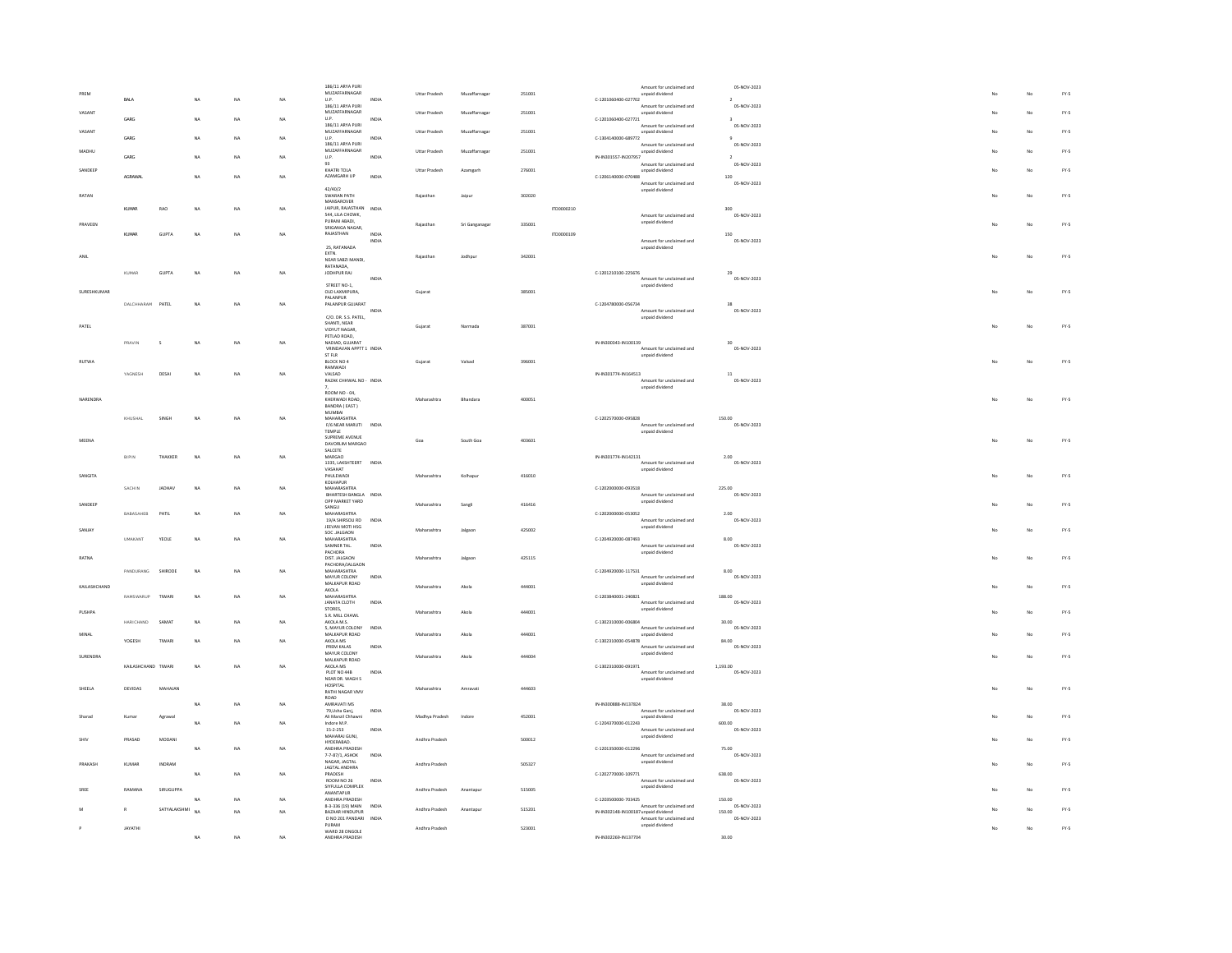|                |              |             |             |           |             | 353                                                            | INDIA        |             |                        |        |                      | Amount for unclaimed and                    | 05-NOV-2023           |    |             |               |
|----------------|--------------|-------------|-------------|-----------|-------------|----------------------------------------------------------------|--------------|-------------|------------------------|--------|----------------------|---------------------------------------------|-----------------------|----|-------------|---------------|
|                | SINGH        | ALAG        |             |           |             | SARASWATI<br>BHANDAR COLONY                                    |              | DELHI       | New Delhi              | 110031 |                      | unpaid dividend                             |                       |    | No          | $FY-5$        |
|                |              |             |             |           |             | GANDHI NAGAR                                                   |              |             |                        |        | IN-IN300966-IN100779 |                                             |                       |    |             |               |
|                |              |             | <b>NA</b>   | <b>NA</b> | NA          | DELHI<br>13, LILLY                                             | INDIA        |             |                        |        |                      | Amount for unclaimed and                    | 5.00<br>05-NOV-2023   |    |             |               |
|                |              |             |             |           |             | <b>APARTMENT</b><br>MAHATMA NAGAR,                             |              |             |                        |        |                      | unpaid dividend                             |                       |    |             |               |
| SATISH         | KUMAR        | BHALA       |             |           |             | TRAMBAK ROAD                                                   |              | Maharashtra | Nashik                 | 422007 |                      |                                             |                       |    | No          | FY.5          |
|                |              |             | <b>NA</b>   | <b>NA</b> | NA          | <b>NASIK</b><br>MAHARASHTRA                                    |              |             |                        |        | C-1201090700-006243  |                                             | 3.00                  |    |             |               |
|                |              |             |             |           |             | 272/6532, SAMTA<br>COLONY.                                     | <b>INDIA</b> |             |                        |        |                      | Amount for unclaimed and<br>unpaid dividend | 05-NOV-2023           |    |             |               |
| INDRANIL       | SUDHAKAR     | KATWANKAR   |             |           |             | PANTNAGAR                                                      |              | Maharashtra | Mumbai City            | 400075 |                      |                                             |                       | No | No          | $FY-5$        |
|                |              |             |             |           |             | <b>GHATKOPAR (EAST)</b><br>MUMBAI                              |              |             |                        |        |                      |                                             |                       |    |             |               |
|                |              |             | NA          | NA        | NA          | MAHARASHTRA                                                    |              |             |                        |        | C-1201200000-023175  |                                             | 90.00<br>05-NOV-2023  |    |             |               |
| HEMAT          |              | SIKAWAT     |             |           |             | BARLON KA CHOWK,                                               | INDIA        | Raiasthan   | Jodhour                | 342001 |                      | Amount for unclaimed and<br>unpaid dividend |                       |    | No          | FY-5          |
|                |              |             | NA          | NA        | $_{\rm NA}$ | JODHPUR RAJASTHAN                                              |              |             |                        |        | C-1201210100-325073  |                                             | 150.00                |    |             |               |
|                |              |             |             |           |             | 9/38A<br>MOTI NAGAR                                            | INDIA        | Delhi       |                        |        |                      | Amount for unclaimed and                    | 05-NOV-2023           |    | No          | FY-5          |
| <b>KRISHAN</b> | $_{\rm LAL}$ | CHADHA      | <b>NA</b>   | NA        | NA          | NEW DELHI                                                      |              |             | West Delhi             | 110015 | C-1201410000-010073  | unpaid dividend                             | 3.00                  |    |             |               |
|                |              |             |             |           |             | 353<br>SARASWATI                                               | INDIA        |             |                        |        |                      | Amount for unclaimed and<br>unpaid dividend | 05-NOV-2023           |    |             |               |
| AMANDEER       |              | SINGH       |             |           |             | BHANDAR COLONY<br>GANDHI NAGAR                                 |              | Delhi       | East Delhi             | 110031 |                      |                                             |                       |    | No          | $FY-5$        |
|                |              |             | <b>NA</b>   | NA        | NA          | DELHI                                                          |              |             |                        |        | C-1202060000-297831  |                                             | 5.00                  |    |             |               |
| <b>VOTI</b>    |              | CHADHA      |             |           |             | 9/38A<br>MOTI NAGAR                                            | INDIA        | Delhi       | West Delhi             | 110015 |                      | Amount for unclaimed and<br>unpaid dividend | 05-NOV-2023           |    | No          | FY-5          |
|                |              |             | NA          | NA        | NA          | NEW DELHI<br>2226 MASJID                                       | INDIA        |             |                        |        | IN-IN300118-IN114048 | Amount for unclaimed and                    | 3.00<br>05-NOV-2023   |    |             |               |
| MANJU          |              | BHARGAVA    |             |           |             | KHAZOOR                                                        |              | Delhi       | South West Delhi       | 110006 |                      | unpaid dividend                             |                       |    | No          | FY-5          |
|                |              |             | NA          | NA        | NA          | DHARMPURA<br>DELHI                                             |              |             |                        |        | IN-IN300360-IN222136 |                                             | 2.00                  |    |             |               |
|                |              |             |             |           |             | 2786 . PEEPAL<br>MAHADEV                                       | <b>INDIA</b> |             |                        |        |                      | Amount for unclaimed and<br>unpaid dividend | 05-NOV-2023           |    |             |               |
| BHAVISHYA      |              | SAREEN      |             |           |             | HAUZ QAZI                                                      |              | Delhi       | Central Delhi          | 110006 |                      |                                             |                       |    | No          | FY-5          |
|                |              |             | NA          | NA        | NA          | DELHI<br>GRV AND PK OFFICE                                     | <b>INDIA</b> |             |                        |        | IN-IN301209-IN102129 | Amount for unclaimed and                    | 2.00<br>05-NOV-2023   |    |             |               |
|                |              |             |             |           |             | NO 205 2ND FLOOR                                               |              |             |                        |        |                      | unpaid dividend                             |                       |    |             |               |
|                | VIRCHAND     | NAHAF       |             |           |             | NO 22/23 JALA<br>SAMBHAVI COMPLEX                              |              | Karnataka   | <b>Bangalore Urban</b> | 560009 |                      |                                             |                       |    | No          | $FY-5$        |
|                |              |             |             |           |             | 1ST MAIN                                                       |              |             |                        |        |                      |                                             |                       |    |             |               |
|                |              |             | <b>NA</b>   | <b>NA</b> | <b>NA</b>   | GANDHINAGAR<br>BANGALORE                                       |              |             |                        |        | IN-IN302148-IN100686 |                                             | 525.00                |    |             |               |
|                |              |             |             |           |             | $G - 12/3$                                                     | INDIA        |             |                        |        |                      | Amount for unclaimed and                    | 05-NOV-2023           |    |             |               |
| ATHL           |              | MONGA       | NA          | NA        | NA          | MAI VIYA NAGAR<br>NEW DELHI                                    |              | Delhi       | South Delhi            | 110017 | IN-IN302316-IN100981 | unpaid dividend                             | 654.00                |    | No          | FY-5          |
|                |              |             |             |           |             | H NO-08, THIRD                                                 | INDIA        |             |                        |        |                      | Amount for unclaimed and<br>unpaid dividend | 05-NOV-2023           |    |             |               |
| POOJA          |              |             |             |           |             | <b>FLOOR</b><br>ANMOL VATIKA                                   |              |             |                        |        |                      |                                             |                       |    |             |               |
|                |              | RAIPUT      |             |           |             | CHAUKHANDI ROAD<br>TILAK NAGAR                                 |              | DELHI       | West Delhi             | 110018 |                      |                                             |                       |    | No          | $FY\text{-}S$ |
|                |              |             | NA          | NA        | NA          | NEW DELHI                                                      |              |             |                        |        | C-1201880000-003416  |                                             | 6.00                  |    |             |               |
|                |              |             |             |           |             | C-37,11 CHHANI<br>TA VADODARA                                  | INDIA        |             |                        |        |                      | Amount for unclaimed and<br>unpaid dividend | 05-NOV-2023           |    |             |               |
| MEENABEN       | PUNAMBHAI    | WAGHELA     |             |           |             | OPP AKASH GANGA                                                |              | Guiarat     | Gandhinagan            | 390002 |                      |                                             |                       |    | No          | FY-5          |
|                |              |             | NA          | NA        | NA          | BARODA GUJARAT<br>C-215, 2ND FLOOR                             | <b>INDIA</b> |             |                        |        | IN-IN303116-IN116054 | Amount for unclaimed and                    | 23.00<br>05-NOV-2023  |    |             |               |
|                | ACHAMTHAVIRT |             |             |           |             | 2ND TOWER<br><b>INTERNATIONAL</b>                              |              |             |                        |        |                      | unpaid dividend                             |                       |    |             |               |
| ARLINACHALAM   | HAN          | PILLAL      |             |           |             | <b>INFOTECH PARK</b>                                           |              | Maharashtra | Mumbai City            | 400705 |                      |                                             |                       |    | No          | FY-5          |
|                |              |             | $_{\sf NA}$ | NA        | NA          | VASHI<br>MAHARASHTRA                                           |              |             |                        |        | C-1201060000-593689  |                                             | 6.00                  |    |             |               |
|                |              |             |             |           |             | C.47<br>FIRST FLOOR FATEH                                      | INDIA        |             |                        |        |                      | Amount for unclaimed and<br>unpaid dividend | 05-NOV-2023           |    |             |               |
| JINDER         | PALKAUR      | DANDONA     |             |           |             | NAGAR<br>JAIL ROAD                                             |              | DELHI       | West Delhi             | 110018 |                      |                                             |                       |    | No          | FY.5          |
|                |              |             | NA          | NA        | NA          | NEW DELHI                                                      |              |             |                        |        | IN-IN300708-IN106228 |                                             | 3.00                  |    |             |               |
|                |              |             |             |           |             | B/405 LUCKY TOWER INDIA                                        |              |             |                        |        |                      | Amount for unclaimed and<br>unpaid dividend | 05-NOV-2023           |    |             |               |
| RASHMI         | DEEPAK       | SUBA        |             |           |             | M G ROAD NO 4<br>KANDIVALI WEST                                |              | Maharashtra | Mumbai City            | 400067 |                      |                                             |                       |    | No          | FY-5          |
|                |              |             | <b>NA</b>   | NA        | NA          | MUMBAI                                                         |              |             |                        |        | IN-IN300888-IN147037 |                                             | 225.00                |    |             |               |
|                |              |             |             |           |             | <b>GLORIA AGASHI</b><br>DHOBITALAO                             | INDIA        |             |                        |        |                      | Amount for unclaimed and<br>unpaid dividend | 05-NOV-2023           |    |             |               |
| SWEEDAL        | CHAPEL       | DIAS        |             |           |             | KOLHAPUR ROAD<br>VIA-VIRAR WEST                                |              | Maharashtra | Kolhapu                | 401301 |                      |                                             |                       |    | No          | FY.5          |
|                |              |             | <b>NA</b>   | NA        | NA          | THANE                                                          |              |             |                        |        | IN-IN301604-IN104493 |                                             | 15.00                 |    |             |               |
| NEERAJ         |              | BHARGAVA    |             |           |             | 5/2226 KATRA<br>KHUSHHAL ROY<br>KHUSHHAL ROY<br>CHANDINI CHOWK | INDIA        | DELHI       | North Delhi            | 110006 |                      | Amount for unclaimed and<br>unpaid dividend | 05-NOV-2023           |    | No          | $FY-5$        |
|                |              |             | NA          | <b>NA</b> | <b>NA</b>   | DELHI                                                          |              |             |                        |        | IN-IN301774-IN162096 |                                             | 2.00                  |    |             |               |
|                |              |             |             |           |             | FLAT NO.1, 1ST FLR                                             | INDIA        |             |                        |        |                      | Amount for unclaimed and<br>unpaid dividend | 05-NOV-2023           |    |             |               |
|                |              |             |             |           |             | MIDTOWN CHS                                                    |              |             |                        |        |                      |                                             |                       |    |             |               |
| BUDDHAREDDY    | ANANTREDDY   | KONDAMPALLY |             |           |             | RHANDARALL<br>BEHIND VUAYA BANK                                |              | Maharashtra | Bhandara               | 401207 |                      |                                             |                       | No | No          | $FY\text{-}S$ |
|                |              |             |             |           |             | PAPDY, VASAI WEST<br>THANE                                     |              |             |                        |        |                      |                                             |                       |    |             |               |
|                |              |             |             |           |             | MAHARASHTRA                                                    |              |             |                        |        |                      |                                             |                       |    |             |               |
|                |              |             | <b>NA</b>   | NA        | NA          | 304- KHODIVAR                                                  | INDIA        |             |                        |        | C-1202470000-152729  | Amount for unclaimed and                    | 38.00<br>05-NOV-2023  |    |             |               |
| ASHOKKUMAR     | SHANTARAM    | PAWAR       |             |           |             | COMPLEX<br>VED ROAD,                                           |              | Gujarat     | Surat                  | 395004 |                      | unpaid dividend                             |                       | No | No          | FY-5          |
|                |              |             |             |           |             | SURAT                                                          |              |             |                        |        |                      |                                             |                       |    |             |               |
|                |              |             | NA          | NA        | NA          | SURAT GUJARAT<br>NO 335 1ST FLOOR<br>13TH CROSS                | INDIA        |             |                        |        | C-1202470000-278271  | Amount for unclaimed and                    | 38.00<br>05-NOV-2023  |    |             |               |
|                |              |             |             |           |             | 2ND MAIN                                                       |              |             |                        |        |                      | unpaid dividend                             |                       |    |             |               |
| RAVINDRANATH   |              |             |             |           |             | MALLESWARAM<br>BANGALORE                                       |              | Karnataka   | <b>Bangalore Urban</b> | 560003 |                      |                                             |                       |    | No          | $FY\text{-}S$ |
|                |              |             |             |           |             | KARNATAKA                                                      |              |             |                        |        |                      |                                             |                       |    |             |               |
|                |              |             | <b>NA</b>   | NA        | NA          | 560003<br>9/38A                                                | INDIA        |             |                        |        | IN-IN303077-IN106202 | Amount for unclaimed and                    | 300.00<br>05-NOV-2023 |    |             |               |
| CHETAN         |              | CHADHA      | NA          | NA        | <b>NA</b>   | MOTI NAGAR<br>NEW DELHI                                        |              | DELHI       | West Delhi             | 110015 | IN-IN300118-IN108266 | unpaid dividend                             |                       |    | No          | FY-5          |
|                |              |             |             |           |             | LIC OF INDIA                                                   | INDIA        |             |                        |        |                      | Amount for unclaimed and                    | 3.00<br>05-NOV-2023   |    |             |               |
|                | KUMAR        | SHARMA      |             |           |             | DIVISIONAL OFFICE                                              |              | Uttarakhand | Dehradun               | 248001 |                      | unpaid dividend                             |                       |    | $_{\rm No}$ | $FY\text{-}S$ |
|                |              |             | <b>NA</b>   | NA        | NA          | DEHRADUN                                                       | INDIA        |             |                        |        | IN-IN301774-IN167707 | Amount for unclaimed and                    | 38.00<br>05-NOV-2023  |    |             |               |
|                |              |             |             |           |             | 338 1ST PHASE<br>3RD MAIN WOC                                  |              |             |                        |        |                      | unpaid dividend                             |                       |    |             |               |
|                |              | RAMAIAH     |             |           |             | ROAD<br>MANJUNATHANAGAR                                        |              | Karnataka   | <b>Bangalore Urban</b> | 560010 |                      |                                             |                       |    | No          | $FY-5$        |
|                |              |             | <b>NA</b>   | NA        | NA          | BANGALORE                                                      |              |             |                        |        | IN-IN302148-IN103844 |                                             | 150.00                |    |             |               |
|                |              |             |             |           |             |                                                                |              |             |                        |        |                      |                                             |                       |    |             |               |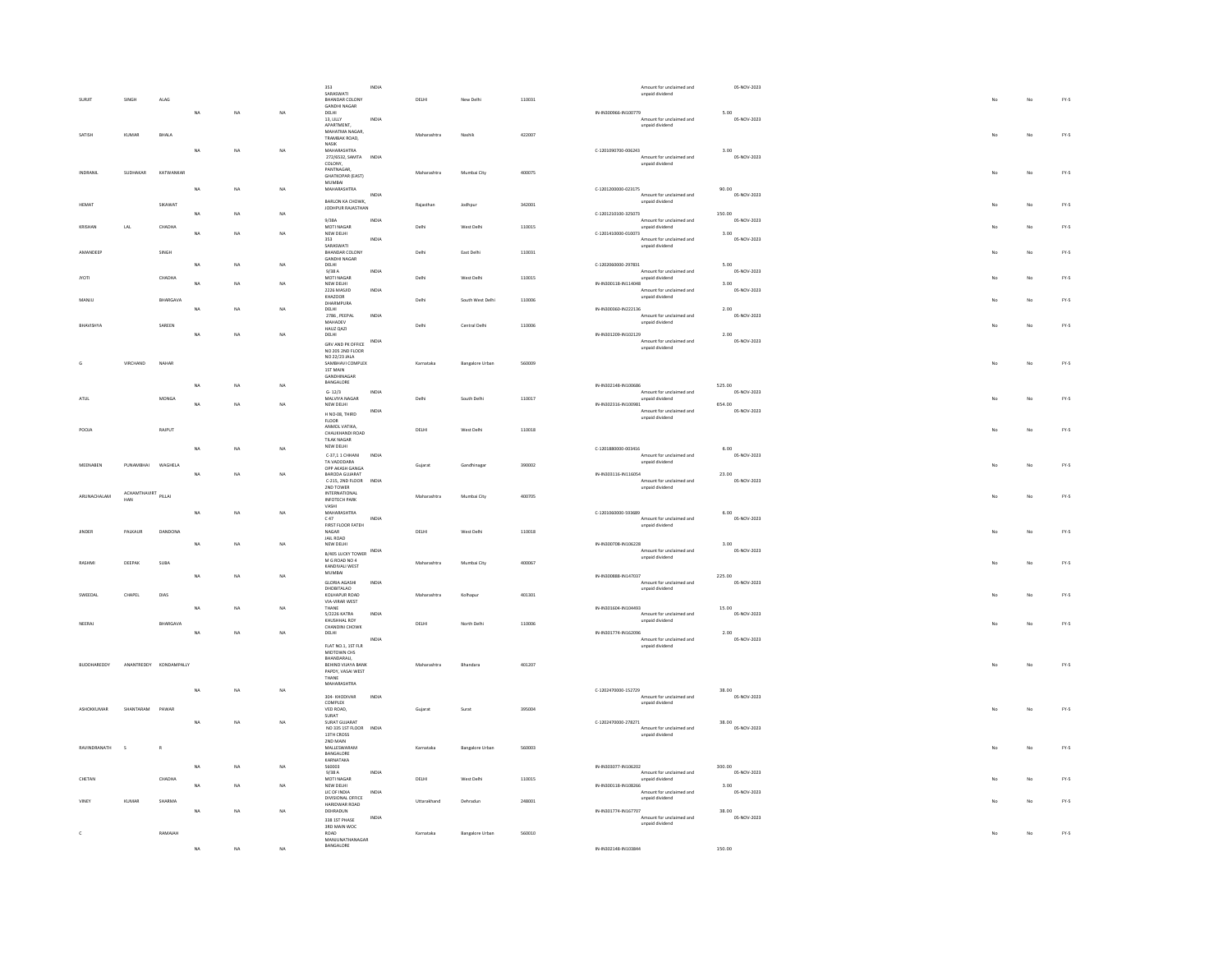|                         |                      |           |             |    |     | $1 - 1/11$                                        | INDIA                                |                      |             |        |                      | Amount for unclaimed and                    | 05-NOV-2023           |    |    |        |
|-------------------------|----------------------|-----------|-------------|----|-----|---------------------------------------------------|--------------------------------------|----------------------|-------------|--------|----------------------|---------------------------------------------|-----------------------|----|----|--------|
|                         |                      | JAIN      |             |    |     | BUDH VIHAR<br>PHASE-1                             |                                      | DELHI                | West Delh   | 110041 |                      | unpaid dividend                             |                       |    | No | FY.5   |
|                         |                      |           | <b>NA</b>   | NA | NA  | DELHL.<br>H.NO.200                                | INDIA                                |                      |             |        | IN-IN303108-IN100068 | Amount for unclaimed and                    | 450.00<br>05-NOV-2023 |    |    |        |
| GURWINDER               |                      | SINGH     | NA          | NA | NA  | AJIT NAGAR<br>AMRITSAR PUNJAB                     |                                      | Punjab               | Amritsar    | 143001 | C-1202890001-017978  | unpaid dividend                             | 8.00                  |    | No | $FY-5$ |
|                         |                      |           |             |    |     |                                                   | INDIA                                |                      |             |        |                      | Amount for unclaimed and                    | 05-NOV-2023           |    |    |        |
|                         |                      |           |             |    |     | AKSHAR TOWNSHIP.<br>NEAR PARVAT PATIA,            |                                      |                      |             |        |                      | unpaid dividend                             |                       |    |    |        |
| GUNJAN                  | SANJAY               | DAGA      |             |    |     | NEAR INTERCITY<br>TOWN HALL,                      |                                      | Gujarat              | Surat       | 395010 |                      |                                             |                       | No | No | $FY-5$ |
|                         |                      |           |             |    |     | SURAT GUJARAT                                     |                                      |                      |             |        |                      |                                             |                       |    |    |        |
|                         |                      |           | NA          | NA | NA  | 99.2                                              | INDIA                                |                      |             |        | C-1204150000-252697  | Amount for unclaimed and                    | 390.00<br>05-NOV-2023 |    |    |        |
| ADARSH                  |                      | ARORA     |             |    |     | GREATER KAILASH - I                               |                                      | DELHI                | South Delhi | 110048 |                      | unpaid dividend                             |                       | No | No | FY-5   |
|                         |                      |           | <b>NA</b>   | NA | NA  | NEW DELHI<br>NEW DELHI                            |                                      |                      |             |        | C-1204470000-153843  |                                             |                       |    |    |        |
|                         |                      |           |             |    |     | SHARMA SAHKAR                                     | INDIA                                |                      |             |        |                      | Amount for unclaimed and                    | 2.00<br>05-NOV-2023   |    |    |        |
|                         |                      |           |             |    |     | OLD PANDIT COLONY                                 |                                      |                      |             |        |                      | unpaid dividend                             |                       |    |    |        |
| SHASHANK                | <b>YASHWANT</b>      | MOHADKAR  |             |    |     | SHARANPUR RD<br>NASHIK                            |                                      | Maharashtra          | Nashik      | 422002 |                      |                                             |                       | No | No | FY-5   |
|                         |                      |           |             |    |     | NASHIK<br>MAHARASHTRA                             |                                      |                      |             |        |                      |                                             |                       |    |    |        |
|                         |                      |           | NA          | NA | NA  | PLOT NO. 142<br>BACK SIDE OF                      | $\ensuremath{\mathsf{INDIA}}\xspace$ |                      |             |        | C-1204920000-057027  | Amount for unclaimed and                    | 3.00<br>05-NOV-2023   |    |    |        |
|                         |                      |           |             |    |     | <b>GEHLOT KA</b>                                  |                                      |                      |             |        |                      | unpaid dividend                             |                       |    |    |        |
| PURLISHOTTAM            |                      | GUPTA     |             |    |     | BANGLOW<br>BHARGU NAGAR                           |                                      | Raiasthar            | Aimer       | 302021 |                      |                                             |                       | No | No | FY-5   |
|                         |                      |           |             |    |     | AJMER ROAD                                        |                                      |                      |             |        |                      |                                             |                       |    |    |        |
|                         |                      |           | NA          | NA | NA  | JAIPUR RAJASTHAN                                  |                                      |                      |             |        | C-1201770100-002360  |                                             | 300.00                |    |    |        |
| SUNITA                  |                      | CHADHA    |             |    |     | 9/38 A<br>MOTI NAGAR                              | INDIA                                | DELHI                | West Delhi  | 110015 |                      | Amount for unclaimed and<br>unpaid dividend | 05-NOV-2023           |    | No | $FY-5$ |
|                         |                      |           | NA          | NA | NA. | NEW DELHI                                         |                                      |                      |             |        | IN-IN300118-IN114047 |                                             | 3.00                  |    |    |        |
|                         |                      |           |             |    |     | D/14/51 BLOCK D INDIA<br>POCKET 14                |                                      |                      |             |        |                      | Amount for unclaimed and<br>unpaid dividend | 05-NOV-2023           |    |    |        |
| PARUI                   |                      | DEEP      |             |    |     | SECTOR 8<br>ROHINI                                |                                      | DELHI                | North West  | 110085 |                      |                                             |                       |    | No | $FY-5$ |
|                         |                      |           | NA          | NA | NA  | NEW DELHI                                         |                                      |                      |             |        | IN-IN301313-IN210176 |                                             | 60.00                 |    |    |        |
|                         |                      |           |             |    |     | 529 K /234,<br>PANT NAGAR                         | INDIA                                |                      |             |        |                      | Amount for unclaimed and<br>unpaid dividend | 05-NOV-2023           |    |    |        |
| DILIP                   |                      | PANDEY    |             |    |     | COLONY,<br>SEC-A, KHURRAM                         |                                      | <b>Uttar Pradesh</b> | Lucknow     | 226017 |                      |                                             |                       | No | No | FY-5   |
|                         |                      |           | <b>NA</b>   | NA | NA  | $\texttt{NAGAR}_\tau$<br>LUCKNOW U.P.             |                                      |                      |             |        | C-1201090400-020801  |                                             | 750.00                |    |    |        |
|                         |                      |           |             |    |     | H NO-08, THIRD                                    | INDIA                                |                      |             |        |                      | Amount for unclaimed and                    | 05-NOV-2023           |    |    |        |
|                         |                      |           |             |    |     | $FLOOR$<br>ANMOL VATIKA                           |                                      |                      |             |        |                      | unpaid dividend                             |                       |    |    |        |
| $\sf S$                 |                      | RAIPUT    |             |    |     | CHAUKHANDI ROAD                                   |                                      | DELHI                | West Delhi  | 110018 |                      |                                             |                       | No | No | $FN-5$ |
|                         |                      |           |             | NA | NA  | TILAK NAGAR<br>NEW DELHI                          |                                      |                      |             |        | C-1201880000-002621  |                                             |                       |    |    |        |
|                         |                      |           | NA          |    |     | 24, KALEWADI                                      | INDIA                                |                      |             |        |                      | Amount for unclaimed and                    | 9.00<br>05-NOV-2023   |    |    |        |
| COSTANCIO               | ANTHONY              | FERNANDES |             |    |     | RAHEVASHI SANGH<br>MUMBAI                         |                                      | Maharashtra          | Mumbai City | 400033 |                      | unpaid dividend                             |                       |    | No | $FY-S$ |
|                         |                      |           | <b>NA</b>   | NA | NA  | MAHARASHTRA<br>14 NISHANT PRIDE                   | INDIA                                |                      |             |        | C-1203440000-035252  | Amount for unclaimed and                    | 3.00<br>05-NOV-2023   |    |    |        |
|                         |                      |           |             |    |     | <b>GANGAPUR ROAD</b>                              |                                      |                      |             |        |                      | unpaid dividend                             |                       |    |    |        |
| SHNIL                   | SHANTARAM DHAMANE    |           |             |    |     | NEAR AKASHWANI<br>TOWER                           |                                      | Maharashtra          | Nashik      | 422013 |                      |                                             |                       |    | No | $FY-S$ |
|                         |                      |           |             |    |     | ANAND NAGAR<br><b>NASIK</b>                       |                                      |                      |             |        |                      |                                             |                       |    |    |        |
|                         |                      |           | NA          | NA | NA  | MAHARASHTRA<br>701 R WING                         |                                      |                      |             |        | C-1204920000-098771  | Amount for unclaimed and                    | 30.00<br>05-NOV-2023  |    |    |        |
|                         |                      |           |             |    |     | HILL RESIDENCY,                                   | <b>INDIA</b>                         |                      |             |        |                      | unpaid dividend                             |                       |    |    |        |
| KETAM                   | MALSHI               | DEDHIA    |             |    |     | AMAR NAGAR<br>MULUND (W)                          |                                      | Maharashtra          | Mumbai City | 400080 |                      |                                             |                       |    | No | FY-5   |
|                         |                      |           |             |    |     | MUMBAI<br>MAHARASHTRA                             |                                      |                      |             |        |                      |                                             |                       |    |    |        |
|                         |                      |           | <b>NA</b>   | NA | NA  |                                                   |                                      |                      |             |        | C-1203150000-128870  |                                             | 15.00                 |    |    |        |
| RAKESH                  |                      | BHANOT    |             |    |     | MU 13/D<br>PITAMPURA                              | INDIA                                | DELHI                | North West  | 110088 |                      | Amount for unclaimed and<br>unpaid dividend | 05-NOV-2023           |    | No | $FY-5$ |
|                         |                      |           | NA          | NA | NA  | NEW DELHI                                         |                                      |                      |             |        | IN-IN301696-IN105343 | Amount for unclaimed and                    | 270.00<br>05-NOV-2023 |    |    |        |
|                         |                      |           |             |    |     | 401-VASUNDHARA INDIA<br>FLAT,<br>12- JAIN SOCIETY |                                      |                      |             |        |                      | unpaid dividend                             |                       |    |    |        |
| VAGHAJIBHA              |                      | VORA      |             |    |     | NEAR PRITAM                                       |                                      | Gujarat              |             |        |                      |                                             |                       |    |    |        |
|                         |                      |           |             |    |     |                                                   |                                      |                      | Ahmedabad   | 380006 |                      |                                             |                       |    | No | $FY-5$ |
|                         |                      |           |             |    |     | $\texttt{NAGAR}_\tau$<br>ELLIS BRIDGE.            |                                      |                      |             |        |                      |                                             |                       |    |    |        |
|                         |                      |           | NA          | NA | NA  | AHMEDABAD<br>$H - 6/8$                            | <b>INDIA</b>                         |                      |             |        | IN-IN302461-IN100736 | Amount for unclaimed and                    | 6.00<br>05-NOV-2023   |    |    |        |
|                         |                      | SETH      |             |    |     | MALVIYA NAGAR                                     |                                      | DELHI                | South Delhi | 110017 |                      | unpaid dividend                             |                       |    | No | $FY-S$ |
|                         |                      |           | NA          | NA | NA  | NEW DELHI<br>NANIK NIWAS                          | INDIA                                |                      |             |        | IN-IN302822-IN100214 | Amount for unclaimed and                    | 2.00<br>05-NOV-2023   |    |    |        |
|                         |                      |           |             |    |     | SOCIETY.<br>FLAT NO.8, DT.                        |                                      |                      |             |        |                      | unpaid dividend                             |                       |    |    |        |
| NARAIN                  | GOPALDAS             | KHEMANI   |             |    |     | SECTION.                                          |                                      | Maharashtra          | Thane       | 421004 |                      |                                             |                       | No | No | $FY-5$ |
|                         |                      |           |             |    |     | ULHASNAGAR,<br>THANE                              |                                      |                      |             |        |                      |                                             |                       |    |    |        |
|                         |                      |           | $_{\sf NA}$ | NA | NA  | MAHARASHTRA<br>30/2, BARGARI NI INDIA             |                                      |                      |             |        | C-1202810000-064401  | Amount for unclaimed and                    | 2.00<br>05-NOV-2023   |    |    |        |
|                         |                      |           |             |    |     | $\texttt{POLE}$ ,<br>CHUNARA NO                   |                                      |                      |             |        |                      | unpaid dividend                             |                       |    |    |        |
| ROONIT                  | NARESHBHAI           | SHAF      |             |    |     | <b>КНАNCHO,</b>                                   |                                      | Gujarat              | Ahmedabad   | 380001 |                      |                                             |                       |    | No | $FN-5$ |
|                         |                      |           |             |    |     | SHAHPUR.<br>AHMEDABAD                             |                                      |                      |             |        |                      |                                             |                       |    |    |        |
|                         |                      |           | NA          | NA | NA  | GUJARAT<br>9/38A                                  | INDIA                                |                      |             |        | C-1203300000-079707  | Amount for unclaimed and                    | 300.00<br>05-NOV-2023 |    |    |        |
| <b>JIMAANCUL</b>        |                      | CHADHA    |             |    |     | MOTI NAGAR                                        |                                      | DELHI                | West Delhi  | 110015 |                      | unpaid dividend                             |                       |    | No | $FN-5$ |
|                         |                      |           | NA          | NA | NA  | NEW DELHI<br>81, SARVAMANGAL                      | INDIA                                |                      |             |        | IN-IN300118-IN114048 | Amount for unclaimed and                    | 3.00<br>05-NOV-2023   |    |    |        |
| HANDER                  | DIPAKKUMAR LALJIBHAI |           |             |    |     | SOCIETY,<br>INDIA COLONY,                         |                                      | Gujarat              | Ahmedabac   | 380024 |                      | unpaid dividend                             |                       |    | No | $FN-5$ |
|                         |                      |           | <b>NA</b>   | NA | NA  | BAPUNAGAR.<br>AHMEDABAD.                          |                                      |                      |             |        | IN-IN300343-IN107058 |                                             | 38.00                 |    |    |        |
|                         |                      |           |             |    |     | $A-7$                                             | INDIA                                |                      |             |        |                      | Amount for unclaimed and                    | 05-NOV-2023           |    |    |        |
| AMITA                   |                      | JAIN      | NA          | NA | NA  | C C COLONY<br>DELHI                               |                                      | DELHI                | South Delhi | 110007 | IN-IN300394-IN125769 | unpaid dividend                             | 2.00                  |    | No | $FN-5$ |
| <b>MAGMAT</b>           |                      | SHARMA    |             |    |     | $\textsf{C}$ - $160$<br>PUSHPANJALI               | <b>INDIA</b>                         |                      |             |        |                      | Amount for unclaimed and<br>unpaid dividend | 05-NOV-2023           |    |    |        |
|                         | SWAROOP              |           | <b>NA</b>   | NA | NA  | PITAM PURA<br>DELHI                               |                                      | DELHI                | North West  | 110034 | IN-IN301209-IN100991 |                                             | 150.00                |    | No | $FY-5$ |
| KRISHAN<br>$\mathbf{L}$ |                      | VADEHRA   |             | NA | NA. | B-2 / 47C,<br>LAWRENCE ROAD,<br>DELHI             | INDIA                                | DELHI                | North West  | 110035 | IN-IN301766-IN100002 | Amount for unclaimed and<br>unpaid dividend | 05-NOV-2023<br>15.00  |    | No | $FN-5$ |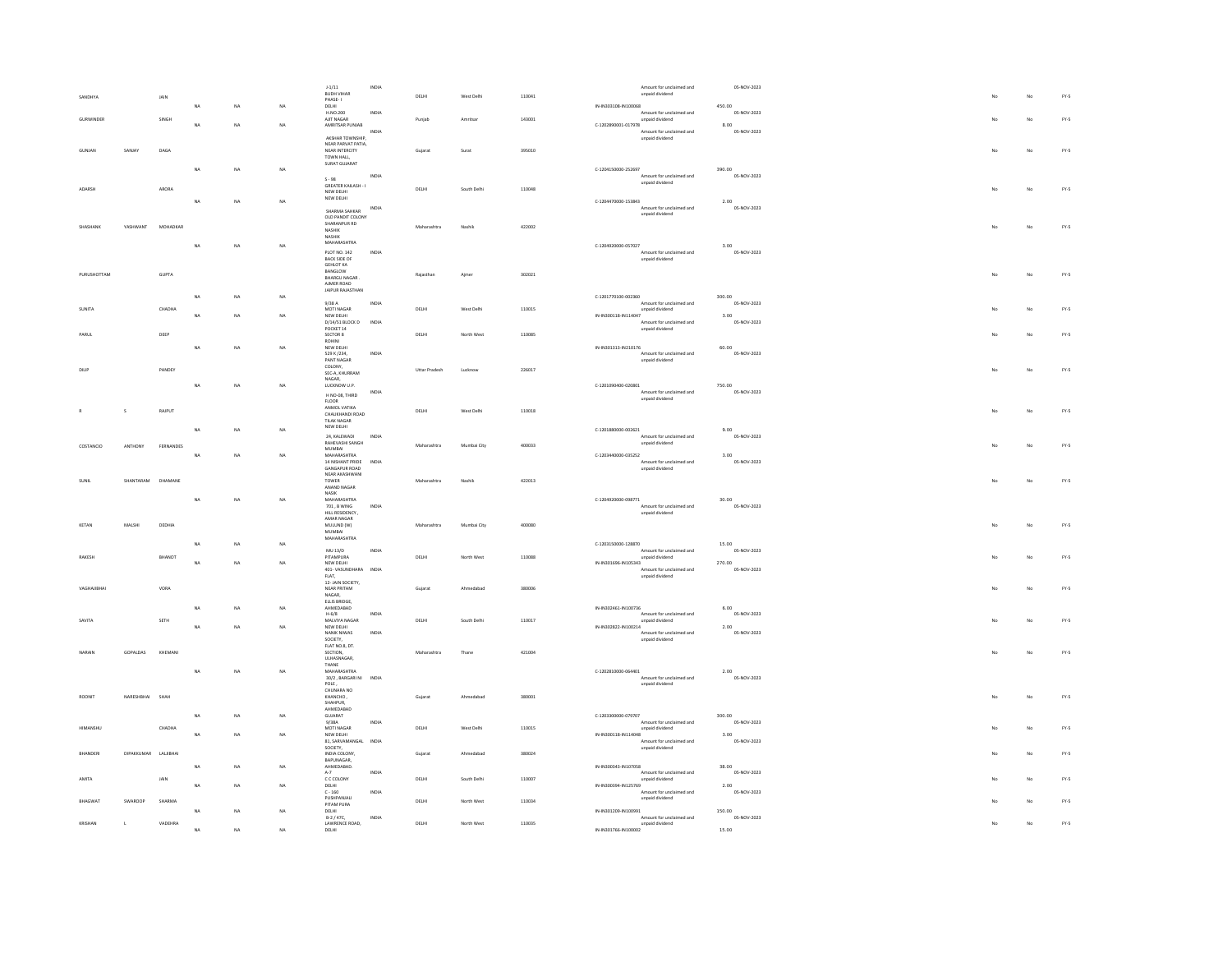|                                         |                                |                                  |                     |                           |           |                                                                                                                                                                                                                                                                                                                                                                                                                                               |              |                |             |        |             | Amount for unclaimed and                                                             |                                 | 05-NOV-2023          |
|-----------------------------------------|--------------------------------|----------------------------------|---------------------|---------------------------|-----------|-----------------------------------------------------------------------------------------------------------------------------------------------------------------------------------------------------------------------------------------------------------------------------------------------------------------------------------------------------------------------------------------------------------------------------------------------|--------------|----------------|-------------|--------|-------------|--------------------------------------------------------------------------------------|---------------------------------|----------------------|
|                                         |                                |                                  |                     |                           |           | NEW LEELA TRADERS INDIA<br>HATHIKHANA                                                                                                                                                                                                                                                                                                                                                                                                         |              |                |             |        |             | unpaid dividend                                                                      |                                 |                      |
| SANGITABEN                              | HITESHKUMAR PARIKH             |                                  |                     |                           |           | CHOWK<br>RATANPOLE                                                                                                                                                                                                                                                                                                                                                                                                                            |              | Guiarat        | Ahmedabad   | 380001 |             |                                                                                      |                                 |                      |
|                                         |                                |                                  | NA                  | NA                        | NA        | AHMEDABAD                                                                                                                                                                                                                                                                                                                                                                                                                                     |              |                |             |        |             | IN-IN302461-IN102071                                                                 |                                 | 75.00                |
|                                         |                                |                                  |                     |                           |           | FLAT NO 301 B-10 INDIA<br>SECTOR NO 10                                                                                                                                                                                                                                                                                                                                                                                                        |              |                |             |        |             | unpaid dividend                                                                      | Amount for unclaimed and        | 05-NOV-2023          |
| MILAN                                   |                                | NARAYANDAS MAKAWANA              |                     |                           |           | SHANTINAGAR MIRA                                                                                                                                                                                                                                                                                                                                                                                                                              |              | Maharashtra    | Thane       | 401107 |             |                                                                                      |                                 |                      |
|                                         |                                |                                  |                     |                           |           | ROAD (E)<br><b>MUMRAL</b>                                                                                                                                                                                                                                                                                                                                                                                                                     |              |                |             |        |             |                                                                                      |                                 |                      |
|                                         |                                |                                  | NA                  | NA                        | NA        | MAHARASHTRA                                                                                                                                                                                                                                                                                                                                                                                                                                   | INDIA        |                |             |        |             | C-1203320000-308414                                                                  | Amount for unclaimed and        | 45.00<br>05-NOV-2023 |
|                                         |                                |                                  |                     |                           |           | 1102 BLDG NO 12<br><b>INDRA DARSHAN</b>                                                                                                                                                                                                                                                                                                                                                                                                       |              |                |             |        |             | unpaid dividend                                                                      |                                 |                      |
|                                         |                                |                                  |                     |                           |           | SHREE SWAML                                                                                                                                                                                                                                                                                                                                                                                                                                   |              |                |             |        |             |                                                                                      |                                 |                      |
| RAJAT                                   |                                | KHANNA                           |                     |                           |           | SAMARTH PRASANNA<br>NO13 CHSL OFF LINK                                                                                                                                                                                                                                                                                                                                                                                                        |              | Maharashtra    | Mumbai City | 400053 |             |                                                                                      |                                 |                      |
|                                         |                                |                                  |                     |                           |           | RD OSHIWARA<br>MUMBAI                                                                                                                                                                                                                                                                                                                                                                                                                         |              |                |             |        |             |                                                                                      |                                 |                      |
|                                         |                                |                                  | NA                  | NA                        | NA        | MAHARASHTRA                                                                                                                                                                                                                                                                                                                                                                                                                                   |              |                |             |        |             | C-1203320008-851509                                                                  |                                 |                      |
|                                         |                                |                                  |                     |                           |           | H.NO.216, MUKESH INDIA                                                                                                                                                                                                                                                                                                                                                                                                                        |              |                |             |        |             |                                                                                      | Amount for unclaimed and        | 75.00<br>05-NOV-2023 |
|                                         |                                |                                  |                     |                           |           | $\texttt{NAGAR}_\tau$<br>GALI NO.4, CIRCULAR                                                                                                                                                                                                                                                                                                                                                                                                  |              |                |             |        |             | unpaid dividend                                                                      |                                 |                      |
| GIRVAR                                  | PARSHAD                        | SHARMA                           |                     |                           |           | ROAD,                                                                                                                                                                                                                                                                                                                                                                                                                                         |              | <b>DELHI</b>   | North East  | 110032 |             |                                                                                      |                                 |                      |
|                                         |                                |                                  | <b>NA</b>           | NA                        | NA        | SHAHDARA.                                                                                                                                                                                                                                                                                                                                                                                                                                     |              |                |             |        |             | IN-IN302365-IN104220                                                                 |                                 | 450.00               |
|                                         |                                |                                  |                     |                           |           | DELHI<br>B-3/35                                                                                                                                                                                                                                                                                                                                                                                                                               | INDIA        |                |             |        |             |                                                                                      | Amount for unclaimed and        | 05-NOV-2023          |
|                                         |                                |                                  |                     |                           |           | <b>HIGHWAYVIEW</b><br><b>B BUILDING</b>                                                                                                                                                                                                                                                                                                                                                                                                       |              |                |             |        |             | unpaid dividend                                                                      |                                 |                      |
|                                         |                                |                                  |                     |                           |           | SANTARAM TALAV                                                                                                                                                                                                                                                                                                                                                                                                                                |              |                |             |        |             |                                                                                      |                                 |                      |
| VAISHALI                                | MANISH                         | PATEL                            |                     |                           |           | KURAR VILLAGE,<br>MALAD EAST                                                                                                                                                                                                                                                                                                                                                                                                                  |              | Maharashtra    | Mumbai City | 400097 |             |                                                                                      |                                 |                      |
|                                         |                                |                                  |                     |                           |           | MUMBAI<br>MAHARASHTRA                                                                                                                                                                                                                                                                                                                                                                                                                         |              |                |             |        |             |                                                                                      |                                 |                      |
|                                         |                                |                                  | <b>NA</b>           | NA                        | <b>NA</b> |                                                                                                                                                                                                                                                                                                                                                                                                                                               |              |                |             |        |             | C-1201770000-041771                                                                  |                                 | 2.00                 |
|                                         |                                |                                  |                     |                           |           | G-2,SHIVSHAKTI<br><b>ENCLAVE</b>                                                                                                                                                                                                                                                                                                                                                                                                              | INDIA        |                |             |        |             | unpaid dividend                                                                      | Amount for unclaimed and        | 05-NOV-2023          |
| SANTOSH                                 | GAJANAN                        | <b>JOSHI</b>                     |                     |                           |           | E-WARD,                                                                                                                                                                                                                                                                                                                                                                                                                                       |              | Maharashtra    | Kolhapur    | 416003 |             |                                                                                      |                                 |                      |
|                                         |                                |                                  |                     |                           |           | TARABAI PARK<br>KOLHAPUR                                                                                                                                                                                                                                                                                                                                                                                                                      |              |                |             |        |             |                                                                                      |                                 |                      |
|                                         |                                |                                  | <b>NA</b>           | NA                        | NA        | MAHARASHTRA                                                                                                                                                                                                                                                                                                                                                                                                                                   |              |                |             |        |             | C-1202000000-065942                                                                  |                                 | 300.00               |
|                                         |                                |                                  |                     |                           |           | H. NO. 33<br>PRIYADARSHINI                                                                                                                                                                                                                                                                                                                                                                                                                    | INDIA        |                |             |        |             | unpaid dividend                                                                      | Amount for unclaimed and        | 05-NOV-2023          |
|                                         |                                | RATHI                            |                     |                           |           | <b>RISHI VALLEY</b>                                                                                                                                                                                                                                                                                                                                                                                                                           |              | Madhya Pradesh | Rhonal      | 462039 |             |                                                                                      |                                 |                      |
|                                         |                                |                                  | <b>NA</b>           | NA                        | NA        | BAWADIYA KALAN<br>BHOPAL M.P                                                                                                                                                                                                                                                                                                                                                                                                                  |              |                |             |        |             | C-1203160000-145152                                                                  |                                 | 75.00                |
|                                         |                                |                                  |                     |                           |           | FLAT NO 27 MANGAL INDIA                                                                                                                                                                                                                                                                                                                                                                                                                       |              |                |             |        |             |                                                                                      | Amount for unclaimed and        | 05-NOV-2023          |
|                                         |                                |                                  |                     |                           |           | VARSHA<br>B/H DATTA MANDIR                                                                                                                                                                                                                                                                                                                                                                                                                    |              |                |             |        |             | unpaid dividend                                                                      |                                 |                      |
| UMESH                                   | VITTALRAO                      | THONGE                           |                     |                           |           | NEAR MADHUBAN                                                                                                                                                                                                                                                                                                                                                                                                                                 |              | Maharashtra    | Nashik      | 422011 |             |                                                                                      |                                 |                      |
|                                         |                                |                                  |                     |                           |           | COLONY KATHE LANE<br>DWARKA                                                                                                                                                                                                                                                                                                                                                                                                                   |              |                |             |        |             |                                                                                      |                                 |                      |
|                                         |                                |                                  | NA                  | NA                        | NA        | <b>NASHIK</b><br><b>MAHARASHTRA</b>                                                                                                                                                                                                                                                                                                                                                                                                           |              |                |             |        |             | C-1204920000-062930                                                                  |                                 | 8.00                 |
|                                         |                                |                                  |                     |                           |           | 3 ASHAY                                                                                                                                                                                                                                                                                                                                                                                                                                       | <b>INDIA</b> |                |             |        |             |                                                                                      | Amount for unclaimed and        | 05-NOV-2023          |
| RANKIR                                  | MUKUNDBHAI DOSHI               |                                  |                     |                           |           | APARTMENTS<br>ASHIRWAD SOC                                                                                                                                                                                                                                                                                                                                                                                                                    |              | Guiarat        | Dahod       | 389151 |             | unpaid dividend                                                                      |                                 |                      |
|                                         |                                |                                  |                     |                           |           | GOVINDNAGAR                                                                                                                                                                                                                                                                                                                                                                                                                                   |              |                |             |        |             |                                                                                      |                                 |                      |
|                                         |                                |                                  | <b>NA</b>           | NA                        | NA        | DAHOD GUJARAT<br>40 RAJ MAHAL                                                                                                                                                                                                                                                                                                                                                                                                                 | INDIA        |                |             |        |             | C-1201910102-090988                                                                  | Amount for unclaimed and        | 3.00<br>05-NOV-2023  |
|                                         |                                | CHANDWANI                        |                     |                           |           | COLONY<br>INDORF MADHYA                                                                                                                                                                                                                                                                                                                                                                                                                       |              | Madhya Pradesh | Indore      | 452001 |             | unpaid dividend                                                                      |                                 |                      |
|                                         |                                |                                  |                     |                           |           |                                                                                                                                                                                                                                                                                                                                                                                                                                               |              |                |             |        |             |                                                                                      |                                 | 75.00                |
|                                         |                                |                                  | NA                  | NA                        | NA        | PRADESH                                                                                                                                                                                                                                                                                                                                                                                                                                       |              |                |             |        |             | C-1203320002-070737                                                                  |                                 |                      |
|                                         |                                |                                  |                     |                           |           | 39-3 PEDDU STREET INDIA                                                                                                                                                                                                                                                                                                                                                                                                                       |              |                |             |        |             |                                                                                      | Amount for unclaimed and        | 05-NOV-2023          |
|                                         | KUMAR                          | LALWANI                          |                     |                           |           | KONDHITHOPPU<br>WARD NO 23                                                                                                                                                                                                                                                                                                                                                                                                                    |              | Tamil Nadu     | Chenna      | 600079 |             | unpaid dividend                                                                      |                                 |                      |
|                                         |                                |                                  | NA                  | NA                        | NA        | CHENNAI                                                                                                                                                                                                                                                                                                                                                                                                                                       |              |                |             |        |             | IN-IN301774-IN128468                                                                 |                                 | 600.00               |
|                                         |                                |                                  |                     |                           |           | B-4, R D PARK                                                                                                                                                                                                                                                                                                                                                                                                                                 |              |                |             |        |             |                                                                                      |                                 |                      |
|                                         | RAMESHCHAND PATEL<br><b>RA</b> |                                  | RAMESHCHANDRA PATEL |                           |           | SOCIETY, ALTHAN                                                                                                                                                                                                                                                                                                                                                                                                                               |              | <b>GUJARA1</b> | SURAT       | 395009 |             | C12041500-12041500- Amount for unclaimed and<br>00275098<br>unpaid dividend          |                                 | 4334.8 05-NOV-2024   |
|                                         |                                |                                  |                     |                           |           | $\begin{tabular}{ll} \multicolumn{2}{c}{\textbf{1.5.6.6.8.7}} & \multicolumn{2}{c}{\textbf{1.6.6.7}}\\ \multicolumn{2}{c}{\textbf{1.6.7}} & \multicolumn{2}{c}{\textbf{1.6.7}}\\ \multicolumn{2}{c}{\textbf{1.6.7}} & \multicolumn{2}{c}{\textbf{1.6.7}}\\ \multicolumn{2}{c}{\textbf{1.6.7}} & \multicolumn{2}{c}{\textbf{1.6.7}}\\ \multicolumn{2}{c}{\textbf{2.6.7}} & \multicolumn{2}{c}{\textbf{2.6.7}}\\ \multicolumn$<br>SURAT GUJARAT |              |                |             |        |             |                                                                                      |                                 |                      |
|                                         |                                |                                  |                     |                           |           | 1360 BHAGWAT                                                                                                                                                                                                                                                                                                                                                                                                                                  |              |                |             |        |             |                                                                                      |                                 |                      |
|                                         | PANDHARPURK                    |                                  |                     | CHANDRAKANT PANDHARPURKAR |           | APT., NR. SHETI<br>COMPOUND, POONA INDIA                                                                                                                                                                                                                                                                                                                                                                                                      |              | MAHARASHTRA    | NASIK       | 422001 |             | $C12017502 - 12017502$ - Amount for unclaimed and $79.8$                             |                                 | 05-NOV-2024          |
|                                         |                                |                                  |                     |                           |           | <b>ROAD NASHIK</b>                                                                                                                                                                                                                                                                                                                                                                                                                            |              |                |             |        |             | 00065360<br>unpaid dividend                                                          |                                 |                      |
|                                         |                                |                                  |                     |                           |           | MAHARASHTRA                                                                                                                                                                                                                                                                                                                                                                                                                                   |              |                |             |        |             |                                                                                      |                                 |                      |
|                                         | <b>KUMAR</b>                   | KATARIA                          | NA                  |                           |           | 187, KASHI PURI,<br>BHILWARA                                                                                                                                                                                                                                                                                                                                                                                                                  | <b>INDIA</b> | RAJASTHAN      | BHILWARA    |        | PITD0000116 |                                                                                      | Amount for unclaimed and 133    | 05-NOV-2024          |
|                                         |                                |                                  |                     |                           |           | RAJASTHAN                                                                                                                                                                                                                                                                                                                                                                                                                                     |              |                |             |        |             | unpaid dividend                                                                      |                                 |                      |
|                                         |                                |                                  |                     |                           |           | THUNDUVILA<br>PUTHEN VEEDU                                                                                                                                                                                                                                                                                                                                                                                                                    |              |                |             |        |             |                                                                                      |                                 |                      |
|                                         | AMBAHAM                        |                                  | <b>NA</b>           |                           |           | MUTTACAUD.<br>KOVALAM P.O.                                                                                                                                                                                                                                                                                                                                                                                                                    | <b>INDIA</b> | KERALA         | KOVALAM     |        | PITD0000132 | unpaid dividend                                                                      | Amount for unclaimed and<br>133 | 05-NOV-2024          |
|                                         |                                |                                  |                     |                           |           | TRIVANDRUM                                                                                                                                                                                                                                                                                                                                                                                                                                    |              |                |             |        |             |                                                                                      |                                 |                      |
|                                         |                                |                                  |                     |                           |           | SIVASAILAM, VIKAS                                                                                                                                                                                                                                                                                                                                                                                                                             |              |                |             |        |             |                                                                                      |                                 |                      |
|                                         | SANKARA                        | PILLAI                           | <b>NA</b>           |                           |           | $\texttt{NAGAR}$<br>AMBALATHARA.                                                                                                                                                                                                                                                                                                                                                                                                              | INDIA        | KERALA         | TRIVANDRUM  |        | PITD0000133 | unpaid dividend                                                                      | Amount for unclaimed and<br>133 | 05-NOV-2024          |
|                                         |                                |                                  |                     |                           |           | TRIVANDRUM                                                                                                                                                                                                                                                                                                                                                                                                                                    |              |                |             |        |             |                                                                                      |                                 |                      |
|                                         |                                | v                                |                     |                           |           | SAMATHA VELLAR                                                                                                                                                                                                                                                                                                                                                                                                                                |              |                | TRIVANDRUM  |        |             |                                                                                      |                                 |                      |
|                                         | KUMAR                          |                                  | NA                  |                           |           | KOVALAM, P O<br>THRIVANDRUM,<br>KERALA                                                                                                                                                                                                                                                                                                                                                                                                        | INDIA        | KERALA         |             |        | PITD0000141 | unpaid dividend                                                                      | Amount for unclaimed and<br>133 | 05-NOV-2024          |
| JEEVAN<br>VIRMAL<br>RAJAN               |                                |                                  |                     |                           |           |                                                                                                                                                                                                                                                                                                                                                                                                                                               |              |                |             |        |             |                                                                                      |                                 |                      |
| PURUSHOTTAM<br>KALPESHKUMAR<br>SHAILEIA |                                |                                  |                     |                           |           | C/O SHRI ASHOK KR<br>SINGH, PANVAN                                                                                                                                                                                                                                                                                                                                                                                                            |              |                |             |        |             |                                                                                      |                                 |                      |
|                                         | <b>NATH</b>                    | <b>SINGH</b>                     | NA                  |                           |           | HANS HELICOPERS                                                                                                                                                                                                                                                                                                                                                                                                                               | INDIA        | DELHI          | NEW DELHI   | 110010 | PITD0000163 |                                                                                      | Amount for unclaimed and 266    | 05-NOV-2024          |
|                                         |                                |                                  |                     |                           |           | LTD, NORTHERN<br><b>REGION SAFDARJUNG</b>                                                                                                                                                                                                                                                                                                                                                                                                     |              |                |             |        |             | unpaid dividend                                                                      |                                 |                      |
|                                         |                                |                                  |                     |                           |           | AIRPORT, NEW DELHI                                                                                                                                                                                                                                                                                                                                                                                                                            |              |                |             |        |             |                                                                                      |                                 |                      |
|                                         |                                |                                  |                     |                           |           |                                                                                                                                                                                                                                                                                                                                                                                                                                               |              |                |             |        |             |                                                                                      |                                 |                      |
|                                         |                                |                                  |                     |                           |           | KPXI/319 VADDAKKE<br>CHAMAKALAYIL                                                                                                                                                                                                                                                                                                                                                                                                             |              |                |             |        |             |                                                                                      |                                 |                      |
|                                         | GEORGE                         |                                  | <b>NA</b>           |                           |           | MANNADI LANE                                                                                                                                                                                                                                                                                                                                                                                                                                  | INDIA        | KERALA         | TRIVANDRUM  |        | PITD0000189 | unpaid dividend                                                                      | Amount for unclaimed and 266    | 05-NOV-2024          |
|                                         |                                |                                  |                     |                           |           | AMBALAMUKKU<br>TRIVANDRUM                                                                                                                                                                                                                                                                                                                                                                                                                     |              |                |             |        |             |                                                                                      |                                 |                      |
|                                         |                                |                                  |                     |                           |           | KONDAPI VILLAGE                                                                                                                                                                                                                                                                                                                                                                                                                               |              |                |             |        |             |                                                                                      |                                 |                      |
|                                         | KRISHNAMURTH                   |                                  | NA                  |                           |           | PRAKASAM DISTRICT INDIA                                                                                                                                                                                                                                                                                                                                                                                                                       |              | ANDHRA PRADESH | PRAKASAN    |        | PITD0000237 | unpaid dividend                                                                      | Amount for unclaimed and<br>133 | 05-NOV-2024          |
|                                         |                                |                                  |                     |                           |           | ANDHRA PRADESH                                                                                                                                                                                                                                                                                                                                                                                                                                |              |                |             |        |             |                                                                                      |                                 |                      |
|                                         | <b>KUMAR</b>                   | <b>UPMANYU</b>                   | <b>NA</b>           |                           |           | 1/46, SADAR BAZAR<br>DELHI CANTT NEW INDIA                                                                                                                                                                                                                                                                                                                                                                                                    |              | DELHI          | NEW DELHI   | 110010 | PITD0000203 |                                                                                      | Amount for unclaimed and<br>266 | 05-NOV-2024          |
| SHORH                                   |                                |                                  |                     |                           |           | DELHI                                                                                                                                                                                                                                                                                                                                                                                                                                         |              |                |             |        |             | unpaid dividend                                                                      |                                 |                      |
| <b>ROY</b><br>RAJNEESH<br>SHASH         | BATRA                          |                                  | NA                  |                           |           | B-371, SUDERSHAN<br>PARK NEAR DR POPLI INDIA                                                                                                                                                                                                                                                                                                                                                                                                  |              | DELHI          | NEW DELHI   | 110015 | PITD0000192 |                                                                                      | Amount for unclaimed and<br>133 | 05-NOV-2024          |
|                                         |                                |                                  |                     |                           |           | NEW DELHI                                                                                                                                                                                                                                                                                                                                                                                                                                     |              |                |             |        |             | unpaid dividend                                                                      |                                 |                      |
| DEVOTED                                 | LEASING                        | FINANCELIMITE NA<br>$\mathbf{D}$ |                     |                           |           | $C-63$ 2nd FLOOR<br>PANCHSHEEL<br>ENCLAVE NEW DELHI                                                                                                                                                                                                                                                                                                                                                                                           | INDIA        | DELHI          | NEW DELHI   | 110017 |             | IN302316-IN302316-<br>Amount for unclaimed and<br>133<br>10063067<br>unpaid dividend |                                 | 05-NOV-2024          |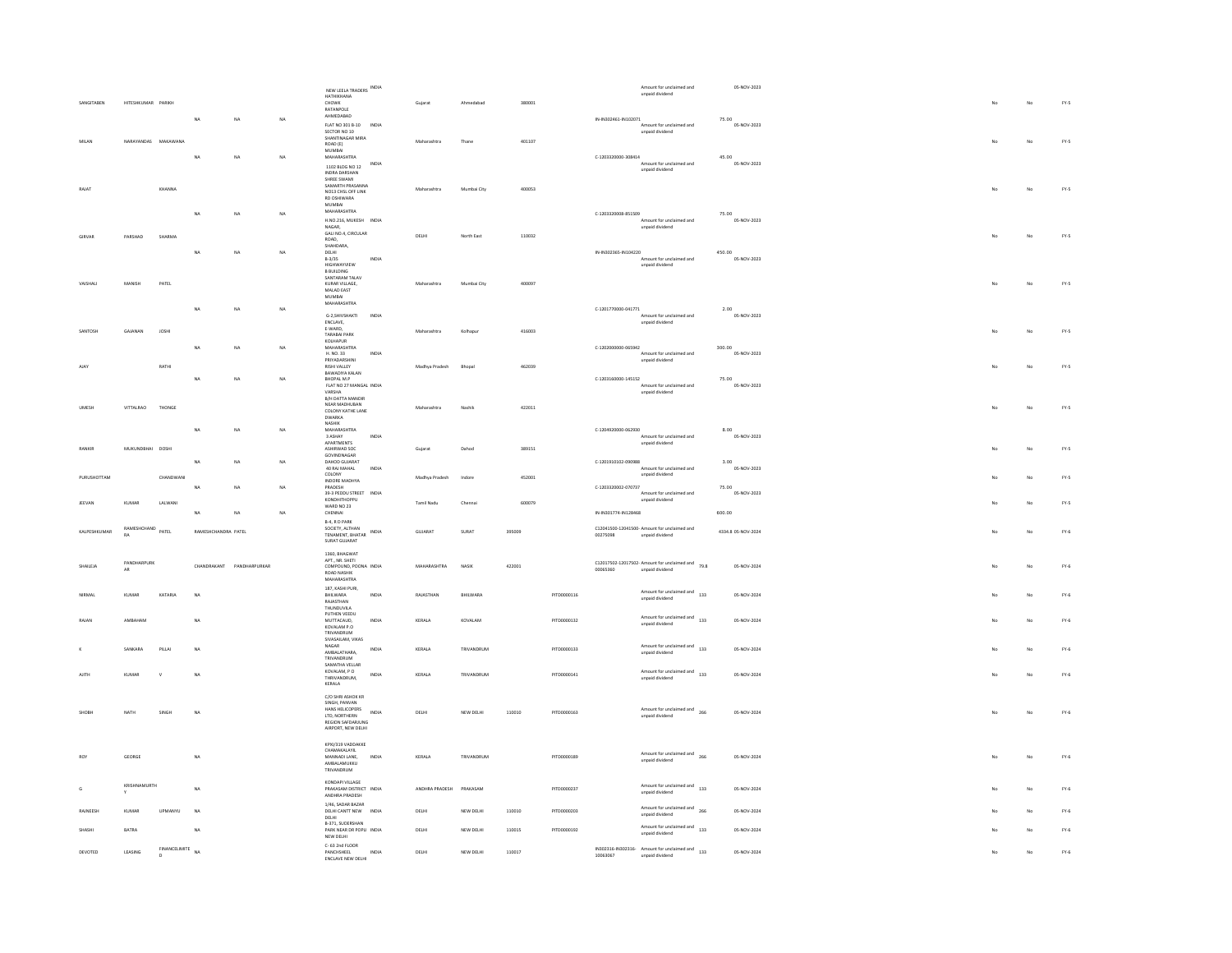| PERMANAND        |                      |               | LATE          | HARI         | SINGH          | RZ 535/24<br>TUGLAKABAD EXTN. INDIA<br>KALKAJI NEW DELHI                              |              | DELHI                 | NEW DELHI            | 110019 |                    | 10489618                       | IN300206-IN300206- Amount for unclaimed and<br>unpaid dividend                                    | 5.32   | 05-NOV-2024 |    | No | $FY-6$ |
|------------------|----------------------|---------------|---------------|--------------|----------------|---------------------------------------------------------------------------------------|--------------|-----------------------|----------------------|--------|--------------------|--------------------------------|---------------------------------------------------------------------------------------------------|--------|-------------|----|----|--------|
| PERMANAND        |                      |               | HARI          | SINGH        |                | RZ 535/24 GROUND<br>FLOOR TUGLAKABAD INDIA<br>EXTN NEW DELHI                          |              | DELHI                 | NEW DELHI            | 110019 |                    | 10786596                       | IN301143-IN301143-Amount for unclaimed and<br>1.33<br>unpaid dividend                             |        | 05-NOV-2024 |    | No | $FY-6$ |
| RAVI             | SHANKAR              | BAJPAI        | <b>NA</b>     |              |                | HOUSE NO.B-44<br>SANSAD VIHAR<br>COLONY NORTH<br>PRITAM PURA NEW                      | INDIA        | DELHI                 | NEW DELHI            | 110034 | PITD0000207        |                                | Amount for unclaimed and<br>unpaid dividend                                                       | 266    | 05-NOV-2024 | No | No | $FY-6$ |
|                  | <b>MOHAN</b>         | <b>JINDA</b>  | LATE          | ŚH           | ROSHANLAI      | DELHI<br>C 4/14B, Keshav<br>Puram, New Delhi<br>8-7-290 M RAI                         | INDIA        | DELHI                 | NEW DELHI            | 110035 |                    | 10010578                       | IN302349-IN302349- Amount for unclaimed and<br>unpaid dividend                                    | 266    | 05-NOV-2024 |    | No | $FY-6$ |
| <b>NIRMALA</b>   | DEVI                 |               | <b>NA</b>     |              |                | NAGAR PART II<br>PALAM COLONY<br>NEW DELHI                                            | INDIA        | DELHI                 | NEW DELHI            | 110045 | PITD0000253        |                                | Amount for unclaimed and 133<br>unpaid dividend                                                   |        | 05-NOV-2024 | No | No | $FY-6$ |
| AFSHA            | ROOHI                |               | MOHD          | <b>IMRAN</b> | ANSARI         | BLOCK Z-II/42<br>WELCOME NEW<br>SEELAMPUR-III<br>DELHI                                | INDIA        | DELHI                 | NEW DELHI            | 110053 | PITD0000273        |                                | Amount for unclaimed and<br>266<br>unpaid dividend                                                |        | 05-NOV-2024 | No | No | $FY-6$ |
| RAJINDER         | KAUR                 | <b>BINDRA</b> | G             |              | BINDRA         | WZ.146 2ND FLOOR<br>VIRENDER NAGAR<br>NEW DELHI                                       | INDIA        | DELHI                 | NEW DELHI            | 110058 |                    | IN300724-IN300724-<br>10114645 | Amount for unclaimed and<br>1.33<br>unpaid dividend                                               |        | 05-NOV-2024 |    | No | $FY-6$ |
| PARMOD           | KUMAR                | AHLI WALK     | NA            |              |                | W2-182, VIRENDER<br>NAGAR POST OFFICE<br><b>JANAKPURI NEW</b><br>DELHI                | INDIA        | DELHI                 | NEW DELHI            | 110058 | <b>PITD0000158</b> |                                | Amount for unclaimed and 133<br>unpaid dividend                                                   |        | 05-NOV-2024 |    | No | $FY-6$ |
| ANVINDER         | KAUR                 | ARORA         | <b>NA</b>     |              |                | $C-4C-14-120$<br>JANAKPURI NEW<br>DELHI                                               | INDIA        | DELHI                 | NEW DELHI            | 110058 | PITD0000254        |                                | Amount for unclaimed and<br>unpaid dividend                                                       | 266    | 05-NOV-2024 |    | No | $FY-6$ |
|                  | MALIK                |               | <b>NA</b>     |              |                | C/O A D MALIK 6/41.<br><b>OLD RAJINDER</b><br>NAGAR NEW DELHI                         | INDV         | DELH                  | NEW DELHI            | 110060 | PITD0000212        |                                | Amount for unclaimed and<br>unpaid dividend                                                       | 266    | 05-NOV-2024 |    | No | $FY-6$ |
| TARA             | CHAND                |               | <b>NA</b>     |              |                | HOUSE NO. F-138<br>SECTOR V DR<br>AMBEDKAR NAGAR<br>NEW DELHI                         | INDIA        | DELHI                 | NEW DELHI            | 110062 | PITD0000196        |                                | Amount for unclaimed and<br>unpaid dividend                                                       | 133    | 05-NOV-2024 |    | No | $FY-6$ |
| DIMPLE           | CHAWLA               |               | KISHAN        | LAL          | GAKHAR         | 163 B 5 PASCHIM<br>VIHAR NEW DELHI INDIA<br><b>DELHI</b>                              |              | DELHI                 | NEW DELHI            | 110063 |                    | 01749325                       | C12029900-12029900- Amount for unclaimed and<br>unpaid dividend                                   | 179.55 | 05-NOV-2024 |    | No | $FY-6$ |
| ROHTASH          | KUMAR                |               | JAGDISH       | PARSHAD      |                | MOH.- AGGARWAL<br>V.P.O.-GANGWA<br>HISSAR HARYANA                                     | INDIA        | HARYANA               | <b>HISSAR</b>        | 125004 |                    | 10518380                       | IN302365-IN302365- Amount for unclaimed and<br>unpaid dividend                                    | 126.35 | 05-NOV-2024 |    | No | $FY-6$ |
| DINESH           | <b>MATHUR</b>        |               | <b>UMA</b>    | SHANKER      | MATHUR         | D-259 MULTANI<br>PURA MODI NAGAR<br>GHAZIABAD (UTTAR                                  | INDIA        | UTTAR PRADESH         | GHAZIABAD            | 201204 |                    | 10709025                       | IN300966-IN300966- Amount for unclaimed and<br>unpaid dividend                                    | 39.9   | 05-NOV-2024 |    | No | $FY-6$ |
| RHARAT           | KUMAR                | AGRAWAL       | SHAN          | SHYAM        | DASSAGRAWAL    | PRADFESH)<br>BARA BAZAR<br>SHIKOHABAD U. P.<br>SIRSA GATE                             | INDIA        | UTTAR PRADESH         | MAINPURI             | 205135 |                    | 00052473                       | C12016400-12016400- Amount for unclaimed and<br>unpaid dividend                                   | 266    | 05-NOV-2024 |    | No | $FY-6$ |
| NISHANT          | MITTAL               |               | YOGESH        | KUMAR        | MITTAL         | SIRSAGAN<br>SIRSAGANJ UTTAR<br>PRADESH                                                | INDIA        | UTTAR PRADESH         | MAINPURI             | 205151 |                    | 00082542                       | C12016400-12016400- Amount for unclaimed and<br>unpaid dividend                                   | 66.5   | 05-NOV-2024 |    | No | $FY-6$ |
| UDAI             | BHAN                 | TIWARI        | <b>NA</b>     |              |                | VILLAGE & PO<br>DADRA, MUSAFIRA<br>KHANA DISTT SILTAN<br>PUR U.F                      | INDIA        | UTTAR PRADESH         | <b>BANTHRA</b>       | 227813 | PITD0000159        |                                | Amount for unclaimed and<br>133<br>unpaid dividend                                                |        | 05-NOV-2024 |    | No | $FY-6$ |
| VIRENDRA         | KUMAR                | AGARWAL       | RAM           | SWAROOP      | <b>AGARWAI</b> | 203/209 BEHARIPUR<br>KAROLAN BAREILLY INDIA<br><b>UTTAR PRADESH</b>                   |              | <b>LITTAR PRADESH</b> | <b>BARELLY</b>       | 243001 |                    | 00092493                       | $C12061400-12061400$ - Amount for unclaimed and $6.65$<br>unpaid dividend                         |        | 05-NOV-2024 |    | No | $FY-6$ |
| VASANT           | GARG                 |               | <b>ATMA</b>   | RAM          | GARG.          | H.NO.-186-11 ARYA<br>PURI MUZAFFAR<br>NAGAR UTTAR                                     | INDIA        | <b>LITTAR PRADESH</b> | MUZAFFARNAGAR        | 251001 |                    | 10721886                       | IN302365-IN302365- Amount for unclaimed and 1.33<br>unpaid dividend                               |        | 05-NOV-2024 | No | No | $FY-6$ |
| <b>MADHU</b>     | GARG                 |               | VASANT        | GARG         |                | PRADESH<br>H.NO-186/11, ARYA<br>PURI, MUZAFFAR<br>NAGAR, UTTAR                        | INDIA        | UTTAR PRADESH         | MUZAFFARNAGAR 251001 |        |                    | 10722354                       | IN302365-IN302365-<br>Amount for unclaimed and<br>9.31<br>unpaid dividend                         |        | 05-NOV-2024 | No | No | $FY-6$ |
| ALPANA           | GARG                 |               | SHRI          | ATMA         | RAMGARG        | PRADESH<br>186/11 ARYA PURI<br>MUZAFFARNAGAR                                          | INDIA        | UTTAR PRADESH         | MUZAFFARNAGAR 251001 |        |                    | 00027677                       | $C12010604 - 12010604$ - Amount for unclaimed and $1.33$<br>unpaid dividend                       |        | 05-NOV-2024 |    | No | $FY-6$ |
| PREM             | BALA                 |               | SHRI          | ATMA         | RAMGARG        | UTTAR PRADESH<br>186/11 ARYA PURI<br>MUZAFFARNAGAR                                    | <b>INDIA</b> | UTTAR PRADESH         | MUZAFFARNAGAR 251001 |        |                    | 00027702                       | C12010604-12010604- Amount for unclaimed and<br>unpaid dividend                                   | 1.33   | 05-NOV-2024 |    | No | $FY-6$ |
| <b>MADHL</b>     | GARG                 |               | VASANT        | GARG         |                | UTTAR PRADESH<br>186-11 ARYA PURL<br>MUZAFFARNAGAR                                    | INDIA        | UTTAR PRADESH         | MUZAFFARNAGAR        | 251001 |                    | 20795767                       | IN301557-IN301557-Amount for unclaimed and 1.33<br>unpaid dividend                                |        | 05-NOV-2024 |    | No | $FY-6$ |
| MAHESH           | BIHARI               | HANSDA        | BASUDEV       | BIHARI       | HANSDA         | <b>BASU DEV BIHARI</b><br>HANSDA SAMSTIPUR INDIA<br>BIHAR BAZIDPUR                    |              | BIHAR                 | SAMASTIPUR           | 848503 |                    | 20135108                       | IN301186-IN301186-Amount for unclaimed and<br>Amount for unclaimed and<br>1.33<br>unpaid dividend |        | 05-NOV-2024 |    | No | $FY-6$ |
| SANDEEP          | AGRAWAL              |               | GYANESHVAR    | PRASAD       | AGRAWAL        | 93 KHATRI TOLA<br>AZAMGARH UP<br>H NO 216 KANPUR                                      | <b>INDIA</b> | UTTAR PRADESH         | AZAMGARH             | 276001 |                    | 00070488                       | $C12061400-12061400$ - Amount for unclaimed and $106.4$<br>unpaid dividend                        |        | 05-NOV-2024 | No | No | $FY-6$ |
| <b>PURSOTTAM</b> | nas                  | SHARMA        | RAM           | SWAROOP      | SHARMA         | ROAD TALPURA<br><b>JHANSI</b>                                                         | INDIA        | <b>LITTAR PRADESH</b> | <b>IHANS</b>         | 284001 |                    | 10492532                       | IN301696-IN301696- Amount for unclaimed and<br>unpaid dividend                                    | 133    | 05-NOV-2024 |    | No | $FY-6$ |
| PRIYANKA         | <b>GUPTA</b>         |               | AMIT          | KUMAR        | GUPTA          | A-137 HASAN KHAN<br>MEWATI NAGAR<br>ALWAR RAIASTHAN                                   | INDIA        | RAJASTHAN             | ALWAR                | 301001 |                    | 00160361                       | C12036600-12036600- Amount for unclaimed and<br>179.55<br>unpaid dividend                         |        | 05-NOV-2024 |    | No | $FY-6$ |
| MAHENDRA         | KUMAR                | RARDIA        | LATE          | UMEED        | MALBARDIA      | 17, BARDIA COLONY<br>MUSEUM ROAD<br>JAIPUR RAJASTHAN                                  | INDIA        | RAJASTHAN             | JAIPUR               | 302004 |                    | 00543366                       | C12017701-12017701- Amount for unclaimed and<br>unpaid dividend                                   | 11.97  | 05-NOV-2024 |    | No | $FY-6$ |
| MEHTA            | SWAROOF              |               | <b>NA</b>     |              |                | LAXMI VILAS PALACE<br>HOTEL SWAROOP<br>SAGAR ROAD<br><b>UDAIPUR RAJASTHAM</b>         | INDIA        | RAJASTHAN             | UDAIPUR              | 313001 | PITD0000199        |                                | Amount for unclaimed and 133<br>unpaid dividend                                                   |        | 05-NOV-2024 | No | No | $FY-6$ |
| FARZANA          | <b>FLIVAS</b>        | KHATRI        | <b>FLIVAS</b> | ARDUILA      | KHATRI         | <b>BIBODI FALI OPP GALI</b><br>OF CHOLA S STREET<br>JAMNAGAR                          | INDIA        | GUIARAT               | <b>IAMNAGAR</b>      | 361001 |                    | 24346282                       | IN301039-IN301039- Amount for unclaimed and<br>unpaid dividend                                    | 13.3   | 05-NOV-2024 |    | No | $FY-6$ |
| VINODRAL         | PREMIRHAL            | VANSIAUVA     | PREMIIRHA     |              |                | <b>IAMNAGAR</b><br>YAMUNA KUNI<br>PANCHNATH - PARK                                    | INDIA        | GUJARAT               | <b>ILINAGADH</b>     | 362150 |                    | 01214319                       | C12033200-12033200- Amount for unclaimed and 26.6<br>unpaid dividend                              |        | 05-NOV-2024 |    | No | $FY-6$ |
|                  |                      |               |               |              |                | TALALA TALALA-GIR<br>GUJARAT<br>NEW PLOT AREA AT                                      |              |                       |                      |        |                    |                                |                                                                                                   |        |             |    |    |        |
|                  |                      | VERMORA       | BHIKHABHAI    | MAGANBHA     | VERMORA        | & POST- MALVAN TA-<br>DRANGADHRA DI-<br>SURENDRANAGAR<br>MALVAN GUJARAT               | INDIA        | GUJARAT               | SURENDRANAGAR        | 363310 |                    | 04267387                       | C12033200-12033200-Amount for unclaimed and $133$<br>unpaid dividend                              |        | 05-NOV-2024 |    | No | $FY-6$ |
| <b>JITENDRA</b>  | KARSAN               | ODHWANI       | $\mathbf x$   | $\kappa$     | ODHWANI        | 26, BHAKTINAGAR,<br>KALVAN ROAD,<br>MANDVI-KUTCH.                                     | INDIA        | GUJARAT               | MANDVI               | 370465 |                    | 10733026                       | IN300974-IN300974- Amount for unclaimed and $13.3$<br>unpaid dividend                             |        | 05-NOV-2024 |    | No | $FY-6$ |
| RANJANBEN        | $\ddot{\phantom{1}}$ | <b>MODI</b>   | SOMABHAI      | $\mathbf{v}$ | MOD1           | H/55 GOKULDHAM<br>NR VEJALPUR POLICE<br>CHOWKI VEJALPUR INDIA<br>AHMEDABAD<br>GUJARAT |              | GUJARAT               | AHMEDABAD            | 380051 |                    | 13368495                       | IN300513-IN300513- Amount for unclaimed and 10.64<br>unpaid dividend                              |        | 05-NOV-2024 | No | No | $FY-6$ |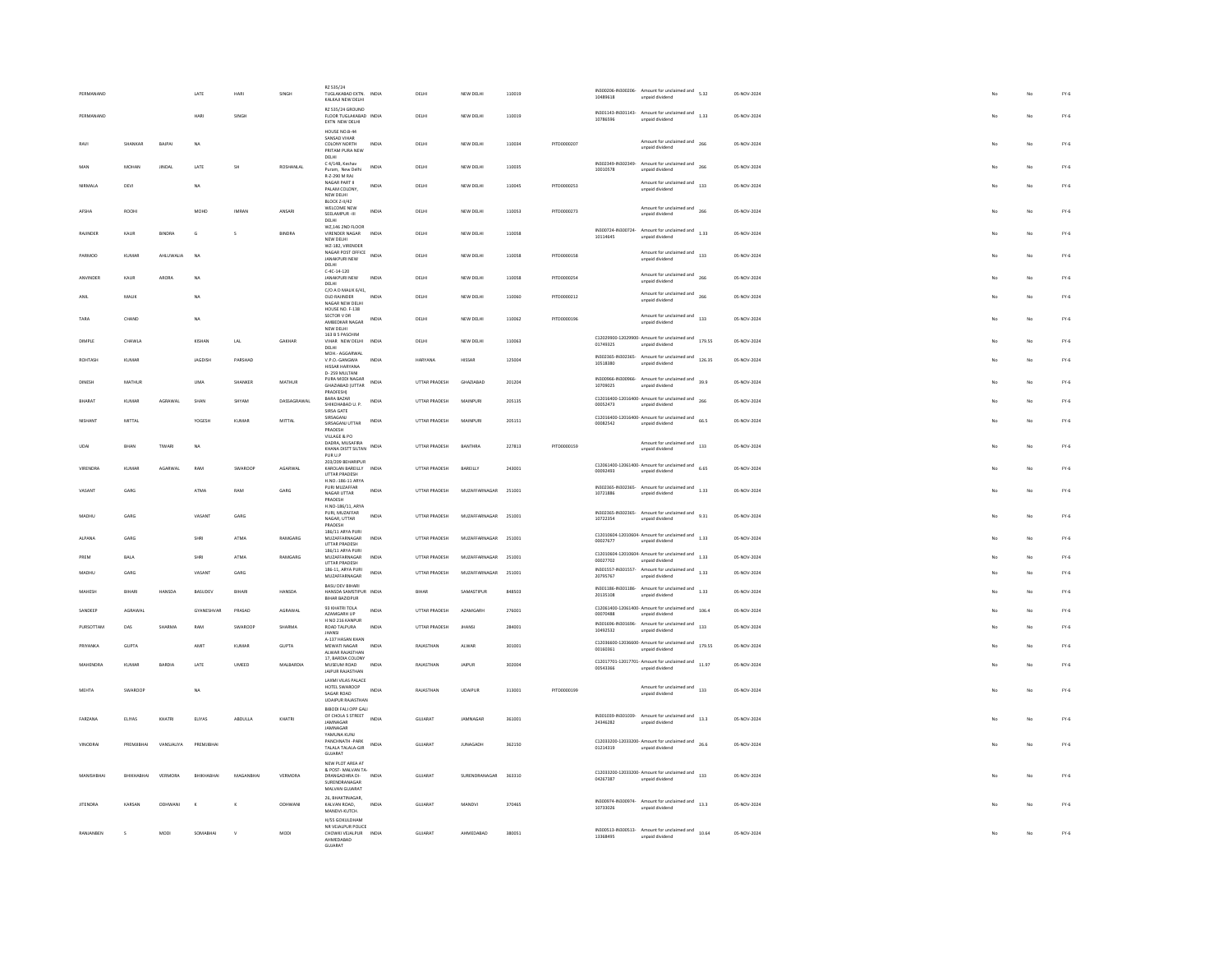| SURESHKUMAR         | DALCHHARAM PATEL     |               | DALCHHARAM<br>B                    |                        | PATEL            | STREET NO-1, OLD<br>LAXMIPURA.<br>PALANPUR<br>PALANPUR GUJARAT                                                      | <b>INDIA</b> | GUJARAT               | PALANPUR        | 385001 |             | 00056734 | C12047800-12047800- Amount for unclaimed and 33.25<br>unpaid dividend                                                        | 05-NOV-2024 |  |    | No                      | $FY-6$ |
|---------------------|----------------------|---------------|------------------------------------|------------------------|------------------|---------------------------------------------------------------------------------------------------------------------|--------------|-----------------------|-----------------|--------|-------------|----------|------------------------------------------------------------------------------------------------------------------------------|-------------|--|----|-------------------------|--------|
| PREMSINGH           | $\epsilon$           | <b>LARANA</b> | GURMUKH                            | SINGH                  | SUNDERSINGHLABAN | JAWAHAR SOCIETY,<br>OPP THIS CINEMA INDIA<br>ANAND GUJARAT                                                          |              | GUIARAT               | ANAND           | 388001 |             | 00256560 | $C12011300-12011300$ - Amount for unclaimed and $78.47$<br>unpaid dividend                                                   | 05-NOV-2024 |  |    | No                      | $FY-6$ |
| SHRIKRISHNA         | SAHADU               | SANDANSHIV    | N <sub>A</sub>                     |                        |                  | C/O JAYSHREEBEN O<br>SHAH 40, KUNJ<br>SOCIETY ALKAPURI<br>BARODA                                                    | INDIA        | GUJARAT               | VADODARA        | 390005 |             | 00040786 | C12038200-12038200- Amount for unclaimed and 26.6<br>unpaid dividend                                                         | 05-NOV-2024 |  | No | No                      | $FY-6$ |
| JAYSHREE            | GOVINDBHAI           | BHARUCHI      | <b>GOVINDBHAI</b>                  | B                      | BHARUCHI         | C/O. JAYSHREE O<br>SHAH 40 KUNI<br>SOCIETY BESIDE<br>ARUNODAY SOC.<br>ALKAPURI<br>VADODARA GUJARAT                  | INDIA        | GUJARAT               | VADODARA        | 390007 |             | 00076589 | C12038200-12038200- Amount for unclaimed and $93.1$<br>unpaid dividend                                                       | 05-NOV-2024 |  | No | No                      | $FY-6$ |
| RHARAT              | VYAS                 |               | <b>BHATUKLAL</b>                   | VYAS                   |                  | SONI POLE NO 4<br>WADI VADODARA                                                                                     | INDIA        | GUJARAT               | VADODARA        | 390017 |             | 14311705 | IN300513-IN300513- Amount for unclaimed and 1.33<br>unpaid dividend                                                          | 05-NOV-2024 |  | No | No                      | $FY-6$ |
| RAJENDRA            | VIRBHANBHAI          | PUNJAE        |                                    | LAXMIDAS               | PUNJAB           | GUJARAT<br>I/36, SAPTGIRI<br>DUPLEX OPP: TAJ<br>HOTEL AKOTA<br>VADODARA GUIARAT                                     | INDIA        | GUJARAT               | VADODARA        | 391240 |             | 00493616 | $C12010600-12010600$ - Amount for unclaimed and $166.25$<br>unpaid dividend                                                  | 05-NOV-2024 |  |    | $\overline{\mathsf{N}}$ | $FY-6$ |
| PATEL               | <b>VIBHUTIBEN</b>    |               | <b>UTTAMBHA</b>                    | SOMARHA                | PATEL            | AT POST MULI<br>JALARAM STREET<br>VALSAD GUJARAT<br>C/3, H-WING, FLAT                                               | INDIA        | GUJARAT               | VALSAD          | 396045 |             | 13308503 | IN300484-IN300484- Amount for unclaimed and 399<br>unpaid dividend                                                           | 05-NOV-2024 |  |    | No                      | $FY-6$ |
| NEENA               | KIRTI                | SHAH          | KIRTI                              |                        | SHAH             | NO-81 3RD FLOOR.<br>MAHAVIR NAGAR<br>SHANKER LANE.<br>KANDIVALI - WEST<br>MUMBAI.                                   | <b>INDIA</b> | MAHARASHTRA           | MUMBAI          | 400067 |             | 10001622 | IN303735-IN303735-<br>Amount for unclaimed and<br>1.33<br>unpaid dividend                                                    | 05-NOV-2024 |  | No | No                      | $FY-6$ |
|                     | POPATBHAI            | PATEL         | POPATBHAI                          |                        |                  | <b>MAHARASHTRA</b><br>B-3/35 HIGHWAY<br>VIEW B BUILDING<br>SHANTARAM TALAO<br>KURAR VILLAGE<br>MALAD EAST<br>MUMBAI | INDIA        | MAHARASHTRA           | MUMBA           | 400097 |             | 00041786 | C12017700-12017700- Amount for unclaimed and 1.33<br>unpaid dividend                                                         | 05-NOV-2024 |  | No | No                      | $FY-6$ |
|                     |                      |               |                                    |                        |                  | MAHARASHTRA<br>F/6 NEAR MARUTI<br>TEMPLE SUPREME                                                                    |              |                       |                 |        |             |          | IN301774-IN301774- Amount for unclaimed and 1.33                                                                             |             |  |    |                         |        |
| MEENA               | BIPIN                | THAKKER       | BIPIN                              | THAKKER                |                  | AVENUE DAVORLIM<br>MARGAO SALCETE<br>MARGAO<br>10/7898.MADHUKUN                                                     | INDIA        | GOA                   | MARGAON         | 403601 |             | 14213147 | unpaid dividend                                                                                                              | 05-NOV-2024 |  | No | No                      | $FY-6$ |
| NARAYANLAL          | <b>MISHRILAL</b>     | SARADA        | MISHRILAL                          | $\mathbb{R}$           | SARDA            | J, AWADE NAGAR<br><b>ICHALKARANJI</b><br><b>MAHARASHTRA</b>                                                         | INDIA        | MAHARASHTRA           | ICHALKARANJI    | 416115 |             | 00038631 | $C12020000-12020000$ - Amount for unclaimed and $66.5$<br>unpaid dividend                                                    | 05-NOV-2024 |  |    | No                      | $FY-6$ |
| PANDHARPURKAR UMESH |                      |               | CHANDRAKANT CHANDRAKANT DATTATRAYA |                        | PANDHARPURKAR    | 1360 BHAGAT<br>APARTMENT NEAR<br>SETHI COMPOUND<br>ROAD NASHIK<br>SAKINA MANZIL                                     | <b>INDIA</b> | MAHARASHTRA           | NASIK           | 422001 |             | 11304394 | IN300513-IN300513- Amount for unclaimed and 14.63<br>unpaid dividend                                                         | 05-NOV-2024 |  |    | No                      | $FY-6$ |
| <b>BILGRAMI</b>     | SYED                 | MAHMOOD       | NA                                 |                        |                  | MOHANLAL NAGAR<br>DAMDI MAHEL,<br>MAHARASTHRA<br>79 CHITRAKOOT                                                      | INDIA        | <b>MAHARASHTRA</b>    | AURANGABAD      | 431001 | PITD0000161 |          | Amount for unclaimed and<br>133<br>unpaid dividend                                                                           | 05-NOV-2024 |  |    | No                      | $FY-6$ |
| GOVIND              | ONKARDAS             | KELA          | ONKARDAS                           | RAMGOPALII             | KELA             | <b>BUILDING RAM</b><br>NAGAR DIST. : AKOLA INDIA<br>AKOLA<br>MAHARASHTRA                                            |              | MAHARASHTRA           | AKOLA           | 444001 |             | 00855636 | C12010900-12010900- Amount for unclaimed and $66.5$<br>unpaid dividend                                                       | 05-NOV-2024 |  | No | No                      | $FY-6$ |
| MOHANIDEVI          | LAXMINARAYAN CHANDAK |               | LAXMINARAYAN                       |                        | CHANDAK          | DNYANESHWAR<br>NAGAR DABKI ROAD INDIA<br>AKOLA<br>RK TAILOR SARAF                                                   |              | MAHARASHTRA           | AKOLA           | 444001 |             | 14746077 | IN301774-IN301774- Amount for unclaimed and 13.3<br>unpaid dividend                                                          | 05-NOV-2024 |  |    | No                      | $FY-6$ |
| GIRISH              | RAMNIKRHAL           | MAKAWANA      | RAMNIKRHAL                         | MAKAWANA               | MITHARHAL        | BAZAR AKOLA<br>PREM KALAS MAYUR                                                                                     | INDIA        | <b>MAHARASHTRA</b>    | AKOLA           | 444001 |             | 15724323 | IN301774-IN301774- Amount for unclaimed and 1.33<br>unpaid dividend<br>$C13023100-13023100$ - Amount for unclaimed and $931$ | 05-NOV-2024 |  |    | No                      | $FY-6$ |
| <b>SURENDRA</b>     | KAILASHCHAND TIWARI  |               | <b>NA</b>                          |                        |                  | COLONY MALKAPUR INDIA<br>ROAD AKOLA MS<br>PLOT NO 44B NEAR                                                          |              | MAHARASHTRA           | AKOLA           | 444004 |             | 00091971 | unpaid dividend                                                                                                              | 05-NOV-2024 |  |    | No                      | $FY-6$ |
| SHEELA              | DEVIDAS              | MAHAJAN       | NA                                 |                        |                  | DR. WAGH'S<br>HOSPITAL RATHI<br>NAGAR VMV ROAD<br>AMRAVATI MS                                                       | INDIA        | MAHARASHTRA           | AMRAVATH        | 444603 |             | 13782462 | IN300888-IN300888- Amount for unclaimed and 33.25<br>unpaid dividend                                                         | 05-NOV-2024 |  | No | No                      | $FY-6$ |
| SHARAD              | <b>KUMAR</b>         | AGRAWAL       | MR                                 | NANDKISHOREAGRA<br>WAL |                  | 79, Usha Ganj, Ali<br>Manzil Chhawni<br>Indore M.P.                                                                 | <b>INDIA</b> | MADHYA PRADESH INDORE |                 | 452001 |             | 00012243 | C12043700-12043700- Amount for unclaimed and<br>532<br>unpaid dividend                                                       | 05-NOV-2024 |  | No | No                      | $FY-6$ |
| SHITALA             | PRASAD               | SINGHCHOUHA   | MAHANT                             | PRATAP                 | SINGHCHOUHAN     | M P. NAGAR SECTOR-<br>2 MUKHTIYARGANJ<br>SATNA Madhya<br>Pradesh                                                    | <b>INDIA</b> | MADHYA PRADESH SATNA  |                 | 485001 |             | 01274489 | C12019101-12019101- Amount for unclaimed and $79.8$<br>unpaid dividend                                                       | 05-NOV-2024 |  | No | No                      | $FY-6$ |
| PRAKASH             | KUMAR                | INDRAM        | LAXMAN                             | RAO                    | INDRAM           | 7-7-87/1, ASHOK<br>NAGAR IAGTAL<br><b>JAGTAL ANDHRA</b><br>PRADESH                                                  | INDIA        | TELANGANA             | <b>JAGTIAL</b>  | 505327 |             | 00109771 | C12027700-12027700- Amount for unclaimed and 505.4<br>unpaid dividend                                                        | 05-NOV-2024 |  |    | No                      | $FY-6$ |
| TATIPALL            | VIDYASAGAR           |               | VAIKUNTAM                          |                        |                  | 15.4.198/3 SWAMI<br>VIVEKANANDA<br>VEEDHI BLOCK 4<br><b>WARANGAL</b>                                                | INDIA        | TELANGANA             | WARANGA         | 506002 |             | 12844418 | IN300239-IN300239- $\overline{a}$ Amount for unclaimed and $\overline{b}$ 66.5<br>unpaid dividend                            | 05-NOV-2024 |  |    | No                      | $FY-6$ |
| GOP                 | KRISHNA              | ESARAPU       | RAMA                               | CHANDER                | ESARAPU          | H NO 25-5-141<br><b>VISHNUPURI</b><br>KAZIPET Telangana                                                             | INDIA        | TELANGANA             | <b>WARANGAL</b> | 506003 |             | 00205880 | C12044700-12044700- Amount for unclaimed and 19.95<br>unpaid dividend                                                        | 05-NOV-2024 |  |    | No                      | $FY-6$ |
| SREE                | RAMANA               | SIRUGUPPA     | VENKATESWARLU SIRIGUPPA            |                        |                  | <b>ROOM NO 26</b><br>SIYFULLA COMPLEX<br><b>ANANTAPLIR</b><br>ANDHRA PRADESH                                        | <b>INDIA</b> | ANDHRA PRADESH        | ANANTHAPUR      | 515005 |             | 25650700 | $C12035000 - 12035000$ - Amount for unclaimed and $66.5$<br>unpaid dividend                                                  | 05-NOV-2024 |  |    | No                      | $FY-6$ |
|                     | SHARMA               |               | NA                                 |                        |                  | <b>HOUSE NO.2125</b><br>16TH B MAIN 1ST A<br>CROSS HALL II INDRA<br>NAGAR, BANGALORE<br>NO:80/1, STH CROSS          | INDIA        | KARNATAKA             | BANGALORE       | 560008 | PITD0000215 |          | Amount for unclaimed and<br>266<br>unpaid dividend                                                                           | 05-NOV-2024 |  | No | No                      | $FY-6$ |
|                     | M.                   | NANDAN        | NA                                 |                        |                  | RANK<br>AVENUE, BABUSAB<br>PALYA KALYAN<br>NAGAR - POST<br>BANGALORE                                                | INDIA        | KARNATAKA             | BANGALORE       | 560043 | PITD0000217 |          | Amount for unclaimed and<br>266<br>unpaid dividend                                                                           | 05-NOV-2024 |  | No | No                      | $FY-6$ |
|                     | P                    | BERNARD       | <b>NA</b>                          |                        |                  | 96/1 RUDRAPPA<br>GARDEN VIVEKA<br>NAGAR POST<br>BANGALORE<br><b>VADNATOAVA</b>                                      | INDIA        | KARNATAKA             | BANGALORE       | 560047 | PITD0000222 |          | $\begin{tabular}{c} Amount for uncalimed and \\ 133 \end{tabular}$<br>unpaid dividend                                        | 05-NOV-2024 |  | No | No                      | $FY-6$ |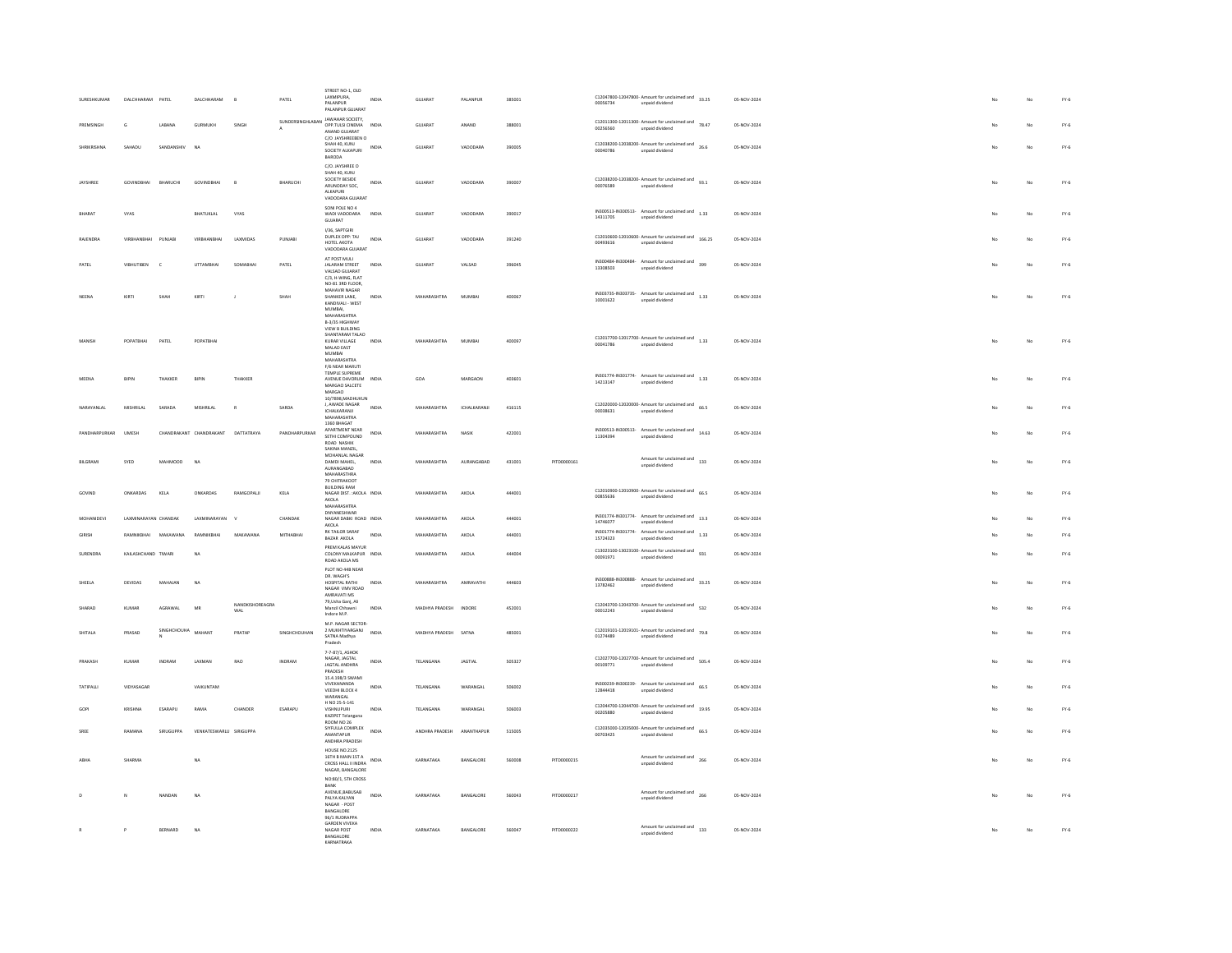| MAHESH        | RAHMATHULLAS<br>HARIFF<br>CHANDRA | DASHORA    | NA<br>NA                  |                  |                            | 2459/1, ERRAKATTE<br>STREET LASHKHAR<br>MOHALLA MYSORE<br>KARNATAKA<br>ASSTT<br>MANAGER(A/CS)<br>HOTEL HASSAN ASH B INDIA<br>M ROAD, HASSAN                                                                                                                                                                                                                                                                                                                                                                                  | INDIA                                | KARNATAKA<br>KARNATAKA | MYSORE<br>HASSAN  | 570001<br>573201 | PITD0000123<br>PITD0000181 |                                | Amount for unclaimed and<br>266<br>unpaid dividend<br>Amount for unclaimed and<br>266<br>unpaid dividend                                                                                            |        | 05-NOV-2024<br>05-NOV-2024 |  |    | No      | $FY-6$<br>$FY-6$ |
|---------------|-----------------------------------|------------|---------------------------|------------------|----------------------------|------------------------------------------------------------------------------------------------------------------------------------------------------------------------------------------------------------------------------------------------------------------------------------------------------------------------------------------------------------------------------------------------------------------------------------------------------------------------------------------------------------------------------|--------------------------------------|------------------------|-------------------|------------------|----------------------------|--------------------------------|-----------------------------------------------------------------------------------------------------------------------------------------------------------------------------------------------------|--------|----------------------------|--|----|---------|------------------|
| KONANGI       | RAVI                              | SHEKHAR    | VENKAT                    | RAO              | KONANGI                    | KARNATAKA<br>SREE LAKSHMI<br>NARAYANA NILAYAM<br>15TH WARD MMTC<br>COLONY M J NAGAR<br>HOSPET KARNATAKA                                                                                                                                                                                                                                                                                                                                                                                                                      | INDIA                                | KARNATAKA              | HOSPET            | 583203           |                            | 13225196                       | IN302269-IN302269-Amount for unclaimed and 33.25<br>unpaid dividend                                                                                                                                 |        | 05-NOV-2024                |  |    | No      | $FY-6$           |
| CHANDRAMOHAN  | - p                               |            | POONRAJAN                 | $\kappa$         |                            | <b>INDIA</b><br><b>ENVISION</b><br><b>INFORMATION</b><br>SYSTEMS 13 7 VASAN INDIA<br>STREET T NAGAR<br>CHENNAI<br><b>TAMILNADU</b>                                                                                                                                                                                                                                                                                                                                                                                           |                                      | TAMIL NADU             | CHENNAL           | 600017           |                            | 12848265                       | IN300214-IN300214- Amount for unclaimed and 13.3<br>unpaid dividend                                                                                                                                 |        | 05-NOV-2024                |  |    | No      | $FY-6$           |
| SMT           | VIMALA                            | SASIDHARAN | NA                        |                  |                            | NO 1: ELANGO<br>STREET GANDH<br>NAGAR SALIGRAM<br><b>MADRAS</b><br>TAMILNADU                                                                                                                                                                                                                                                                                                                                                                                                                                                 | INDIA                                | TAMIL NADU             | CHENNAL           | 600093           | PITD0000186                |                                | Amount for unclaimed and<br>266<br>unpaid dividend                                                                                                                                                  |        | 05-NOV-2024                |  |    | No      | $FY-6$           |
| SURHASH       | LALL                              |            | NA                        |                  |                            | 48, METTU STREET<br>KURUCHIKUPPAM<br>PONDICHERRY<br>2 50 A Perumal North                                                                                                                                                                                                                                                                                                                                                                                                                                                     | INDIA                                | TAMIL NADU             | PONDICHERRY       | 605012           | PITD0000252                |                                | Amount for unclaimed and 266<br>unpaid dividend                                                                                                                                                     |        | 05-NOV-2024                |  |    | No      | $FY-6$           |
|               | JAGADEESH                         |            | GOVINDARAJULU RENGARAJULA |                  |                            | Street Therizhandur<br>Post Mayiladuthurai                                                                                                                                                                                                                                                                                                                                                                                                                                                                                   | INDIA                                | TAMIL NADU             | MAYILADUTHURAI    | 609808           |                            | 32080101                       | IN301774-IN301774- Amount for unclaimed and 39.9<br>unpaid dividend                                                                                                                                 |        | 05-NOV-2024                |  |    | No      | $FY-6$           |
|               | PAVITHRA                          |            | $\mathsf D$               | DHANABALAKRISHNA |                            | 53 KALAIMAGAL IIND<br>STREET NEHRU<br>NAGAR BYE PASS<br>ROAD MADURAI                                                                                                                                                                                                                                                                                                                                                                                                                                                         | $\ensuremath{\mathsf{INDIA}}\xspace$ | TAMIL NADU             | <b>MADURA</b>     | 625010           |                            | IN301080-IN301080-<br>22808915 | $A {m } {o } {u } {n } {c } {l } {a } {m } {d } {a } {n } {d }$ $1.33$<br>unpaid dividend                                                                                                           |        | 05-NOV-2024                |  |    | No      | $FY-6$           |
|               | MATHAVARAJA                       |            | <b>NA</b>                 |                  |                            | 4/111,<br>KRISHNAPURAM<br>TIRUNELVELI TAMIL<br><b>NADU</b><br>PULAYAKALATHIL                                                                                                                                                                                                                                                                                                                                                                                                                                                 | INDIA                                | TAMIL NADU             | TIRLINELVELL      | 627011           | PITD0000236                |                                | Amount for unclaimed and 133<br>unpaid dividend                                                                                                                                                     |        | 05-NOV-2024                |  |    | No      | $FY-6$           |
| SHABEERALL    | $\circ$                           | ĸ          | MOVINKLITTYHAIL P         |                  | $\kappa$                   | HOUSE<br>KIZHAKUMPADAM INDIA<br>(PO) MELATTUR<br>MALAPPURAM                                                                                                                                                                                                                                                                                                                                                                                                                                                                  |                                      | KERALA                 | OTTAPALAM         | 679326           |                            | 13725810                       | IN300239-IN300239- Amount for unclaimed and 33.25<br>unpaid dividend                                                                                                                                |        | 05-NOV-2024                |  |    | No      | $FY-6$           |
|               |                                   |            | KUMARAN                   |                  |                            | ANANDHATHUPARA<br>MBIL KORUMBISSERI<br>IRINJALAKUDA PO<br><b>THRISSUR</b>                                                                                                                                                                                                                                                                                                                                                                                                                                                    | INDIA                                | KERALA                 | TRICHUR           | 680121           |                            | 40094193                       | $IN301637·IN301637·\quad \text{Amount for uncalained and} \quad 1.33$<br>unpaid dividend                                                                                                            |        | 05-NOV-2024                |  |    | .<br>No | $FY-6$           |
|               | KUMAR                             | BOSE       | DEBENDRA                  | KUMAR            | BOSE                       | PIROJPUR, 1st LANE.<br>$\begin{tabular}{ll} $\mathsf{P.O.A.} \\ \mathsf{D.O.A.} \end{tabular} \begin{tabular}{ll} \begin{tabular}{ll} \multicolumn{2}{l} \multicolumn{2}{l} \multicolumn{2}{l} \multicolumn{2}{l} \multicolumn{2}{l} \multicolumn{2}{l} \multicolumn{2}{l} \multicolumn{2}{l} \multicolumn{2}{l} \multicolumn{2}{l} \multicolumn{2}{l} \multicolumn{2}{l} \multicolumn{2}{l} \multicolumn{2}{l} \multicolumn{2}{l} \multicolumn{2}{l} \multicolumn{2}{l} \multicolumn{2}{l} \multicolumn{2}{l}$<br>MALDA W.B |                                      | WEST BENGAL            | MALDA             | 732101           |                            | 00046701                       | C12035000-12035000- Amount for unclaimed and 26.6<br>unpaid dividend                                                                                                                                |        | 05-NOV-2024                |  |    | No      | $FY-6$           |
| MOHD          | SAJJAD                            |            | MOHAMMED                  | NEMAT            | UILLAH                     | <b>GLOBAL SECURITIES</b><br><b>ROSY SHOPPING</b><br>CENTER MAIN ROAD INDIA<br>ROURKELA ORISSA                                                                                                                                                                                                                                                                                                                                                                                                                                |                                      | ORISSA                 | ROURKELA          | 769001           |                            | 01075155                       | $C12033200-12033200$ - Amount for unclaimed and $133$<br>unpaid dividend                                                                                                                            |        | 05-NOV-2024                |  |    | No      | $FY-6$           |
| <b>ANKITA</b> | $ATUL$                            | THACKER    | MAGAN                     | $_{\rm LAL}$     | THACKER                    | H. NO. 17 VILL-<br>ROHARBANDH PO -<br>MOTINAGAR<br>DHANBAD                                                                                                                                                                                                                                                                                                                                                                                                                                                                   | INDIA                                | <b>JHARKHAND</b>       | BALIAPUR          | 828120           |                            | 10975199                       | $\nonumber \begin{tabular}{ll} \bf 1 N302201\cdot IN302201\cdot & \textit{Amount for uncalained and} \\ \hline \end{tabular} \qquad \begin{tabular}{ll} \bf 33.25 \end{tabular}$<br>unpaid dividend |        | 05-NOV-2024                |  |    | No      | $FY-6$           |
| <b>RATNA</b>  | DEVI                              |            | MANOHAR                   | LAL              |                            | NR. BLOCK OFFICE (<br>PATRATU) RAMGARH<br>CANTT, RAMGARH<br>CANTT JHARKHAND                                                                                                                                                                                                                                                                                                                                                                                                                                                  | <b>INDIA</b>                         | <b>IHARKHAND</b>       | RAMGARH CANTT     | 829122           |                            | 00108120                       | $C12013200-12013200$ - Amount for unclaimed and $79.8$<br>unpaid dividend                                                                                                                           |        | 05-NOV-2024                |  |    | No      | $FY-6$           |
|               | GOP                               |            | <b>NA</b>                 |                  |                            | SYAMALA SADANAM<br>KOVALAM P.O.<br>TRIVANDRUM,<br>KERALA                                                                                                                                                                                                                                                                                                                                                                                                                                                                     | INDIA                                | KERALA                 | TRIVANDRUM        |                  | PITD0000143                |                                | Amount for unclaimed and<br>unpaid dividend<br>266                                                                                                                                                  |        | 05-NOV-2024                |  |    | No      | $FY-6$           |
| <b>ARLIN</b>  | LIPASRAD                          | SHROTE     | <b>NA</b>                 |                  |                            | 17 VASUNDHARA<br>COLONY NEAR<br>NANDANWAN<br>COLONY<br>CANTONMENT AR<br>BHAVSINGHPURA<br>ROAD, AURANGABAD                                                                                                                                                                                                                                                                                                                                                                                                                    | INDIA                                | MAHARASHTRA            | <b>AURANGARAD</b> | 431002           | PITD0000160                |                                | Amount for unclaimed and 133<br>unpaid dividend                                                                                                                                                     |        | 05-NOV-2024                |  |    | No      | $FY-6$           |
| ARUNACHALAM   | ACHAMTHAVIRT PILLAI<br>HAN        |            |                           |                  | ACHAMTHAVIRTHAN 2ND TOWER, | C-215, 2ND FLOOR,<br><b>INFOTECH PARK</b>                                                                                                                                                                                                                                                                                                                                                                                                                                                                                    | INDIA                                | Maharashtra            | Aurangabad        | 400705           |                            | C-1201060000-<br>593689        | Amount for unclaimed and<br>unpaid dividend                                                                                                                                                         |        | 5.32 05-NOV-2024           |  |    | No      | $FY-6$           |
| SADHANA       |                                   | GAUR       | BALKRISHNA                |                  | GAUR                       | D - 879 PHASE - 2<br>OPPOSITE LOKESH<br>CINEMA<br>NANGLOL NO.2<br>NEW DELHI                                                                                                                                                                                                                                                                                                                                                                                                                                                  | INDIA                                | DELHI                  | New Delhi         | 110041           |                            | IN-IN300589<br>IN10194249      | Amount for unclaimed and<br>unpaid dividend                                                                                                                                                         |        | 1.33 05-NOV-2024           |  |    | No      | $FY-6$           |
| SADHANA       |                                   | GAUR       | BALKRISHNA                |                  | GAUR                       | 110041<br>D - 879 PHASE - II<br>OPP LOKESH CINEMA<br>NANGLOI NO.2<br>NEW DELHI                                                                                                                                                                                                                                                                                                                                                                                                                                               | INDIA                                | Delhi                  | New Delhi         | 110041           |                            | IN-IN300589<br>IN10197585      | Amount for unclaimed and<br>unpaid dividend                                                                                                                                                         |        | 1.33 05-NOV-2024           |  |    | No      | $FY-6$           |
|               |                                   |            |                           |                  |                            | 110041<br>V-1/53 RAJOURI                                                                                                                                                                                                                                                                                                                                                                                                                                                                                                     |                                      |                        |                   |                  |                            |                                |                                                                                                                                                                                                     |        |                            |  |    |         |                  |
| SUDHA         |                                   | GOSAIN     | P                         | $\sf s$          | GOSAIN                     | GARDEN<br>NEW DELHI<br>110027<br>B/25, CHANDANVAN<br>son                                                                                                                                                                                                                                                                                                                                                                                                                                                                     | INDIA                                | Delhi                  | New Delhi         | 110027           |                            | IN-IN301356<br>IN30050820      | Amount for unclaimed and<br>unpaid dividend                                                                                                                                                         | 266.00 | 05-NOV-2024                |  |    | No      | $FY-6$           |
| MUNNADEVI     | SURESHKUMAR KOTHARI               |            | SURESHKUMAR               |                  |                            | NR. UDHNA SOUTH<br>ZONEOFFICE,<br>UDHNA<br>SURAT GUJARAT                                                                                                                                                                                                                                                                                                                                                                                                                                                                     | <b>INDIA</b>                         | Gujarat                | Surat             | 394210           |                            | C-1204150000<br>098531         | Amount for unclaimed and<br>unpaid dividend                                                                                                                                                         |        | 05-NOV-2024                |  | No | No      | $FY-6$           |
|               |                                   |            |                           |                  |                            | 394210<br>FLAT NO 27 MANGAL<br>VARSHA<br>B/H DATTA MANDIR                                                                                                                                                                                                                                                                                                                                                                                                                                                                    |                                      |                        |                   |                  |                            |                                |                                                                                                                                                                                                     | 325.85 |                            |  |    |         |                  |
| <b>UMESH</b>  | VITTALRAD                         | THONGE     | NA                        | NA               | NA                         | NEAR MADHUBAN<br>COLONY KATHE LANE INDIA<br><b>DWARKA</b><br>NASHIK<br>MAHARASHTRA                                                                                                                                                                                                                                                                                                                                                                                                                                           |                                      | Maharashtra            | Nashik            | 422011           |                            | C-1204920000-<br>062930        | Amount for unclaimed and<br>unpaid dividend                                                                                                                                                         |        | 6.65 05-NOV-2024           |  |    | No      | $FY-6$           |
|               |                                   | MADHAVI    | $\mathbf{v}$              | PRASANNA         | KUMAR                      | NARUKURU CENTRE<br>GUDIPALLIPADU<br>NELLORE DIST<br>NELLORE<br>524002                                                                                                                                                                                                                                                                                                                                                                                                                                                        | <b>INDIA</b>                         | Andhra Pradesh         | Nellore           | 524002           |                            | IN-IN302324<br>IN11192857      | Amount for unclaimed and<br>unpaid dividend                                                                                                                                                         |        | 29.26 05-NOV-2024          |  |    | No      | $FY-6$           |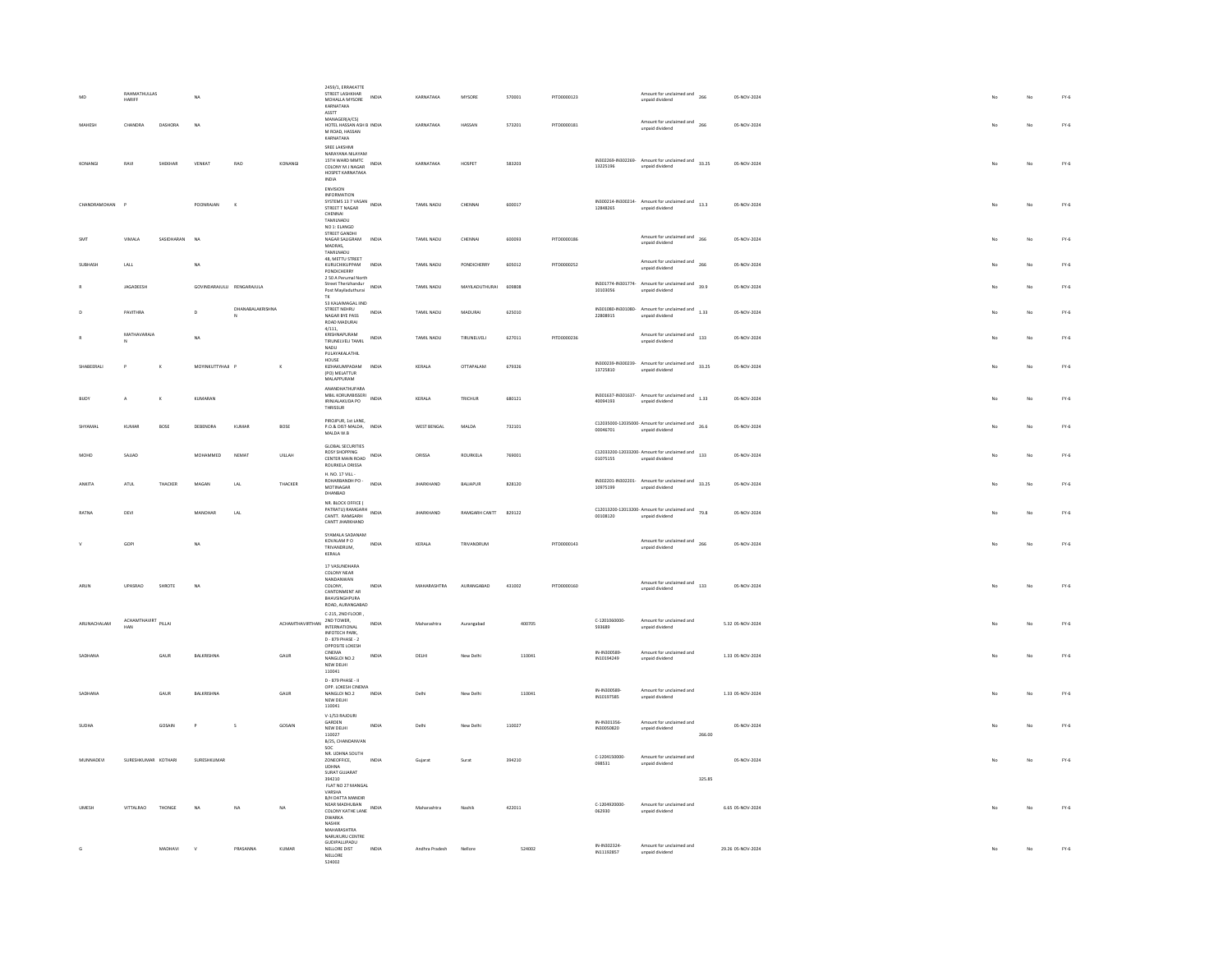| AJAY           |                                | RATHI           | KAMAL           |           | NARAYAN     | H. NO. 33<br>PRIYADARSHINI<br><b>RISHI VALLEY</b><br>BAWADIYA KALAN<br>BHOPAL M.P | INDIA                                | Madhya Pradesh    | Bhopal      | 462039 | C-1203160000-<br>145152    | Amount for unclaimed and<br>unpaid dividend                             | 13.30 05-NOV-2024   |             | No          | $FY-6$ |
|----------------|--------------------------------|-----------------|-----------------|-----------|-------------|-----------------------------------------------------------------------------------|--------------------------------------|-------------------|-------------|--------|----------------------------|-------------------------------------------------------------------------|---------------------|-------------|-------------|--------|
| RAKESH         |                                | BHANOT          | <b>NA</b>       | NA        | NA          | 462039<br>$MU$ 13/D<br>PITAMPURA<br>NEW DELHI<br>31AB                             | INDIA                                | DELHI             | North West  | 110088 | IN-IN301696-IN105343       | Amount for unclaimed and<br>unpaid dividend<br>Amount for unclaimed and | 38.57 05-NOV-2024   | No          | No          | $FY-6$ |
| RACHANA        |                                | SANGHVI         | NA              | NA        | NA          | PARSHWANATH<br>NAGAR                                                              | <b>INDIA</b>                         | Madhya Pradesh    | Indore      | 452001 |                            | unpaid dividend                                                         | 53.20 05-NOV-2024   |             | No          | $FY-6$ |
|                |                                |                 |                 |           |             | KESHARBAGH ROAD<br><b>INDORE MATHA</b><br>PRADESH<br>102                          |                                      |                   |             |        | C-1203790000-093464        |                                                                         |                     |             |             |        |
| SHASHANK       |                                | BHARDWAJ        | SHAILENDRA      |           | BHARDWAJ    | KOYLA VIHAR<br>KANKE ROAD<br>RANCHI<br>834001                                     | INDIA                                | <b>JHARKHAND</b>  | Ranchi      | 834001 | IN-IN302902-<br>IN44338036 | Amount for unclaimed and<br>unpaid dividend                             | 494.76 05-NOV-2024  | No          | No          | $FY-6$ |
| PURLISHOTTAM   |                                | CHANDWANI       | NA              | <b>NA</b> | <b>NA</b>   | 40 RAJ MAHAL<br>COLONY<br>INDORE MADHYA<br>PRADESH                                | INDIA                                | Madhya Pradesh    | Indore      | 452001 | C-1203320002-070737        | Amount for unclaimed and<br>unpaid dividend                             | 13.30.05-NOV-2024   |             | No          | $FY-6$ |
|                |                                |                 |                 |           |             | H-1 FIRST FLR VIJAYA<br>COMPLEX<br>NR CITY CIVIC<br>CENTRE                        |                                      |                   |             |        |                            |                                                                         |                     |             |             |        |
| <b>USHA</b>    | KIRAN                          | MISTRY          | CHHIBUBHAI      | GOVINDJI  | MISTRY      | JODHPUR GAM<br>AMBAWADI VISTAR<br>AHMEDARAD<br>GUJARAT<br>280015                  | INDIA                                | Gujarat           | Ahmedabad   | 380015 | C-1207950000-<br>076687    | Amount for unclaimed and<br>unpaid dividend                             | 13.30 05-NOV-2024   | No          | No          | $FY-6$ |
|                |                                |                 |                 |           |             | 28, CHAMUNDA<br>ESTATE                                                            |                                      |                   |             |        |                            |                                                                         |                     |             |             |        |
| KRISHNABEN     | RAMESHCHAND PATEL<br><b>RA</b> |                 | RAMESHCHANDRA R |           | SHAH        | G H B ROAD,<br>PANDESARA.<br><b>SURAT GUJARAT</b><br>394220                       | INDIA                                | Gujarat           | Surat       | 394220 | C-1204150000<br>264282     | Amount for unclaimed and<br>unpaid dividend                             | 682.29 05-NOV-2024  |             | No          | $FY-6$ |
|                |                                |                 |                 |           |             | 16/590 H<br>BAPA NAGAR<br>HARDHIAN SINGH                                          |                                      |                   |             |        | IN-IN300118-               | Amount for unclaimed and                                                |                     |             |             |        |
| GEETA          |                                | DEVI            | NARINDER        |           | KUMAR       | ROAD KAROL BAGH<br>NEW DELHI<br>110005                                            | INDIA                                | Delhi             | New Delhi   | 110005 | IN10173082                 | unpaid dividend                                                         | 133.00 05-NOV-2024  |             | No          | $FY-6$ |
| SANGITABEN     | HITESHKUMAR PARIKH             |                 | <b>NA</b>       | NA        | NA          | NEW LEELA TRADERS<br>HATHIKHANA<br>CHOWK                                          | INDIA                                | Gujarat           | Ahmedabad   | 38000  | IN-IN302461                | Amount for unclaimed and                                                | 33.25 05-NOV-2024   |             | No          | $FY-6$ |
|                |                                |                 |                 |           |             | RATANPOLE<br>AHMEDABAD                                                            |                                      |                   |             |        | IN10207158                 | unpaid dividend                                                         |                     |             |             |        |
|                |                                |                 |                 |           |             | 12 MOOL CHAND<br>COLONY<br>ADARSH NAGAR                                           |                                      |                   |             |        | IN-IN301774                | Amount for unclaimed and                                                |                     |             |             |        |
| DINES          |                                | KALRA           | JAGDISH         | CHANDER   | KALRA       | AZAD NAGAR<br>NEW DELHI<br>110033                                                 | INDIA                                | Delhi             | New Delhi   | 110033 | 15213552                   | unpaid dividend                                                         | 6.65 05-NOV-2024    |             | $_{\rm No}$ | $FY-6$ |
|                |                                |                 |                 |           |             | <b>B-45, R.A.C.</b><br>ROADLINES                                                  |                                      |                   |             |        |                            |                                                                         |                     |             |             |        |
| ABDUL          |                                | SHAKIL          | ABDUL           |           | AZIZ        | AMRIT PURI, NEAR<br>MASZID<br>ADARSH NAGAR<br><b>JAIPUR RAJASTHAN</b>             | INDIA                                | Rajasthan         | JAIPUR      | 302004 | C-1201060500<br>069821     | Amount for unclaimed and<br>unpaid dividend                             | 66.50 05-NOV-2024   |             | No          | $FY-6$ |
|                |                                |                 |                 |           |             | 302004<br>RZ - 535/24                                                             |                                      |                   |             |        |                            |                                                                         |                     |             |             |        |
| RAJU           |                                |                 | PERMANAND       |           |             | TUGLKABAD<br>EXTENSION<br>KAIKAIL<br>NEW DELHI                                    | INDIA                                | DELHI             | New Delhi   | 110019 | IN-IN300206<br>IN10907608  | Amount for unclaimed and<br>unnaid dividend                             | 1.33 05-NOV-2024    | No          | No          | $FY-6$ |
|                | ANILKUMAR                      | URMILA          | ANILKUMAR       |           |             | 110019<br>PO BOX 32343<br>ENERMECH STAR LLC QATAR                                 |                                      | NA                | NA          | 32343  | C-1203280000               | Amount for unclaimed and                                                | 133.00 05-NOV-2024  |             | No          | $FY-6$ |
|                |                                |                 |                 |           |             | $^{\circ}$<br>H.NO.216, MUKESH                                                    |                                      |                   |             |        | 480011                     | unpaid dividend                                                         |                     |             |             |        |
| <b>GIRVAR</b>  | PARSHAD                        | SHARMA          | NA              | NA        | <b>NA</b>   | NAGAR,<br>GALI NO.4, CIRCULAR INDIA<br>ROAD,<br>SHAHDARA,                         |                                      | DELHI             | North Fast  | 110032 | IN-IN302365<br>IN10422079  | Amount for unclaimed and<br>unpaid dividend                             | 399.00.05-NOV-2024  | No          | No          | $FY-6$ |
|                |                                |                 |                 |           |             | DELHI<br>NO 2584 NAJ BASTI<br>NEAR NOVELTY                                        |                                      |                   |             |        |                            |                                                                         |                     |             |             |        |
| SANGEETA       |                                | MITTAL          | VAIDPRAKESH     |           | GOEL        | CINEMA<br>S P MUKHERJEE<br>MARG                                                   | $\ensuremath{\mathsf{INDIA}}\xspace$ | DELHI             | NEW DELHI   | 110006 | C-1304140006<br>569293     | Amount for unclaimed and<br>unpaid dividend                             | 7885.57 05-NOV-2024 | No          | No          | $FY-6$ |
|                |                                |                 |                 |           |             | DELHI Delhi<br>110006<br>401-VASUNDHARA                                           |                                      |                   |             |        |                            |                                                                         |                     |             |             |        |
|                |                                |                 |                 |           |             | FLAT,<br>12-JAIN SOCIETY.                                                         |                                      |                   |             |        | IN-IN302461                | Amount for unclaimed and                                                |                     |             |             |        |
| VAGHAJIBHAI    |                                | VORA            | NA              | NA        | NA          | NEAR PRITAM<br>NAGAR.<br>ELLIS BRIDGE,<br>AHMEDABAD                               | INDIA                                | Gujarat           | Ahmedabad   | 380006 | IN10073684                 | unpaid dividend                                                         | 5.32 05-NOV-2024    | No          | No          | $FY-6$ |
|                |                                |                 |                 |           |             | SOUTH BAY TERRACE<br>G B<br>NO 5 IST MAIN ROAD                                    |                                      |                   |             |        |                            |                                                                         |                     |             |             |        |
| <b>SUREKHA</b> |                                | VASANTH         | VASANTH         |           | SRINIVASAN  | GANDHI NAGAR<br>ADYAR CHENNAL<br>600020                                           | <b>INDIA</b>                         | <b>Tamil Nadu</b> | Chennai     | 600020 | IN-IN301080<br>IN22048177  | Amount for unclaimed and<br>unpaid dividend                             | 66.50 05-NOV-2024   | No          | No          | $FY-6$ |
|                |                                |                 |                 |           |             | NO 2584<br>NAI BASTI                                                              |                                      |                   |             |        |                            |                                                                         |                     |             |             |        |
| SANGEETA       |                                | <b>AGGARWAL</b> | PREMNATH        |           | GOEL        | S P MUKHERJEE<br>$\ensuremath{\mathsf{MARS}}$<br>DELHI Delhi<br>110006            | INDIA                                | DELHI             | NEW DELHI   | 110006 | C-1304140006<br>570731     | Amount for unclaimed and<br>unpaid dividend                             | 6204.45 05-NOV-2024 | No          | No          | $FY-6$ |
|                |                                |                 |                 |           |             | HARSH APARTMENT<br>311 SARAT                                                      |                                      |                   |             |        |                            | Amount for unclaimed and<br>unpaid dividend                             |                     |             |             |        |
| ARUP           | KUMAR                          | RARIJA          | NA              | NA        | NA          | CHATTERIEF ROAD INDIA<br>GROUND FLOOR<br>HOWRAH                                   |                                      | West Bengal       | Howrah      | 711102 | IN-IN301250                |                                                                         | 199.50.05-NOV-2024  | $M_{\odot}$ | No          | $FY-6$ |
| SANDEER        |                                | JAIN            | BIMAL           | PERSHAD   | <b>JAIN</b> | $A-7$<br>C C COLONY                                                               | INDIA                                | DELHI             | South Delhi | 110007 | IN28825112<br>IN-IN300206  | Amount for unclaimed and                                                | 1.33 05-NOV-2024    |             | No          | $FY-6$ |
|                |                                |                 |                 |           |             | DELHI<br>ASH KUNJ RAM                                                             |                                      |                   |             |        | IN10663286                 | unpaid dividend                                                         |                     |             |             |        |
| BHAVANA        | NITESH                         | <b>BHUTADA</b>  | NITESHL         |           | BHUTADA     | NAGAR, NEAR LIC<br>OFFICE<br>RATANIAI PIOT                                        | <b>INDIA</b>                         | Maharashtra       | Akola       | 444001 | IN-IN301774-<br>IN17330567 | Amount for unclaimed and<br>unpaid dividend                             | 133.00 05-NOV-2024  |             | No          | $FY-6$ |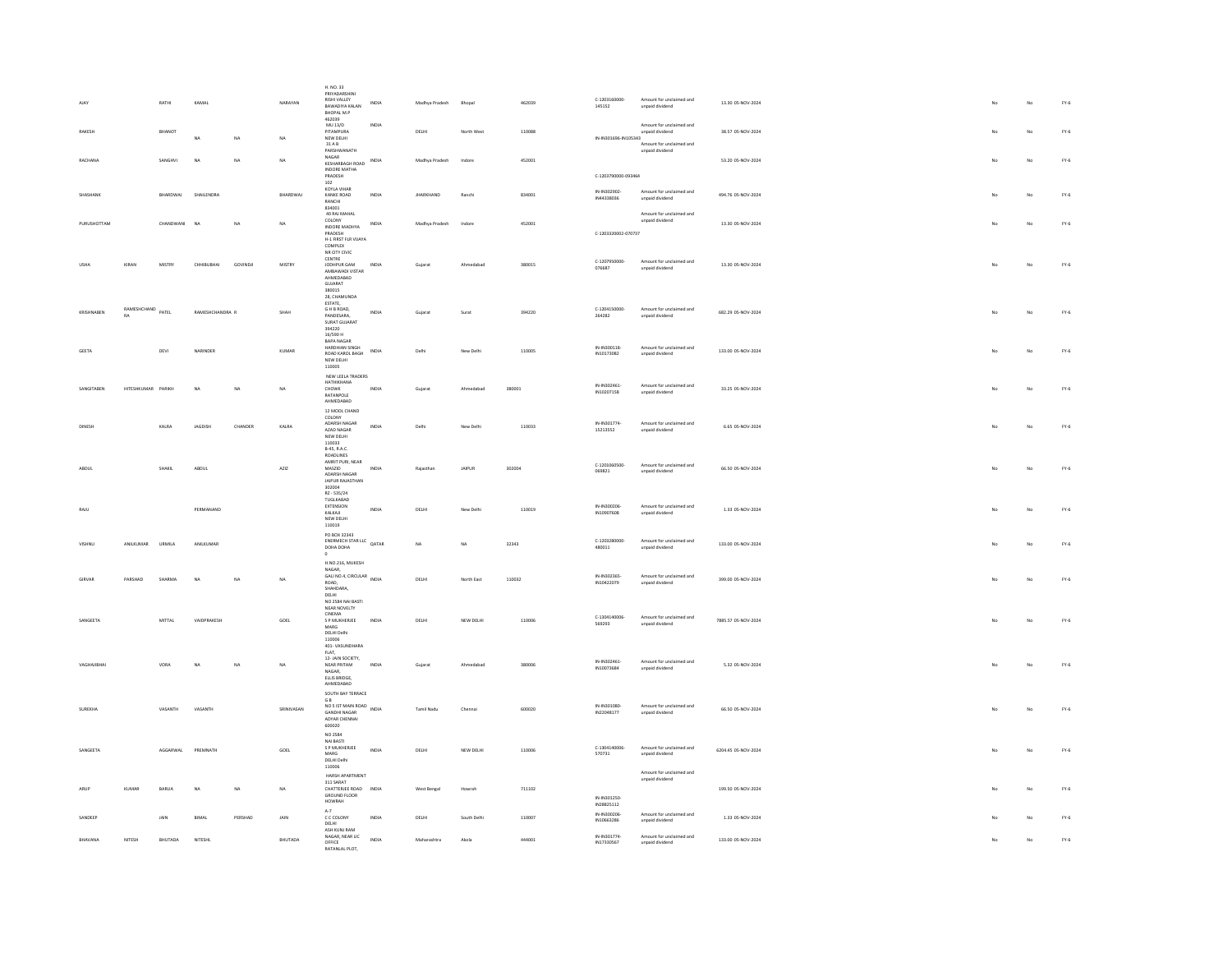|                 | VIRCHAND                 | $\textsf{NAHAR}$           | GIRIDHARILAL   |                           |                           | GRV AND PK OFFICE<br>NO 205 2ND FLOOR<br>NO 22/23 JALA<br>NU 22/23 AT.<br>1ST MAIN<br><b>GANDHINAGAR</b><br>BANGALORE<br>560009               |                | KARNATAKA          | <b>Bangalore Urban</b> | 560009           |                           | IN-IN302148-<br>IN10068612 | Amount for unclaimed and<br>unpaid dividend                             | 66.50 05-NOV-2024                      | No | No       | $FY-6$           |
|-----------------|--------------------------|----------------------------|----------------|---------------------------|---------------------------|-----------------------------------------------------------------------------------------------------------------------------------------------|----------------|--------------------|------------------------|------------------|---------------------------|----------------------------|-------------------------------------------------------------------------|----------------------------------------|----|----------|------------------|
| ADITYA          | PRAKASH                  | BHAIYA                     | PRAKASH        | RADHAKISHAN               | BHAIYA                    | GORE APPARTMENT<br>NO <sub>3</sub><br><b>BIRLA ROAD</b><br>SATAV CHOWK<br>AKOLA                                                               | INDIA          | MAHARASHTRA        | AKOLA                  | 444001           |                           | IN-IN301774-<br>IN17735333 | Amount for unclaimed and<br>unpaid dividend                             | 6.65 05-NOV-2024                       | No | No       | $FY-6$           |
| RASHM           | DEEPAK                   | SUBA                       | DEEPAK         |                           |                           | 444001<br><b>B-405 SHREE LUCKY</b><br>TOWER CHS<br>M G ROAD NO 4<br>NEAR PATEL NAGAR<br>KANDIVALI(WEST)<br>MUMBAI<br>Maharashtra<br>400067    | INDIA          | <b>MAHARASHTRA</b> | Mumbai City            | 400067           |                           | C-1201690000<br>081996     | Amount for unclaimed and<br>unpaid dividend                             | 199.50 05-NOV-2024                     |    | No       | $FY-6$           |
|                 | JANAK                    | PRAJAPATI                  | JANAK          |                           | PRAJAPATI                 | 40-B, VISHVAKARMA<br>son<br>N/R ANATH ASHRAM<br>KATARGAM<br>SURAT GUJARAT<br>395004                                                           | INDIA          | GUJARAT            | Surat                  | 395004           |                           | C-1202470000-<br>178929    | Amount for unclaimed and<br>unpaid dividend                             | 13.30 05-NOV-2024                      |    | No       | $FY-6$           |
|                 | MANISH                   | PATEL                      | MANISH         |                           | PATEL                     | $B-3/35$<br>HIGHWAYVIEW<br>B BUILDING<br>SANTARAM TALAV<br>KURAR VILLAGE,<br>MALAD EAST<br>MUMBAI<br>MAHARASHTRA<br>400097                    | INDIA          | MAHARASHTRA        | Mumbai City            | 400097           |                           | C-1201770000-<br>041771    | Amount for unclaimed and<br>unpaid dividend                             | 1.33 05-NOV-2024                       |    | No       | $FY-6$           |
| <b>RAGHUBIR</b> |                          | SINGH                      | <b>BHOPAL</b>  |                           | SINGH                     | $A - 43$<br>STREET NO-6<br>EAST VINOD NAGAR INDIA<br>DELHI<br>110091                                                                          |                | DELHI              | NEW DELHI              | 110091           |                           | IN-IN300966<br>IN10252857  | Amount for unclaimed and<br>unpaid dividend                             | 133.00 05-NOV-2024                     | No | No       | $FY-6$           |
| MEETA           | PRAKASH                  | JAGAN                      | PRAKASH        |                           | JAGANI                    | 204-205. Ghanshyan<br>Park,Plot No 218<br>Jawahar Road No-14,<br>Jawahar Nagar,<br>GOREGAON (WEST),<br><b>MUMBAI</b><br>MAHARASHTRA<br>400104 |                | MAHARASHTRA        | Mumbai City            | 400104           |                           | C-1201290000<br>002944     | Amount for unclaimed and<br>unpaid dividend                             | 133.00 05-NOV-2024                     | No | No       | $FY-6$           |
| KULDIP          |                          | <b>KUMAR</b>               | <b>UMRAO</b>   | SINGH                     | PINGOLIA                  | 61/13 B<br>RAMJAS ROAD<br>KAROL BAGH<br>NEW DELHI<br>110005<br>104 BELLA CASSA<br>APPT AVENUE<br>NIOKI NO 9 DERRIERE                          | INDIA          | DELHI              | New Delhi              | 110005           |                           | IN-IN302453-<br>IN10004867 | Amount for unclaimed and<br>unpaid dividend                             | 266.00 05-NOV-2024                     | No | No       | $FY-6$           |
| <b>FIROZ</b>    | MOHAMMADZIK MEMON<br>AR. |                            | MOHAMADJIKAR   |                           | MEMON                     | GARRE<br>CENTRAL GOMBE<br>KINSHASA<br>DEMOCRATIC<br>REQUBLIC OF CO.<br>CONGO<br>111111<br>$B - 146$                                           | <b>QATAR</b>   | <b>NA</b>          | NA                     | 111111           |                           | C-1204720013<br>342545     | Amount for unclaimed and<br>unpaid dividend                             | 66.50 05-NOV-2024                      |    | No       | $FY-6$           |
| RAIN            |                          | MOHAN                      | NARINDER       |                           | NATH                      | KALKAJI<br>NEW DELHI<br>110019<br>403 KANCHAN<br>APARTMENT                                                                                    | INDIA          | DELHI              | New Delhi              | 110019           |                           | IN-IN300589<br>IN10191692  | Amount for unclaimed and<br>unpaid dividend                             | 266.00 05-NOV-2024                     |    | No       | $FY-6$           |
| <b>NAWAI</b>    | KISHORE                  | PARWAL                     | <b>GAURI</b>   | SHANKER                   | PARWAI                    | 133 ANOOP NAGAR<br>INDORE MADHYA<br>PRADESH<br>452001<br>9 VIRESHWARA                                                                         | INDIA          | Madhya Pradesh     | <b>INDORE</b>          | 452001           |                           | C-1203350001<br>207047     | Amount for unclaimed and<br>unpaid dividend                             | 33.25 05-NOV-2024                      |    | No       | $FY-6$           |
| DHARMISTA       | <b>IAVOFFP</b>           | <b>BHATT</b>               | <b>JAYDEEP</b> | NAVINCHANDRA              | RHATT                     | DHARA<br>BAJAJ ROAD<br>VILEPARLE (WEST)<br>MUMBAI<br>400056<br>RZ-535/24                                                                      | INDIA          | <b>MAHARASHTRA</b> | Mumbai City            | 400056           |                           | IN-IN300239-<br>IN10771025 | Amount for unclaimed and<br>unpaid dividend                             | 66.50 05-NOV-2024                      |    | No       | $FY-6$           |
| PERMANAND       |                          |                            | HARI           |                           | SINGH                     | TUGIKARAD<br>EXTENSION<br>KALKAJI<br>NEW DELHI<br>110019<br>D/14/51 BLOCK D                                                                   | INDIA          | DELHI              | New Delhi              | 110019           |                           | IN-IN300966-<br>IN10272595 | Amount for unclaimed and<br>unpaid dividend                             | 1.33 05-NOV-2024                       |    | No       | $FY-6$           |
| PARUI           |                          | DEEP                       | <b>NA</b>      | NA                        | NA                        | POCKET 14<br>SECTOR 8<br>ROHINI<br>NEW DELHI                                                                                                  | INDIA          | DELHI              | North West             | 110085           |                           | IN-IN301313-<br>IN21017622 | Amount for unclaimed and<br>unpaid dividend                             | 53.20 05-NOV-2024                      |    | No       | $FY-6$           |
| ANANDJIT        |                          | SINGH                      |                | $\boldsymbol{\mathsf{x}}$ | $\boldsymbol{\mathsf{x}}$ | <b>NA</b>                                                                                                                                     | INDIA          | DELHI              | New Delhi              | 110001           | $\boldsymbol{\mathsf{x}}$ |                            | Amount for unclaimed and<br>unpaid dividend                             | 33.25 05-NOV-2024                      |    | No       | $FY-6$           |
| <b>SURBH</b>    | BIPIN                    | MEHTA                      |                |                           | $\boldsymbol{\mathsf{x}}$ | <b>NA</b>                                                                                                                                     | INDIA          | DELHI              | New Delhi              | 110001           |                           |                            | Amount for unclaimed and<br>unpaid dividend<br>Amount for unclaimed and | 66.50 05-NOV-2024                      |    | No       | $FY-6$           |
| AMOL            | RAJARAM                  | MAHAJAN                    |                | X                         | $\boldsymbol{\mathsf{x}}$ | NA                                                                                                                                            | INDIA          | DELHI              | New Delhi              | 110001           |                           |                            | unpaid dividend<br>Amount for unclaimed and                             | 9.31 05-NOV-2024                       |    | No       | $FY-6$           |
| THYAGARAJAM     | MANAKATTIL               | <b>KRISHNAP</b>            |                |                           |                           | NA                                                                                                                                            | INDIA          | DELHI              | New Delhi              | 110001           |                           |                            | unpaid dividend<br>Amount for unclaimed and                             | 13.30 05-NOV-2024                      |    | No       | $FY-6$           |
| SAJAN<br>NITIN  | SURESH                   | <b>JOSEPH</b><br>SANGLIKAR |                |                           |                           | NA<br><b>NA</b>                                                                                                                               | INDIA<br>INDIA | $DELHI$<br>DELHI   | New Delhi<br>New Delhi | 110001<br>110001 |                           |                            | unpaid dividend<br>Amount for unclaimed and                             | 3.99 05-NOV-2024                       |    | No<br>No | $FY-6$<br>$FY-6$ |
| SHNIE           | PARSARAM                 | CHABRIA                    |                |                           | $\mathbf{x}$              | <b>NA</b>                                                                                                                                     | INDIA          | DELHI              | New Delhi              | 110001           | $\mathbf{x}$              |                            | unpaid dividend<br>Amount for unclaimed and                             | 99.75 05-NOV-2024<br>66.50 05-NOV-2024 |    | No       | $FY-6$           |
| <b>RUPAL</b>    | $\mathsf{B}$             | SHAH                       |                | $\mathbf{x}$              | $\boldsymbol{\mathsf{x}}$ | <b>NA</b>                                                                                                                                     | INDIA          | DELHI              | New Delhi              | 110001           | $\boldsymbol{\mathsf{x}}$ |                            | unpaid dividend<br>Amount for unclaimed and                             | 399.00 05-NOV-2024                     |    | No       | $FY-6$           |
| <b>RITU</b>     |                          | MAHESHWARI                 |                |                           | $\mathbf{x}$              | <b>NA</b>                                                                                                                                     | INDIA          | DELHI              | New Delhi              | 110001           | $\boldsymbol{\mathsf{x}}$ |                            | unpaid dividend<br>Amount for unclaimed and                             | 1330.00 05-NOV-2024                    |    | No       | $FY-6$           |
| SHEETAL         | $_{\rm V}$               | JAIN                       |                | $\mathbf{x}$              | $\mathbf{x}$              | NA                                                                                                                                            | INDIA          | DELHI              | New Delhi              | 110001           |                           |                            | unpaid dividend<br>Amount for unclaimed and<br>unpaid dividend          | 180.88 05-NOV-2024                     |    | No       | $FY-6$           |
| PITAMCHANDJI    | GULABCHANDJI GANDHIHUF   |                            | $\mathbf{x}$   |                           |                           | NA                                                                                                                                            | INDIA          | DELHI              | New Delhi              | 110001           | x                         |                            | Amount for unclaimed and<br>unpaid dividend                             | 94.43 05-NOV-2024                      | No | No       | $FY-6$           |
|                 |                          |                            |                |                           |                           |                                                                                                                                               |                |                    |                        |                  |                           |                            |                                                                         |                                        |    |          |                  |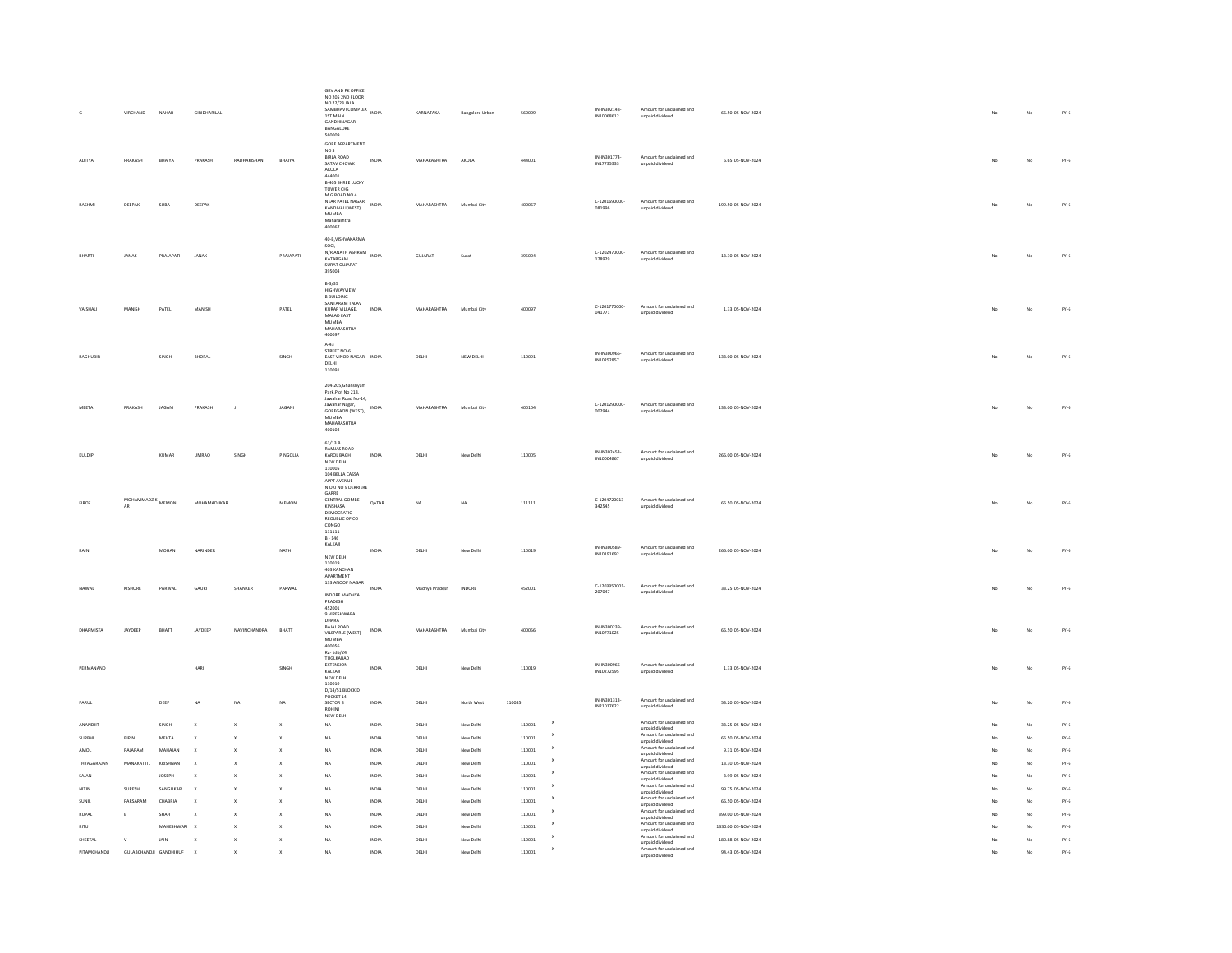|                                      |                      | MATURY         |              |           |                           | <b>NA</b>                                                                | INDIA          | <b>DELHI</b> | New Delhi                           | 110001           |                           |                           | Amount for unclaimed and                                       |        | 665.00.05-NOV-2024  |  |    | No | $FY-6$ |
|--------------------------------------|----------------------|----------------|--------------|-----------|---------------------------|--------------------------------------------------------------------------|----------------|--------------|-------------------------------------|------------------|---------------------------|---------------------------|----------------------------------------------------------------|--------|---------------------|--|----|----|--------|
| INTERSTATEOILCARRI<br>ERLTD          |                      |                |              |           |                           | NΔ                                                                       | INDIA          | DELHI        | New Delhi                           | 110001           | $\boldsymbol{\mathsf{x}}$ |                           | unpaid dividend<br>Amount for unclaimed and<br>unpaid dividend |        | 33.25.05-NOV-2024   |  |    | No | $FY-6$ |
| <b>DIPAKKUMARRAMES</b><br>HBHAIPATEL |                      |                |              |           |                           | NA                                                                       | INDIA          | DELHI        | New Delhi                           | 110001           | x                         |                           | Amount for unclaimed and                                       |        | 3118.85.05-NOV-2024 |  |    | No | $FY-6$ |
| PASANG                               | <b>TSHERING</b>      | BHUTIA         |              |           |                           | NA                                                                       | INDIA          | DELHI        | New Delhi                           | 110001           | x                         |                           | unpaid dividend<br>Amount for unclaimed and                    |        | 266.00 05-NOV-2024  |  |    | No | $FY-6$ |
| SURESH                               | KUMAR                | GARG           |              |           |                           | NA                                                                       | INDIA          | DELHI        | New Delhi                           | 110001           | x                         |                           | unpaid dividend<br>Amount for unclaimed and                    |        | 19.95 05-NOV-2024   |  |    | No | $FY-6$ |
|                                      | <b>UMAMAHESWA</b>    |                |              |           |                           |                                                                          |                |              |                                     |                  |                           |                           | unpaid dividend<br>Amount for unclaimed and                    |        |                     |  |    |    | $FY-6$ |
| $\mathsf R$                          | RI                   |                |              |           | $\boldsymbol{\mathsf{x}}$ | NA                                                                       | INDIA          | DELHI        | New Delhi                           | 110001           | x                         |                           | unpaid dividend<br>Amount for unclaimed and                    |        | 31.92 05-NOV-2024   |  |    | No |        |
| SRIVIDYA                             |                      |                |              |           |                           | NA                                                                       | INDIA          | DELHI        | New Delhi                           | 110001           |                           |                           | unpaid dividend<br>Amount for unclaimed and                    |        | 266.00 05-NOV-2024  |  |    | No | $FY-6$ |
| HARSHAD                              | Y                    | SHAF           |              |           |                           | NA                                                                       | INDIA          | DELHI        | New Delh                            | 110001           |                           |                           | unpaid dividend                                                |        | 13.30 05-NOV-2024   |  |    | No | $FY-6$ |
| AJAY                                 | RASIKLAL             | SHAF           |              |           |                           | <b>NA</b>                                                                | INDU           | DELHI        | New Delhi                           | 110001           |                           |                           | Amount for unclaimed and<br>unpaid dividend                    |        | 2.66 05-NOV-2024    |  |    | No | $FY-6$ |
| PRIYANKA                             |                      | KOTHAI         |              |           |                           | <b>NA</b>                                                                | INDU           | DELHI        | New Delh                            | 11000            |                           |                           | Amount for unclaimed and<br>unpaid dividend                    |        | 1330.00 05-NOV-2024 |  |    | No | $FY-6$ |
| KUMUD                                | RANJAN               | SINGH          |              |           |                           | <b>NA</b>                                                                | INDU           | DELH         | New Delh                            | 110001           |                           |                           | Amount for unclaimed and<br>unpaid dividend                    |        | 66.50 05-NOV-2024   |  |    | No | $FY-6$ |
| JAYESH                               | CHANDRAKANT          | PATEL          |              |           |                           | NA                                                                       | INDIA          | DELHI        | New Delhi                           | 110001           | x                         |                           | Amount for unclaimed and<br>unpaid dividend                    |        | 66.50 05-NOV-2024   |  |    | No | $FY-6$ |
| SHAH                                 | CHIRAG               | NAVIE          |              |           |                           | <b>NA</b>                                                                | INDIA          | <b>DELHI</b> | New Delhi                           | 110001           |                           |                           | Amount for unclaimed and<br>unpaid dividend                    |        | 13.30 05-NOV-2024   |  |    | No | $FY-6$ |
| AMITA                                |                      | <b>JAIN</b>    |              |           | $\mathbf{x}$              | <b>NA</b>                                                                | INDIA          | <b>DELHI</b> | New Delhi                           | 110001           |                           |                           | Amount for unclaimed and                                       |        | 1.33 05-NOV-2024    |  |    | No | $FY-6$ |
| SUTARIYA                             | PINAIFF              | 1.41.45        |              |           |                           | NA                                                                       | INDIA          | <b>DELHI</b> | New Delhi                           | 110001           | X                         |                           | unpaid dividend<br>Amount for unclaimed and                    |        | 39.90 05-NOV-2024   |  |    | No | $FY-6$ |
| CHANDRASEKAR                         |                      | M              |              |           | $\mathbf{x}$              | <b>NA</b>                                                                | INDIA          | DELHI        | New Delhi                           | 110001           | x                         |                           | unpaid dividend<br>Amount for unclaimed and                    |        | 73.15 05-NOV-2024   |  |    | No | $FY-6$ |
| SARAT                                | CHANDRA              | BEHERA         |              |           | $\mathbf{x}$              | <b>NA</b>                                                                | INDIA          | DELHI        | New Delhi                           | 110001           | x                         |                           | unpaid dividend<br>Amount for unclaimed and                    |        | 43.89 05-NOV-2024   |  | No | No | $FY-6$ |
| SYKESRAYEQUITIESIL                   |                      |                |              |           |                           |                                                                          |                |              |                                     |                  | x                         |                           | unpaid dividend<br>Amount for unclaimed and                    |        |                     |  |    |    |        |
| TD                                   |                      |                |              |           | $\mathbf{x}$              | <b>NA</b>                                                                | INDIA          | DELHI        | New Delhi                           | 110001           |                           |                           | unpaid dividend<br>Amount for unclaimed and                    |        | 66.50 05-NOV-2024   |  | No | No | $FY-6$ |
| <b>URMILA</b>                        | $\mathbf{c}$         | MEHTA          | $\mathbf x$  |           | $\mathbf{x}$              | <b>NA</b>                                                                | INDIA          | DELHI        | New Delhi                           | 110001           |                           |                           | unpaid dividend                                                |        | 332.50 05-NOV-2024  |  | No | No | $FY-6$ |
| DINESH                               | s                    | SHAH           |              |           |                           | <b>NA</b>                                                                | INDIA          | DELHI        | New Delhi                           | 110001           | X                         |                           | Amount for unclaimed and<br>unpaid dividend                    |        | 31.92 05-NOV-2024   |  |    | No | $FY-6$ |
| MANJIT                               |                      | SINGH          |              |           | $\boldsymbol{\mathsf{x}}$ | NA                                                                       | INDIA          | DELHI        | New Delhi                           | 110001           |                           |                           | Amount for unclaimed and<br>unpaid dividend                    |        | 2.66 05-NOV-2024    |  |    | No | $FY-6$ |
| SHALIN                               |                      | NAHATA         |              |           | $\boldsymbol{\mathsf{x}}$ | NA                                                                       | INDIA          | DELHI        | New Delhi                           | 110001           | X                         |                           | Amount for unclaimed and<br>unpaid dividend                    |        | 66.50 05-NOV-2024   |  |    | No | $FY-6$ |
| NARAIM                               | GOPALDAS             | KHEMAN         |              | X         | $\mathsf X$               | NA                                                                       | INDIA          | DELHI        | New Delhi                           | 110001           |                           |                           | Amount for unclaimed and<br>unpaid dividend                    |        | 1.33 05-NOV-2024    |  | No | No | $FY-6$ |
|                                      |                      |                |              |           |                           | B/S<br>ADARSH NAGAR                                                      |                |              |                                     |                  |                           |                           |                                                                |        |                     |  |    |    |        |
| RAMESH                               | KUMAR                | SHARMA         | RHAGWAN      | CHAND     | SHARMA                    | <b>IAIPUR</b>                                                            | INDIA          | Raiasthar    | <b>JAIPLIR</b>                      | 302004           |                           | IN-IN302236<br>IN10134020 | Amount for unclaimed and<br>1850.00<br>unpaid dividend         |        | 05-NOV-2025         |  | No | No | FY.7   |
|                                      |                      |                |              |           |                           | 302004<br>PH: 2602286                                                    |                |              |                                     |                  |                           |                           |                                                                |        |                     |  |    |    |        |
|                                      |                      |                |              |           |                           | NO.94,<br>THIRUVALLUVAR                                                  |                |              |                                     |                  |                           |                           |                                                                |        |                     |  |    |    |        |
|                                      |                      |                |              |           |                           | SALAI,                                                                   |                |              |                                     |                  |                           | C-1302340000              |                                                                |        |                     |  |    |    |        |
| PRABHAKARAN                          |                      |                | NAGARATHINAM |           |                           | SALAI,<br>SOODAMANIPURAM, INDIA<br>KARAIKUDI                             |                | TAMIL NADU   | CHENNA                              | 630003           |                           | 084240                    | Amount for unclaimed and 2405.00<br>unpaid dividend            |        | 05-NOV-2025         |  |    | No | FY.7   |
|                                      |                      |                |              |           |                           | KARAIKUDI.<br>TAMILNADU                                                  |                |              |                                     |                  |                           |                           |                                                                |        |                     |  |    |    |        |
|                                      |                      |                |              |           |                           | 630003                                                                   |                |              |                                     |                  |                           |                           |                                                                |        |                     |  |    |    |        |
|                                      |                      |                |              |           |                           |                                                                          |                |              |                                     |                  |                           |                           |                                                                |        |                     |  |    |    |        |
| $\vee$                               |                      |                |              |           |                           | Samatha - Vellar,<br>Kovalam PO                                          |                | Keralz       | Thiruvananthapuran                  |                  |                           |                           | Amount for unclaimed and 185.00<br>Innalisib bironu            |        | 05-NOV-2025         |  |    | No | $FY-7$ |
| SHORH                                | AJITH<br><b>NATH</b> | KUMAR<br>SINGH | RATI         | PAI       | Vasudevar<br>SINGH        | Trivandrum<br>Shri Ashok Kr Singh,                                       | INDIA          | Delhi        | Delhi                               |                  | ITD0000141<br>ITD0000163  |                           | Amount for unclaimed and 370.00                                |        |                     |  |    |    |        |
|                                      |                      |                |              |           |                           | Pawan House                                                              |                |              |                                     |                  |                           |                           | unpaid dividend                                                |        | 05-NOV-2025         |  |    | No | FY.7   |
|                                      |                      |                |              |           |                           | Helicopters Ltd.<br>Northern regior                                      |                |              |                                     |                  |                           |                           |                                                                |        |                     |  |    |    |        |
|                                      |                      |                |              |           |                           | 2225-26 MASJID<br>KHAZOOR                                                |                |              |                                     |                  |                           |                           | Amount for unclaimed and<br>unpaid dividend                    |        |                     |  |    |    |        |
| NEERAJ                               |                      |                |              |           |                           | <b>DHARAMPURA</b><br>DELHI                                               |                | DELHI        | DELHI                               | 110006           |                           |                           |                                                                | 1.85   | 05-NOV-2025         |  | No | No | FY.7   |
|                                      |                      | BHARGAVA       | <b>NA</b>    | NA        | NA                        |                                                                          | INDIA          |              |                                     |                  | ITD0000282                |                           | Amount for unclaimed and                                       |        |                     |  |    |    |        |
|                                      |                      |                |              |           |                           | B-371, SUDERSHAN<br>PARK<br>NEAR DR POPLI                                |                | Delhi        | New Delhi                           |                  |                           |                           | unpaid dividend                                                |        | 05-NOV-2025         |  |    | No | $FY-7$ |
| SHASH                                | SHANKAR              | BATRA          | NA<br>PR     | NA        | NA                        | NEW DELHI                                                                | INDIA<br>INDIA | <b>Delhi</b> |                                     | 110015           | ITD0000192<br>ITD0000207  |                           |                                                                | 185    |                     |  |    |    |        |
| RAVI                                 |                      | BAJPAI         |              |           | Bajpa                     | B-44, Sansad Vihar<br>Colony Pitampura                                   |                |              | North West                          | 110034           |                           |                           | Amount for unclaimed and 370.00<br>unpaid dividend             |        | 05-NOV-2025         |  |    | No | $FY.7$ |
|                                      |                      |                |              |           |                           | R-Z-290 M<br>RAJ NAGAR                                                   |                |              |                                     |                  |                           |                           | Amount for unclaimed and<br>unpaid dividend                    |        |                     |  |    |    |        |
|                                      |                      |                |              |           |                           | PART II<br>PALAM COLONY,                                                 |                | Delhi        | New Delhi                           |                  |                           |                           |                                                                |        | 05-NOV-2025         |  |    | No | FY.7   |
| NIRMALA                              |                      | DEVI           | <b>NA</b>    | NA        | NA                        | NEW DELHI                                                                | INDIA          |              |                                     | 110045<br>110058 | ITD0000253                |                           | Amount for unclaimed and 185.00                                | 185    |                     |  |    |    |        |
| PARMOD                               |                      |                |              |           |                           | WZ-182, VIRENDER                                                         |                |              |                                     |                  | ITD0000158                |                           | unpaid dividend                                                |        | 05-NOV-2025         |  |    | No | FY.7   |
|                                      | <b>KUMAR</b>         | AHLUWALIA      |              |           | $_{\rm{NA}}$              | NAGAR, POST<br>OFFICE, ANAKPURI, INDIA<br>C/O A.D. Malik, 6/41, INDIA    |                | DELHI        | NEW DELHI                           |                  |                           |                           | Amount for unclaimed and                                       |        |                     |  |    |    |        |
| ANIL                                 | MALIK                |                | N/A          | NA        | NA                        | Old Rajinder Nagar,                                                      |                | Delhi        | Delhi                               | 110060           | ITD0000212                |                           | unpaid dividend                                                | 370.00 | 05-NOV-2025         |  |    | No | FY.7   |
| TARA                                 |                      | CHAND          | LATEBASTI    |           | RANUI                     | New Delhi<br>H. No F 138 Sector V INDIA                                  |                | Delhi        | Delhi                               | 110062           | ITD0000196                |                           | Amount for unclaimed and 185.00                                |        |                     |  |    |    |        |
|                                      |                      |                |              |           |                           | Dr. Ambedkar Nagar                                                       |                |              |                                     |                  |                           |                           | unpaid dividend                                                |        | 05-NOV-2025         |  |    | No | FY.7   |
|                                      |                      |                |              |           |                           |                                                                          |                |              |                                     | 110063           | ITD0000193                |                           | Amount for unclaimed and 370.00<br>unpaid dividend             |        |                     |  |    |    |        |
| RENI                                 |                      |                |              |           |                           | J-175, R B I<br>ENCLAVE, PASHIM<br>VIHAR, NEW DELHI                      | INDIA          |              |                                     |                  |                           |                           |                                                                |        | 05-NOV-2025         |  |    | No | $FY.7$ |
|                                      |                      | <b>TANDON</b>  |              |           | $_{\rm NA}$               | 241/1/3 (Anji                                                            |                | DELHI        | NEW DELHI<br><b>Bangalore Urban</b> | 560005           |                           |                           | Amount for unclaimed and 370.00                                |        |                     |  |    |    |        |
| DN                                   |                      |                |              |           |                           | <b>Building) Maunaguru</b><br>Nutt Cross, Cox                            |                | Karnataka    |                                     |                  |                           |                           | unpaid dividend                                                |        | 05-NOV-2025         |  | No | No | FY.7   |
|                                      |                      | NANDAN         |              |           | DORAISWAMY                | Town, Thimmaiah<br>Garden                                                | INDIA          |              |                                     |                  | ITD0000217                |                           |                                                                |        |                     |  |    |    |        |
|                                      |                      | BERNARD        |              |           | Rayapran                  | 96/1 Rudrappa<br>Garden, Vivekanagar                                     | INDIA          | Karnataka    | <b>Bangalore Rural</b>              | 560047           | ITD0000222                |                           | Amount for unclaimed and 185.00<br>unpaid dividend             |        | 05-NOV-2025         |  | No | No | $FY-7$ |
|                                      |                      |                |              |           |                           | Post<br>NO 1: ELANGO                                                     |                |              |                                     |                  |                           |                           |                                                                |        |                     |  |    |    |        |
|                                      |                      |                |              |           |                           | STREET GANDHI                                                            |                |              |                                     |                  |                           |                           |                                                                |        |                     |  |    |    |        |
| SMT                                  | VIMALA               | SASIDHARAN     | <b>NA</b>    |           |                           | NAGAR SALIGRAM<br>MADRAS,                                                | <b>INDIA</b>   | TAMIL NADU   | CHENNAL                             | 600093           | PITD0000186               |                           | Amount for unclaimed and 370.00<br>unpaid dividend             |        | 05-NOV-2025         |  | No | No | FY.7   |
|                                      |                      |                |              |           |                           | TAMILNADU<br>4/111,                                                      |                |              |                                     |                  |                           |                           |                                                                |        |                     |  |    |    |        |
|                                      | MATHAVARAJA          |                | <b>NA</b>    |           |                           | KRISHNAPURAM<br>TIRUNELVELI TAMIL                                        | INDIA          | TAMIL NADL   | TIRLINELVELL                        | 627011           | PITD0000236               |                           | Amount for unclaimed and<br>185.00<br>unpaid dividend          |        | 05-NOV-2025         |  |    | No | FY.7   |
|                                      |                      | GOPI           | $\mathbb{R}$ | Velaudhar | Pilla                     | NADU<br>Syamala Sadanam                                                  | INDU           | Kerala       | Thin                                |                  | ITD0000143                |                           | Amount for unclaimed and                                       |        |                     |  |    |    |        |
|                                      |                      |                |              |           |                           | Kovalam P.O.                                                             |                |              |                                     |                  |                           |                           | unpaid dividend                                                | 370.00 | 05-NOV-2025         |  |    | No | FY.7   |
| ARUN                                 | UPASRAO              | SHROTE         | UR           |           | SHROTE                    | Trivandurm<br>17 Vasundhara<br>Colony, Cantonment<br>Area, Bhavsinghpura | INDIA          | Maharashtra  | Aurangabad                          | 431002           | ITD0000160                |                           | Amount for unclaimed and<br>unpaid dividend                    | 185.00 | 05-NOV-2025         |  |    | No | FY.7   |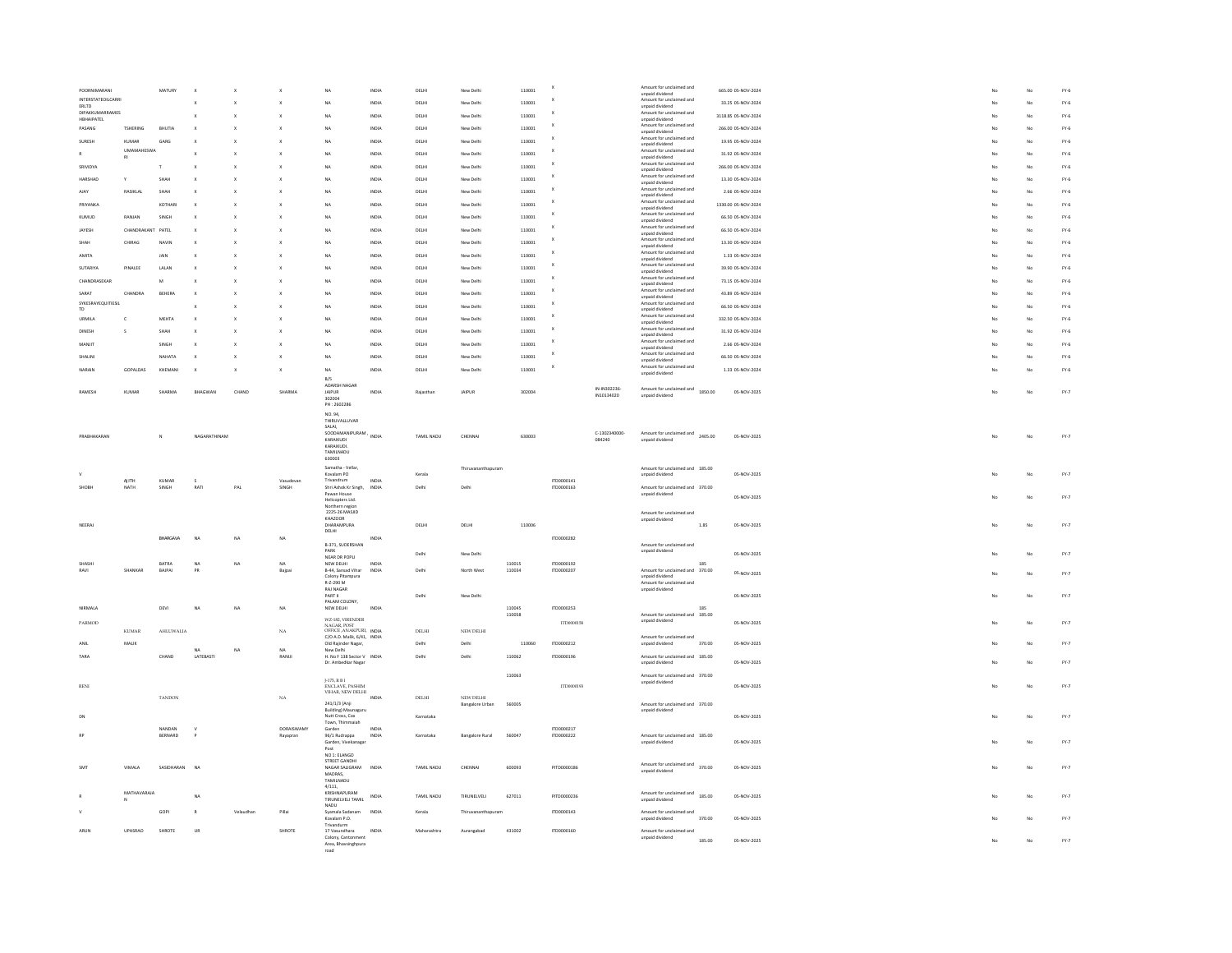|               |                  |                     |               |                  |                           |               | 2226 MASJID<br>KHAZOOR                                            |       |                      |                |        |            |                              | Amount for unclaimed and                                               |         |             |    |    |        |
|---------------|------------------|---------------------|---------------|------------------|---------------------------|---------------|-------------------------------------------------------------------|-------|----------------------|----------------|--------|------------|------------------------------|------------------------------------------------------------------------|---------|-------------|----|----|--------|
| MANILL        |                  |                     | BHARGAVA      | NA               |                           |               | DHARMPURA<br>DELHI-                                               | INDIA | DELHI                | DELHI          | 110006 | 1700000275 |                              | unpaid dividend                                                        | 3.70    | 05-NOV-2025 |    | No | FY.7   |
|               |                  |                     |               |                  |                           |               | 110006                                                            |       |                      |                |        |            |                              |                                                                        |         |             |    |    |        |
|               |                  |                     |               |                  | NA.                       | NA            | W7-108-A/1                                                        |       |                      |                |        |            |                              | Amount for unclaimed and                                               |         |             |    |    |        |
| AIAY          |                  |                     | <b>AIMANI</b> | INDER            | SAIN                      | <b>AIMANI</b> | <b>BASAI DARAPUR</b><br>MOTI NAGAR                                | INDIA | <b>DELHI</b>         | DELHI          | 110015 |            | IN-IN300940-                 | unpaid dividend                                                        | 1.85    | 05-NOV-2025 |    | No | FY.7   |
|               |                  |                     |               |                  |                           |               | NEW DELHI<br>110015                                               |       |                      |                |        |            | 10074880                     |                                                                        |         |             |    |    |        |
|               |                  |                     |               |                  |                           |               | RZ 535/24<br>TUGLAKABAD EXTN.                                     |       |                      |                |        |            |                              | Amount for unclaimed and<br>unpaid dividend                            |         |             |    |    |        |
|               | PERMANAND        |                     |               | <b>NA</b>        |                           |               | KALKAJI                                                           | INDIA | DELHI                | DELHI          | 110019 |            | IN-IN300206<br>10489618      |                                                                        | 7.40    | 05-NOV-2025 |    | No | $FY-7$ |
|               |                  |                     |               |                  | NA                        | NA            | NEW DELHI<br>110019                                               |       |                      |                |        |            |                              |                                                                        |         |             |    |    |        |
| <b>DIMPLE</b> |                  | CHAWLA              |               | KISHAN           | LAL                       | GAKHAR        | 163 B 5 PASCHIM<br>VIHAR NEW DELHI INDIA                          |       | DELHI                | NEW DELHI      | 110063 |            |                              | C12029900-12029900- Amount for unclaimed and 249.75                    |         | 05-NOV-2025 |    | No | $FY-7$ |
|               |                  |                     |               |                  |                           |               | DELHI<br>PLOT NO 45 PASCHIM                                       |       |                      |                |        |            | 01749325                     | unpaid dividend                                                        |         |             |    |    |        |
| ANIL          |                  | KUMAR               | RATRA         | KRISHAN          | LAL                       | BATRA         | VIHAR<br>EXTN                                                     | INDIA | <b>DELHI</b>         | NEW DELHI      | 110063 |            | C-120299000                  | Amount for unclaimed and 38.85                                         |         | 05-NOV-2025 |    | No | FY.7   |
|               |                  |                     |               |                  |                           |               | DELHI DELHI                                                       |       |                      |                |        |            | 3708500                      | unpaid dividend                                                        |         |             |    |    |        |
|               |                  |                     |               |                  |                           |               | 110063<br>MOH.- AGGARWAL                                          |       |                      |                |        |            | IN-IN302365-                 |                                                                        |         |             |    |    |        |
| ROHTASH       |                  | KUMAR               |               | <b>JAGDISK</b>   | PARSHAD                   |               | V.P.O.-GANGWA<br>HISSAR HARYANA                                   | INDIA | HARYANA              | HISSAR         | 125004 |            | IN10518380                   | Amount for unclaimed and<br>129.5<br>unpaid dividend                   |         | 05-NOV-2025 |    | No | FY.7   |
|               |                  |                     |               |                  |                           |               | D-259 MULTANI<br>PURA MODI NAGAR                                  |       |                      |                |        |            |                              | IN300966-IN300966- Amount for unclaimed and 55.5                       |         |             |    |    |        |
| DINES         |                  | MATHUR              |               | UMA              | SHANKER                   | MATHUR        | GHAZIABAD (UTTAR                                                  | INDIA | UTTAR PRADESH        | GHAZIABAD      | 201204 |            | 10709025                     | unpaid dividend                                                        |         | 05-NOV-2025 |    | No | FY.7   |
| BHARAT        |                  | <b>KUMAR</b>        | AGRAWAL       | SHAN             | SHYAM                     | DASSAGRAWAL   | <b>PRADEESH)</b><br><b>BARA BAZAR</b>                             | INDIA | UTTAR PRADESH        | MAINPURI       | 205135 |            |                              | C12016400-12016400- Amount for unclaimed and                           | 370.00  | 05-NOV-2025 |    | No | $FY-7$ |
|               |                  |                     |               |                  |                           |               | SHIKOHABAD U. P.<br>VILLAGE & PO                                  |       |                      |                |        |            | 00052473                     | unpaid dividend<br>Amount for unclaimed and                            |         |             |    |    |        |
| UDAI          |                  |                     |               |                  |                           |               | DADRA, MUSAFIRA<br>KHANA                                          |       |                      |                |        | ITD0000159 |                              | unpaid dividend                                                        | 185.00  | 05-NOV-2025 |    | No | $FY.7$ |
|               |                  | BHAN                | TIWARI        |                  |                           | NA            | DISTT<br>39 SHAKTI VIHAR                                          | INDIA | Uttar Pradesh        | Saharanpu      |        |            |                              | Amount for unclaimed and                                               |         |             |    |    |        |
| AMIT          |                  |                     | JAIN          | VIJAY            | KUMAR                     | JAIN          | DEHRADUN                                                          |       | Uttarakhand          | Dehradun       | 248001 |            | C12080800                    | unpaid dividend                                                        | 1110.00 | 05-NOV-2025 | No | No | $FY-7$ |
|               |                  |                     |               |                  |                           |               | UTARAKHAND<br>248001                                              | INDIA |                      |                |        |            | 120808000-0008201            |                                                                        |         |             |    |    |        |
| BHUVNESH      |                  |                     | ARORA         | $\,$ B           |                           | ARORA         | 81 C RAJPUR ROAD<br>DEHRADUN                                      |       | Uttarakhand          | Dehradun       | 248001 |            | IN-IN300888-<br>IN14285657   | Amount for unclaimed and<br>unpaid dividend                            | 925.00  | 05-NOV-2025 |    | No | FY.7   |
|               |                  |                     |               |                  |                           |               | 248001<br>186/11 ARYA PURI                                        | INDIA |                      |                |        |            |                              |                                                                        |         |             |    |    |        |
| PREM          |                  | BALA                |               | <b>SHRI</b>      | ATMA                      | RAMGARG       | MUZAFFARNAGAR<br>UTTAR PRADESH                                    | INDIA | UTTAR PRADESH        | MUZAFFARNAGAR  | 251001 |            | 00027702                     | C12010604-12010604- Amount for unclaimed and<br>unpaid dividend        | 1.85    | 05-NOV-2025 |    | No | FY.7   |
|               | PURSOTTAM        |                     |               | RAM              |                           |               | H NO 216, KANPUR                                                  |       |                      |                | 28400  |            | IN-IN301696                  | Amount for unclaimed and 185.00                                        |         | 05-NOV-2025 |    | No | $FY.7$ |
|               |                  | DAS                 | SHARMA        |                  | SWAROOP                   | SHARMA        | ROAD, TALPURA,<br>19 PURANA KUMBHA                                | INDIA | <b>Uttar Pradesh</b> | Jhansi         |        |            | IN10492532                   | unpaid dividend<br>Amount for unclaimed and                            |         |             |    |    |        |
|               |                  |                     |               |                  |                           |               | NAGAR                                                             |       |                      |                |        |            |                              | unpaid dividend                                                        |         |             |    |    |        |
| VIIAY         |                  |                     | AGAL          | SATYA            | NARAYAN                   | AGAI          | KARANI MATA KA<br>WARD NUMBER 8                                   |       | Rajasthan            | Chittorgarh    | 312601 |            | IN-IN301055-<br>IN10525147   |                                                                        | 146.15  | 05-NOV-2025 | No | No | $FV-7$ |
|               |                  |                     |               |                  |                           |               | DISTT, CHITTORGARH<br>312601                                      |       |                      |                |        |            |                              |                                                                        |         |             |    |    |        |
| SWARDOR       |                  |                     | <b>MEHTA</b>  | BC               |                           | Mehta         | LVPH, Swaroop Sagar INDIA                                         | INDIA | Rajastha             | Udaipu         | 313001 | ITD0000199 |                              | Amount for unclaimed and 185.00                                        |         | 05-NOV-2025 |    | No | FY.7   |
|               |                  |                     |               |                  |                           |               | Road<br>544, LILA CHOWK,                                          |       |                      |                |        |            |                              | unpaid dividend<br>Amount for unclaimed and 185.00                     |         |             |    |    |        |
|               |                  |                     |               |                  |                           |               | PURANI ABADI.<br>SRIGANGA NAGAR.                                  |       | Rajasthan            | Sri Ganganagar |        |            |                              | unpaid dividend                                                        |         | 05-NOV-2025 |    | No | FY.7   |
| ANIL          |                  | <b>KUMAR</b>        | <b>GUPTA</b>  | NA               | NA                        | NA            | RAJASTHAN                                                         | INDIA |                      |                | 335001 | ITD0000108 |                              |                                                                        |         |             |    |    |        |
|               | <b>RANIANBEN</b> |                     |               | <b>SOMABHAI</b>  |                           |               | H/55 GOKULDHAM,<br>NR VEJALPUR                                    |       |                      |                | 380051 |            | IN-IN300513-                 | Amount for unclaimed and 14.80<br>unpaid dividend                      |         | 05-NOV-2025 |    | No | $FY-7$ |
|               |                  | s                   | MODI          |                  | $\mathbf{v}$              | <b>MODI</b>   | POLICE<br>CHOWKI, VEJALPUR INDIA                                  |       |                      |                |        |            | IN13368495                   |                                                                        |         |             |    |    |        |
|               |                  |                     |               |                  | SINGH                     |               | JAWAHAR SOCIETY.<br>SUNDERSINGHLABAN OPP.TULSI CINEMA             |       | Gujarat              | Ahmedabad      |        |            |                              | $C12011300-12011300$ - Amount for unclaimed and $109.15$               |         |             |    |    |        |
|               | PREMSINGH        | G                   | LABANA        | <b>GURMUKH</b>   |                           |               |                                                                   |       |                      |                |        |            |                              |                                                                        |         |             |    | No | FY.7   |
|               |                  |                     |               |                  |                           |               | ANAND GUJARAT                                                     | INDIA | GUJARAT              | ANAND          | 388001 |            | 00256560                     | unpaid dividend                                                        |         | 05-NOV-2025 |    |    |        |
| JAYSHREE      |                  |                     |               |                  |                           |               | C/O JAYSHREE O                                                    |       |                      |                |        |            |                              |                                                                        |         |             |    |    |        |
|               |                  |                     |               |                  |                           |               | SHAH 40, KUNJ<br>SOCIETY RESIDE                                   |       |                      |                |        |            |                              |                                                                        |         |             |    |    |        |
|               |                  | <b>GOVINDBHAI</b>   | BHARUCH       | GOVINDBHAI       |                           | BHARUCH       | ARUNODAY SOC,<br>ALKAPURI                                         | INDIA | GUJARAT              | VADODARA       | 390007 |            | 00076589                     | C12038200-12038200- Amount for unclaimed and 129.5<br>unpaid dividend  |         | 05-NOV-2025 |    | No | FY.7   |
|               |                  |                     |               |                  |                           |               | VADODARA GUJARAT                                                  |       |                      |                |        |            |                              |                                                                        |         |             |    |    |        |
| BHARAT        |                  |                     |               | <b>BHATUKLAL</b> |                           |               | ONI POLE NO 4,                                                    |       |                      |                | 390017 |            | IN-IN300513-<br>IN14311705   | Amount for unclaimed and<br>unpaid dividend                            | 1.85    | 05-NOV-2025 |    | No | FY.7   |
|               |                  |                     | <b>VYAS</b>   |                  |                           | <b>VYAS</b>   | WADI, VADODARA, INDIA                                             |       | Guiarat              | Vadodara       |        |            |                              | Amount for unclaimed and                                               |         |             |    |    |        |
|               |                  |                     |               |                  |                           |               | D/11, ARUNACHAL<br>SOCIETY,                                       |       |                      |                |        |            |                              | unpaid dividend                                                        |         |             |    |    |        |
|               | ATULKUMAR        | GAJANAND            | PANDYA        | GAJANAND         | G                         | PANDAYA       | SUBHANPURA.<br>VADODARA GUJARAT                                   |       |                      |                | 390023 |            | C38200-1203820000-<br>092364 |                                                                        | 129.5   | 05-NOV-2025 | No | No | FY.7   |
|               |                  |                     |               |                  |                           |               | 390023                                                            |       |                      |                |        |            |                              |                                                                        |         |             |    |    |        |
|               |                  |                     |               |                  |                           |               | I/36, SAPTGIRI                                                    | INDIA | Gujarat              | Vadodara       |        |            |                              |                                                                        |         |             |    |    |        |
| RAJENDRA      |                  | VIRBHANBHAI PUNJABI |               | VIRBHANBHAI      | LAXMIDAS                  | PUNJABI       | DUPLEX OPP: TAJ                                                   | INDIA | GUJARAT              | VADODARA       | 391240 |            | 00493616                     | C12010600-12010600- Amount for unclaimed and 231.25<br>unpaid dividend |         | 05-NOV-2025 | No | No | FY.7   |
|               |                  |                     |               |                  |                           |               | HOTEL AKOTA<br>VADODARA GUJARAT                                   |       |                      |                |        |            |                              |                                                                        |         |             |    |    |        |
|               |                  |                     |               |                  |                           |               | A/19 BUSSA SOCIETY                                                |       |                      |                |        |            |                              |                                                                        |         |             |    |    |        |
|               |                  |                     |               |                  |                           |               | NEAR NANDEWAL<br>CHAR RASTA                                       |       |                      |                |        |            | IN-IN300513-                 |                                                                        |         |             |    |    |        |
|               | KHUSHMANBEN      | RAMESHBHAI MEHTA    |               | RAMESHBHA        |                           | METHA         | BHARUCH<br>GUJARAT                                                | INDIA | GUJARAT              | Bharuch        | 392001 |            | IN11739720                   | Amount for unclaimed and<br>425.50<br>unpaid dividend                  |         | 05-NOV-2025 | No | No | FY.7   |
|               |                  |                     |               |                  |                           |               | 392001                                                            |       |                      |                |        |            |                              |                                                                        |         |             |    |    |        |
|               |                  |                     |               |                  |                           |               | A 3 DHANLAXMI<br>PARK                                             |       |                      |                |        |            |                              |                                                                        |         |             |    |    |        |
| RAJL          |                  | RAMDAS              | PATEL         | RAMDAS           | MAKKAN                    | PATEL         | <b>GADKHOL</b><br>ANKLESHWAR                                      | INDIA | GUJARAT              | Bharuch        | 393010 |            | IN-IN300513-                 | Amount for unclaimed and                                               | 46.25   | 05-NOV-2025 |    | No | FY.7   |
|               |                  |                     |               |                  |                           |               | <b>BHRUCH GUJARAT</b>                                             |       |                      |                |        |            | IN14850422                   | unpaid dividend                                                        |         |             |    |    |        |
|               |                  |                     |               |                  |                           |               | <b>INDIA</b><br>393010                                            |       |                      |                |        |            |                              |                                                                        |         |             |    |    |        |
|               |                  |                     |               |                  |                           |               | B-3/35 HIGHWAY<br>VIEW R RUILDING                                 |       |                      |                |        |            |                              |                                                                        |         |             |    |    |        |
| <b>MANIS</b>  |                  | POPATBHAI           | PATEL         | POPATBHAI        |                           |               | SHANTARAM TALAO<br>KURAR VILLAGE                                  | INDIA | MAHARASHTRA          | MUMBAI         | 400097 |            |                              | C12017700-12017700- Amount for unclaimed and 1.85                      |         | 05-NOV-2025 |    | No | FY.7   |
|               |                  |                     |               |                  |                           |               | MALAD EAST<br>MUMBAI                                              |       |                      |                |        |            | 00041786                     | unpaid dividend                                                        |         |             |    |    |        |
|               |                  |                     |               |                  |                           |               | MAHARASHTRA                                                       |       |                      |                |        |            |                              |                                                                        |         |             |    |    |        |
|               |                  |                     |               |                  |                           |               | 1360, BHAGWAT<br>APT., NR. SHETI                                  |       |                      |                |        |            |                              |                                                                        |         |             |    |    |        |
| SHAILEIA      |                  | PANDHARPURK<br>AR   |               |                  | CHANDRAKANT PANDHARPURKAR |               | COMPOUND, POONA INDIA<br><b>ROAD NASHIK</b><br><b>MANADACUTDA</b> |       | MAHARASHTRA          | NASIK          | 422001 |            | 00065360                     | C12017502-12017502-Amount for unclaimed and<br>18.5<br>unpaid dividend |         | 05-NOV-2025 | No | No | $FY-7$ |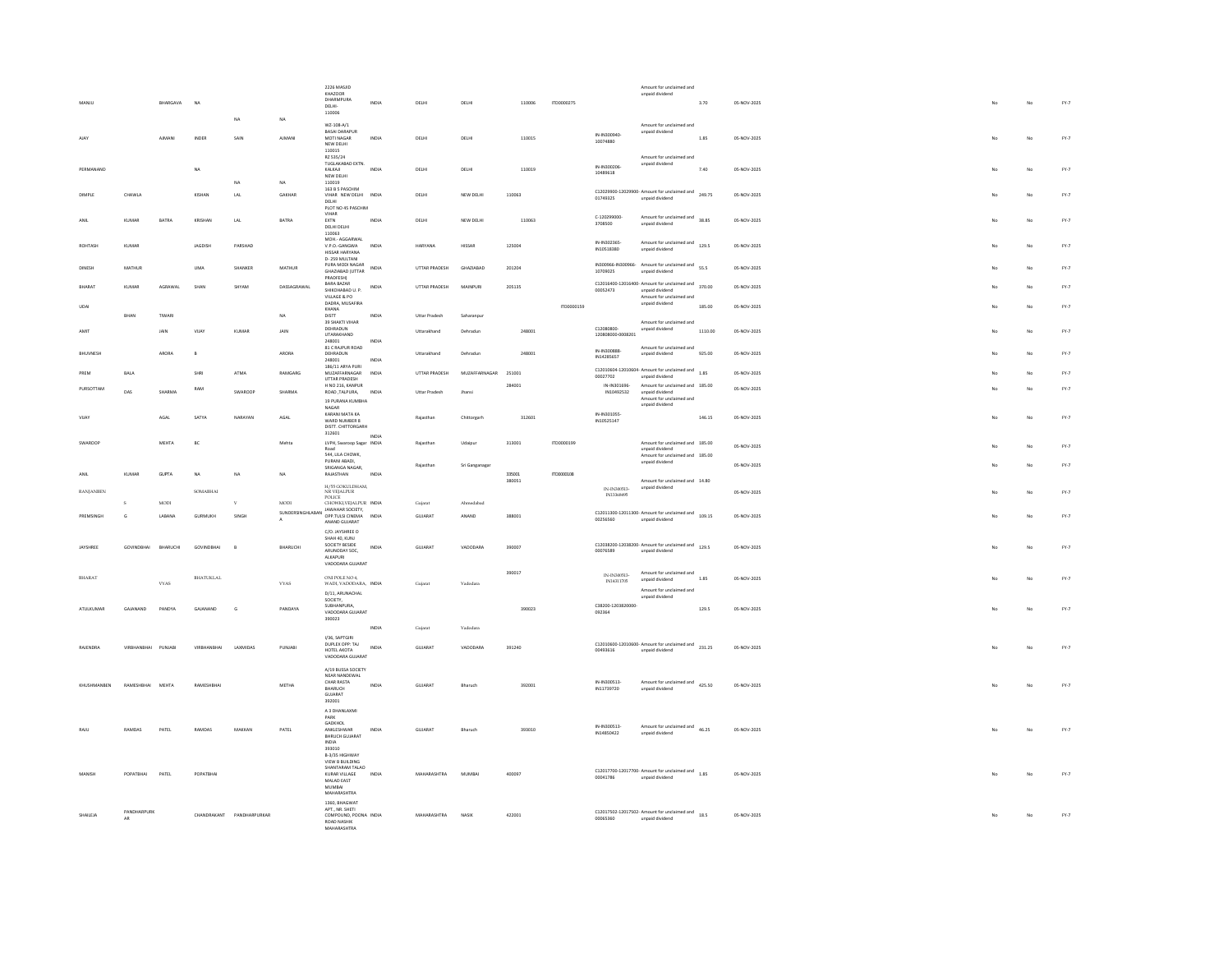| <b>RAIFSH</b>           | JAWAHARLAL          | SHAH                 | <b>IAWAHARI AI</b> |            |                   | ULTIMATE TOWER.<br>2ND FLOOR, COLLEGE<br>ROAD,<br>NASIK<br>MAHARASHTRA                                       | INDIA          | MAHARASHTRA    | <b>NASK</b>            | 422005 |            | C-12017000-<br>1201700000004163 | Amount for unclaimed and<br>92.50<br>unpaid dividend                                       |               | 05-NOV-2025 |             | No | FY.7   |
|-------------------------|---------------------|----------------------|--------------------|------------|-------------------|--------------------------------------------------------------------------------------------------------------|----------------|----------------|------------------------|--------|------------|---------------------------------|--------------------------------------------------------------------------------------------|---------------|-------------|-------------|----|--------|
| MEENA                   | BIPIN               | THAKKER              | NA                 | NA         | NA                | 422005<br>F/6 NEAR MARUTI INDIA<br>TEMPLE<br>SUPREME AVENUE<br>DAVORLIM MARGAO<br>SALCETE                    |                | Goa            | South Goa              | 403601 |            | IN-IN301774-<br>IN14213147      | Amount for unclaimed and<br>unpaid dividend                                                |               | 05-NOV-2025 | No          | No | $FY-7$ |
| BALASAHEB               | MARUTI              | JADHAV               | MARUTI             |            |                   | MARGAO<br>100/4 AURANGARAD<br>KAR BUILDING,<br>MODI<br>SOLAPUR<br>Maharashtra                                | INDIA          | MAHARASHTRA    | Solapur                | 413001 |            | C-12047200-<br>1204720010230169 | Amount for unclaimed and<br>unpaid dividend                                                | 1.85          | 05-NOV-2025 | No          | No | $FY-7$ |
| <b>PLISHPA</b>          | HARICHAND           | SAMAT                | NA                 | NA         | NA                | 413001<br>JANATA CLOTH<br>STORES,<br>S.R. MILL CHAWL<br>AKOLA M.S.                                           | INDIA          | Maharashtra    | Akola                  | 444001 |            | C-1302310000-<br>006804         | Amount for unclaimed and<br>unpaid dividend                                                | 1.85<br>37.00 | 05-NOV-2025 | $M_{\odot}$ | No | $FY-7$ |
| <b>MOHANIDEVI</b>       |                     | LAXMINARAYAN CHANDAK | LAXMINARAYAN       |            | CHANDAK           | DNYANESHWAR<br>NAGAR DABKI ROAD INDIA<br>AKOLA                                                               |                | MAHARASHTRA    | AKOLA                  | 444001 |            | 14746077                        | IN301774-IN301774- Amount for unclaimed and<br>unpaid dividend                             | 18.5          | 05-NOV-2025 |             | No | $FY-7$ |
| <b>GIRISHRAMNIKBHAI</b> |                     | $\text{MAXAWANA}$    | RAMNIKBHAI         |            | $\text{MAXAWANA}$ | K TAILOR, SARAF BAZAR,<br>RING ROAD, NEAR<br>PARIWAR COLONY                                                  | INDIA          | Maharashtra    | Akob                   | 444001 |            | IN-IN301774-<br>IN15724323      | Amount for unclaimed and<br>unpaid dividend<br>Amount for unclaimed and<br>unpaid dividend | 1.85          | 05-NOV-2025 |             | No | $FY-7$ |
|                         | AMBADAS             | BARDE                | AMBADAS            | WAYADHAN   | BARDE             | MARATHA COLONY.<br>KESHOV NAGAR<br>CHANDUR.GANDHI<br>NAGAR                                                   |                | Maharashtra    | Akola                  | 444004 |            | C-12038400-<br>1203840001683804 |                                                                                            | 44.40         | 05-NOV-2025 |             | No | FY.7   |
|                         |                     |                      |                    |            |                   | PREMIKALAS MAYUR<br>COLONY, MALKAPUR INDIA                                                                   | INDIA          | Maharashtra    | Akola                  | 444004 |            |                                 | Amount for unclaimed and<br>unpaid dividend                                                |               | 05-NOV-2025 | No          | No | FY.7   |
| SURENDRA                | KAILASHCHAND TIWARI |                      | <b>NA</b>          | NA         | NA                | ROAD AKOLA MS<br>444004<br>PLOT NO 44B                                                                       | INDIA          |                |                        |        |            | C-1302310000-091971             | Amount for unclaimed and                                                                   | 1,295.00      |             |             |    |        |
| SHEELA                  | DEVIDAS             | MAHAJAN              |                    |            |                   | NEAR DR. WAGH S<br>HOSPITAL<br>RATHI NAGAR VMV                                                               |                | Maharashtra    | Amravati               | 444603 |            |                                 | unpaid dividend                                                                            |               | 05-NOV-2025 | No          | No | $FY-7$ |
|                         |                     |                      | NA                 | NA         | NA                | ROAD<br>AMRAVATI MS<br>$\mathsf C$ O SHARAD<br>DHAMNIKAR                                                     | INDIA          |                |                        |        |            | IN-IN300888-IN137824            | Amount for unclaimed and<br>unpaid dividend                                                | 46.25         |             |             |    |        |
| DINESH                  | VISHNUDAS           | CHANDRAYAN VISHNUDAS |                    | BHANUDAS   | CHANDRAYAN        | NEAR SHRIRAM<br>PROVISION<br><b>RAM NAGAR</b><br>AMRAVATI<br>444606                                          |                | Maharashtra    | Amravati               | 444606 |            | IN-IN303116-<br>IN10197714      |                                                                                            | 185.00        | 05-NOV-2025 | No          | No | $FY-7$ |
| Sharad                  | Kumar               | Agrawa               | NΔ                 | NA         | <b>NA</b>         | 79.Usha Gani.<br>Ali Manzil Chhawni<br>Indore M P<br>NEAR SHIV SAGAR                                         | INDIA<br>INDIA | Madhya Pradesh | Indore                 | 452001 |            | C-1204370000<br>012243          | Amount for unclaimed and<br>unpaid dividend<br>Amount for unclaimed and                    | 740.00        | 05-NOV-2025 |             | No | $FY-7$ |
|                         | LAL                 | VISHWAKARMA          |                    |            |                   | TALAB<br>KHAJURAHO<br>MADHYA PRADESH                                                                         |                | Madhya Pradesh | Khargone               | 471606 | ITD0000202 |                                 | unpaid dividend                                                                            | 370.00        | 05-NOV-2025 |             | No | FY.7   |
| <b>IRAISA</b>           | SIVA                | KUMAR                | <b>NA</b><br>п.    | NA<br>Siva | NA<br>Kuma        | 471606<br>Hotel Ashok (ATT).<br>Kumarakrupa High<br>Grounds.                                                 | INDIA          | Karnataka      | <b>Bangalore Urban</b> | 560001 | ITD0000221 |                                 | Amount for unclaimed and<br>unpaid dividend                                                | 185.00        | 05-NOV-2025 |             | No | FY.7   |
| TATIPALL                | VIDYASAGAR          |                      | VAIKUNTAM          |            |                   | 15.4.198/3 SWAMI<br>VIVEKANANDA<br>VEEDHI BLOCK 4                                                            | INDIA          | TELANGANA      | WARANGAL               | 506002 |            | IN300239-IN300239-<br>12844418  | Amount for unclaimed and<br>unpaid dividend                                                | 185.00        | 05-NOV-2025 |             | No | FY.7   |
|                         | KRISHNA             | ESARAPU              | RAMA               | CHANDER    | ESARAPU           | WARANGAL<br>H NO 25-5-141<br>VISHNUPURI<br>KAZIPET Telangana                                                 | INDIA          | TELANGANA      | WARANGAL               | 506003 |            | 00205880                        | C12044700-12044700- Amount for unclaimed and<br>unpaid dividend                            | 53.65         | 05-NOV-2025 |             | No | $FY-7$ |
|                         | RAMANA              | SIRUGUPPA            | <b>NA</b>          | NA         | NA                | ROOM NO 26<br>SIYFULLA COMPLEX<br>ANANTAPUR<br>ANDHRA PRADESH                                                | INDIA          | Andhra Pradesh | Anantapu               | 515005 |            | C-1203500000<br>703425          | Amount for unclaimed and<br>92.50<br>unpaid dividend                                       |               | 05-NOV-2025 |             | No | FY.7   |
| VANGA                   | SRINIVASA           | REDDY                | SAMBI              |            | REDDY             | 10.644<br>MUNNANGI POST<br>KOLLIPARA MANDAL INDIA<br><b>GUNTUR DISTRICT</b><br>522304                        |                | Andhra Pradesh | Guntur                 | 522304 |            | IN-IN301022-<br>IN21070297      | Amount for unclaimed and 7.40<br>unpaid dividend                                           |               | 05-NOV-2025 | No          | No | $FY-7$ |
| SANTHANAGOPALAN         |                     | G                    |                    |            | $_{\rm NA}$       | EX DY GM (E&M),<br>ENGAN NIVAS, 38/5.<br><b>MANORAYANA</b><br>PALYA, SULTANPALYA<br>MAIN ROAD, R T<br>NAGAR, |                | Karnataka      | <b>Bangalore Urban</b> | 560032 | ITD0000214 |                                 | Amount for unclaimed and<br>185.00<br>unpaid dividend                                      |               | 05-NOV-2025 | No          | No | FY.7   |
|                         | RAVI                | SHEKHAR              | <b>VENKA</b>       | <b>RAO</b> | KONANGI           | SREE LAKSHMI<br>NARAYANA NILAYAM<br>COLONY M J NAGAR<br>HOSPET KARNATAKA<br><b>INDIA</b>                     |                | KARNATAKA      | HOSPET                 | 583203 |            | 13225196                        | IN302269-IN302269-<br>Manufor unclaimed and<br>46.25<br>unpaid dividend                    |               | 05-NOV-2025 |             | No | $FY-7$ |
| AFFAN                   |                     |                      | MOHAMMED           |            | SHAKEEL           | 6/13 KARPURA<br>STREET<br>2 FLOOR PERIAMET<br>NEAR CORPORATION<br>OFFICE<br>CHENNAI TAMIL<br>NADU<br>600003  | INDIA          | Tamil Nadu     | Chennai                | 600003 |            | IN-IN300513-<br>IN21394680      | Amount for unclaimed and 5.55<br>unpaid dividend                                           |               | 05-NOV-2025 | No          | No | FY.7   |
| CHANDRAMOHAN            |                     | $\overline{P}$       | POONRAJAN          |            | $\kappa$          | ENVISION<br>INFORMATION<br>SYSTEMS 13 7,<br>VASAN STREET T<br>NAGAR,<br>PLOT NO 1641                         | INDM           | Tamil Nadu     |                        | 600017 |            | IN-IN300214-<br>IN12848265      | Amount for unclaimed and<br>18.50<br>unpaid dividend                                       |               | 05-NOV-2025 |             | No | FY.7   |
| BRAMESH                 |                     |                      | CITYBABU           |            |                   | <b>LIG II TNHB</b><br>AVADI<br>CHENNAI<br>600054                                                             | INDIA          | Tamil Nadu     | Chennai                | 600054 |            | IN-IN301637-<br>IN40711427      | Amount for unclaimed and<br>59.20<br>unpaid dividend                                       |               | 05-NOV-2025 |             | No | FY.7   |
| $\mathbf{D}$            |                     | PAVITHRA             | $\mathbf{D}$       |            | DHANABALAKRISHNA  | 53 KALAIMAGAL IIND<br>STREET<br>NEHRU NAGAR<br>BYE PASS ROAD<br>MADURA.                                      | INDIA          | Tamil Nadu     | Madurai                | 625010 |            | IN-IN301080<br>IN22808915       | Amount for unclaimed and<br>1.85<br>unpaid dividend                                        |               | 05-NOV-2025 |             | No | FY.7   |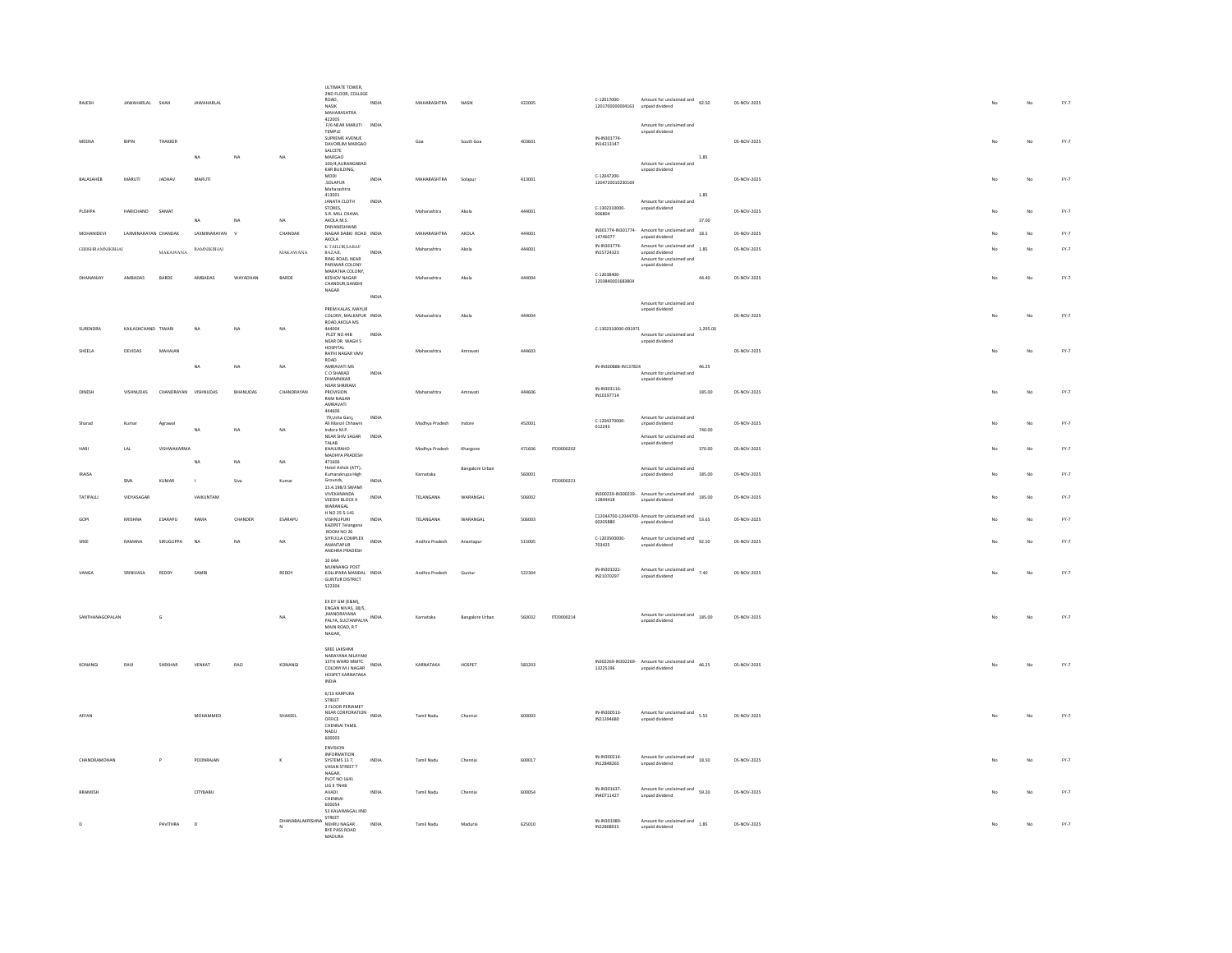| SHABEERALI      |               |              | MOYINKUTTYHAJI P         |                | $\kappa$       | PULAYAKALATHIL<br>HOUSE<br>KIZHAKUMPADAM<br>(PO) MELATTUR<br><b>MALAPPURAM</b>                              | INDIA | KERALA             | OTTAPALAM              | 679326 | 13725810                       | IN300239-IN300239-Amount for unclaimed and<br>46.25<br>unpaid dividend |        | 05-NOV-2025 |    | No | $FY-7$                          |
|-----------------|---------------|--------------|--------------------------|----------------|----------------|-------------------------------------------------------------------------------------------------------------|-------|--------------------|------------------------|--------|--------------------------------|------------------------------------------------------------------------|--------|-------------|----|----|---------------------------------|
| BUOY            | A             | $\mathbf{K}$ | KUMARAN                  |                |                | ΑΝΑΝΠΗΑΤΗΠΡΑΒΑ<br>MBIL KORUMBISSERI<br>MBIL KORUMBISSERI INDIA<br>IRINIAI AKUDA PO<br>THRISSUR              |       | KERALA             | TRICHUR                | 680121 | 40094193                       | IN301637-IN301637- Amount for unclaimed and<br>unpaid dividend         | 1.85   | 05-NOV-2025 | No | No | $FY-7$                          |
| MOHE            | SAJJAD        |              | MOHAMMED                 | NEMAT          | UILLAH         | <b>GLOBAL SECURITIES</b><br><b>ROSY SHOPPING</b><br>CENTER MAIN ROAD<br>ROURKELA ORISSA                     | INDIA | ORISSA             | ROURKELA               | 769001 | 01075155                       | C12033200-12033200- Amount for unclaimed and 185.00<br>unpaid dividend |        | 05-NOV-2025 |    | No | $FY-7$                          |
| ANKITA          | ATUL          | THACKER      | MAGAN                    | LAL            | THACKER        | H. NO. 17 VILL-<br>ROHARBANDH PO -<br>MOTINAGAR<br>DHANBAD                                                  | INDIA | <b>JHARKHAND</b>   | BALIAPUR               | 828120 | IN302201-IN302201-<br>10975199 | Amount for unclaimed and 18.5<br>unpaid dividend                       |        | 05-NOV-2025 |    | No | $\text{FY-}7$                   |
| RATNA           | DEVI          |              | MANOHAR                  | LAL            |                | NR RLOCK OFFICE (<br>PATRATU) RAMGARH<br>INDIA<br>CANTT RAMGARH<br>CANTT JHARKHAND                          |       | <b>JHARKHAND</b>   | RAMGARH CANTT          | 829122 | 00108120                       | C12013200-12013200- Amount for unclaimed and 92.50<br>unpaid dividend  |        | 05-NOV-2025 | No | No | FY.7                            |
| PARUL           |               | DEEP         | NA                       | NA             | NA             | D/14/51 BLOCK D<br>POCKET 14<br>SECTOR 8<br>ROHINI<br>NEW DELHI                                             | INDIA | DELHI              | North Wes              | 110085 | IN-IN301313-<br>IN21017622     | Amount for unclaimed and 74.00<br>unpaid dividend                      |        | 05-NOV-2025 | No | No | $\text{FY-}7$                   |
| NEERAJ          |               | BHARGAVA     | N <sub>0</sub>           | NA             | $_{\text{NA}}$ | 5/2226 KATRA<br>KHUSHHAL ROY<br>CHANDINI CHOWK<br>DELHI                                                     | INDIA | DELHI              | North Delhi            | 110006 | IN-IN301774<br>IN16209618      | Amount for unclaimed and<br>1.85<br>unpaid dividend                    |        | 05-NOV-2025 | No | No | $FY-7$                          |
| <b>IYOTI</b>    |               | CHADHA       | NA                       | NA             | NA             | 9/38A<br>MOTI NAGAR<br>NEW DELHI                                                                            | INDIA | Delhi              | West Delhi             | 110015 | IN-IN300118<br>IN11404856      | Amount for unclaimed and 3.70<br>unpaid dividend                       |        | 05-NOV-2025 |    | No | FY.7                            |
| HIMANSHL        |               | CHADHA       | NA                       | NA             | NA             | 9/384<br>MOTI NAGAR<br>NEW DELHI<br>401-VASUNDHARA                                                          | INDIA | $DELHI$            | West Delhi             | 110015 | IN-IN300118<br>IN11404807      | Amount for unclaimed and 3.70<br>unpaid dividend                       |        | 05-NOV-2025 | No | No | $FY-7$                          |
| VAGHAJIBHA      |               | VORA         | MALUKCHAND               |                | VORA           | FLAT.12-JAIN<br>SOCIETY, NEAR<br>PRITAM NAGAR, ELLIS INDIA<br>BRIDGE,                                       |       | Guiarat            | Ahmedabad              | 380006 | IN-IN302461<br>IN10073684      | Amount for unclaimed and 7.40<br>unpaid dividend                       |        | 05-NOV-2025 | No | No | $FY-7$                          |
| MANJU           |               | BHARGAVA     | $\overline{M}$           | NA             | NA             | 2226 MASJID<br>KHAZOOR<br>DHARMPURA<br>DELHI.                                                               | INDIA | Delhi              | South West Delhi       | 110006 | IN-IN300360<br>IN22213616      | Amount for unclaimed and<br>1.85<br>unpaid dividend                    |        | 05-NOV-2025 | No | No | FY.7                            |
| RHAVANA         | NITESH        | BHUTADA      | NITESH                   |                | BHUTADA        | ASH KUNJ RAM<br>NAGAR, NEAR LIC<br>OFFICE<br>RATANLAL PLOT.                                                 | INDIA | Maharashtra        | Akola                  | 444001 | IN-IN301774-<br>IN17330567     | Amount for unclaimed and 185.00<br>unpaid dividend                     |        | 05-NOV-2025 |    | No | $FY-7$                          |
| KRISHAN         | LAL           | CHADHA       | <b>GURDAS</b>            | MAL            | CHADHA         | 9/38A, MOTI NAGAR, INDIA<br>NEW DELHI,                                                                      |       | Delhi              | New Delhi              | 110015 | $C-14100-$<br>1201410000010073 | Amount for unclaimed and<br>unpaid dividend                            | 3.70   | 05-NOV-2025 | No | No | $FY-7$                          |
| SUNITA          |               | CHADHA       | NA                       | NA             | NA             | 9/38A<br>MOTI NAGAR<br>NEW DELHI                                                                            | INDIA | DELHI              | West Delhi             | 110015 | IN-IN300118-<br>IN11404784     | Amount for unclaimed and<br>unpaid dividend                            | 3.70   | 05-NOV-2025 | No | No | $FY-7$                          |
|                 | VIRCHAND      | NAHAR        | NA                       | NA             | NA             | GRV AND PK OFFICE<br>NO 205 2ND FLOOR<br>NO 22/23 JALA<br>SAMBHAVI COMPLEX INDIA<br>1ST MAIN<br>GANDHINAGAR |       | Karnataka          | <b>Bangalore Urban</b> | 560009 | IN-IN302148<br>IN10068612      | Amount for unclaimed and<br>unpaid dividend                            |        | 05-NOV-2025 | No | No | $FY-7$                          |
| PURUSHOTTAM     |               | CHANDWANI    | N <sub>0</sub>           | N <sub>A</sub> | NA.            | BANGALORE<br>40 RAJ MAHAL<br>COLONY                                                                         | INDIA | Madhya Pradesh     | Indone                 | 452001 | C-1203320002-                  | Amount for unclaimed and                                               | 92.50  | 05-NOV-2025 | No | No | $FY-7$                          |
|                 |               |              |                          |                |                | INDORE MADHYA<br>PRADESH                                                                                    |       |                    |                        |        | 070737                         | unpaid dividend                                                        | 18.50  |             |    |    |                                 |
| SANGITABEN      | HITESHKUMAR   | PARIKH       | $\overline{\mathcal{M}}$ | NA             | NA             | NEW LEELA TRADERS<br>HATHIKHANA<br>CHOWK<br>RATANPOLE<br>AHMEDABAD                                          | INDIA | Gujarat            | Ahmedabao              | 380001 | IN-IN302461<br>IN10207158      | Amount for unclaimed and<br>unpaid dividend                            |        | 05-NOV-2025 |    | No | $FY-7$                          |
| RHAGWAT         | SWAROOP       | SHARMA       | NA                       | NA             | <b>NA</b>      | $\textsf{C}\cdot\textsf{160}$<br>PUSHPANJALI                                                                | INDIA | DELHI              | North West             | 110034 | IN-IN301209                    | Amount for unclaimed and                                               | 46.25  | 05-NOV-2025 | No | No | $FY-7$                          |
|                 |               |              |                          |                |                | PITAM PURA<br>DELHI<br>$B-3/35$<br>HIGHWAYVIEW                                                              |       |                    |                        |        | IN10099107                     | unpaid dividend                                                        | 185.00 |             |    |    |                                 |
| <b>VAISHALL</b> | <b>MANISH</b> | PATEL        | NA                       | NA             | NA             | <b>B BUILDING</b><br>SANTARAM TALAV<br>KURAR VILLAGE.                                                       | INDIA | Maharashtra        | Mumbai City            | 400097 | C-1201770000-                  | Amount for unclaimed and                                               |        | 05-NOV-2025 | No | No | $FY-7$                          |
|                 |               |              |                          |                |                | MALAD EAST<br>MUMBAL<br><b>MAHARASHTRA</b>                                                                  |       |                    |                        |        | 041771                         | unpaid dividend                                                        |        |             |    |    |                                 |
|                 |               |              |                          |                |                | VILL-CHOTOTAJPUR.                                                                                           |       |                    |                        |        |                                |                                                                        | 1.85   |             |    |    |                                 |
| TANUSREE        |               | RAKSHIT      | JAGABANDHU               |                | RAKSHIT        | P.O.-BEGAMPUR,<br>DIST.-HOOGHLY<br>712306                                                                   | INDIA | <b>WEST BENGAL</b> | Hooghly                | 712306 | IN-IN302105<br>IN10277839      | Amount for unclaimed and<br>unpaid dividend                            | 37.00  | 05-NOV-2025 | No | No | $FY-7$                          |
| SUDHA           |               | GOSAIN       | $\mathsf{P}$             | $\mathsf{s}$   | GOSAIN         | V-1/53 RAIOURI<br>GARDEN<br>NEW DELHI                                                                       | INDIA | Delhi              | New Delhi              | 110027 | IN-IN301356<br>IN30050820      | Amount for unclaimed and<br>unpaid dividend                            |        | 05-NOV-2025 | No | No | $FY-7$                          |
| PREETI          |               | MITTAL       | ANUPAM                   |                | MITTAL         | 110027<br>C 3 6 JANAK PURI<br>NEWDELHI Delhi                                                                | INDIA | Delhi              | New Delhi              | 110058 | C-1304140006<br>473026         | Amount for unclaimed and<br>unpaid dividend                            | 370.00 | 05-NOV-2025 |    | No | FY.7                            |
|                 | ANILKUMAR     | URMILA       | ANILKUMAR                |                |                | 110058<br>PO BOX 32343<br>ENERMECH STAR LLC QATAR                                                           |       | NA                 |                        | 32343  | C-1203280000-                  | Amount for unclaimed and                                               | 234.95 | 05-NOV-2025 |    | No | $\text{FY-}7$                   |
|                 |               |              |                          |                |                | DOHA DOHA<br>12 RAVIDARSHAN                                                                                 |       |                    |                        |        | 480011                         | unpaid dividend                                                        | 185.00 |             |    |    |                                 |
| VINANTI         | KIRITKUMAR    | SHAH         | KIRITKUMAR               | PANALAL        | SHAH           | APTT SOCIETY<br>NEAR DEX PLAZA.<br>WAGHODIA ROAD<br>BARODA GUJARAT<br>390019<br><b>B-45, R.A.C.</b>         | INDIA | Gujarat            | VADODARA               | 390019 | C-1203820000-<br>049020        | Amount for unclaimed and<br>unpaid dividend                            | 185.00 | 05-NOV-2025 | No | No | $\mathsf{FY}\text{-}\mathsf{7}$ |
| ABDUL           |               | SHAKIL       | ABDUL                    |                | AZIZ           | ROADLINES<br>AMRIT PURI, NEAR<br>MASZID                                                                     | INDIA | Rajasthan          | JAIPUR                 | 302004 | 0-1201060500-<br>069821        | Amount for unclaimed and<br>unpaid dividend                            |        | 05-NOV-2025 | No | No | $FY-7$                          |
|                 |               |              |                          |                |                | ADARSH NAGAR<br>JAIPUR RAJASTHAN<br>302004                                                                  |       |                    |                        |        |                                |                                                                        | 92.50  |             |    |    |                                 |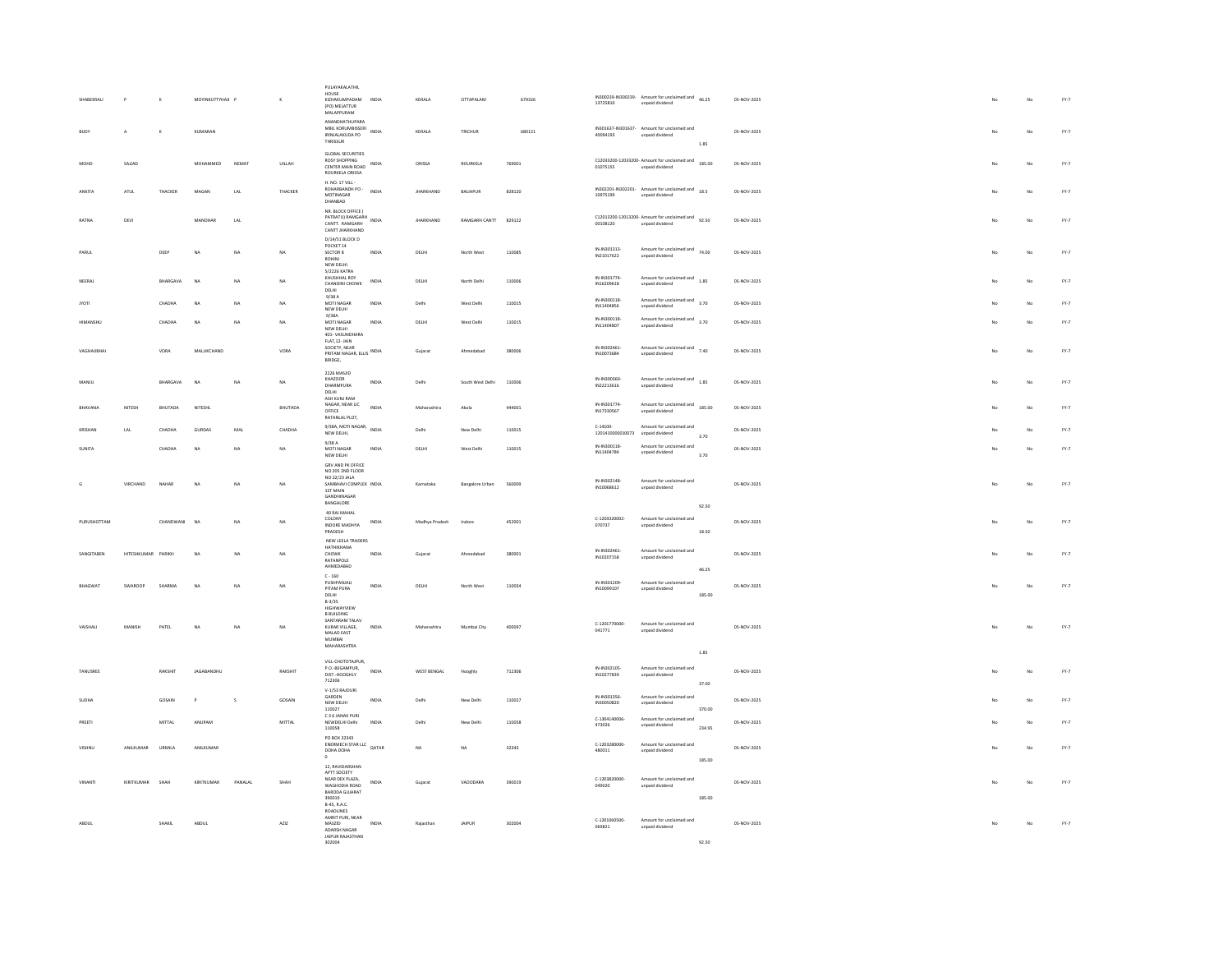|              | JANAK               | PRAJAPATI       | JANA)             |          | PRAJAPATI        | 40-B, VISHVAKARMA<br>soci,<br>SULI,<br>N/R ANATH ASHRAM INDIA<br>KATARGAM<br>SURAT GUJARAT<br>395004                                    |              | Gujarat          | Surat       | 395004 | C-1202470000-<br>178929   | Amount for unclaimed and<br>unpaid dividend |                | 05-NOV-2025 | No | No          | FY.7   |
|--------------|---------------------|-----------------|-------------------|----------|------------------|-----------------------------------------------------------------------------------------------------------------------------------------|--------------|------------------|-------------|--------|---------------------------|---------------------------------------------|----------------|-------------|----|-------------|--------|
| RATAN        | B                   | CHHAJER         | <b>GISULAL</b>    | FOJMAL   | RANAWATH         | NEW HAJI KASAM<br>BLDG NO.2.<br>1ST FLOOR, LALBAUG INDIA<br>MUMBAI<br>MAHARASHTRA<br>400012                                             |              | MAHARASHTRA      | Mumbai City | 400012 | C-1201120000-<br>229835   | Amount for unclaimed and<br>unpaid dividend | 18.50<br>37.00 | 05-NOV-2025 | No | No          | $FY-7$ |
| PARESH       | VASANTLAL           | PAREKH          | VASANTLAL         |          | PAREKH           | NO.104.1ST<br>FLOR, KADAMBARI<br>APT.<br>N.R.NAGAR, DIVA<br>[WEST]<br>THANE<br>MAHARASHTRA<br>400612                                    | INDIA        | MAHARASHTRA      | Thane       | 400612 | C-1204520000-<br>069811   | Amount for unclaimed and<br>unpaid dividend | 185.00         | 05-NOV-2025 | No | No          | FY.7   |
| MUNNADEV     | SURESHKUMAR KOTHARI |                 | SURESHKUMAR       |          |                  | B/25, CHANDANVAN<br>SOC<br>NR. UDHNA SOUTH<br>ZONEOFFICE,<br><b>UDHNA</b><br>SURAT GUJARAT<br>394210                                    | INDIA        | Gujarat          | Surat       | 394210 | C-1204150000-<br>098531   | Amount for unclaimed and<br>unpaid dividend | 453.25         | 05-NOV-2025 |    | No          | FY.7   |
| SANJEEVANI   | SATISH              | AUTY            | SATISH            |          |                  | D-601, CRYSTAL<br>GARDEN, BANER<br>PASHAN LINK ROAD.<br>NR WHISPERING<br>WIND SOCIETY,<br>BANER<br>PASHAN<br>PUNE MAHARASHTRA<br>411021 | INDIA        | MAHARASHTRA      | Pune        | 411021 | $C-1205810000$<br>117121  | Amount for unclaimed and<br>unpaid dividend |                | 05-NOV-2025 | No | No          | FY.7   |
| SATISH       | BAPU                | AUTY            | BAPU              |          |                  | D 601, CRYSTAL<br>GARDEN, BANER<br>PASHAN LINK RD, NR<br>WHISPERING<br>WIND SOCIETY<br>BANER PASHAN<br>PUNE MAHARASHTRA                 | INDIA        | MAHARASHTRA      | Pune        | 411021 | C-1205810000-<br>123566   | Amount for unclaimed and<br>unpaid dividend | 37.00          | 05-NOV-2025 | No | No          | FY.7   |
|              |                     |                 |                   |          |                  | 411021<br>$16/590$ H                                                                                                                    |              |                  |             |        |                           |                                             | 92.50          |             |    |             |        |
| GEETA        |                     | $\mathsf{DEVI}$ | NARINDER          |          | KUMAR            | BAPA NAGAR<br>HARDHIAN SINGH<br>ROAD KAROL BAGH<br>NEW DELHI<br>110005<br>$M-175$                                                       | INDIA        | Delhi            | New Delhi   | 110005 | IN-IN300118<br>IN10173082 | Amount for unclaimed and<br>unpaid dividend | 185.00         | 05-NOV-2025 | No | $_{\rm No}$ | $FY-7$ |
|              | KUMAI               | JAIN            | GYAN              | CHAND    | <b>JAIN</b>      | <b>GURU HARKISHAN</b><br>NAGAR<br>PASCHIM VIHAR<br>NEW DELHI<br>110087                                                                  | INDIA        | Delhi            | New Delhi   | 110087 | IN-IN302566<br>IN10047629 | Amount for unclaimed and<br>unpaid dividend | 370.00         | 05-NOV-2025 |    |             | FY.7   |
| <b>DINES</b> |                     | KALRA           | <b>JAGDISH</b>    | CHANDER  | $\texttt{KALRA}$ | 12 MOOL CHAND<br>COLONY<br>ADARSH NAGAR<br>AZAD NAGAR<br>NEW DELHI<br>110033                                                            | INDIA        | Delhi            | New Delhi   | 110033 | IN-IN301774<br>IN15213552 | Amount for unclaimed and<br>unpaid dividend | 7.40           | 05-NOV-2025 |    | No          | $FY.7$ |
|              |                     | MADHAVI         |                   | PRASANNA | KUMAR            | NARUKURU CENTRE<br>GUDIPALLIPADU<br>NELLORE DIST<br>NELLORE<br>524002                                                                   | <b>INDIA</b> | Andhra Pradesh   | Nellon      | 524002 | IN-IN302324<br>IN11192857 | Amount for unclaimed and<br>unpaid dividend | 46.25          | 05-NOV-2025 | No | No          | $FY-7$ |
| SADHANA      |                     | GAUR            | BALKRISHNA        |          | GAUR             | D - 879 PHASE - II<br>OPP. LOKESH CINEMA<br>NANGLOI NO.2<br>NEW DELHI<br>110041                                                         | INDIA        | Delhi            | New Delhi   | 110041 | IN-IN300589<br>IN10197585 | Amount for unclaimed and<br>unpaid dividend | 1.85           | 05-NOV-2025 | No | No          | $FY-7$ |
| MANISHA      |                     | SINGH           | ASHOK             | KUMAR    | SINGH            | <b>H.NO 202 WEST</b><br><b>LAYOUT</b><br>ROAD NO D SONARI<br><b>JAMSHEDPUR</b><br>JAMSHEDPUR, JHARK<br>HAND                             | INDIA        | <b>IHARKHAND</b> |             | 831011 | IN-IN300610<br>IN11132822 | Amount for unclaimed and<br>unpaid dividend |                | 05-NOV-2025 | No | No          | FY.7   |
|              |                     |                 |                   |          |                  | 831011<br>367 MINARVA                                                                                                                   |              |                  |             |        |                           |                                             | 66.60          |             |    |             |        |
| SHASHIKANT   |                     | <b>JOSHI</b>    | <b>DAI PATRAM</b> |          |                  | MANSION<br>S V P ROAD<br>MUMBAI<br>400004<br>RZ-535/24                                                                                  | INDIA        | Maharashtra      | Mumbai City | 400004 | IN-IN300749<br>IN10168739 | Amount for unclaimed and<br>unpaid dividend | 9.25           | 05-NOV-2025 | No | No          | $FY-7$ |
| PERMANAND    |                     |                 | HARI              |          | SINGH            | TUGLKABAD<br>EXTENSION<br>KALKAJI<br>NEW DELHI<br>110019<br>D - 879 PHASE - 2                                                           | INDIA        | DELHI            | New Delhi   | 110019 | IN-IN300966<br>IN10272595 | Amount for unclaimed and<br>unpaid dividend | 1.85           | 05-NOV-2025 | No | No          | $FY-7$ |
| SADHANA      |                     | GAUR            | BALKRISHNA        |          | GAUR             | OPPOSITE LOKESH<br>CINEMA<br>NANGLOLNO 2<br>NEW DELHI<br>110041                                                                         | INDIA        | DELHI            | New Delhi   | 110041 | IN-IN300589<br>IN10194249 | Amount for unclaimed and<br>unpaid dividend | 1.85           | 05-NOV-2025 | No | No          | FY.7   |
| YOGENDRA     | PAL                 | SINGH           | JAI               | RAM      | SINGH            | HOUSE NO 3263<br>SECTOR 3<br>NEAR PETROL PUMP<br>INDIA<br>FARIDARAD<br>HARYANA<br>121004                                                |              | <b>HARYANA</b>   | Faridabad   | 121004 | IN-IN300513<br>IN19748901 | Amount for unclaimed and<br>unpaid dividend |                | 05-NOV-2025 | No | No          | FY.7   |
|              |                     |                 |                   |          |                  | KL6-A-2-15, SECTOR-                                                                                                                     |              |                  |             |        |                           |                                             | 37.00          |             |    |             |        |
| <b>UMES</b>  |                     | AGARWAL         | BIRENDRA          | KUMAR    | AGARWAL          | PANCHVATI CHS.<br>KALAMBOLI,<br>NAVI MUMBAI<br>MAHARASHTRA.<br>410218                                                                   | INDIA        | Maharashtra      | Mumbai City | 410218 | IN-IN302269<br>IN11702382 | Amount for unclaimed and<br>unpaid dividend | 490.25         | 05-NOV-2025 |    |             | FY.7   |
| SHAILESH     |                     | MEHTA           | NAGARDAS          |          | MEHTA            | 63/2 HARISH<br>CHATTERIEE STREET<br>KOLKATA<br>700025                                                                                   | INDIA        | WEST BENGAL      | Kolkata     | 700025 | IN-IN301372<br>IN10002690 | Amount for unclaimed and<br>unpaid dividend | 92.50          | 05-NOV-2025 |    | No          | FY.7   |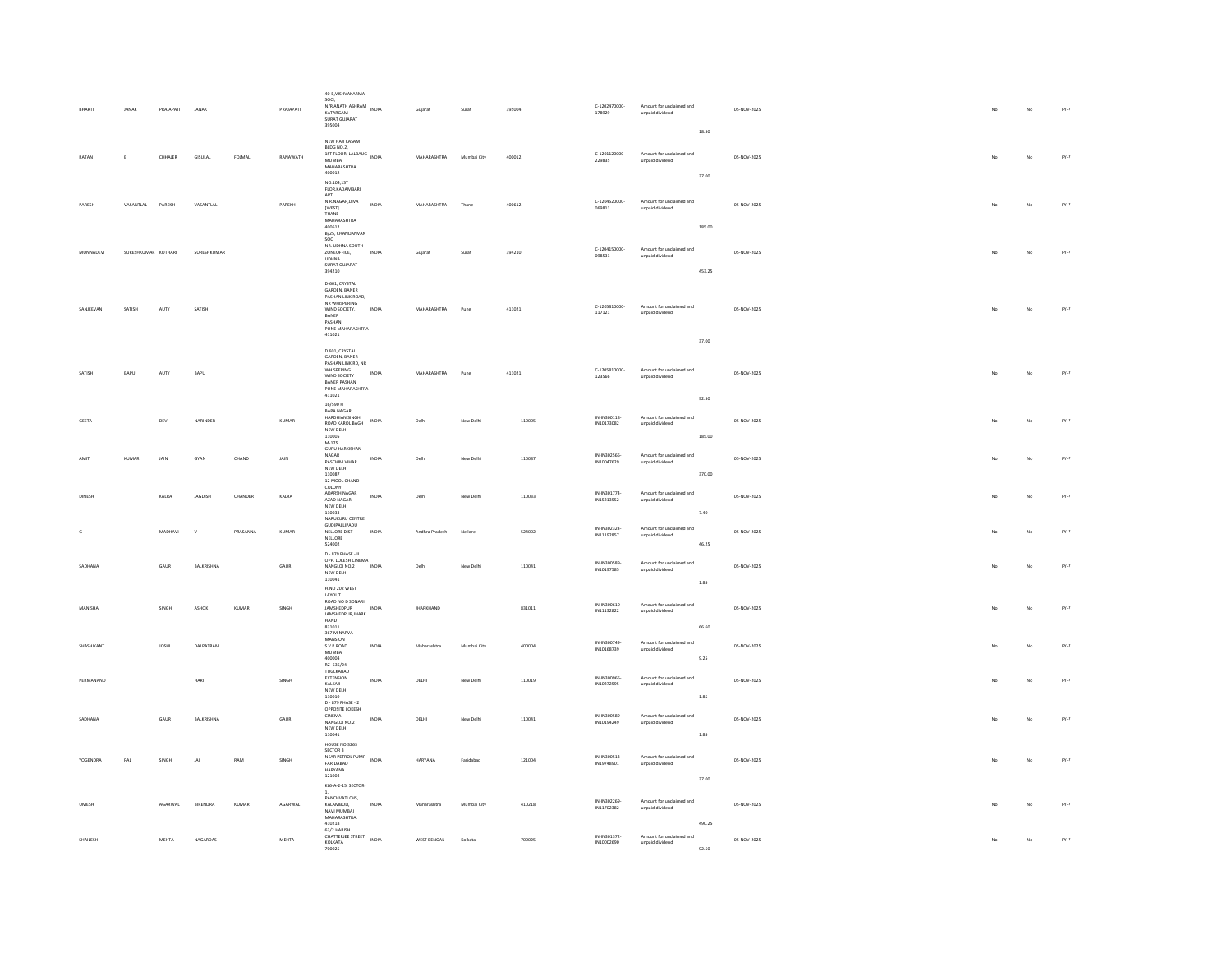|                  |                     |        |                    |                             |                                                                                                                                                   | J-503, VISHWAS CITY-                                          |              |                  |                        |        |                            |                                             |          |             |    |             |                                 |
|------------------|---------------------|--------|--------------------|-----------------------------|---------------------------------------------------------------------------------------------------------------------------------------------------|---------------------------------------------------------------|--------------|------------------|------------------------|--------|----------------------------|---------------------------------------------|----------|-------------|----|-------------|---------------------------------|
| RUCHIKA          | MANOJ               | BAID   | SUSHILKUMAR        |                             | RANKA                                                                                                                                             | OPP. SAYONA CITY<br><b>GHATLODIA</b><br>AHMEDABAD             | INDIA        | Gujarat          | Ahmedabad              | 380061 | IN-IN302201<br>IN10587226  | Amount for unclaimed and<br>unpaid dividend |          | 05-NOV-2025 |    | No          | $\mathsf{FY}\text{-}\mathsf{7}$ |
|                  |                     |        |                    |                             |                                                                                                                                                   | 380061<br>RZ - 535/24                                         |              |                  |                        |        |                            |                                             | 37.00    |             |    |             |                                 |
| RAJU             |                     |        | PERMANAND          |                             |                                                                                                                                                   | TUGLKABAD<br>EXTENSION<br>KALKAJI                             | INDIA        | DELHI            | New Delhi              | 110019 | IN-IN300206<br>IN10907608  | Amount for unclaimed and<br>unpaid dividend |          | 05-NOV-2025 |    | No          | $FY-7$                          |
|                  |                     |        |                    |                             |                                                                                                                                                   | NEW DELHI<br>110019<br>BHOLA NATH NAGAR                       |              |                  |                        |        |                            |                                             | 1.85     |             |    |             |                                 |
|                  |                     |        |                    |                             |                                                                                                                                                   | RAMA BLOCK QTR NO-<br>1900                                    |              |                  |                        |        | C-1204190000-              | Amount for unclaimed and                    |          |             |    |             |                                 |
| NEELAM           |                     | SHARMA | KRISHAN            | DEV                         | SHARMA                                                                                                                                            | GALINO, 5.<br>SHAHADARA<br>DELHI DELHI                        | INDIA        | DELHI            | New Delhi              | 110032 | 129504                     | unpaid dividend                             |          | 05-NOV-2025 | No | No          | $FY-7$                          |
|                  |                     |        |                    |                             |                                                                                                                                                   | 110032<br>A - 1703, SEA FLAMA                                 |              |                  |                        |        |                            |                                             | 46.25    |             |    |             |                                 |
| SANJAY           |                     | MITTAL | <b>NA</b>          |                             |                                                                                                                                                   | DOSTI FLMINGOS, TJ<br>ROAD<br>SEWREE WEST                     | <b>INDIA</b> | Maharashtra      | Mumbai City            | 400015 | IN-IN300476<br>IN41774413  | Amount for unclaimed and                    |          | 05-NOV-2025 | No | No          | $FY-7$                          |
|                  |                     |        |                    |                             |                                                                                                                                                   | MUMBAI<br>400015                                              |              |                  |                        |        |                            | unpaid dividend                             | 138.75   |             |    |             |                                 |
| ARUNACHALAM      | ACHAMTHAVIRT<br>HAN | PILLAI |                    |                             | ${\sf ACHAMTHAVIRTHAN} \begin{array}{ll} \mbox{\scriptsize\it MW~norm}\mbox{\scriptsize\sc TUV}\\ \mbox{\scriptsize\sc MTERMATIONAL} \end{array}$ | C-215, 2ND FLOOR<br>2ND TOWER,                                | <b>INDIA</b> | Maharashtra      | Aurangabad             | 400705 | C-1201060000-<br>593689    | Amount for unclaimed and<br>unpaid dividend |          | 05-NOV-2025 | No | No          | FY.7                            |
|                  |                     |        |                    |                             |                                                                                                                                                   | INFOTECH PARK,<br>$\Delta - 7$                                |              |                  |                        |        | IN-IN300394                | Amount for unclaimed and                    | 7.40     |             |    |             |                                 |
| AMITA            |                     | JAIN   | NA                 | NA                          | NA                                                                                                                                                | C C COLONY<br>DELHI<br>$A-7$                                  | INDIA        | DELHI            | South Delhi            | 110007 | IN12576926<br>IN-IN300206  | unpaid dividend<br>Amount for unclaimed and | $1.85\,$ | 05-NOV-2025 |    | No          | FY.7                            |
| AMITA            |                     | JAIN   | NA                 | NA                          | NA                                                                                                                                                | C C COLONY<br>DELHI<br>$A-7$                                  | INDIA        | DELHI            | South Delhi            | 110007 | IN10806220                 | unpaid dividend                             | 1.85     | 05-NOV-2025 |    | No          | $FY-7$                          |
| AMITA            |                     | JAIN   | <b>NA</b>          | NA                          | NA                                                                                                                                                | C COLONY<br>DELHI                                             | INDIA        | DELHI            | South Delhi            | 110007 | IN-IN300206<br>IN10806324  | Amount for unclaimed and<br>unpaid dividend | 1.85     | 05-NOV-2025 |    | No          | FY.7                            |
| SANDEE           |                     | JAIN   | BIMAL              | PERSHAD                     | JAIN                                                                                                                                              | $A-7$<br>$C$ C COLONY<br>DELHI                                | INDIA        | DELHI            | South Delhi            | 110007 | IN-IN300206<br>IN10663286  | Amount for unclaimed and<br>unpaid dividend | 1.85     | 05-NOV-2025 |    | No          | $\mathsf{FY}\text{-}\mathsf{7}$ |
|                  |                     |        |                    |                             |                                                                                                                                                   | 74<br>SECOND FLOOR<br>GAGAN VIHAR , NEAR                      |              |                  |                        |        | IN-IN300724                | Amount for unclaimed and                    |          |             |    |             |                                 |
| SACHIN           |                     | MAGON  | SRI                | $_{\mathsf{OP}}$            | MAGON                                                                                                                                             | <b>BSES OFFICE</b><br>DELHI<br>110051                         | INDIA        | DELHI            | South Delhi            | 110051 | IN10004878                 | unpaid dividend                             | 1.85     | 05-NOV-2025 | No | No          | FY.7                            |
| RAJEEVKUMARJALAN |                     |        |                    |                             |                                                                                                                                                   | I C R ROAD<br>DARIEE MOHALLA                                  |              |                  |                        |        | IN-IN302978                | Amount for unclaimed and                    |          |             |    |             |                                 |
| HUF              |                     |        | MAKHAN             | $\ensuremath{\mathsf{LAL}}$ | JALAN                                                                                                                                             | GIRIDIH JHARKHAND<br>815301                                   | INDIA        | <b>JHARKHAND</b> | Giridih                | 815301 | IN10486723                 | unpaid dividend                             | 18.50    | 05-NOV-2025 | No | $_{\rm No}$ | $\mathsf{FY}\text{-}\mathsf{7}$ |
| REMYA            |                     | RAJESH | <b>RAIAGOPALAN</b> |                             |                                                                                                                                                   | CEETHANIAU<br>KOODALAPPADU<br>ΚΟΟΥΔΡΡΑΠΥ                      | <b>INDIA</b> | KERALA           | Ernakulam              | 683544 | IN-IN301895                | Amount for unclaimed and                    |          | 05-NOV-2025 |    | No          | $FY-7$                          |
|                  |                     |        |                    |                             |                                                                                                                                                   | ERNAKULAM KERALA<br>683544                                    |              |                  |                        |        | IN11174718                 | unpaid dividend                             | 185.00   |             |    |             |                                 |
|                  |                     |        |                    |                             |                                                                                                                                                   | KARTHIKA, HOUSE<br>NO. 31/1812<br>KARNAKODAM                  |              |                  |                        |        | IN-IN300896                | Amount for unclaimed and                    |          |             |    |             |                                 |
| <b>SHOBHA</b>    |                     | SENOY  | PB                 |                             | RAO                                                                                                                                               | THAMMANAM<br>FRNAKLIJ AM                                      | INDIA        | KERALA           | Ernakulam              | 682032 | IN10332778                 | unpaid dividend                             |          | 05-NOV-2025 |    | No          | FY.7                            |
|                  |                     |        |                    |                             |                                                                                                                                                   | 682032<br>ARAKKAPARAMBIL<br>HOUSE                             |              |                  |                        |        |                            |                                             | 46.25    |             |    |             |                                 |
| GITHENDRA        | $\mathbf{G}$        | MENON  | GOVINDANKLITTY     |                             | MENON                                                                                                                                             | <b>BTS MAMANGALAM</b><br>CROSS ROAD                           | INDIA        | KERALA           | Frnakulam              | 682024 | C-1203320011-              | Amount for unclaimed and                    |          | 05-NOV-2025 |    | No          | $FY-7$                          |
|                  |                     |        |                    |                             |                                                                                                                                                   | EDAPALLY PO<br>ERNAKULAM<br>ERNAKULAM KERALA                  |              |                  |                        |        | 555066                     | unpaid dividend                             |          |             |    |             |                                 |
|                  |                     |        |                    |                             |                                                                                                                                                   | 682024<br>POUVATH HOUSE                                       |              |                  |                        |        |                            |                                             | 27.75    |             |    |             |                                 |
|                  | $\mathbf{D}$        | TOMY   |                    |                             | DAVASIA                                                                                                                                           | KOODATHAI BAZAR P<br>$\Omega$                                 |              | KERALA           | Kozhikode              | 673573 | IN-IN301895                | Amount for unclaimed and                    |          | 05-NOV-2025 |    | $_{\rm No}$ | $FY-7$                          |
|                  |                     |        |                    |                             |                                                                                                                                                   | THAMARASSERY VIA INDIA<br>KOZHIKODE, KERALA<br>673573         |              |                  |                        |        | IN10014178                 | unpaid dividend                             |          |             |    |             |                                 |
|                  |                     |        |                    |                             |                                                                                                                                                   | 21 G ANNA NAGAR                                               |              |                  |                        |        |                            |                                             | 740.00   |             |    |             |                                 |
| ADEIVAM          |                     |        | KARUN              |                             |                                                                                                                                                   | SARADA COLLEGE<br>ROAD<br>SALEM TAMILNADU                     | <b>INDIA</b> | Tamil Nadu       | Salem                  | 636007 | C-1204450000-<br>413901    | Amount for unclaimed and<br>unpaid dividend |          | 05-NOV-2025 | No | No          | $FY-7$                          |
|                  |                     |        |                    |                             |                                                                                                                                                   | 636007<br>RAMESH MAHESH                                       |              |                  |                        |        |                            |                                             | 55.50    |             |    |             |                                 |
|                  | SIVARAMAKRISH       |        |                    |                             |                                                                                                                                                   | APARTMENTS<br>18/39 VEDANTH<br>DESIGAR SWAMY                  |              |                  |                        |        | IN-IN301080                | Amount for unclaimed and                    |          |             |    |             |                                 |
|                  | <b>NAN</b>          |        | $\mathbf{t}$       |                             | PATTABHIRAMAN                                                                                                                                     | STREET<br>GROUND FLOOR<br>MYLAPORE                            | INDIA        | Tamil Nadu       | Chennai                | 600004 | IN22803267                 | unpaid dividend                             |          | 05-NOV-2025 | No | No          | $FY-7$                          |
|                  |                     |        |                    |                             |                                                                                                                                                   | CHENNAI<br>600004<br>GB GGH GULBARGA                          |              |                  |                        |        |                            |                                             | 27.75    |             |    |             |                                 |
| NAYYAR           |                     | JAHAN  | QURBAN             |                             | $\mathsf{ALL}$                                                                                                                                    | GUI RARGA<br>GULBARGA<br>KARNATAKA                            | INDIA        | Karnataka        | Gulbarga               | 585105 | C-1204940000<br>247648     | Amount for unclaimed and<br>unpaid dividend |          | 05-NOV-2025 |    | No          | FY.7                            |
|                  |                     |        |                    |                             |                                                                                                                                                   | 585105<br>NO 566                                              |              |                  |                        |        |                            |                                             | 185.00   |             |    |             |                                 |
| <b>ANKITHA</b>   | $\mathsf{s}$        | SHARMA | BV                 | AKSHAJ                      | KUMAR                                                                                                                                             | 2ND RAMACHANDRA<br>AGRAHARA<br>MYSORE                         | INDIA        | Karnataka        | MYSORE                 | 570004 | IN-IN302148<br>IN11124989  | Amount for unclaimed and<br>unpaid dividend |          | 05-NOV-2025 |    | No          | $FY-7$                          |
|                  |                     |        |                    |                             |                                                                                                                                                   | 570004                                                        |              |                  |                        |        |                            |                                             | 46.25    |             |    |             |                                 |
| RAMESH           | ROSHAN              | RORANA | ROSHAN             | LAL                         | ROBANA                                                                                                                                            | NO 5 2ND CROSS<br>MODEL COLONY<br>RANGALORE<br>BANGALORE      | INDIA        | Karnataka        | <b>Bangalore Urban</b> | 560022 | IN-IN300896<br>IN10266603  | Amount for unclaimed and<br>unpaid dividend |          | 05-NOV-2025 |    | No          | $FY-7$                          |
|                  |                     |        |                    |                             |                                                                                                                                                   | 560022<br>QR NO JE 123                                        |              |                  |                        |        |                            |                                             | 1.85     |             |    |             |                                 |
| VENKATA          | SURYANARAYAN        | GORLA  | SUBBA              | RAO                         | GORLA                                                                                                                                             | A COLONY VTPS<br><b>IBRAHIMPATNAM</b><br>VIJAYAWADA<br>521456 | INDIA        | Andhra Pradesh   |                        | 521456 | IN-IN301774-<br>IN16128078 | Amount for unclaimed and<br>unpaid dividend |          | 05-NOV-2025 |    | No          | FY.7                            |
|                  |                     |        |                    |                             |                                                                                                                                                   |                                                               |              |                  |                        |        |                            |                                             | 370.00   |             |    |             |                                 |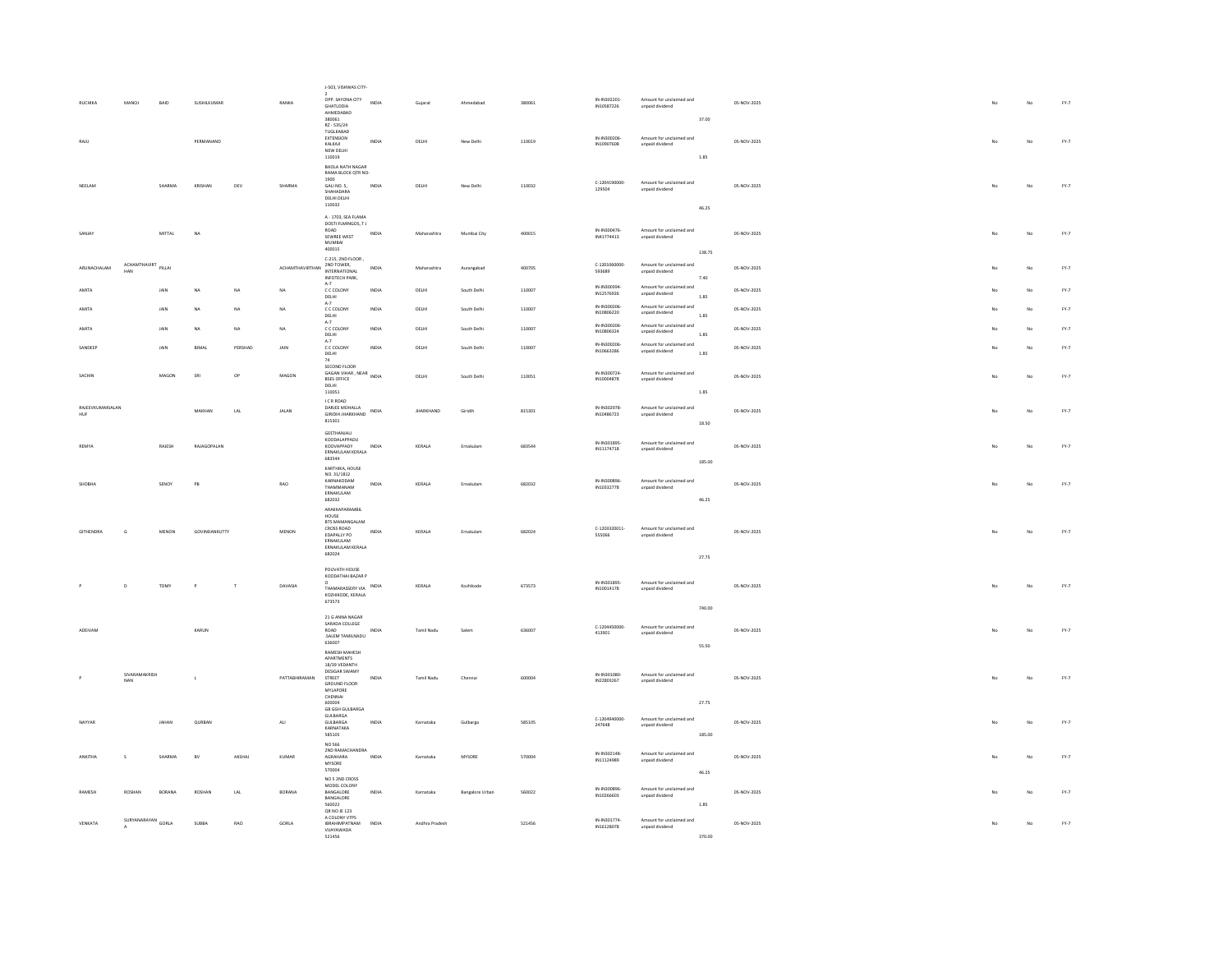| <b>RESWARA</b>    | <b>RHARGAV</b>                          | NAIDII        | SATYANARAYANA          |              | <b>RANDARU</b> | H NO 8 3 30 B 1<br><b>METTUGADDA</b><br><b>MAHARLIRNAGAR</b><br>TELANGANA<br>509001<br>543 MOTHEY | INDIA | Telangana     | Mahhubnaza             | 509001 | C-1204720012-<br>696210   | Amount for unclaimed and<br>unpaid dividend | 53.65    | 05-NOV-2025 | No | No          | FY.7                            |
|-------------------|-----------------------------------------|---------------|------------------------|--------------|----------------|---------------------------------------------------------------------------------------------------|-------|---------------|------------------------|--------|---------------------------|---------------------------------------------|----------|-------------|----|-------------|---------------------------------|
| SAIDULU           |                                         | KOLA          | CHALAMANDA             |              | KOLA           | RAGHAVPUR<br>NALGONDA<br>NALGONDA<br>TELANGANA<br>508212                                          | INDIA | Telangana     | Nalgonda               | 508212 | C-1208160000-<br>466353   | Amount for unclaimed and<br>unpaid dividend | 20.35    | 05-NOV-2025 | No | No          | FY.7                            |
| KVS               | RAMA                                    | $_{\rm RAO}$  | <b>SV</b>              | KSHIRA       | SAGAR          | Q R NO MC 142<br>PV COLONY<br>MANUGURU<br>KHAMMAM DIST<br>507125<br>H NO 2 2 163 1                | INDIA | Telangana     |                        | 507125 | IN-IN301022<br>IN20378729 | Amount for unclaimed and<br>unpaid dividend | 92.50    | 05-NOV-2025 |    | $_{\rm No}$ | $\mathsf{FY}\text{-}\mathsf{7}$ |
| <b>INDIRA</b>     |                                         | LAHOTI        | MOOLCHAND              |              | CHITLANGIA     | AAMBAZAR<br>YELLANDU<br>TELANGANA<br>507123<br>H NO 10-2-317/11/1                                 | INDIA | Telangana     | Khammam                | 507123 | C-1203500001<br>073752    | Amount for unclaimed and<br>unpaid dividend | 18.50    | 05-NOV-2025 | No | No          | $FY-7$                          |
| AHMED             |                                         | MOHD          | HANEER                 |              | MOHD           | VIJAYA NAGAR<br>COLONY<br>BESIDE OWAISI PARK INDIA<br><b>HYDERABAD</b><br>TELANGANA               |       | Telangana     | Hyderabad              | 500067 | C-1207020000-<br>931381   | Amount for unclaimed and<br>unpaid dividend | 370.00   | 05-NOV-2025 | No | No          | FY.7                            |
| <b>SUBBA</b>      | REDDY                                   | $\mathbf{N}$  | <b>NA</b>              | NA           | <b>NA</b>      | 36603<br>HIMAYATNAGAR<br>HYDERABAD                                                                | INDIA | Telangana     | Hyderabad              | 500029 | IN-IN301022-              | Amount for unclaimed and                    |          | 05-NOV-2025 | No | No          | $FY-7$                          |
|                   |                                         |               |                        |              |                | 500029                                                                                            |       |               |                        |        | IN20038453                | unpaid dividend                             | 9.25     |             |    |             |                                 |
| HEMANT            | PRAKASH                                 | PHALKE        | PRAKASH                | APPASAHEB    | PHALKE         | AT PIMPALSUTI POST<br>TAL SHIRUR DIST<br>PUNE<br>PUNE Maharashtra                                 | INDIA | MAHARASHTRA   | Pune                   | 412210 | C-1204720002<br>177861    | Amount for unclaimed and<br>unpaid dividend |          | 05-NOV-2025 | No | $_{\rm No}$ | $\text{FY-}7$                   |
|                   |                                         |               |                        |              |                | 412210<br>K2/11, VISHNU<br>MANDIR CHS.<br><b>RANGUR NAGAR</b>                                     |       |               |                        |        | IN-IN300271               |                                             | 5.55     |             |    |             |                                 |
| GHANSHYAN         |                                         | TAPARIA       | NA                     | NA           | NA             | GOREGAON (WEST)<br><b>MUMBAI</b>                                                                  | INDIA | MAHARASHTRA   | Mumbai City            | 400090 | IN10167958                | Amount for unclaimed and<br>unpaid dividend |          | 05-NOV-2025 | No | No          | $\mathsf{FY}\text{-}\mathsf{7}$ |
|                   |                                         |               |                        |              |                | 400090<br>502, SHRI RAM APRT<br>94,S V ROAD, OPP.                                                 |       |               |                        |        |                           |                                             | 96.20    |             |    |             |                                 |
| MANJULA           |                                         | SHAH          | HARSHADRA              |              | SHAH           | <b>RAM GALL</b><br>KANDIVALI (WEST)<br>MUMBAL.                                                    | INDIA | MAHARASHTRA   | Mumbai City            | 400067 | IN-IN300271<br>IN10141995 | Amount for unclaimed and<br>unpaid dividend |          | 05-NOV-2025 | No | No          | FY.7                            |
|                   |                                         |               |                        |              |                | 400067<br>505, DARSHAN HIGHT<br>, B M MARG<br>NEAR HOLLY CRSS                                     |       |               |                        |        |                           |                                             | 9.25     |             |    |             |                                 |
| SAVITA            | s                                       | RATHOD        | SARDARMALII            | $\mathbf{p}$ | SURANA         | SCHOOL<br>LOWER PAREL,<br>MUMBAI                                                                  | INDIA | MAHARASHTRA   | Mumbai City            | 400013 | C-1206290000-<br>095422   | Amount for unclaimed and<br>unpaid dividend |          | 05-NOV-2025 | No | No          | $\mathsf{FY}\text{-}\mathsf{7}$ |
|                   |                                         |               |                        |              |                | MUMBAI<br>MAHARASHTRA<br>400013<br>PLOT BAZAR                                                     |       |               |                        |        |                           |                                             | 18.50    |             |    |             |                                 |
| SHAILESHKUMAR     | JAYKUMAR                                | SHETH         | JAYKUMAR               | $\kappa$     | SHETH          | AT&PO-<br>SANTRAMPUR<br>DIST-PANCHMAHAL INDIA                                                     |       | GUJARAT       | Panch Mahals           | 389260 | C-1205430000-<br>022031   | Amount for unclaimed and<br>unpaid dividend |          | 05-NOV-2025 | No | No          | FY.7                            |
|                   |                                         |               |                        |              |                | SANTRAMPUR<br>GUJARAT<br>389260                                                                   |       |               |                        |        |                           |                                             | 46.25    |             |    |             |                                 |
| CHANCHAL          | MAL                                     | TATIA         | <b>JOHRI</b>           | MAL          | TATIA          | H.NO.149<br>LAXMI NAGAR<br><b>JODHPUR</b>                                                         | INDIA | Rajasthan     | Jodhpur                | 342001 | C-1201210100-<br>678612   | Amount for unclaimed and<br>unpaid dividend |          | 05-NOV-2025 |    | No          | FY.7                            |
|                   |                                         |               |                        |              |                | <b>JODHPUR</b><br>342001<br><b>JUNI BAGAR</b>                                                     |       |               |                        |        |                           |                                             | 18.50    |             |    |             |                                 |
| YOGITA            |                                         | JAIN          | <b>NARENDRA</b>        | KUMAF        | JAIN           | NEAR RAVJI KI<br>HAVELI<br>JODHPUR RAJASTHAN                                                      | INDIA | Rajasthan     | Jodhpur                | 342001 | C-1201210100<br>590105    | Amount for unclaimed and<br>unpaid dividend |          | 05-NOV-2025 |    | No          | FY.7                            |
|                   |                                         |               |                        |              |                | 342001<br>IBI                                                                                     |       |               |                        |        |                           |                                             | 37.00    |             |    |             |                                 |
| <b>HANUMAN</b>    | DAN                                     | <b>BITHU</b>  | BHANWAR                | DAN          | BITHU          | J. N. VYAS COLONY<br>BIKANER<br>334003                                                            | INDIA | Rajasthan     | Bikaner                | 334003 | IN-IN301330<br>IN18640231 | Amount for unclaimed and<br>unpaid dividend | 370.00   | 05-NOV-2025 |    | No          | FY.7                            |
| PRIYA             |                                         | SETHI         | PAWAN                  | KUMRA        | SETHI          | SETHI SADAN, JAIN<br>COLONY,<br>KISHANGARH                                                        | INDIA | Rajasthan     | Ajmer                  | 305801 | C-1205220000-<br>009550   | Amount for unclaimed and<br>unpaid dividend |          | 05-NOV-2025 | No | No          | FY.7                            |
|                   |                                         |               |                        |              |                | RAJASTHAN<br>305801<br>94 / 85, PRATAP                                                            |       |               |                        |        |                           |                                             | 185.00   |             |    |             |                                 |
| ROHI <sup>*</sup> |                                         | <b>SHARMA</b> | HANUMAN                | PRASAD       | SHARMA         | MARG<br>AGARWAL FARM<br>MANSAROVAR<br><b>IAIPUR</b>                                               | INDIA | Rajasthan     | JAIPUR                 | 302020 | IN-IN302201<br>IN1153396  | Amount for unclaimed and<br>unpaid dividend |          | 05-NOV-2025 | No | No          | FY.7                            |
|                   |                                         |               |                        |              |                | 302020<br>610 Sector 61<br>Indraprasth Vila                                                       |       |               |                        |        |                           |                                             | 1,850.00 |             |    |             |                                 |
| PREM              |                                         | DUA           | <b>IFFVAN</b>          | DASS         | DUA            | Sector 58<br>Gautam Buddha<br>Nagar<br>201301<br>COOPERATIVE                                      | INDIA | Uttar Pradesh | Gautam Buddha<br>Nagar | 201301 | IN-IN302236<br>IN12261644 | Amount for unclaimed and<br>unpaid dividend | 268.25   | 05-NOV-2025 | No | No          | FY.7                            |
| AMAN              |                                         | RAI           | <b>ASHOK</b>           | KUMAR        | RAI            | COLONY NEW<br>AMGHAT                                                                              | INDIA | Uttar Pradesh | Ghazipur               | 233001 | C-1203320011-             | Amount for unclaimed and                    |          | 05-NOV-2025 | No | No          | FY.7                            |
|                   |                                         |               |                        |              |                | <b>GHAZIPUR UTTAR</b><br>PRADESH<br>233001<br>H-1 FIRST FLR VIJAYA<br>COMPLEX                     |       |               |                        |        | 004381                    | unpaid dividend                             | 16.65    |             |    |             |                                 |
| USHA              | KIRAN                                   | MISTRY        | CHHIBUBHAI             | GOVINDJI     | MISTRY         | NR CITY CIVIC<br>CENTRE<br>JODHPUR GAM                                                            | INDIA | Gujarat       | Ahmedabad              | 380015 | C-1207950000<br>076687    | Amount for unclaimed and<br>unpaid dividend |          | 05-NOV-2025 | No | No          | $FY-7$                          |
|                   |                                         |               |                        |              |                | AMRAWADI VISTAR<br>AHMEDABAD<br>GUIARAT<br>380015                                                 |       |               |                        |        |                           |                                             | 18.50    |             |    |             |                                 |
| SHREYABEN         | $\texttt{DAKSHESHKUM} \texttt{KATWALA}$ |               | DAKSHESHKUMAR MANIBHAI |              | KATWALA        | N-224, NAGARVADO<br>ANAND                                                                         | INDIA | Guiarat       |                        | 388620 | IN-IN300636               | Amount for unclaimed and                    |          | 05-NOV-2025 |    | No          | $FY-7$                          |
|                   | AR                                      |               |                        |              |                | KHAMRHAT<br>388620                                                                                |       |               |                        |        | IN40059618                | unpaid dividend                             | 185.00   |             |    |             |                                 |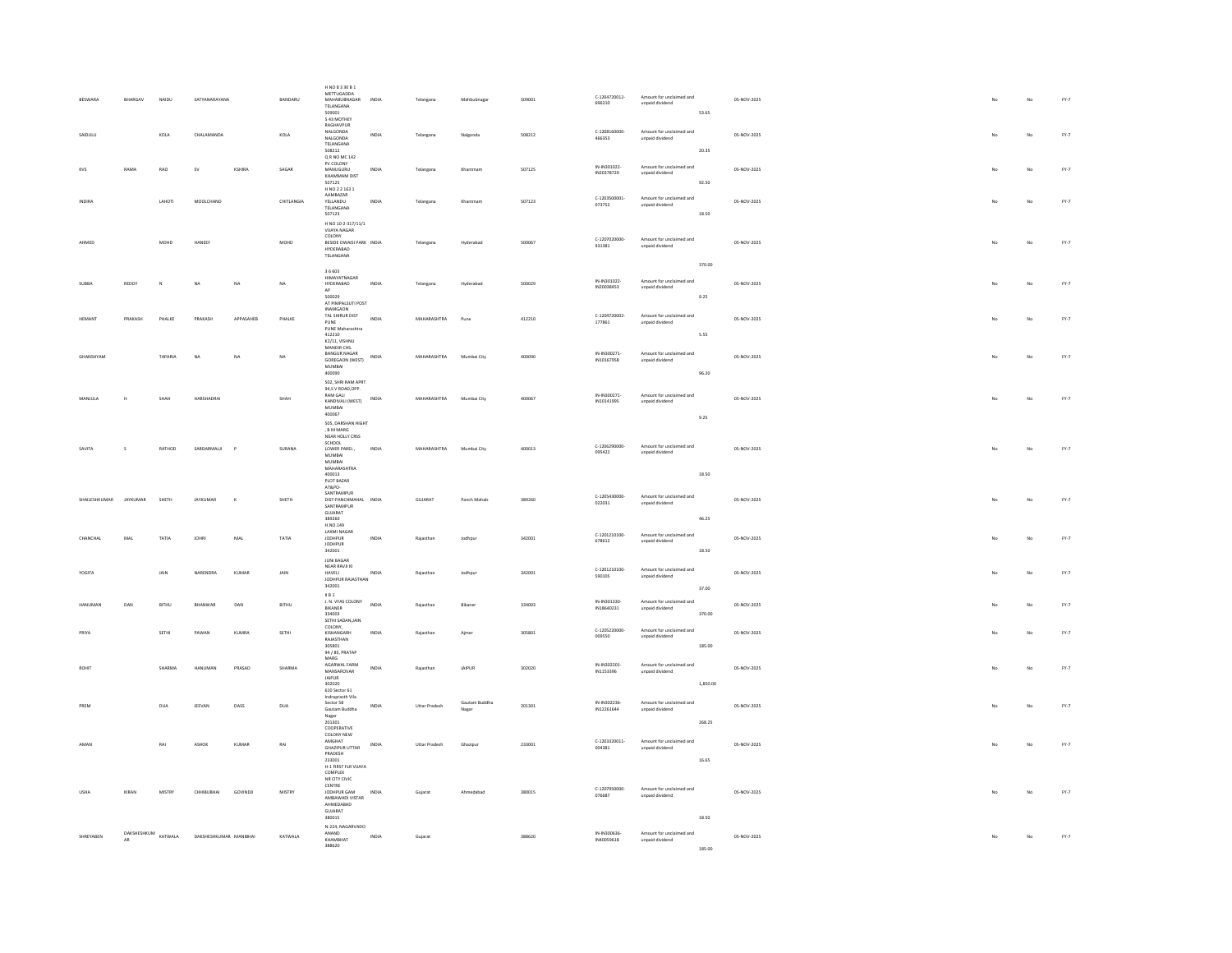| KRISHNAREN      | RAMESHCHAND PATEL<br><b>RA</b> |              | RAMESHCHANDRA R     |            | SHAH       | 28, CHAMUNDA<br>ESTATE,<br>ESTATE,<br>G H B ROAD,<br>PANDESARA,<br>SURAT GUJARAT<br>394220<br>1407, 4TH FLOOR,                                 | INDIA        | Gujarat          | Surat       | 394220 | C-1204150000-<br>264282    | Amount for unclaimed and<br>unpaid dividend | 24.05            | 05-NOV-2025 | No             | No          | FY.7                            |
|-----------------|--------------------------------|--------------|---------------------|------------|------------|------------------------------------------------------------------------------------------------------------------------------------------------|--------------|------------------|-------------|--------|----------------------------|---------------------------------------------|------------------|-------------|----------------|-------------|---------------------------------|
| PARESH          | TULSIDAS                       | VORA         | TULSIDAS            |            | VORA       | CESA GRANDE BLDG<br>S BAPAT MARG.<br>LOWER PAREL,<br><b>MUMBAI</b><br>MAHARASHTRA                                                              | INDIA        | Maharashtra      | Mumbai City | 400013 | C-1205420000<br>002516     | Amount for unclaimed and<br>unpaid dividend |                  | 05-NOV-2025 |                | No          | $\mathsf{FY}\text{-}\mathsf{7}$ |
| LEELA           | $\mathbf{M}$                   | AGARWAL      | MOHAN               | LALC       | AGARWAL    | 400013<br>A 5 BHAGYODAYA<br>SAROJINI ROAD<br>VILE PARLE WEST<br>MUMBAI<br>400056<br>A-502, ABHIREKHA<br>MATHURADAS EXT.                        | INDIA        | Maharashtra      | Mumbai City | 400056 | IN-IN301127<br>IN16920880  | Amount for unclaimed and<br>unpaid dividend | 370.00<br>231.25 | 05-NOV-2025 |                | No          | $\text{FY-}7$                   |
| SURFSH          | PARMANANDAS GODA               |              | PARMANANDAS         |            |            | ROAD,<br>NR ATUL TOWER.<br>KANDIVALI (W)<br><b>MUMBAI</b><br>MAHARASHTRA                                                                       | INDIA        | Maharashtra      | Mumbai City | 400067 | C-1201750000-<br>031995    | Amount for unclaimed and<br>unpaid dividend |                  | 05-NOV-2025 | No             | No          | $FY-7$                          |
| MAHENDRA        | PARMANAND                      | AHUJA        | PARMANAND           |            |            | 400067<br>202 ACHALKUTI<br>ABOVE OZONE GYM<br>NEAR KOPRI BRIDGE<br>$M$ G ROAD<br>THANE WEST,<br>400602<br>H. NO. 33                            | INDIA        | Maharashtra      | Thane       | 400602 | IN-IN301330<br>IN19874958  | Amount for unclaimed and<br>unpaid dividend | 92.50<br>27.75   | 05-NOV-2025 | No             | $_{\rm No}$ | FY.7                            |
| <b>AIAV</b>     |                                | RATHI        | KAMAL               |            | NARAYAN    | PRIYADARSHINI<br>RISHI VALLEY<br>BAWADIYA KALAN<br>BHOPAL M.P<br>462039<br>36/1 HOUSE NO 3 TO                                                  | INDIA        | Madhya Pradesh   | Bhopal      | 462039 | C-1203160000-<br>145152    | Amount for unclaimed and<br>unpaid dividend | 18.50            | 05-NOV-2025 | N <sub>0</sub> | No          | $FY-7$                          |
| KALLANAGAUD     | $\mathbf{v}$                   | PATIL        | VIRABHADRAGAO<br>UD | $\epsilon$ | PATIL      | 427/6<br>TUMARIKOPPA<br>KALAGHATAGI<br>DHARWAD DIST<br>DHARWAD<br>KARNATAKA                                                                    | INDIA        | Karnataka        | Dharwad     | 581204 | IN-IN300513<br>IN21778624  | Amount for unclaimed and<br>unpaid dividend |                  | 05-NOV-2025 | No             | No          | $\mathsf{FY}\text{-}\mathsf{7}$ |
| SUREKHA         |                                | VASANTH      | VASANTH             |            | SRINIVASAN | 581204<br>SOUTH BAY TERRACE<br><b>GB</b><br>NO 5 IST MAIN ROAD<br>NO 5 IST MAIN ROAD<br>NDIA<br><b>GANDHI NAGAR</b><br>ADYAR CHENNAI<br>600020 |              | Tamil Nadu       | Chennai     | 600020 | IN-IN301080<br>IN22048177  | Amount for unclaimed and<br>unpaid dividend | 9.25<br>92.50    | 05-NOV-2025 | No             | No          | FY.7                            |
|                 |                                | SHANKAR      | VENKATARAMANA       |            |            | FLAT NO 7 NO 1/16<br>SHREE DURGA<br>APARTMENTS<br>SHYAMALAVARDHAN<br>A STREET WESTMA<br>CHENNAI TAMIL<br>NADU                                  | INDIA        | Tamil Nadu       | Chenna      | 600033 | C-1301440001<br>540783     | Amount for unclaimed and<br>unpaid dividend |                  | 05-NOV-2025 |                | No          | FY.7                            |
|                 |                                | BHARDWA      | SHAILENDRA          |            | BHARDWAJ   | 600033<br>102<br>KOYLA VIHAR<br>KANKE ROAD<br>RANCHI<br>834001                                                                                 | INDIA        | <b>JHARKHAND</b> | Ranchi      | 834001 | IN-IN302902<br>IN44338036  | Amount for unclaimed and<br>unpaid dividend | 185.00<br>688.20 | 05-NOV-2025 |                | No          | $\text{FY-}7$                   |
| <b>AMILI</b>    |                                | AGGARWAL     | <b>RRII</b>         | MOHAN      | MITTAL     | 2584 NAI BASTI<br>SHYAMA PRASHAD<br>MUKHERJI MARG<br>DELHI<br>DELHI DELHI<br>110006<br>F6/27                                                   | INDIA        | <b>DELHI</b>     | New Delhi   | 110006 | C-1304140007<br>917355     | Amount for unclaimed and<br>unpaid dividend | 1.85             | 05-NOV-2025 | No             | No          | FY.7                            |
| DEEPAR          |                                | MEHRA        | SHOR                | LAL        | MEHRA      | KRISHAN NAGAR<br>DELHI<br>110051                                                                                                               | INDIA        | DELHI            | New Delhi   | 110051 | C-120299000<br>1265957     | Amount for unclaimed and<br>unpaid dividend | 740.00           | 05-NOV-2025 | No             | No          | FY.7                            |
| DEEPAR          |                                | <b>MEHRA</b> | SHORL               | LAL        | MEHRA      | $F6/27$<br>KRISHAN NAGAR<br>DELHI<br>110051                                                                                                    | INDIA        | DELHI            | New Delhi   | 110051 | IN-IN300239<br>IN14258303  | Amount for unclaimed and<br>unpaid dividend | 370.00           | 05-NOV-2025 |                | No          | $FY-7$                          |
| NAVNEET         | KAUR                           | REEN         | RANJEET             |            | SINGH      | WZ-10A GALI NO 1<br>SHIV NAGAR<br>NEW DELHI<br>DELHI<br>110058<br>D 204 UNIQUE<br>APARTMENT                                                    | INDIA        | DELHI            | New Delhi   | 110058 | IN-IN301143-<br>IN11174404 | Amount for unclaimed and<br>unpaid dividend | 1.85             | 05-NOV-2025 | No             | No          | FY.7                            |
| KRISHNA         | DUTTA                          | SINGH        | BASUDEO             |            | SINGH      | SECTOR 6 PLOT NO<br>38<br>DWARKA DWARKA<br>PLAZA<br>NEW DELHI DELHI<br>110075                                                                  | INDIA        | DELHI            | New Delhi   | 110075 | IN-IN300513-<br>IN19052032 | Amount for unclaimed and<br>unpaid dividend | 18.50            | 05-NOV-2025 | No             | No          | FY.7                            |
| ASHA            |                                | RANI         | PARKASH             |            | SITAL      | H NO-46-376<br>SHALIMAR BAGH<br>DELHI<br>DELHI DELHI<br>110088<br>H NO 7B GROUND<br><b>FLOOR</b>                                               | <b>INDIA</b> | DELHI            | New Delhi   | 110088 | C-1204910000-<br>437845    | Amount for unclaimed and<br>npaid dividend  | 3.70             | 05-NOV-2025 | No             | No          | FY.7                            |
| VISHAL          |                                | BANSAL       | RAJEEV              |            | BANSAL     | GALI NO 9 NEAR<br>HAIDERPUR<br>SHALIMAR RAGH<br>NORTH DELHI<br>DELHI DELHI<br>110088                                                           | <b>INDIA</b> | DELHI            | New Delhi   | 110088 | IN-IN300513<br>IN23182791  | Amount for unclaimed and<br>unpaid dividend | 18.50            | 05-NOV-2025 | No             | No          | FY.7                            |
| KULBIR          | SINGH                          | DHULL        | GAZE                | SINGH      | DHULL      | IKAS 12 JIND<br>JIND<br>JIND HARYANA<br>126102                                                                                                 | INDIA        | HARYANA          | JIND        | 126102 | C-1203230001<br>453186     | Amount for unclaimed and<br>unpaid dividend | 323.75           | 05-NOV-2025 |                | No          | FY.7                            |
| <b>TEGPREET</b> | SINGH                          | MAAN         | HARJINDER           | SINGH      | MAAN       | <b>HNO 128</b><br><b>GURU GOVIND SINGH</b><br>NAGAR<br>JALANDHAR<br>PUBJAB                                                                     | INDIA        | Punjab           | Jalandhar   | 144003 | IN-IN300966<br>IN10553501  | Amount for unclaimed and<br>unpaid dividend |                  | 05-NOV-2025 | No             | No          | $FY-7$                          |
| SHAILLY         |                                | JAIN         | LOVE                | KUMAR      | JAIN       | 144003<br>KD <sub>S</sub><br>KAVI NAGAR<br>GHAZIABAD<br>201001                                                                                 | INDIA        | Uttar Pradesh    | GHAZIABAD   | 201001 | IN-IN300214<br>IN12302711  | Amount for unclaimed and<br>unpaid dividend | 46.25<br>92.50   | 05-NOV-2025 |                | No          | $\mathsf{FY}\text{-}\mathsf{7}$ |
|                 |                                |              |                     |            |            |                                                                                                                                                |              |                  |             |        |                            |                                             |                  |             |                |             |                                 |